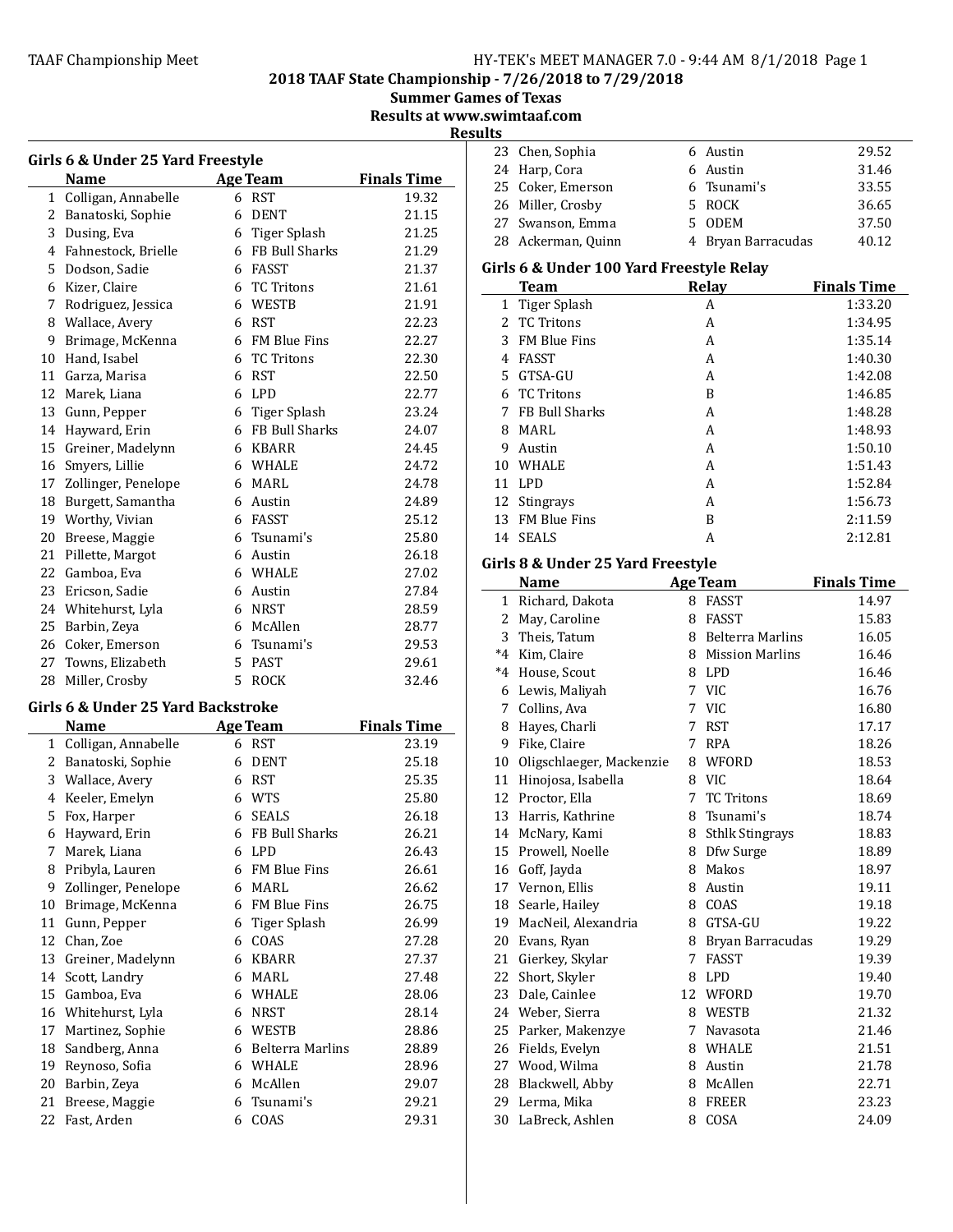2018 TAAF State Championship - 7/26/2018 to 7/29/2018

|  | <b>Summer Games of Texas</b> |
|--|------------------------------|
|--|------------------------------|

Results at www.swimtaaf.com

Result

|              | (Girls 8 & Under 25 Yard Freestyle)<br>Name |   | <b>Age Team</b>        | <b>Finals Time</b> |
|--------------|---------------------------------------------|---|------------------------|--------------------|
| 31           | Anderson, Avery                             |   | 8 WHALE                | 24.48              |
| 32           | Bereuter, Olivia                            | 8 | Austin                 | 27.57              |
|              |                                             |   |                        |                    |
|              | Girls 8 & Under 50 Yard Freestyle           |   |                        |                    |
|              | <b>Name</b>                                 |   | <b>Age Team</b>        | <b>Finals Time</b> |
| $\mathbf{1}$ | Hayes, Charli                               | 7 | <b>RST</b>             | 35.75              |
|              | 2 Morgan, Jayde                             | 8 | GTSA-GU                | 35.84              |
|              | 3 Kim, Claire                               |   | 8 Mission Marlins      | 36.15              |
|              | 4 Minnix, Aleah                             |   | 8 LPD                  | 36.22              |
| 5            | House, Scout                                |   | 8 LPD                  | 36.88              |
|              | 6 Collins, Ava                              |   | 7 VIC                  | 37.94              |
|              | 7 McNary, Kami                              |   | 8 Sthlk Stingrays      | 38.33              |
|              | 8 Arnold, Brinley                           |   | 7 Piranhas             | 39.15              |
| 9            | Smith, Megan                                |   | 8 FM Blue Fins         | 39.64              |
| 10           | Thompson, Skylar                            |   | 8 Aqua Racers          | 40.91              |
| 11           | Oligschlaeger, Mackenzie                    |   | 8 WFORD                | 40.96              |
|              | 12 Proctor, Ella                            |   | 7 TC Tritons           | 41.22              |
|              | 13 Nino, Abigail                            |   | 8 Splash               | 41.31              |
|              | 14 Searle, Hailey                           |   | 8 COAS                 | 41.43              |
|              | 15 Dishman, Makenna                         |   | 7 GTSA-GU              | 41.65              |
|              | 16 Ngo, Arora                               |   | 7 Rowlett Rays         | 42.05              |
|              | *17 Dalton, Alessandra                      |   | 8 CCCC                 | 42.63              |
|              | *17 Zavala, Samantha                        |   | 8 CC_NT                | 42.63              |
|              | 19 Litton, Sienna                           |   | 7 LPD                  | 42.93              |
|              | 20 Vernon, Ellis                            |   | 8 Austin               | 43.62              |
|              | 21 Flores, Raylin                           |   | 8 McAllen              | 47.89              |
|              | 22 Weber, Sierra                            |   | 8 WESTB                | 49.04              |
| 23           | Lerma, Mika                                 |   | 8 FREER                | 53.51              |
| 24           | Vu, Lily                                    | 8 | Austin                 | 53.96              |
| 25           | Vu, Allie                                   | 6 | Austin                 | 57.00              |
| 26           | Reynoso, Sofia                              |   | 6 WHALE                | 1:15.83            |
|              | Girls 8 & Under 25 Yard Backstroke          |   |                        |                    |
|              | <b>Name</b>                                 |   | <b>Age Team</b>        | <b>Finals Time</b> |
|              | 1 Stoecker, Jules                           | 7 | FASST                  | 18.29              |
|              | 2 Goff, Jayda                               |   | 8 Makos                | 18.80              |
|              | 3 Akinsola, Mariah                          |   | 8 FASST                | 20.13              |
|              | 4 Morse, Alexis                             | 8 | GTSA-GU                | 20.64              |
| 5            | Gilby, Emma                                 | 8 | GTSA-GU                | 20.98              |
| 6            | Kim, Claire                                 | 8 | <b>Mission Marlins</b> | 21.09              |
| 7            | Wolter, Ella                                | 8 | <b>LPD</b>             | 21.23              |
| 8            | Arnold, Brinley                             | 7 | Piranhas               | 21.27              |
| 9            | McNary, Kami                                | 8 | <b>Sthlk Stingrays</b> | 21.29              |
| 10           | Black, Leighton                             | 8 | <b>TC Tritons</b>      | 21.44              |
| 11           | Ngo, Arora                                  | 7 | <b>Rowlett Rays</b>    | 21.67              |
| 12           | Hughes, Katherine                           | 8 | GPVIN                  | 21.86              |
| 13           | Harris, Kathrine                            | 8 | Tsunami's              | 21.89              |
| 14           | Edwards, Lily                               |   | 8 PAC!                 | 22.10              |
| 15           | Corley, Reese                               |   | 8 SEALS                | 22.52              |
| 16           | Robison, Annabel                            | 8 | Tsunami's              | 22.64              |
| 17           | Spahr, Jorja                                | 8 | Tsunami's              | 22.73              |
| 18           | Duderstadt, Alissa                          |   | 8 KBARR                | 22.85              |
| 19           | Fields, Evelyn                              |   | 8 WHALE                | 23.02              |
| 20           | Connally, Claire                            |   | 7 VIC                  | 23.19              |
|              |                                             |   |                        |                    |

| τs |                        |   |              |       |
|----|------------------------|---|--------------|-------|
|    | 21 Milligan, Claire    | 8 | <b>LPD</b>   | 23.46 |
|    | 22 Wells, Ashlyn       | 7 | <b>ROCK</b>  | 24.01 |
|    | 23 Xie, Nevina         | 8 | <b>FASST</b> | 24.51 |
|    | 24 Considine, Leola    | 8 | Austin       | 24.72 |
|    | 25 Anderson, Truth     |   | <b>LPD</b>   | 24.74 |
|    | 26 Weber, Sierra       | 8 | WESTB        | 24.87 |
|    | 27 Unterbrink, Corinne | 7 | McAllen      | 25.82 |
|    | 28 LaBreck, Ashlen     | 8 | COSA         | 27.56 |
| 29 | Quadri, Shanum         | 8 | WHALE        | 27.90 |
|    | 30 Lerma, Mika         | 8 | <b>FREER</b> | 29.76 |

# Girls 8 & Under 25 Yard Breaststroke

|   | <b>Name</b>                       |                 | <b>Age Team</b>    | <b>Finals Time</b> |
|---|-----------------------------------|-----------------|--------------------|--------------------|
|   | 1 Sennett, Madison                |                 | 8 FASST            | 22.26              |
|   | 2 Searle, Hailey                  |                 | 8 COAS             | 22.37              |
|   | 3 Fike, Claire                    | $7^{\circ}$     | <b>RPA</b>         | 23.32              |
|   | 4 Means, Raleigh                  |                 | 8 FASST            | 24.06              |
| 5 | Storm, Sophia                     |                 | 8 YMCA             | 24.39              |
| 6 | MacNeil, Alexandria               |                 | 8 GTSA-GU          | 24.59              |
| 7 | Theis, Tatum                      |                 | 8 Belterra Marlins | 24.96              |
| 8 | Johnson, Madeline                 | 8               | <b>TC</b> Tritons  | 25.30              |
| 9 | Migura, Carly                     |                 | 7 VIC              | 25.36              |
|   | 10 Weiskittel, Stella             |                 | 8 RPA              | 25.43              |
|   | 11 Bracken, Sierra                |                 | 7 LJST             | 26.05              |
|   | 12 Milligan, Claire               |                 | 8 LPD              | 26.15              |
|   | 13 Edwards, Lily                  |                 | 8 PAC!             | 26.31              |
|   | 14 Kellam, Sydni                  |                 | 8 WFORD            | 26.43              |
|   | 15 Vernon, Ellis                  |                 | 8 Austin           | 26.84              |
|   | 16 Robison, Annabel               |                 | 8 Tsunami's        | 27.06              |
|   | 17 Parker, Makenzye               | $7\overline{ }$ | Navasota           | 28.20              |
|   | 18 Zavala, Samantha               |                 | 8 CC_NT            | 28.44              |
|   | 19 Scott, Kiersten                | 8               | Splash             | 28.75              |
|   | 20 Anderson, Avery                |                 | 8 WHALE            | 29.81              |
|   | 21 Matzig, Julie                  |                 | 8 Tsunami's        | 30.10              |
|   | 22 LaBreck, Ashlen                |                 | 8 COSA             | 30.83              |
|   | 23 Wood, Wilma                    |                 | 8 Austin           | 31.12              |
|   | 24 Wardlow, Epiphany              | 7               | Pharr SC           | 33.14              |
|   | 25 Shell, Gabriella               |                 | 8 Stingrays        | 38.88              |
|   | --- Tu, Leah                      |                 | 7 WHALE            | DQ                 |
|   | --- Redmon, Jaci                  | $7^{\circ}$     | GTSA-GU            | DQ                 |
|   | --- Blackwell, Abby               | 8               | McAllen            | DQ                 |
|   | --- Herath, Teagan                |                 | 7 VIC              | DQ                 |
|   | --- Arnold, Brinley               |                 | 7 Piranhas         | DQ                 |
|   | Girls 8 & Under 25 Yard Butterfly |                 |                    |                    |
|   | Name                              |                 | Age Team           | <b>Finals Time</b> |
|   | 1 Sennett, Madison                |                 | 8 FASST            | 18.65              |
| 2 | Hayes, Charli                     | 7               | <b>RST</b>         | 19.43              |
|   | 3 Worden, Lily                    |                 | 8 KBARR            | 19.49              |
|   | 4 Theis, Tatum                    |                 | 8 Belterra Marlins | 19.81              |
| 5 | Knippenberg, Lexi                 |                 | 8 FASST            | 19.89              |
|   | 6 Duncan, Elmyra                  | 8               | <b>TC Tritons</b>  | 20.30              |
| 7 | DeGraaf, Grace                    | 8               | FM Blue Fins       | 20.38              |
| 8 | Heldt, Bailey                     | 7               | <b>FASST</b>       | 21.00              |

9 Spahr, Jorja 8 Tsunami's 21.33 10 Zolnierek, Kirra **8 Alexander 8 Alexander 10 22.19**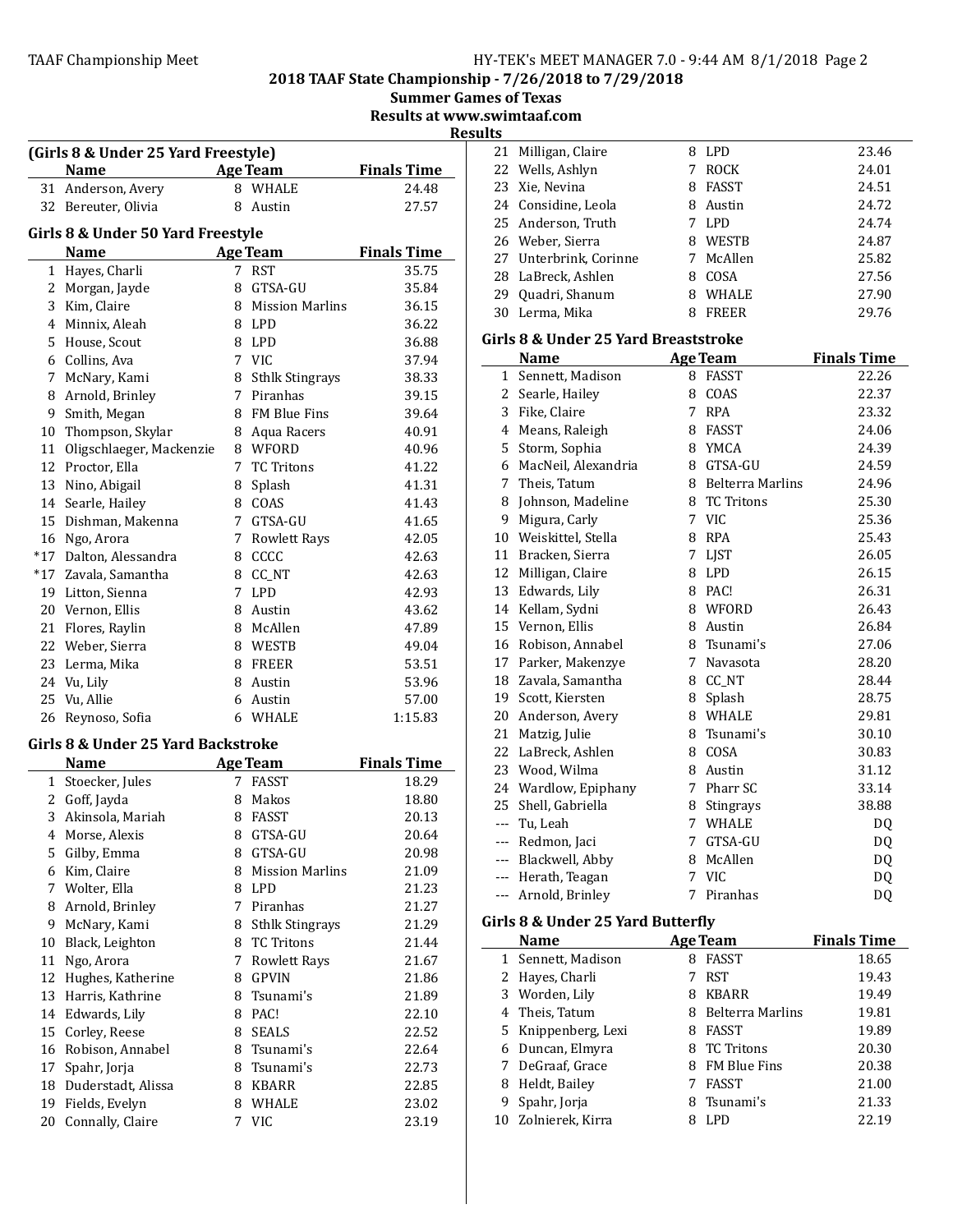2018 TAAF State Championship - 7/26/2018 to 7/29/2018

**Summer Games of Texas** 

Results at www.swimtaaf.com **Results** 

|       | (Girls 8 & Under 25 Yard Butterfly)                  |   |                  |       |  |  |  |
|-------|------------------------------------------------------|---|------------------|-------|--|--|--|
|       | <b>Finals Time</b><br><b>Age Team</b><br><b>Name</b> |   |                  |       |  |  |  |
| 11    | Evans, Ryan                                          | 8 | Bryan Barracudas | 22.25 |  |  |  |
| 12    | Zavala, Samantha                                     | 8 | CC NT            | 22.56 |  |  |  |
| 13    | Pierce, Kyndahl                                      | 7 | El Campo         | 22.91 |  |  |  |
| 14    | Frost, Claire                                        | 8 | FASST            | 23.65 |  |  |  |
| 15    | Warren, Kathryn                                      | 8 | Aqua Racers      | 23.69 |  |  |  |
| 16    | Cutbirth, Blayne                                     | 7 | B&Gc Barracudas  | 24.37 |  |  |  |
| 17    | Kellam, Sydni                                        | 8 | WFORD            | 24.48 |  |  |  |
| 18    | Havelka, Addison                                     | 7 | <b>TMST</b>      | 24.56 |  |  |  |
| 19    | Bereuter, Olivia                                     | 8 | Austin           | 25.67 |  |  |  |
| $*20$ | Robinson, Kayleigh                                   | 8 | GTSA-GU          | 26.05 |  |  |  |
| $*20$ | Fields, Evelyn                                       | 8 | WHALE            | 26.05 |  |  |  |
| 22    | Anderson, Avery                                      | 8 | WHALE            | 28.06 |  |  |  |
| $---$ | Olvera, Mariajose                                    | 8 | <b>SCSR</b>      | DQ    |  |  |  |
| $---$ | Unterbrink, Corinne                                  | 7 | McAllen          | DQ    |  |  |  |
|       | Jones, Evangeline                                    | 8 | KST              | DQ    |  |  |  |
|       |                                                      |   |                  |       |  |  |  |

# Girls 8 & Under 100 Yard IM

|       | Name                 |   | <b>Age Team</b>        | <b>Finals Time</b> |
|-------|----------------------|---|------------------------|--------------------|
| 1     | Morgan, Jayde        | 8 | GTSA-GU                | 1:31.59            |
| 2     | Richard, Dakota      | 8 | <b>FASST</b>           | 1:35.14            |
| 3     | Minnix, Aleah        | 8 | <b>LPD</b>             | 1:40.29            |
| 4     | Worden, Lily         | 8 | <b>KBARR</b>           | 1:44.87            |
| 5     | Montgomery, Emerson  | 8 | <b>LIST</b>            | 1:47.52            |
| 6     | Gunn, Adeline        | 8 | Tiger Splash           | 1:49.95            |
| 7     | Ngo, Arora           | 7 | Rowlett Rays           | 1:51.83            |
| 8     | Milligan, Olivia     | 7 | Aqua Racers            | 1:53.39            |
| 9     | Wilson, Aubri        | 8 | <b>TMST</b>            | 1:55.24            |
| 10    | Wingrin, Hannah      | 8 | Tiger Splash           | 1:59.65            |
| 11    | Ackerman, Elliot     | 8 | Bryan Barracudas       | 2:02.99            |
| 12    | Flores, Raylin       | 8 | McAllen                | 2:06.87            |
| 13    | Zhao, Connie         | 7 | <b>Sthlk Stingrays</b> | 2:10.07            |
| ---   | McCreight, Makaylah  | 8 | Austin                 | DQ                 |
| $---$ | Pereznegron, Natalia | 7 | Splash                 | DQ                 |
| ---   | Wells, Ashlyn        | 7 | <b>ROCK</b>            | DQ                 |
| $---$ | Gilby, Emma          | 8 | GTSA-GU                | DQ                 |
| $---$ | Edwards, Lily        | 8 | PAC!                   | DQ                 |
|       | Skiermont, Anna      | 7 | <b>Sthlk Stingrays</b> | DQ                 |
| $---$ | Citzler, Carmen      | 8 | <b>SEALS</b>           | DQ                 |
|       | Potter, Tinsley      | 8 | FM Blue Fins           | DQ                 |

# Girls 8 & Under 100 Yard Freestyle Relay

|    | <b>Team</b>         | Relay | <b>Finals Time</b> |
|----|---------------------|-------|--------------------|
| 1  | <b>LPD</b>          | A     | 1:10.06            |
|    | 2 VIC               | A     | 1:10.28            |
| 3  | <b>FASST</b>        | A     | 1:10.52            |
| 4  | TC Tritons          | A     | 1:12.91            |
| 5. | FM Blue Fins        | A     | 1:13.67            |
| 6  | GTSA-GU             | A     | 1:18.36            |
| 7  | - VIC               | B     | 1:20.37            |
| 8  | <b>FM Blue Fins</b> | B     | 1:21.05            |
| 9  | TC Tritons          | B     | 1:21.14            |
|    | 10 Tiger Splash     | A     | 1:21.17            |
| 11 | <b>TMST</b>         | A     | 1:21.46            |
| 12 | Agua Racers         | А     | 1:23.19            |

| --- |                    |   |         |
|-----|--------------------|---|---------|
|     | 13 Sthlk Stingrays | A | 1:23.55 |
| 14  | FASST              | C | 1:24.53 |
|     | 15 RST             | А | 1:28.02 |
|     | 16 McAllen         | А | 1:33.73 |
| 17  | WESTB              | A | 1:34.87 |
| 18  | Austin             | А | 1:34.97 |
|     | 19 Tiger Splash    | B | 1:52.02 |
| 20  | WHALE              | А | 2:08.28 |
|     | --- Aquacats       | А | DQ      |
|     | <b>FASST</b>       | B | DQ      |
|     |                    |   |         |

# Girls 8 & Under 100 Yard Medley Relay

|    | Team                | Relay | <b>Finals Time</b> |
|----|---------------------|-------|--------------------|
| 1  | FASST               | A     | 1:15.23            |
| 2  | <b>FASST</b>        | B     | 1:22.28            |
| 3  | GTSA-GU             | A     | 1:24.99            |
| 4  | <b>TC Tritons</b>   | A     | 1:25.23            |
| 5. | <b>VIC</b>          | A     | 1:25.33            |
| 6  | <b>FM Blue Fins</b> | A     | 1:26.65            |
| 7  | Tsunami's           | A     | 1:27.98            |
| 8  | Aqua Racers         | A     | 1:28.09            |
| 9  | FASST               | C     | 1:30.71            |
| 10 | <b>LIST</b>         | A     | 1:32.63            |
| 11 | WFORD               | 7.    | 1:33.09            |
|    | 12 Sthlk Stingrays  | A     | 1:34.67            |
| 13 | <b>Stingrays</b>    | A     | 1:38.52            |
| 14 | <b>TMST</b>         | A     | 1:38.62            |
| 15 | Austin              | A     | 1:52.03            |
|    | 16 LJST             | B     | 1:57.08            |
|    | <b>KBARR</b>        | A     | DQ                 |
|    | Tiger Splash        | B     | DQ                 |

# Girls 9-10 25 Yard Freestyle

|      | Name                    |    | <b>Age Team</b>        | <b>Finals Time</b> |
|------|-------------------------|----|------------------------|--------------------|
| 1    | Wells, Emily            | 10 | <b>ROCK</b>            | 14.43              |
| $*2$ | Shofran, Veronica       | 10 | FASST                  | 14.71              |
| $*2$ | Hall, Aubrey            | 10 | Belterra Marlins       | 14.71              |
| 4    | Victoriano, Madison     | 10 | <b>FASST</b>           | 14.88              |
| 5    | Depoy, Reese            | 10 | Township               | 15.01              |
| 6    | Boyle, Elizabeth        | 9  | <b>FASST</b>           | 15.03              |
| 7    | Amason, Andrea          | 10 | <b>DENT</b>            | 15.72              |
| 8    | Coker, Ella             | 10 | Tsunami's              | 15.80              |
| 9    | Bobrowski, Olivia       | 10 | <b>WHALE</b>           | 16.02              |
| 10   | Griffin, Leah           | 9  | Aqua Racers            | 16.18              |
| 11   | Proctor, Lexi           | 9  | <b>TC Tritons</b>      | 16.28              |
| 12   | Nichols, Makena         | 9  | <b>WOTB</b>            | 16.30              |
| 13   | Slimpin, Sarah          | 10 | LPD                    | 16.36              |
| 14   | Reeves, Malyah          | 9  | <b>Stingrays</b>       | 16.37              |
| 15   | Garza, Andrea           | 10 | <b>Mission Marlins</b> | 16.39              |
| 16   | Tuel, Elizabeth         | 10 | <b>SEALS</b>           | 16.56              |
| 17   | Burns-Trahanovsky, Iris | 10 | Austin                 | 16.57              |
| 18   | New, Kamie              | 10 | <b>VIC</b>             | 16.59              |
| 19   | Klemann, Emma           | 10 | <b>KBARR</b>           | 16.61              |
| 20   | Duren, Cailey           | 10 | <b>RST</b>             | 16.66              |
| 21   | Lopez, Nailea           | 10 | <b>SCSR</b>            | 16.71              |
| 22   | Wingate, Nola           | 10 | Current                | 16.72              |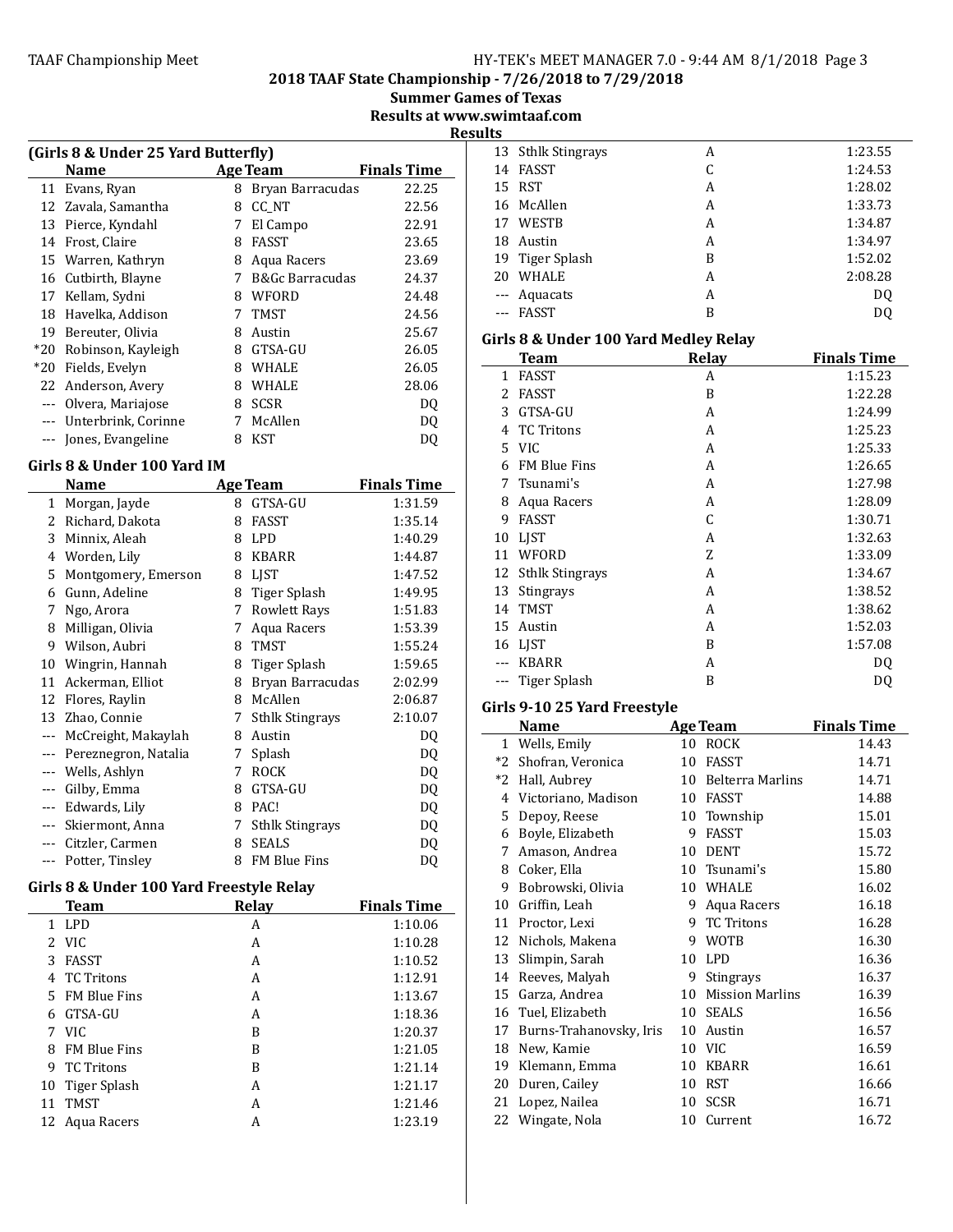# TAAF Championship Meet example the HY-TEK's MEET MANAGER 7.0 - 9:44 AM 8/1/2018 Page 4

2018 TAAF State Championship - 7/26/2018 to 7/29/2018

**Summer Games of Texas** Results at www.swimtaaf.com

**Results** 

|                                |                      |    |                            | х                  |  |
|--------------------------------|----------------------|----|----------------------------|--------------------|--|
| (Girls 9-10 25 Yard Freestyle) |                      |    |                            |                    |  |
|                                | <b>Name</b>          |    | <b>Age Team</b>            | <b>Finals Time</b> |  |
|                                | 23 Considine, Ramona | 10 | Austin                     | 16.84              |  |
|                                | 24 Tuel, Savannah    | 10 | <b>SEALS</b>               | 17.05              |  |
| 25                             | Brady, Lilah         | 10 | WHALE                      | 17.08              |  |
| 26                             | Gossett, Darcy       | 10 | CCCC                       | 17.20              |  |
|                                | 27 Ramirez, Caremi   | 9  | <b>SCSR</b>                | 17.23              |  |
|                                | 28 Lara, Eden        | 10 | COSA                       | 17.81              |  |
| 29                             | Julius, Jasmyn       | 9  | <b>B&amp;Gc Barracudas</b> | 18.73              |  |
| 30                             | McKallip, Sarah      | 10 | Austin                     | 19.26              |  |
| 31                             | Christian, Meagan    | 10 | WHALE                      | 19.28              |  |
|                                | 32 LaBreck, Annalisa | 10 | COSA                       | 19.51              |  |
|                                | 33 DeRosier, Shasta  | 9  | COSA                       | 19.53              |  |
|                                | 34 Sursa, Megan      | 9  | <b>B&amp;Gc Barracudas</b> | 20.54              |  |
| 35                             | Gutierrez, Joanna    | 10 | COSA                       | 22.16              |  |

# Girls 9-10 50 Yard Freestyle

|              | <b>Name</b>             |    | <b>Age Team</b>            | <b>Finals Time</b> |
|--------------|-------------------------|----|----------------------------|--------------------|
| $\mathbf{1}$ | Wollny, Madeline        |    | 10 Mission Marlins         | 30.78              |
| 2            | Wells, Emily            | 10 | <b>ROCK</b>                | 31.00              |
| 3            | Crowe, Bethany          | 10 | <b>SEALS</b>               | 31.13              |
|              | 4 Hesseltine, Sara      |    | 10 PAC!                    | 31.25              |
|              | 5 Parker, Hannah        |    | 10 Den Dolphins            | 32.84              |
| 6            | Kadlecik, Hope          | 9  | <b>LIST</b>                | 32.98              |
| 7            | Hall, Aubrey            | 10 | <b>Belterra Marlins</b>    | 33.30              |
| 8            | Depoy, Reese            |    | 10 Township                | 33.70              |
| 9            | Bensley, Siena          |    | 10 Den Dolphins            | 33.79              |
| 10           | Gibbens, Iralynn        | 10 | Aquacats                   | 34.36              |
| 11           | Slimpin, Sarah          | 10 | <b>LPD</b>                 | 34.92              |
| 12           | Sanchez, Pia            | 10 | <b>Mission Marlins</b>     | 34.95              |
|              | 13 Griffin, Leah        | 9  | Aqua Racers                | 34.96              |
|              | 14 Lopez, Nailea        |    | 10 SCSR                    | 35.09              |
|              | 15 Almazan, Violet      | 10 | COAS                       | 35.16              |
| 16           | Reeves, Malyah          | 9  | Stingrays                  | 35.23              |
| 17           | Hataway, Kyla           | 9  | Navasota                   | 35.34              |
| 18           | Palmer, Glory           | 9  | <b>VIC</b>                 | 35.79              |
| 19           | Latham, Ariana          | 10 | <b>LPD</b>                 | 36.67              |
| 20           | Burns-Trahanovsky, Iris | 10 | Austin                     | 36.85              |
| 21           | Young, Avery            | 10 | <b>SEALS</b>               | 36.95              |
| 22           | Green, Loren            | 10 | <b>DENT</b>                | 37.06              |
| 23           | Dickinson, Audrey       | 10 | <b>DENT</b>                | 37.17              |
| 24           | Mallen, Kiara           | 9  | Austin                     | 38.11              |
| 25           | Lane, Alyssa            | 10 | WFORD                      | 38.24              |
| 26           | Fossan, Samantha        | 9  | <b>WESTB</b>               | 39.08              |
| 27           | Lara, Eden              | 10 | COSA                       | 39.51              |
| 28           | Montgomery, Grace       | 10 | Austin                     | 40.42              |
| 29           | Rettstatt, Kirstin      | 9  | South Belt                 | 43.16              |
| 30           | Anakalea, Jia           | 10 | WHALE                      | 43.54              |
| 31           | Ruiz, Gabriella         | 10 | COSA                       | 43.73              |
| 32           | Cunningham, Elliot      | 9  | Navasota                   | 45.79              |
| 33           | Sursa, Megan            | 9  | <b>B&amp;Gc Barracudas</b> | 46.93              |

#### Girls 9-10 25 Yard Backstroke

| <b>Name</b>      | Age Team | <b>Finals Time</b> |
|------------------|----------|--------------------|
| 1 Lower, Gigi    | 10 LIST  | 17.26              |
| 2 Crowe, Bethany | 10 SEALS | 17.43              |

| 3    | Amason, Andrea      | 10              | DENT                       | 17.86 |
|------|---------------------|-----------------|----------------------------|-------|
| 4    | Berger, Allison     | 10              | <b>VIC</b>                 | 17.99 |
| 5    | Wells, Emily        | 10              | <b>ROCK</b>                | 18.53 |
| 6    | Burrill, Kaise      | 10              | <b>PAST</b>                | 18.60 |
| 7    | Bobrowski, Olivia   |                 | 10 WHALE                   | 18.73 |
| *8   | Gallaher, Jacie     | 10              | LPD                        | 19.02 |
| $*8$ | Nash, Evie          | 10              | <b>TC Tritons</b>          | 19.02 |
| 10   | Redmon, Skylar      | 9               | GTSA-GU                    | 19.04 |
| 11   | Vasquez, Amanda     | 10              | Splash                     | 19.11 |
| 12   | Depoy, Reese        | $10\,$          | Township                   | 19.22 |
| 13   | Heiner, Lila        | 10              | <b>SEALS</b>               | 19.26 |
| 14   | Siganporia, Roxanne |                 | 9 Piranhas                 | 19.39 |
| 15   | Catlow, Rebecca     | 10              | Austin                     | 19.88 |
| 16   | Hall, Jenna         | 10 <sup>1</sup> | <b>Belterra Marlins</b>    | 19.92 |
| 17   | Hataway, Kyla       | 9               | Navasota                   | 19.96 |
|      | 18 Jackson, Ella    | 9               | <b>Sthlk Stingrays</b>     | 19.99 |
| 19   | Considine, Ramona   | 10              | Austin                     | 20.06 |
|      | 20 Luna, Jordyn     | 10              | Stingrays                  | 20.09 |
| 21   | Wingate, Nola       | 10              | Current                    | 20.58 |
| 22   | Coker, Ella         |                 | 10 Tsunami's               | 20.59 |
| 23   | Kafta, Emme         | 9               | <b>MCSL</b>                | 20.60 |
|      | 24 Lara, Eden       | 10              | COSA                       | 20.78 |
| 25   | Serda, Olivia       | 9               | <b>Mission Marlins</b>     | 21.52 |
| 26   | Ruiz, Gabriella     | 10              | COSA                       | 21.57 |
| 27   | Vergara, Valeria    | 9               | <b>Mission Marlins</b>     | 21.61 |
|      | 28 McKallip, Sarah  | 10              | Austin                     | 21.65 |
| 29   | DeRosier, Shasta    | 9               | COSA                       | 21.94 |
| 30   | Christian, Meagan   | 10              | WHALE                      | 22.02 |
| 31   | Julius, Jasmyn      | 9               | <b>B&amp;Gc Barracudas</b> | 22.81 |
| 32   | Rettstatt, Kirstin  | 9               | South Belt                 | 23.63 |

# Girls 9-10 25 Yard Breaststroke

|       | Name                 |    | <b>Age Team</b>        | <b>Finals Time</b> |
|-------|----------------------|----|------------------------|--------------------|
| 1     | Chastain, Remi       | 10 | <b>SEALS</b>           | 19.11              |
| 2     | Lower, Gigi          | 10 | LJST                   | 19.43              |
| 3     | Victoriano, Madison  | 10 | FASST                  | 19.70              |
| 4     | Musser, Meghan       | 10 | <b>SURF</b>            | 19.77              |
| 5     | Mahat, Sayesha       | 9  | Splash                 | 19.82              |
| 6     | Means, Jocelyn       | 10 | <b>FASST</b>           | 20.20              |
| 7     | Boyle, Elizabeth     | 9  | <b>FASST</b>           | 20.25              |
| 8     | Fletcher, Stafanija  | 9  | <b>ALVIN</b>           | 20.66              |
| 9     | Teixeira, Anna Paula | 10 | <b>ALICE</b>           | 20.84              |
| 10    | Skelton, Piper       | 10 | <b>LPD</b>             | 20.87              |
| 11    | West, Margeree       | 10 | KST                    | 20.89              |
| 12    | Griffin, Annabelle   | 9  | <b>TMST</b>            | 20.95              |
| 13    | Farden, Maile        | 10 | <b>TC Tritons</b>      | 21.36              |
| 14    | Smyers, Georgia      | 10 | WHALE                  | 21.38              |
| 15    | Allen, Brooklynn     | 10 | Tiger Splash           | 21.43              |
| 16    | McGee, Kylee         | 9  | <b>DENT</b>            | 21.45              |
| $*17$ | Li, Rosi             | 10 | <b>WHALE</b>           | 21.50              |
| $*17$ | Redmon, Skylar       | 9  | GTSA-GU                | 21.50              |
| 19    | Julius, Jasmyn       | 9  | B&Gc Barracudas        | 21.78              |
| 20    | Krider, Juliet       | 10 | <b>Mission Marlins</b> | 22.07              |
| 21    | Yockey, Summer       | 10 | <b>LPD</b>             | 22.55              |
| 22    | McNamara, Sofia      | 10 | McAllen                | 22.76              |
| 23    | Jackson, Ella        | 9  | <b>Sthlk Stingrays</b> | 22.92              |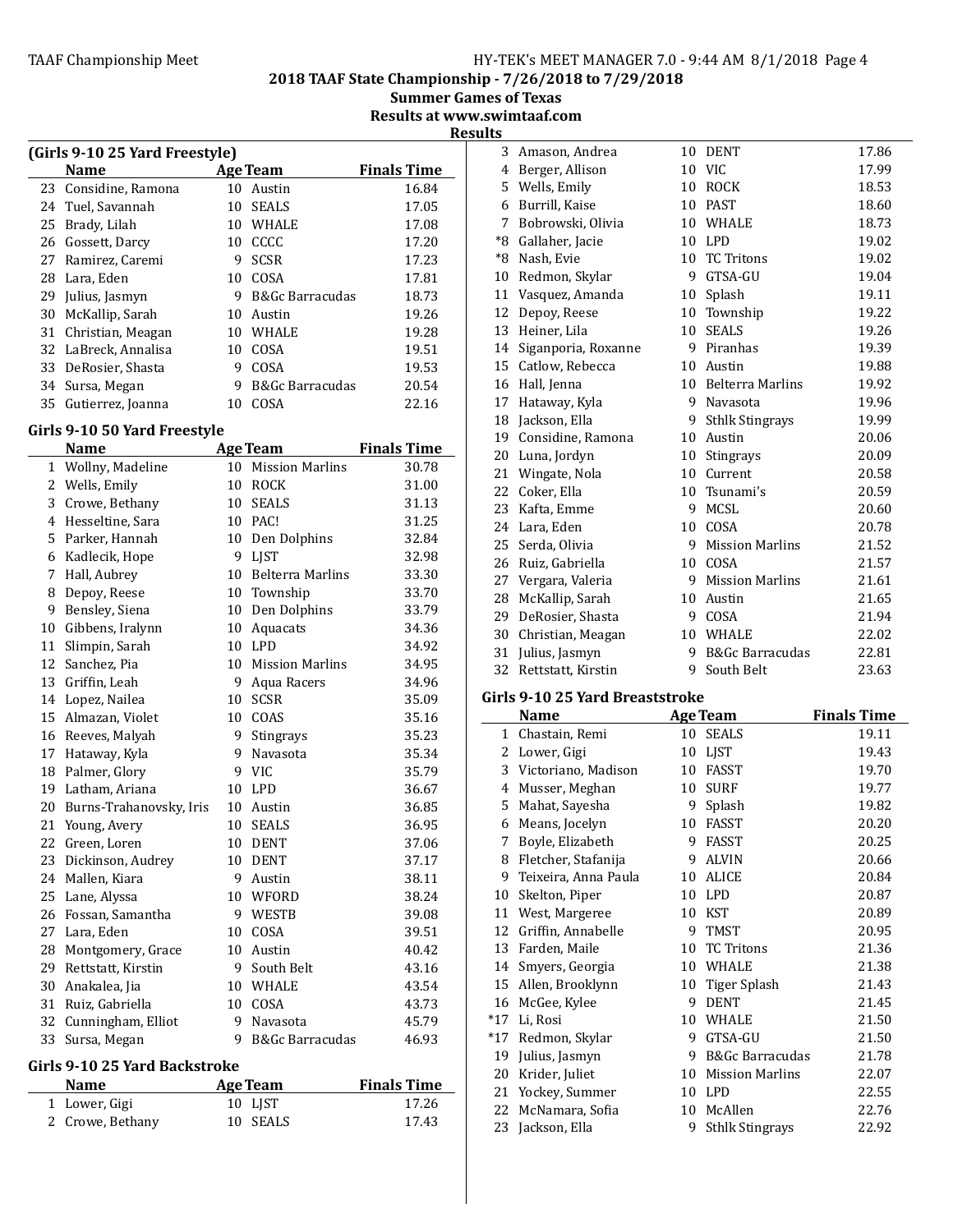2018 TAAF State Championship - 7/26/2018 to 7/29/2018

Summer Games of Texas

Results at www.swimtaaf.com **Results** 

|     | (Girls 9-10 25 Yard Breaststroke)    |    |                     |                    |
|-----|--------------------------------------|----|---------------------|--------------------|
|     | Name                                 |    | <b>Age Team</b>     | <b>Finals Time</b> |
| 24  | Vergara, Valeria                     |    | 9 Mission Marlins   | 22.98              |
| 25  | Brady, Lilah                         |    | 10 WHALE            | 23.02              |
|     | 26 Coker, Ella                       |    | 10 Tsunami's        | 23.21              |
| 27  | Montgomery, Grace                    |    | 10 Austin           | 23.42              |
| 28  | Schrader, Tracy                      |    | 9 COSA              | 24.97              |
| 29  | Nuccitelli, Amelia                   |    | 9 Austin            | 25.20              |
| 30  | LaBreck, Annalisa                    |    | 10 COSA             | 26.44              |
| 31  | Cunningham, Elliot                   |    | 9 Navasota          | 26.52              |
| --- | Kirsch, Elisabeth                    | 10 | Austin              | DQ                 |
|     | --- Ellebracht, Amber                | 9  | COSA                | DQ                 |
|     |                                      |    |                     |                    |
|     | Girls 9-10 25 Yard Butterfly<br>Name |    | <b>Age Team</b>     | <b>Finals Time</b> |
|     | 1 Elizondo, Ema                      |    | 10 ALICE            | 14.32              |
| 2   | Hesseltine, Sara                     | 10 | PAC!                | 15.75              |
| 3   | Shofran, Veronica                    |    | 10 FASST            | 15.96              |
| 4   | Bobrowski, Olivia                    |    | 10 WHALE            | 16.05              |
| 5   | Wollny, Madeline                     |    | 10 Mission Marlins  | 16.37              |
| 6   | Nichols, Makena                      |    | 9 WOTB              | 17.11              |
| 7   |                                      |    |                     | 17.15              |
|     | Reeves, Malyah                       |    | 9 Stingrays         |                    |
| 8   | Bracken, Larissa                     |    | 9 LJST              | 17.72              |
| 9   | Bensley, Siena                       |    | 10 Den Dolphins     | 17.74              |
| 10  | Hataway, Kyla                        | 9  | Navasota            | 17.76              |
| 11  | Vasquez, Amanda                      | 10 | Splash              | 17.80              |
| 12  | Saenz, Iliana                        | 10 | <b>ALICE</b>        | 18.07              |
| 13  | Unberhagen, Mary                     | 9  | Austin              | 18.17              |
| 14  | Gupta, Anushka                       |    | 10 Piranhas         | 18.34              |
| 15  | Gamboa, Karla                        |    | 10 McAllen          | 18.74              |
| 16  | Hall, Jenna                          |    | 10 Belterra Marlins | 18.75              |
| 17  | Wingate, Nola                        |    | 10 Current          | 18.79              |
| 18  | Young, Avery                         |    | 10 SEALS            | 18.85              |
| 19  | Chaney, Gabrielle                    |    | 9 LPD               | 18.91              |
| 20  | Brady, Lilah                         |    | 10 WHALE            | 19.03              |
| 21  | Gilliam, Callie                      |    | 10 LJST             | 19.37              |
| 22  | Ingle, Addalie                       | 10 | DENT                | 19.88              |
| 23  | Montgomery, Grace                    | 10 | Austin              | 20.44              |
| 24  | Haggard, Reese                       | 10 | WFORD               | 20.45              |
| 25  | Lopez, Nailea                        | 10 | <b>SCSR</b>         | 20.53              |
| 26  | Webster, Addison                     | 9  | <b>TC Tritons</b>   | 20.62              |
| 27  | Catlow, Rebecca                      | 10 | Austin              | 20.98              |
| 28  | Li, Rosi                             |    | 10 WHALE            | 21.23              |
| 29  | Garza, Gaby                          |    | 10 CC_NT            | 21.61              |
| 30  | LaBreck, Annalisa                    | 10 | COSA                | 22.98              |
| 31  | DeRosier, Shasta                     | 9  | COSA                | 23.36              |
|     | 32 Gabriella, Ruiz                   | 10 | COSA                | 25.44              |
|     | Girls 9-10 100 Yard IM               |    |                     |                    |
|     | Name                                 |    | <b>Age Team</b>     | <b>Finals Time</b> |
| 1   | Elizondo, Ema                        | 10 | ALICE               | 1:19.99            |
| 2   | Crowe, Bethany                       | 10 | <b>SEALS</b>        | 1:21.27            |
| 3   | Hesseltine, Sara                     | 10 | PAC!                | 1:23.58            |
| 4   | Redmon, Skylar                       | 9  | GTSA-GU             | 1:26.21            |
| 5   | Means, Jocelyn                       | 10 | FASST               | 1:27.17            |
| 6   | Burrill, Kaise                       | 10 | PAST                | 1:28.89            |
|     |                                      |    |                     |                    |

| 7     | Chen, Karen             | 10 | FB Bull Sharks         | 1:29.94 |
|-------|-------------------------|----|------------------------|---------|
| 8     | Howland, Faith          | 9  | Tomball                | 1:31.16 |
| 9     | Smyers, Georgia         | 10 | <b>WHALE</b>           | 1:32.74 |
| 10    | Burns-Trahanovsky, Iris | 10 | Austin                 | 1:32.85 |
| 11    | Allen, Brooklynn        | 10 | <b>Tiger Splash</b>    | 1:34.26 |
| 12    | Skelton, Piper          | 10 | <b>LPD</b>             | 1:34.89 |
| 13    | Gamboa, Karla           | 10 | McAllen                | 1:35.02 |
| 14    | Sanchez, Pia            | 10 | <b>Mission Marlins</b> | 1:36.59 |
| 15    | Taylor, Jordyn          | 10 | <b>RST</b>             | 1:36.94 |
| 16    | McCaleb, Sophia         | 10 | MARL                   | 1:38.26 |
| 17    | Steinbach, Adeline      | 9  | <b>FM Blue Fins</b>    | 1:38.93 |
| 18    | Hickman, Eliza          | 9  | <b>DENT</b>            | 1:39.07 |
| 19    | Serda, Olivia           | 9  | <b>Mission Marlins</b> | 1:40.26 |
| 20    | Allen, Katelynn         | 10 | Tiger Splash           | 1:41.00 |
| 21    | Webster, Addison        | 9  | <b>TC Tritons</b>      | 1:42.66 |
| 22    | Mallen, Kiara           | 9  | Austin                 | 1:43.00 |
| 23    | Catlow, Rebecca         | 10 | Austin                 | 1:43.55 |
| 24    | Edwards, Ella           | 10 | <b>KBARR</b>           | 1:46.08 |
| 25    | Anakalea, Jia           | 10 | <b>WHALE</b>           | 1:59.34 |
| $---$ | Bensley, Siena          | 10 | Den Dolphins           | DQ      |
|       | Almazan, Violet         | 10 | COAS                   | DQ      |
|       | Bannert, Faith          | 10 | WHALE                  | DQ      |
|       |                         |    |                        |         |

# Girls 9-10 100 Yard Freestyle Relay

|    | Team                   | Relay | <b>Finals Time</b> |
|----|------------------------|-------|--------------------|
| 1  | <b>VIC</b>             | A     | 1:04.10            |
| 2  | <b>TC Tritons</b>      | A     | 1:04.97            |
| 3  | Aquacats               | A     | 1:05.04            |
| 4  | <b>ALICE</b>           | A     | 1:05.08            |
| 5  | <b>TC Tritons</b>      | B     | 1:05.35            |
| 6  | <b>FASST</b>           | A     | 1:07.40            |
| 7  | <b>RST</b>             | A     | 1:07.91            |
| 8  | <b>LIST</b>            | A     | 1:08.37            |
| 9  | FB Bull Sharks         | A     | 1:08.62            |
| 10 | <b>FM Blue Fins</b>    | A     | 1:09.11            |
| 11 | <b>DENT</b>            | A     | 1:09.29            |
| 12 | WFORD                  | A     | 1:10.55            |
| 13 | Tiger Splash           | A     | 1:10.90            |
| 14 | <b>Mission Marlins</b> | A     | 1:11.99            |
| 15 | Aqua Racers            | A     | 1:12.27            |
| 16 | <b>TMST</b>            | A     | 1:12.96            |
| 17 | <b>FASST</b>           | B     | 1:13.93            |
| 18 | <b>WHALE</b>           | A     | 1:15.48            |
| 19 | Austin                 | A     | 1:17.49            |
| 20 | <b>Mission Marlins</b> | B     | 1:20.05            |

# Girls 9-10 100 Yard Medley Relay

|   | Team              | Relay | <b>Finals Time</b> |
|---|-------------------|-------|--------------------|
|   | 1 FASST           | A     | 1:08.38            |
|   | 2 LJST            | А     | 1:11.31            |
|   | 3 ALICE           | А     | 1:11.54            |
|   | 4 LPD             | А     | 1:11.93            |
|   | 5 SEALS           | А     | 1:12.10            |
|   | 6 VIC             | А     | 1:14.25            |
|   | 7 Mission Marlins | А     | 1:15.17            |
| 8 | Aquacats          | А     | 1:17.12            |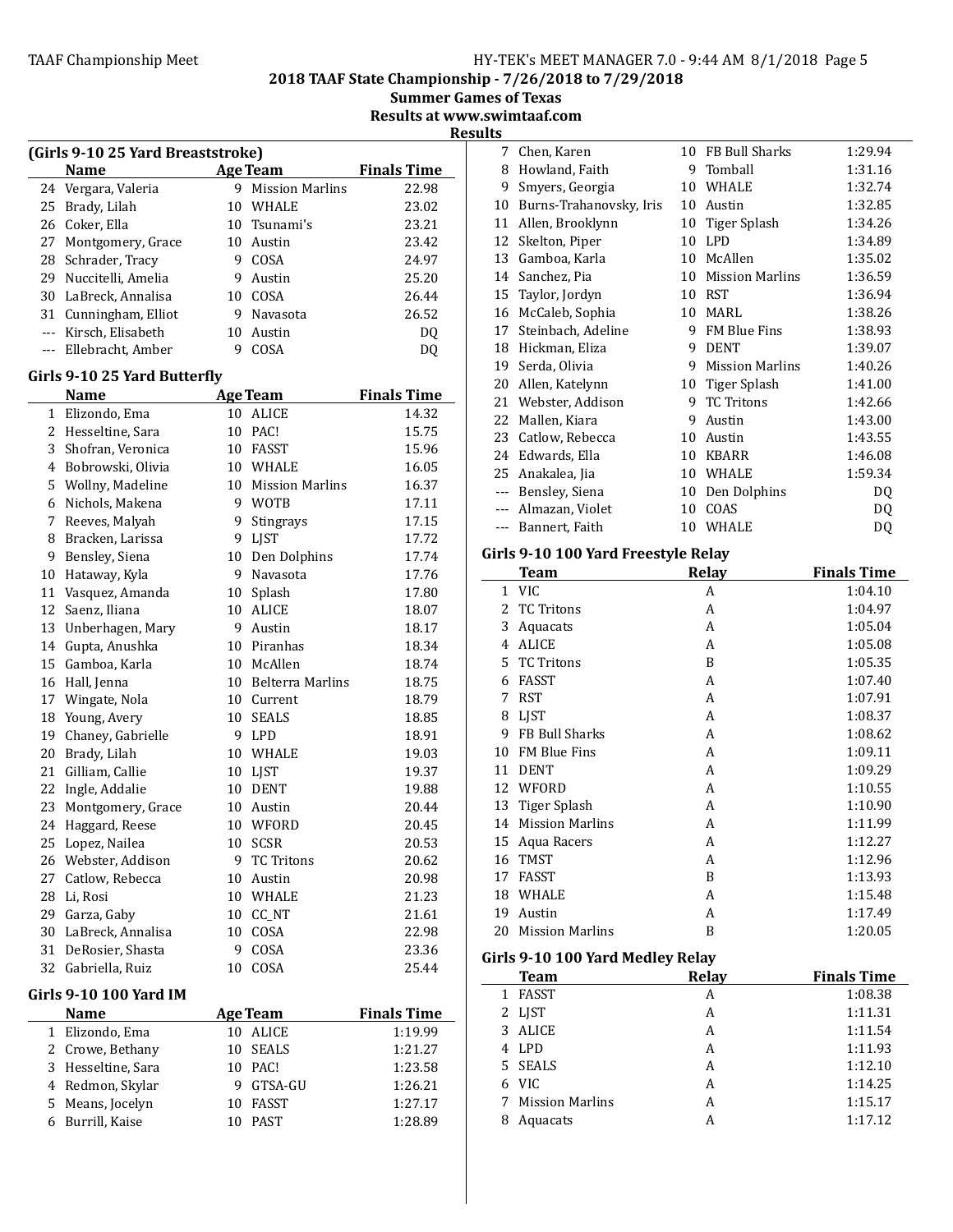2018 TAAF State Championship - 7/26/2018 to 7/29/2018

**Summer Games of Texas** 

Results at www.swimtaaf.com **Results** 

|    |                                    |       | N                  |
|----|------------------------------------|-------|--------------------|
|    | (Girls 9-10 100 Yard Medley Relay) |       |                    |
|    | <b>Team</b>                        | Relay | <b>Finals Time</b> |
| 9  | <b>Belterra Marlins</b>            | A     | 1:17.97            |
| 10 | <b>TC</b> Tritons                  | B     | 1:18.13            |
| 11 | <b>FB Bull Sharks</b>              | A     | 1:18.72            |
|    | 12 TC Tritons                      | A     | 1:19.25            |
| 13 | El Campo                           | A     | 1:19.79            |
| 14 | <b>FASST</b>                       | B     | 1:20.49            |
| 15 | MARI.                              | A     | 1:22.08            |
| 16 | <b>FM Blue Fins</b>                | A     | 1:22.55            |
| 17 | <b>FASST</b>                       |       | 1:23.51            |
| 18 | Tiger Splash                       | А     | 1:24.32            |
| 19 | <b>Mission Marlins</b>             | B     | 1:29.57            |
|    | Austin                             | A     | DO                 |
|    | WFORD                              | А     | DO                 |

# Girls 11-12 50 Yard Freestyle

|                | Name                  |    | <b>Age Team</b>     | <b>Finals Time</b> |
|----------------|-----------------------|----|---------------------|--------------------|
| $\mathbf{1}$   | Pindi, Mansavi        | 12 | <b>WAVE</b>         | 26.80              |
| $\overline{2}$ | Gambrel, Sarah        | 12 | <b>LIST</b>         | 27.53              |
| 3              | Dillard, Kristen      | 12 | FB Bull Sharks      | 27.92              |
|                | 4 Cutbirth, Trinity   | 12 | B&Gc Barracudas     | 28.28              |
|                | 5 Minnix, Micaiah     | 11 | <b>LPD</b>          | 29.24              |
| 6              | Lang, Bailey          | 12 | <b>FM Blue Fins</b> | 29.37              |
| 7              | Gonzalez, Mia         | 12 | <b>UNAT</b>         | 29.51              |
| 8              | Vaughan, Olivia       | 12 | <b>TC Tritons</b>   | 29.54              |
| 9              | Gattis, Malia         | 12 | <b>DENT</b>         | 29.85              |
| 10             | Fox, Tessa            | 12 | <b>SEALS</b>        | 29.89              |
| 11             | Sennett, Jasmine      | 12 | <b>FASST</b>        | 30.17              |
|                | 12 Wolter, Emma       | 12 | <b>LPD</b>          | 30.19              |
| 13             | Breese, Elizabeth     | 12 | Tsunami's           | 30.38              |
| $*14$          | Hinojosa, Sophia      | 12 | <b>VIC</b>          | 30.70              |
|                | *14 Burrill, Ellis    | 11 | <b>PAST</b>         | 30.70              |
|                | 16 Sambell, Sidney    | 12 | Stingrays           | 30.72              |
| 17             | Ramirez, Nancy        | 12 | <b>SCSR</b>         | 30.74              |
| 18             | Townsend, Carolyn     | 11 | McAllen             | 30.79              |
| 19             | Moya, Megan           | 11 | Aquacats            | 31.06              |
| 20             | Amend, Vivienne       | 12 | <b>FASST</b>        | 31.35              |
|                | 21 Pickett, Katherine | 12 | <b>LPD</b>          | 31.57              |
| 22             | Hudzina, Sara         | 12 | <b>WHALE</b>        | 32.09              |
|                | 23 Geier, Jessie      | 11 | Aqua Racers         | 32.56              |
| 24             | Aparicio, Abigail     | 12 | Palacios            | 32.63              |
| 25             | Quinn, Abigail        | 12 | Bryan Barracudas    | 33.45              |
| 26             | Jarnigan, Maggie      | 12 | Austin              | 33.91              |
| 27             | Wenham, Kyra          | 12 | <b>WHALE</b>        | 34.06              |
| 28             | Coulbourn, Margaret   | 12 | Austin              | 34.07              |
| 29             | Christian, Lauren     | 12 | <b>WHALE</b>        | 36.56              |
| 30             | Robledo, Perla        | 12 | COSA                | 36.69              |
| 31             | Jimenez, Eva          | 12 | COSA                | 37.29              |
| 32             | Esquivel, Camilla     | 11 | COSA                | 44.76              |
| ---            | Lundy, Lauren         | 12 | <b>VIC</b>          | DQ                 |

# Girls 11-12 100 Yard Freestyle

| <b>Name</b>      | Age Team | <b>Finals Time</b> |
|------------------|----------|--------------------|
| 1 Gambrel, Sarah | 12 LIST  | 59.98              |
| 2 Pindi, Mansavi | 12 WAVE  | 1:00.62            |

| 3  | McAlister, Maddie    | 12 | <b>DENT</b>                | 1:01.22 |
|----|----------------------|----|----------------------------|---------|
| 4  | Cutbirth, Trinity    | 12 | <b>B&amp;Gc Barracudas</b> | 1:03.48 |
| 5  | Vaughan, Olivia      | 12 | FB Bull Sharks             | 1:03.68 |
| 6  | Bzibziak, Alexandria | 12 | McAllen                    | 1:03.83 |
| 7  | Dasso, Clare Anne    | 12 | <b>LPD</b>                 | 1:04.30 |
| 8  | Vaughan, Olivia      | 12 | <b>TC Tritons</b>          | 1:04.51 |
| 9  | Fox, Tessa           | 12 | <b>SEALS</b>               | 1:06.32 |
| 10 | Sennett, Jasmine     | 12 | <b>FASST</b>               | 1:06.45 |
| 11 | Gibbens, Alexis      | 12 | Aquacats                   | 1:06.65 |
| 12 | Lang, Bailey         | 12 | <b>FM Blue Fins</b>        | 1:07.10 |
| 13 | Frick, Lucille       | 12 | Aquacats                   | 1:07.52 |
| 14 | Gonzalez, Mia        | 12 | <b>UNAT</b>                | 1:07.58 |
| 15 | Pickens, Jenny       | 11 | NRST                       | 1:07.65 |
| 16 | Sullivan, Claire     |    | 12 Tiger Splash            | 1:08.31 |
| 17 | Geier, Jessie        | 11 | Aqua Racers                | 1:09.35 |
| 18 | Travis, Shelby       |    | 12 VIC                     | 1:10.68 |
| 19 | Nugent, Amelia       | 12 | Piranhas                   | 1:11.18 |
| 20 | Hargrave, Cate       | 12 | Rowlett Rays               | 1:11.98 |
| 21 | Holder, Eve          | 11 | <b>LPD</b>                 | 1:12.03 |
| 22 | Gonzalez, Daniela    | 12 | <b>UNAT</b>                | 1:12.66 |
| 23 | Quinn, Abigail       | 12 | Bryan Barracudas           | 1:13.29 |
| 24 | Rogers, Ann          | 12 | PAC!                       | 1:13.46 |
|    | 25 Wenham, Kyra      | 12 | WHALE                      | 1:16.41 |
| 26 | McCreight, Matty     | 12 | Austin                     | 1:18.33 |
| 27 | Macon, Lyla          | 12 | Austin                     | 1:21.65 |
| 28 | Harris, Selah        | 11 | <b>Sharks</b>              | 1:23.72 |

# Girls 11-12 50 Yard Backstroke

|    | Name                 |    | <b>Age Team</b>        | <b>Finals Time</b> |
|----|----------------------|----|------------------------|--------------------|
| 1  | Proctor, Caroline    | 11 | Tiger Splash           | 31.19              |
| 2  | Bzibziak, Alexandria | 12 | McAllen                | 33.25              |
| 3  | Burrill, Ellis       | 11 | <b>PAST</b>            | 33.83              |
| 4  | Ryman, Nicole        | 11 | Aquacats               | 34.69              |
| 5  | Romanczyk, Emma      | 11 | <b>TMST</b>            | 35.01              |
| 6  | Vaughan, Olivia      | 12 | <b>FB Bull Sharks</b>  | 35.29              |
| 7  | Amejorado, Cameryn   | 12 | <b>VIC</b>             | 35.37              |
| 8  | Minnix, Micaiah      | 11 | <b>LPD</b>             | 35.66              |
| 9  | Hudzina, Sara        | 12 | <b>WHALE</b>           | 35.84              |
| 10 | Wolter, Emma         | 12 | <b>LPD</b>             | 35.85              |
| 11 | Rees, Angelina       | 12 | <b>KBARR</b>           | 36.25              |
| 12 | Gibbens, Alexis      | 12 | Aquacats               | 36.35              |
| 13 | Breese, Elizabeth    | 12 | Tsunami's              | 36.39              |
| 14 | Bunker, Hally        | 12 | <b>FASST</b>           | 36.42              |
| 15 | Haynes, Brenna       | 12 | <b>SEALS</b>           | 36.55              |
| 16 | Amend, Vivienne      | 12 | <b>FASST</b>           | 36.74              |
| 17 | Keith, Olivia        | 12 | Piranhas               | 36.95              |
| 18 | Gifford, Rayah       | 12 | <b>SEALS</b>           | 38.03              |
| 19 | Edwards, Anna        | 12 | <b>TC Tritons</b>      | 38.67              |
| 20 | Frost, Lauren        | 12 | <b>FASST</b>           | 38.72              |
| 21 | Little, Julieanne    | 12 | El Campo               | 39.21              |
| 22 | Johnson, Anelise     | 11 | FM Blue Fins           | 39.27              |
| 23 | Christian, Lauren    | 12 | WHALE                  | 39.69              |
| 24 | Garica, Sofia        | 11 | <b>Mission Marlins</b> | 39.94              |
| 25 | Coulbourn, Margaret  | 12 | Austin                 | 41.23              |
| 26 | Baird, Veronika      | 12 | <b>PATK</b>            | 42.13              |
| 27 | Schumacher, Tera     | 12 | <b>Mission Marlins</b> | 43.08              |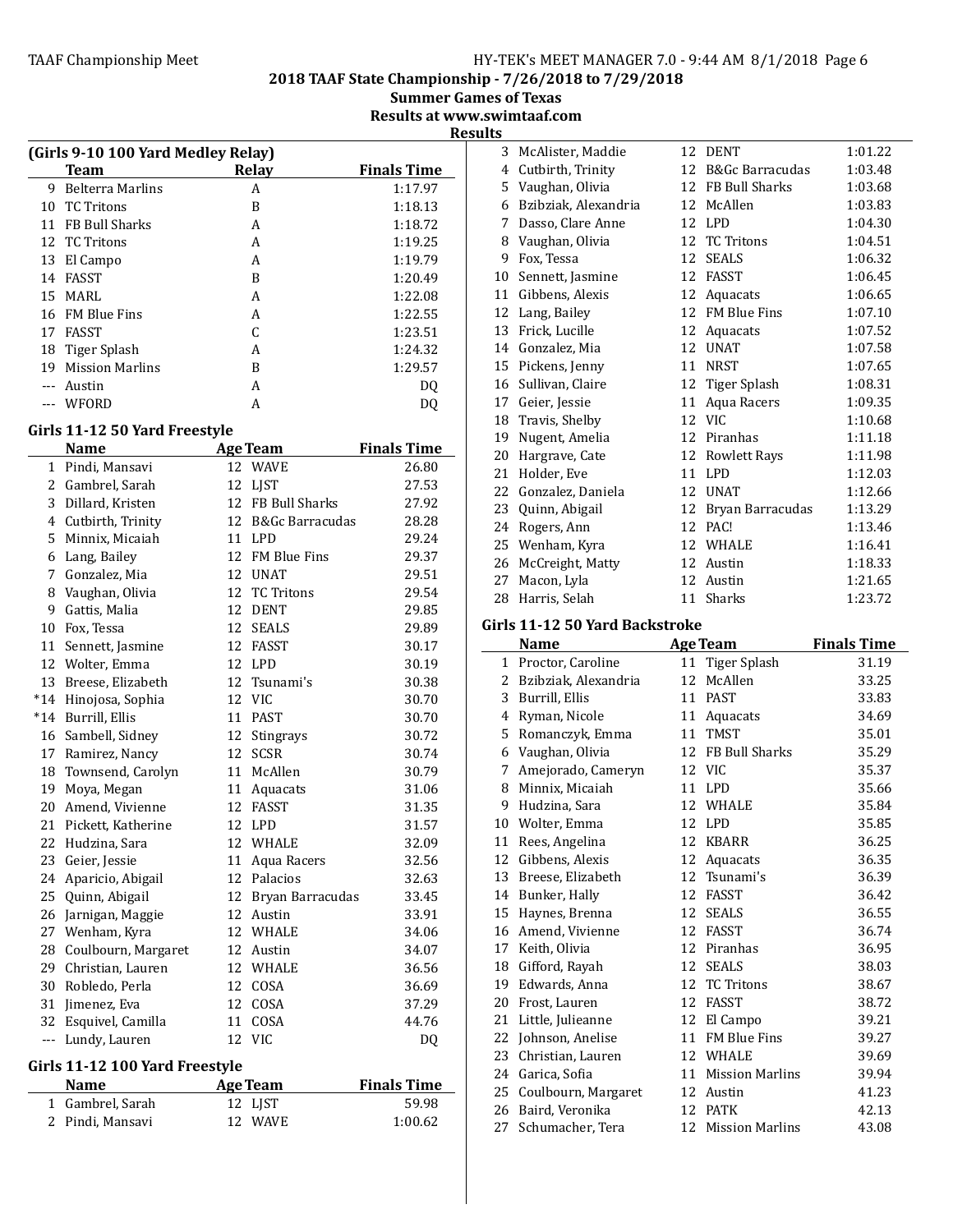2018 TAAF State Championship - 7/26/2018 to 7/29/2018

Summer Games of Texas

Results at www.swimtaaf.com

**Results** 

| (Girls 11-12 50 Yard Backstroke) |  |                    |                    |  |
|----------------------------------|--|--------------------|--------------------|--|
| <b>Name</b>                      |  | <b>Age Team</b>    | <b>Finals Time</b> |  |
| 28 McCreight, Matty              |  | 12 Austin          | 43.34              |  |
| 29 Schultz, Lauren               |  | 11 COSA            | 48.54              |  |
| 30 Batts, Gabrielle              |  | 11 B&Gc Barracudas | 50.97              |  |
| 31 Fernandez, Sarah              |  | COSA               | 51.87              |  |
| 32 Harris, Selah                 |  | Sharks             | 56.33              |  |

# Girls 11-12 50 Yard Breaststroke

|                | <b>Name</b>              |    | Age Team                   | <b>Finals Time</b> |
|----------------|--------------------------|----|----------------------------|--------------------|
| $\mathbf{1}$   | Dillard, Kristen         | 12 | <b>FB Bull Sharks</b>      | 33.53              |
| $\overline{2}$ | Pindi, Mansavi           | 12 | <b>WAVE</b>                | 36.39              |
|                | 3 Townsend, Carolyn      | 11 | McAllen                    | 37.07              |
|                | 4 Cisneros, Xytali       | 12 | COSA                       | 38.20              |
| 5              | Cutbirth, Trinity        | 12 | <b>B&amp;Gc Barracudas</b> | 38.30              |
| 6              | Burrill, Ellis           | 11 | <b>PAST</b>                | 38.51              |
| 7              | Shofran, Dorothy         | 12 | FASST                      | 38.91              |
| 8              | Nugent, Amelia           | 12 | Piranhas                   | 39.05              |
| 9              | Light, Ava               | 11 | <b>RST</b>                 | 39.27              |
|                | 10 Wolter, Emma          | 12 | <b>LPD</b>                 | 39.53              |
| 11             | Brown, Emily             | 12 | LJST                       | 40.02              |
| 12             | Flores, Karissa          | 12 | <b>Mission Marlins</b>     | 40.09              |
| 13             | Moya, Megan              | 11 | Aquacats                   | 40.12              |
| 14             | Hinojosa, Sophia         | 12 | VIC.                       | 40.41              |
| 15             | Jarnigan, Maggie         | 12 | Austin                     | 40.46              |
| 16             | Breese, Elizabeth        | 12 | Tsunami's                  | 40.84              |
| 17             | Dasso, Clare Anne        | 12 | <b>LPD</b>                 | 41.33              |
|                | 18 Scrivner, Madison     | 12 | <b>TC Tritons</b>          | 41.36              |
| 19             | McKenzie, Colleen        | 12 | Piranhas                   | 41.86              |
| 20             | McDonald, Bridget        | 12 | LPD                        | 42.00              |
| 21             | Veliyathumally, Isabella | 12 | <b>FM Blue Fins</b>        | 42.03              |
| 22             | Vernon, Staley           | 11 | Austin                     | 42.80              |
| 23             | Tearman, Maddie          | 11 | <b>Sthlk Stingrays</b>     | 43.73              |
|                | 24 Weisenbeck, Hailey    | 12 | <b>FASST</b>               | 44.27              |
| 25             | Ding, Cady               | 12 | <b>WESTB</b>               | 44.46              |
| 26             | Brenner, Marifer         | 12 | McAllen                    | 45.02              |
| $*27$          | Pillette, Tessa          | 11 | Austin                     | 45.23              |
| $*27$          | Quinn, Abigail           | 12 | Bryan Barracudas           | 45.23              |
| 29             | Jimenez, Eva             | 12 | COSA                       | 46.73              |
| 30             | Villarreal, Jordyn       | 11 | TMST                       | 46.88              |
| 31             | Wenham, Kyra             | 12 | <b>WHALE</b>               | 48.98              |
| ---            | Robledo, Perla           | 12 | COSA                       | DQ                 |

# Girls 11-12 50 Yard Butterfly

| Name                   |     | Age Team        | <b>Finals Time</b> |
|------------------------|-----|-----------------|--------------------|
| 1 McAlister, Maddie    |     | 12 DENT         | 30.21              |
| 2 Cisneros, Xytali     |     | 12 COSA         | 30.93              |
| 3 Bzibziak, Alexandria |     | 12 McAllen      | 31.33              |
| 4 Ramirez, Nancy       |     | 12 SCSR         | 32.46              |
| 5 Proctor, Caroline    |     | 11 Tiger Splash | 33.06              |
| 6 Parnell, Perri       |     | 12 Tiger Splash | 33.27              |
| 7 Kochenower, Mattie   |     | 12 FM Blue Fins | 33.58              |
| 8 Frick, Lucille       |     | 12 Aquacats     | 34.59              |
| 9 Pickett, Katherine   |     | 12 LPD          | 35.41              |
| 10 Joski, Scarlett     |     | 11 TC Tritons   | 35.67              |
| 11 Powell, Hannah      | 12. | MARL            | 35.73              |

| 12    | Mahat, Sunisha      | 11 | Splash                 | 35.82 |
|-------|---------------------|----|------------------------|-------|
| 13    | Khondker, Suhana    | 12 | Aquacats               | 35.88 |
| 14    | Haynes, Brenna      | 12 | <b>SEALS</b>           | 36.06 |
| 15    | McKenzie, Colleen   | 12 | Piranhas               | 36.28 |
| 16    | Lewis, Elizabeth    | 12 | FASST                  | 36.36 |
| 17    | Kapinos, Alina      | 12 | <b>Sthlk Stingrays</b> | 36.64 |
| 18    | Youn, Rachel        | 11 | MCSL                   | 37.80 |
| 19    | Katkoski, Callen    | 11 | Navasota               | 38.06 |
| 20    | Trevino, Jasmine    | 11 | TMST                   | 38.54 |
| 21    | Coulbourn, Margaret | 12 | Austin                 | 39.00 |
| 22    | Ding, Cady          | 12 | WESTB                  | 39.06 |
| 23    | Rodriguez, Alondra  | 11 | McAllen                | 39.56 |
| 24    | Broussard, Malaika  | 12 | GTSA-GU                | 39.93 |
| 25    | Pickens, Jenny      | 11 | <b>NRST</b>            | 40.31 |
| 26    | Christian, Lauren   | 12 | WHALE                  | 41.76 |
| 27    | Baird, Veronika     | 12 | <b>PATK</b>            | 41.86 |
| 28    | McCreight, Matty    | 12 | Austin                 | 42.66 |
| 29    | Smith, Annie        | 11 | VIC                    | 43.20 |
| $---$ | Schultz, Lauren     | 11 | COSA                   | DQ    |
| $---$ | Robledo, Perla      | 12 | COSA                   | DQ    |

# Girls 11-12 100 Yard IM

|                | <b>Name</b>           |    | <b>Age Team</b>            | <b>Finals Time</b> |
|----------------|-----------------------|----|----------------------------|--------------------|
| $\mathbf{1}$   | Pindi, Mansavi        |    | 12 WAVE                    | 1:07.32            |
| $\overline{2}$ | Gambrel, Sarah        | 12 | LJST                       | 1:09.45            |
| 3              | McAlister, Maddie     |    | 12 DENT                    | 1:12.06            |
| 4              | Dillard, Kristen      |    | 12 FB Bull Sharks          | 1:13.06            |
| 5              | Cisneros, Xytali      | 12 | COSA                       | 1:14.28            |
| 6              | Fox, Tessa            | 12 | <b>SEALS</b>               | 1:14.38            |
| 7              | Burrill, Ellis        | 11 | <b>PAST</b>                | 1:14.63            |
| $8*$           | Proctor, Caroline     | 11 | Tiger Splash               | 1:14.70            |
|                | *8 Cutbirth, Trinity  | 12 | <b>B&amp;Gc Barracudas</b> | 1:14.70            |
| 10             | Vaughan, Olivia       |    | 12 FB Bull Sharks          | 1:15.32            |
| 11             | Townsend, Carolyn     |    | 11 McAllen                 | 1:18.62            |
| 12             | Ryman, Nicole         | 11 | Aquacats                   | 1:19.05            |
| 13             | Mahat, Sunisha        | 11 | Splash                     | 1:19.91            |
| 14             | Kochenower, Mattie    |    | 12 FM Blue Fins            | 1:20.16            |
| 15             | Nugent, Amelia        |    | 12 Piranhas                | 1:20.60            |
| 16             | Ramirez, Nancy        | 12 | <b>SCSR</b>                | 1:21.52            |
| 17             | Brown, Emily          | 12 | <b>LIST</b>                | 1:21.59            |
|                | 18 Pickett, Katherine |    | 12 LPD                     | 1:23.18            |
|                | 19 Quinn, Abigail     |    | 12 Bryan Barracudas        | 1:23.45            |
| 20             | Gattis, Malia         | 12 | <b>DENT</b>                | 1:23.98            |
| 21             | Shofran, Dorothy      | 12 | <b>FASST</b>               | 1:24.13            |
| 22             | Hudzina, Sara         |    | 12 WHALE                   | 1:24.41            |
| 23             | Nisimblat, Valentina  | 11 | <b>ALICE</b>               | 1:26.05            |
|                | 24 Ding, Cady         | 12 | <b>WESTB</b>               | 1:28.35            |
|                | 25 Smith, Annie       |    | 11 VIC                     | 1:28.38            |
|                | 26 Katkoski, Callen   |    | 11 Navasota                | 1:29.32            |
| 27             | Pillette, Tessa       | 11 | Austin                     | 1:30.83            |
| 28             | Christian, Lauren     | 12 | WHALE                      | 1:34.54            |
| 29             | Jimenez, Eva          |    | 12 COSA                    | 1:35.82            |
| 30             | McCreight, Matty      |    | 12 Austin                  | 1:37.03            |
| $---$          | Coulbourn, Margaret   | 12 | Austin                     | DQ                 |
| ---            | Dasso, Clare Anne     |    | 12 LPD                     | DQ                 |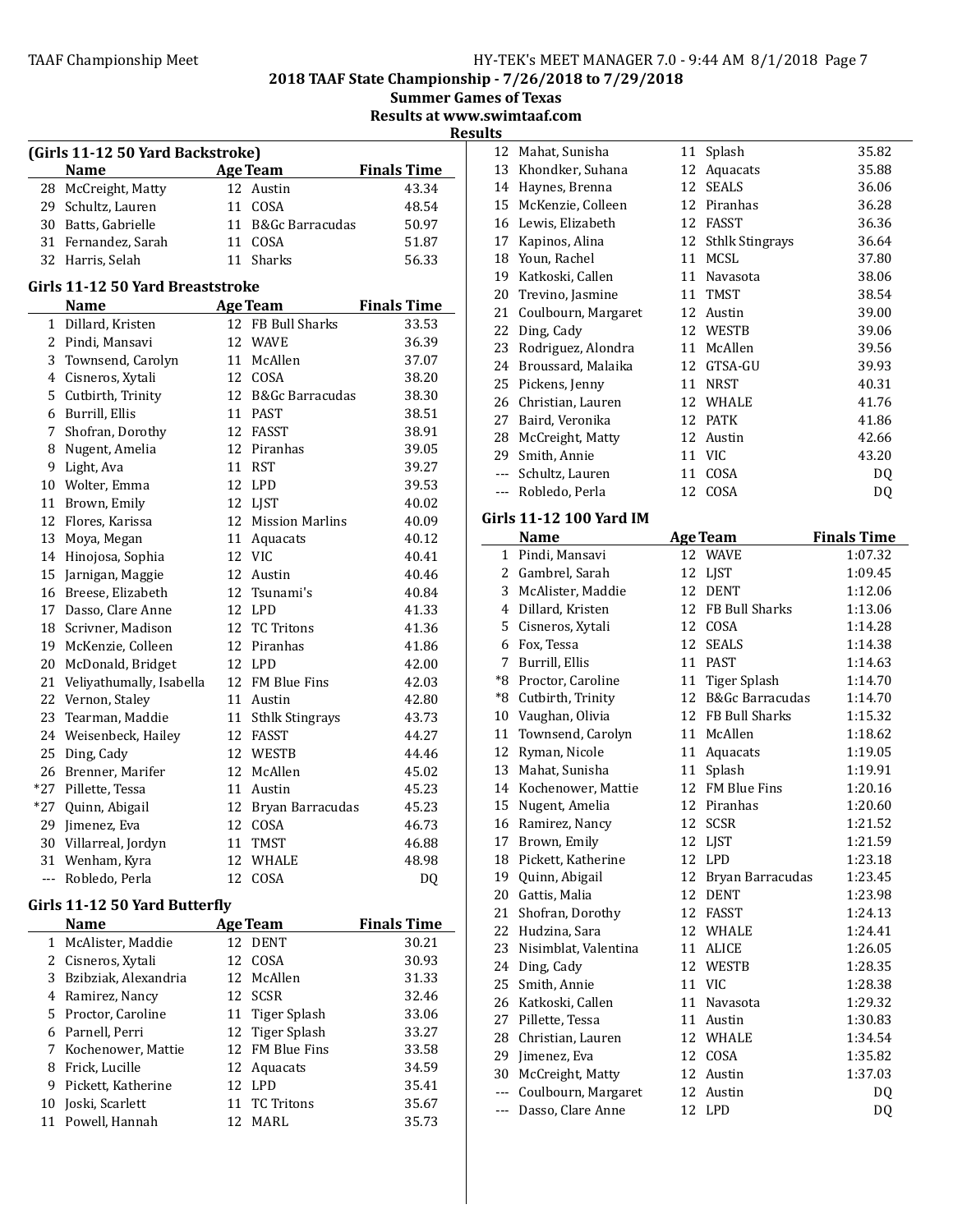2018 TAAF State Championship - 7/26/2018 to 7/29/2018

Summer Games of Texas

Results at www.swimtaaf.com

| U<br>н<br>œ<br>`<br>--<br>ı<br> |  |
|---------------------------------|--|
|                                 |  |

|              | Girls 11-12 200 Yard Freestyle Relay             |                 |                    |
|--------------|--------------------------------------------------|-----------------|--------------------|
|              | <b>Team</b>                                      | Relay           | <b>Finals Time</b> |
|              | 1 FM Blue Fins                                   | A               | 1:59.39            |
|              | 2 Aquacats                                       | A               | 2:00.66            |
|              | 3 TC Tritons                                     | A               | 2:01.60            |
|              | 4 LPD                                            | A               | 2:01.65            |
| 5            | DENT                                             | A               | 2:03.43            |
|              | 6 VIC                                            | A               | 2:03.47            |
| 7            | FASST                                            | A               | 2:06.19            |
| 8            | Tiger Splash                                     | A               | 2:06.49            |
| 9            | <b>SEALS</b>                                     | A               | 2:11.31            |
| 10           | GTSA-GU                                          | A               | 2:11.65            |
| 11           | ALICE                                            | A               | 2:12.87            |
|              | 12 Mission Marlins                               | A               | 2:13.39            |
|              | 13 Aqua Racers                                   | A               | 2:13.80            |
|              | 14 FB Bull Sharks                                | A               | 2:15.13            |
| 15           | <b>FASST</b>                                     | B               | 2:16.08            |
|              | 16 SCSR                                          | A               | 2:18.08            |
|              | 17 LJST                                          | A               | 2:18.55            |
| 18           | <b>VIC</b>                                       | B               | 2:18.68            |
| 19           | Tiger Splash                                     | B               | 2:21.27            |
|              | 20 Rowlett Rays                                  | A               | 2:22.22            |
|              | 21 FM Blue Fins                                  | B               | 2:22.79            |
| 22           | Mission Marlins                                  | B               | 2:23.96            |
| 23           | COSA                                             | A               | 2:36.13            |
|              |                                                  |                 |                    |
|              | Girls 11-12 200 Yard Medley Relay<br><b>Team</b> | Relay           | <b>Finals Time</b> |
| $\mathbf{1}$ | FB Bull Sharks                                   | A               | 2:16.65            |
| 2            | Aquacats                                         | A               | 2:18.87            |
|              | 3 Tiger Splash                                   | A               | 2:19.29            |
|              | 4 TC Tritons                                     | A               | 2:19.35            |
| 5            | FASST                                            | A               | 2:19.74            |
| 6            | McAllen                                          | A               | 2:20.06            |
| 7            | FM Blue Fins                                     | A               | 2:23.38            |
| 8            | SEALS                                            | A               | 2:25.76            |
| 9            | LJST                                             | A               | 2:26.56            |
| 10           | VIC                                              | A               | 2:26.84            |
| 11           | <b>TMST</b>                                      | A               | 2:29.59            |
| 12           | <b>Mission Marlins</b>                           | A               | 2:32.73            |
| 13           | <b>Sthlk Stingrays</b>                           | A               | 2:34.43            |
|              | 14 FASST                                         | B               | 2:35.72            |
| 15           | RST                                              | A               | 2:36.81            |
|              | 16 VIC                                           | B               | 2:39.96            |
|              | 17 FASST                                         | C               | 2:41.76            |
|              | 18 Mission Marlins                               | B               | 2:42.16            |
| 19           | Tiger Splash                                     | B               | 2:45.10            |
| 20           | Austin                                           | A               | 2:47.75            |
|              | 21 WFORD                                         | A               | 2:50.61            |
|              |                                                  |                 |                    |
|              | Girls 13-14 50 Yard Freestyle                    |                 |                    |
|              | <b>Name</b>                                      | <b>Age Team</b> | <b>Finals Time</b> |
| 1            | Tran, Minnie                                     | 13 LJST         | 25.01              |
| 2            | Gonzalez, Gabriela                               | 14<br>McAllen   | 26.02              |
| 3            | Dronova, Sophia                                  | 14 RST          | 26.15              |

Miller, Makenna 14 TC Tritons 26.54

| 5     | Lang, Milena         | 14 | <b>FM Blue Fins</b> | 26.70 |
|-------|----------------------|----|---------------------|-------|
| 6     | Krajca, Elizabeth    | 13 | Bryan Barracudas    | 26.87 |
| 7     | Obrien, Cinneide     | 14 | Bryan Barracudas    | 27.00 |
| 8     | Dykehouse, Eliana    | 14 | PAC!                | 27.03 |
| 9     | Potter, Kayleen      | 14 | <b>Stingrays</b>    | 27.22 |
| 10    | Wyna, Jennifer       | 14 | McAllen             | 27.75 |
| 11    | Hixson, Paige        | 13 | <b>FASST</b>        | 28.10 |
| 12    | Beal, Kendall        | 14 | El Campo            | 28.11 |
| 13    | Redland, Kathryn     | 14 | <b>LPD</b>          | 28.41 |
| 14    | Gutierrez, Devyn     | 14 | McAllen             | 28.43 |
| 15    | Roach, Kalea         | 14 | <b>SEALS</b>        | 28.48 |
| 16    | Jimenez, Michelle    | 14 | <b>WHALE</b>        | 28.57 |
| 17    | Morrison, Abby       |    | 14 WFORD            | 28.73 |
| 18    | Gerard, Reagan       |    | 14 TC Tritons       | 29.01 |
| 19    | Combs, MacKenzie     | 13 | <b>LPD</b>          | 29.86 |
| 20    | Primrose, Kate       | 14 | Tsunami's           | 29.96 |
| 21    | DeLeon, Alexis       | 13 | CCCC                | 30.06 |
|       | 22 Wingrin, Abigail  |    | 14 Tiger Splash     | 30.13 |
| $*23$ | Christiansen, Alaina | 14 | FB Bull Sharks      | 30.30 |
| $*23$ | Macatee, Jenna       | 13 | <b>Rowlett Rays</b> | 30.30 |
| 25    | Immenhauser, Hannah  | 13 | VIC                 | 30.42 |
| 26    | Victoriano, Amber    | 14 | <b>FASST</b>        | 30.65 |
| 27    | Sloat, Cate          | 13 | Austin              | 31.38 |
| 28    | Hill, Kendall        |    | 14 WHALE            | 32.20 |
| 29    | Gates, Hannah        | 14 | Austin              | 34.49 |
| 30    | Mazuera, Dayanara    | 13 | WHALE               | 35.41 |
| 31    | Villela, Leandra     | 14 | COSA                | 38.83 |
| 32    | Castillo, Aralyn     | 13 | COSA                | 43.49 |

# Girls 13-14 100 Yard Freestyle

|    | Name               |    | <b>Age Team</b>        | <b>Finals Time</b> |
|----|--------------------|----|------------------------|--------------------|
| 1  | Carter, Julia      | 13 | <b>Tiger Splash</b>    | 55.95              |
| 2  | Gonzalez, Gabriela | 14 | McAllen                | 56.70              |
| 3  | Sanders, Summer    | 14 | LJST                   | 57.53              |
| 4  | Krajca, Elizabeth  | 13 | Bryan Barracudas       | 58.16              |
| 5  | Jimenez, Michelle  | 14 | <b>WHALE</b>           | 58.38              |
| 6  | Dykehouse, Eliana  | 14 | PAC!                   | 58.69              |
| 7  | Potter, Kayleen    | 14 | Stingrays              | 59.05              |
| 8  | Hixson, Paige      | 13 | <b>FASST</b>           | 1:00.15            |
| 9  | Lang, Milena       | 14 | <b>FM Blue Fins</b>    | 1:00.31            |
| 10 | Perez, Gina        | 14 | <b>WHALE</b>           | 1:01.02            |
| 11 | Du, Amber          | 13 | FB Bull Sharks         | 1:01.10            |
| 12 | Beal, Kendall      | 14 | El Campo               | 1:01.68            |
| 13 | Dasso, Faith       | 14 | <b>LPD</b>             | 1:01.84            |
| 14 | Salazar, Mia       | 13 | McAllen                | 1:02.03            |
| 15 | Redland, Kathryn   | 14 | <b>LPD</b>             | 1:02.51            |
| 16 | Edwards, Caitlin   | 14 | <b>RPA</b>             | 1:02.75            |
| 17 | Roach, Kalea       | 14 | <b>SEALS</b>           | 1:02.90            |
| 18 | Neireiter, Ashlyn  | 13 | GTSA-GU                | 1:03.04            |
| 19 | Waltz, Morgan      | 14 | <b>FASST</b>           | 1:03.11            |
| 20 | Primrose, Kate     |    | 14 Tsunami's           | 1:03.45            |
| 21 | Gonzalez, Ivanna   | 13 | <b>Mission Marlins</b> | 1:03.48            |
| 22 | Wilson, Tess       | 14 | <b>TC Tritons</b>      | 1:03.84            |
| 23 | Hutchinson, Rachel | 13 | Bryan Barracudas       | 1:03.91            |
| 24 | Hanzak, Daphne     | 14 | <b>KST</b>             | 1:05.51            |
| 25 | Macatee, Jenna     | 13 | <b>Rowlett Rays</b>    | 1:06.68            |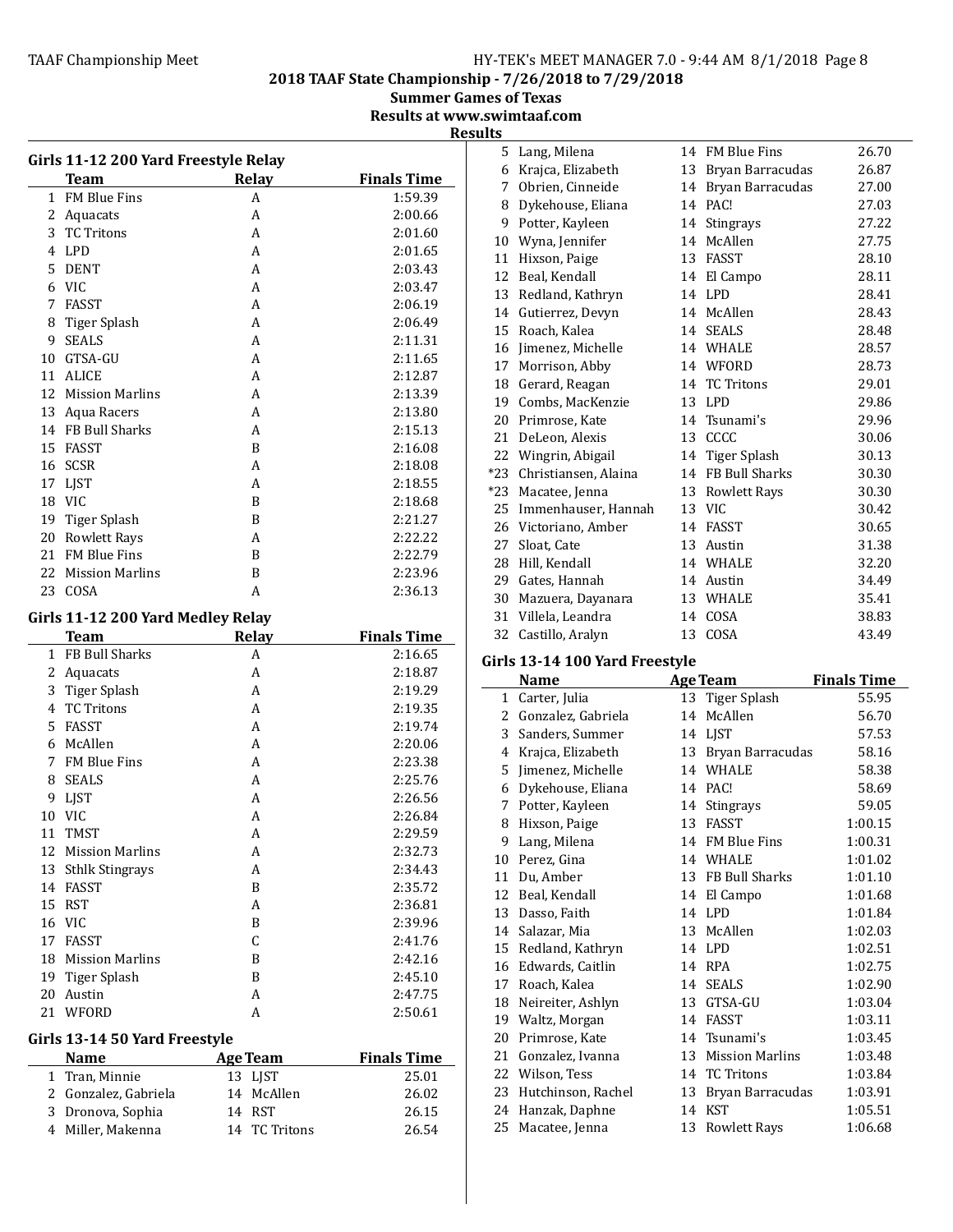#### TAAF Championship Meet The Hy-TEK's MEET MANAGER 7.0 - 9:44 AM 8/1/2018 Page 9

2018 TAAF State Championship - 7/26/2018 to 7/29/2018

**Summer Games of Texas** 

Results at www.swimtaaf.com

Results

|                | (Girls 13-14 100 Yard Freestyle) |    |                     |                    |  |
|----------------|----------------------------------|----|---------------------|--------------------|--|
|                | <b>Name</b>                      |    | <b>Age Team</b>     | <b>Finals Time</b> |  |
| 26             | Shorter, Sadie                   |    | 14 WAVE             | 1:07.52            |  |
|                | 27 Culotta, Maddie               |    | 14 WHALE            | 1:08.15            |  |
| 28             | Escobar, Bria                    |    | 13 ALICE            | 1:09.87            |  |
| 29             | Sloat, Cate                      |    | 13 Austin           | 1:11.47            |  |
|                | 30 Creed, Julia                  |    | 14 Austin           | 1:20.75            |  |
|                | Girls 13-14 200 Yard Freestyle   |    |                     |                    |  |
|                | <b>Name</b>                      |    | <b>Age Team</b>     | <b>Finals Time</b> |  |
|                | 1 Carter, Julia                  |    | 13 Tiger Splash     | 2:02.29            |  |
|                | 2 Krajca, Elizabeth              | 13 | Bryan Barracudas    | 2:05.35            |  |
| 3              | Chi, Rae                         | 13 | <b>KBARR</b>        | 2:07.11            |  |
| $\overline{4}$ | Wyna, Jennifer                   |    | 14 McAllen          | 2:09.60            |  |
| 5              | Stitts, Sophie                   |    | 14 Sthlk Stingrays  | 2:14.06            |  |
| 6              | Edwards, Caitlin                 |    | 14 RPA              | 2:14.18            |  |
| 7              | Obrien, Cinneide                 |    | 14 Bryan Barracudas | 2:14.86            |  |
| 8              | Perez, Gina                      |    | 14 WHALE            | 2:14.91            |  |
| 9              | Burrill, Avica                   |    | 14 PAST             | 2:16.08            |  |
| 10             | Loveless, Ashley                 |    | 14 SEALS            | 2:17.21            |  |
| 11             | Dasso, Faith                     |    | 14 LPD              | 2:17.84            |  |
| 12             | Brawner, Kori                    |    | 14 SEALS            | 2:19.59            |  |
| 13             | Agan, Emily                      |    | 13 LIST             | 2:22.40            |  |
| 14             | Gerard, Allison                  |    | 13 FB Bull Sharks   | 2:22.94            |  |
| 15             | Slimpin, Christy                 |    | 13 LPD              | 2:25.13            |  |
| $*16$          | Rincones, Leah                   |    | 13 RST              | 2:27.23            |  |
| $*16$          | Vargas, Glory                    |    | 14 Aquacats         | 2:27.23            |  |
| 18             | Gutierrez, Devyn                 |    | 14 McAllen          | 2:28.45            |  |
| 19             | Guerra, Izabella                 |    | 14 Sharks           | 2:31.23            |  |
| 20             | Bazan, Kimberly                  |    | 13 Mission Marlins  | 2:34.92            |  |
| 21             | Perotto, Vivian                  |    | 13 KST              | 2:40.49            |  |
| 22             | Singh, Aanchal                   |    | 14 Piranhas         | 2:42.08            |  |
| 23             | Foit, Bridgette                  |    | 14 WHALE            | 2:50.28            |  |
| 24             | Campbell, Willow                 | 13 | Stingrays           | 2:52.01            |  |
| 25             | Green, Jessica                   | 14 | <b>TMST</b>         | 2:58.88            |  |
|                | Girls 13-14 50 Yard Backstroke   |    |                     |                    |  |
|                | <b>Name</b>                      |    | <b>Age Team</b>     | <b>Finals Time</b> |  |
|                | 1 Tran, Minnie                   |    | 13 LJST             | 28.78              |  |
| 2              | Chi, Rae                         |    | 13 KBARR            | 29.33              |  |
| 3              | Heldenbrand, Hailey              |    | 13 Sthlk Stingrays  | 30.17              |  |
| $\overline{4}$ | Sanders, Summer                  |    | 14 LIST             | 30.25              |  |
| 5              | Krajca, Elizabeth                | 13 | Bryan Barracudas    | 31.13              |  |
| 6              | Gonzalez, Gabriela               | 14 | McAllen             | 31.70              |  |

7 Beal, Kendall 14 El Campo 32.05 8 Gerard, Reagan 14 TC Tritons 32.29 9 Burrill, Avica 14 PAST 32.31 10 Goodman, Hope 14 Den Dolphins 32.74 11 Brawner, Kori 14 SEALS 32.94 12 Lipscomb, Taylah 14 Navasota 33.35<br>
13 Hinojosa, Briana 13 Pharr SC 33.50 \*13 Hinojosa, Briana 13 Pharr SC 33.50 \*13 Morrison, Abby 14 WFORD 33.50 15 Garcia, Isabel 14 TMST 33.61 16 Gabrel, Karli 13 WHALE 33.91 17 Hutchinson, Rachel 13 Bryan Barracudas 34.07 18 Wagner, Bailee **13 VIC** 34.18

| 20 McNamara, Regina  | 14 McAllen          | 34.66 |
|----------------------|---------------------|-------|
| 21 Culotta, Maddie   | 14 WHALE            | 34.70 |
| 22 Nash, Rylie       | 13 FB Bull Sharks   | 34.76 |
| 23 Chan, Johanna     | 13 FASST            | 35.20 |
| 24 Wingrin, Abigail  | 14 Tiger Splash     | 35.35 |
| 25 Victoriano, Amber | 14 FASST            | 35.43 |
| 26 Nguyen, Karen     | 14 Splash           | 36.44 |
| 27 Sloat, Cate       | 13 Austin           | 38.17 |
| 28 Weiss, Tegan      | 13 Belterra Marlins | 39.51 |
| 29 Hill, Kendall     | 14 WHALE            | 40.34 |
| 30 Creed, Julia      | 14 Austin           | 45.40 |

31 Villela, Leandra 14 COSA 50.54

Urbanczyk, Victoria 13 LPD 34.63

#### Girls 13-14 50 Yard Breaststroke

|                | <b>Name</b>                   | <b>Age Team</b>     | <b>Finals Time</b> |
|----------------|-------------------------------|---------------------|--------------------|
| 1              | Wyna, Jennifer                | 14 McAllen          | 34.08              |
| $\overline{c}$ | Ramon, Kayla                  | 14 DPARK            | 34.27              |
| 3              | Obrien, Cinneide              | 14 Bryan Barracudas | 34.38              |
| 4              | Brown, Aubrey                 | 13 TC Tritons       | 34.88              |
| 5              | Serda, Cienna                 | 14 Mission Marlins  | 35.20              |
| 6              | Ho, Rebecca                   | 13 FM Blue Fins     | 35.45              |
| 7              | Dalton, Riley                 | 14 Tiger Splash     | 35.76              |
| 8              | Rezsofi, Caroline             | 14 SEALS            | 35.79              |
| 9              | Thomason, Whitney             | 14 TC Tritons       | 35.88              |
| 10             | Powell, Amber                 | 14 MARL             | 36.73              |
| 11             | Redland, Kathryn              | 14 LPD              | 36.83              |
| 12             | Gerard, Allison               | 13 FB Bull Sharks   | 37.18              |
| 13             | Repsky, Sierra                | 13 Sthlk Stingrays  | 37.65              |
| 14             | Garza, Hayley                 | 14 Mission Marlins  | 38.08              |
| 15             | Tejeda, Briana                | 14 Navasota         | 38.12              |
| 16             | Ware, Lauren                  | 14 WTS              | 38.49              |
| 17             | Combs, MacKenzie              | 13 LPD              | 38.54              |
| 18             | Agan, Emily                   | 13 LJST             | 39.00              |
| 19             | Hixson, Paige                 | 13 FASST            | 39.17              |
| 20             | Primrose, Kate                | 14 Tsunami's        | 39.34              |
| 21             | Immenhauser, Hannah           | 13 VIC              | 40.19              |
| 22             | Sevier, Abigail               | 13 VIC              | 41.06              |
| $*23$          | Mazuera, Dayanara             | 13 WHALE            | 41.45              |
| $*23$          | Troiano, Julia                | 13 FASST            | 41.45              |
| 25             | Green, Jessica                | 14 TMST             | 41.57              |
| 26             | Gates, Hannah                 | 14 Austin           | 41.87              |
|                | 27 Santos, Graciela           | 14 WHALE            | 42.20              |
|                | 28 Castillo, Aralyn           | 13 COSA             | 47.45              |
| 29             | Ramos Prado, Valeria          | 14 COSA             | 52.14              |
| $\overline{a}$ | Stanley, Lauren               | 14 WHALE            | D <sub>0</sub>     |
|                | Girls 13-14 50 Yard Butterfly |                     |                    |
|                | Name                          | <b>Age Team</b>     | <b>Finals Time</b> |
| $\mathbf{1}$   | Tran, Minnie                  | 13 LJST             | 26.37              |
| $\overline{2}$ | Chi, Rae                      | 13 KBARR            | 28.62              |
| 3              | Dronova, Sophia               | 14 RST              | 28.63              |
| 4              | Dykehouse, Eliana             | 14 PAC!             | 28.92              |
| 5              | Heldenbrand, Hailey           | 13 Sthlk Stingrays  | 29.20              |
| 6              | Sanders, Summer               | 14 LJST             | 29.24              |
| 7              | Dalton, Riley                 | 14 Tiger Splash     | 29.35              |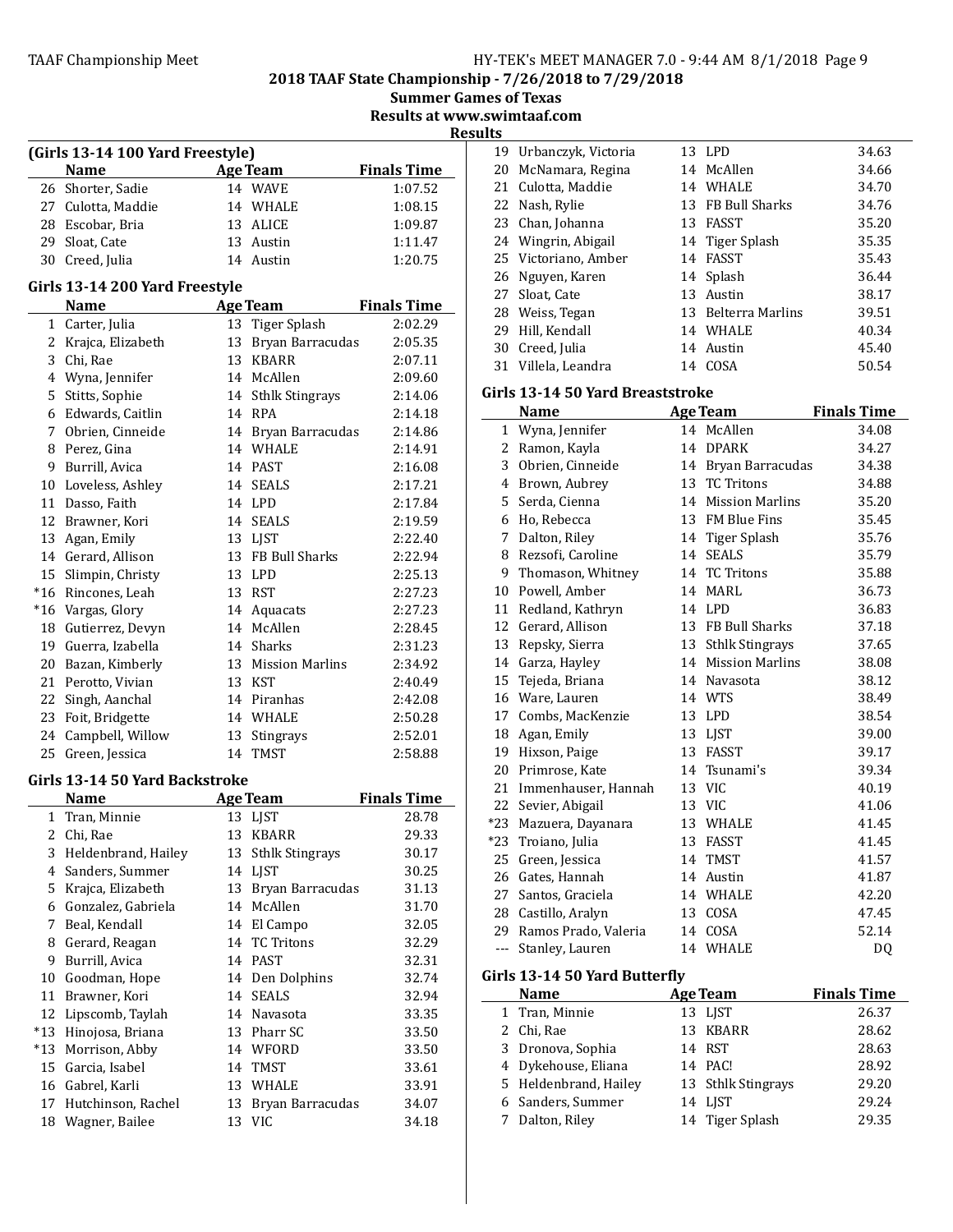# TAAF Championship Meet TAAF Championship Meet Factor MANAGER 7.0 - 9:44 AM 8/1/2018 Page 10

2018 TAAF State Championship - 7/26/2018 to 7/29/2018

**Summer Games of Texas** 

Results at www.swimtaaf.com

#### **Results**

|              | (Girls 13-14 50 Yard Butterfly) |    |                     |                    |
|--------------|---------------------------------|----|---------------------|--------------------|
|              | <b>Name</b>                     |    | <b>Age Team</b>     | <b>Finals Time</b> |
| 8            | Jimenez, Michelle               |    | 14 WHALE            | 29.94              |
| 9            | Morrison, Abby                  | 14 | WFORD               | 30.15              |
| 10           | Blackwell, Katie                |    | 14 McAllen          | 30.35              |
| 11           | Loveless, Ashley                |    | 14 SEALS            | 30.45              |
| 12           | Du, Amber                       |    | 13 FB Bull Sharks   | 30.82              |
| 13           | Perez, Gina                     |    | 14 WHALE            | 31.10              |
| 14           | Slimpin, Christy                |    | 13 LPD              | 31.13              |
| 15           | Edwards, Caitlin                |    | 14 RPA              | 31.19              |
| 16           | Dollins, Whitney                |    | 14 Sthlk Stingrays  | 31.28              |
| 17           | Salazar, Mia                    | 13 | McAllen             | 31.39              |
| 18           | Burrill, Avica                  | 14 | <b>PAST</b>         | 31.46              |
| 19           | Youn, Kathryn                   | 14 | MCSL                | 32.19              |
| 20           | McNamara, Regina                | 14 | McAllen             | 32.20              |
| 21           | Garcia, Isabel                  | 14 | <b>TMST</b>         | 32.38              |
| 22           | Gabrel, Karli                   | 13 | WHALE               | 32.69              |
| 23           | Dasso, Faith                    | 14 | LPD                 | 32.80              |
| 24           | Powell, Amber                   | 14 | MARL                | 33.08              |
| 25           | Guerra, Izabella                | 14 | <b>Sharks</b>       | 33.76              |
| 26           | Waltz, Morgan                   | 14 | FASST               | 33.81              |
| 27           | Macatee, Jenna                  | 13 | <b>Rowlett Rays</b> | 34.35              |
| ---          | Castillo, Aralyn                | 13 | COSA                | DQ                 |
|              | Girls 13-14 100 Yard IM         |    |                     |                    |
|              | <b>Name</b>                     |    | <b>Age Team</b>     | <b>Finals Time</b> |
| $\mathbf{1}$ | Tran, Minnie                    |    | 13 LIST             | 1:01.94            |
|              | 2 Obrien, Cinneide              | 14 | Bryan Barracudas    | 1:06.84            |
| 3            | Sanders, Summer                 |    | 14 LJST             | 1:07.57            |
| 4            | Chi, Rae                        |    | 13 KBARR            | 1:07.84            |
| 5            | Ho, Rebecca                     | 13 | FM Blue Fins        | 1:08.97            |
| 6            | Jimenez, Michelle               |    | 14 WHALE            | 1:10.75            |
| 7            | Mercer, Sabrina                 | 13 | <b>SEALS</b>        | 1:10.79            |
| 8            | Potter, Kayleen                 | 14 | Stingrays           | 1:11.03            |
| 9            | Edwards, Caitlin                | 14 | <b>RPA</b>          | 1:11.46            |
| 10           | Salazar, Mia                    | 13 | McAllen             | 1:11.69            |
| 11           | Burrill, Avica                  |    | 14 PAST             | 1:11.71            |
| 12           | Christiansen, Alaina            |    | 14 FB Bull Sharks   | 1:13.41            |
| 13           | Redland, Kathryn                |    | 14 LPD              | 1:13.79            |

14 McNamara, Regina 14 McAllen 1:14.15 15 Blackwell, Katie **14 McAllen** 1:14.28 16 Neireiter, Ashlyn 13 GTSA-GU 1:14.80 17 Youn, Kathryn 14 MCSL 1:15.08 18 Waltz, Morgan **14 FASST** 1:15.63 19 Morrison, Abby 14 WFORD 1:16.22 Lipscomb, Taylah 14 Navasota 1:16.27 Perez, Gina 14 WHALE 1:16.65 Macatee, Jenna 13 Rowlett Rays 1:18.12 23 Guerra, Izabella 14 Sharks 1:19.23 24 Escobar, Bria 13 ALICE 1:21.28 25 Tischer, Lillian 14 LPD 1:23.10 Minus, Joon 13 LPD 1:23.48 27 Perotto, Vivian 13 KST 1:23.77 Santos, Graciela 14 WHALE 1:25.82 Villela, Leandra 14 COSA 1:47.72

| Girls 13-14 200 Yard Freestyle Relay |                        |       |                    |  |  |  |
|--------------------------------------|------------------------|-------|--------------------|--|--|--|
|                                      | Team                   | Relay | <b>Finals Time</b> |  |  |  |
| 1                                    | <b>TC Tritons</b>      | A     | 1:51.19            |  |  |  |
| $\mathfrak{D}$                       | <b>FM Blue Fins</b>    | A     | 1:51.73            |  |  |  |
| 3                                    | Tiger Splash           | A     | 1:51.95            |  |  |  |
| 4                                    | <b>SEALS</b>           | A     | 1:53.84            |  |  |  |
| 5                                    | <b>Sthlk Stingrays</b> | A     | 1:55.87            |  |  |  |
| 6                                    | <b>Mission Marlins</b> | A     | 1:56.22            |  |  |  |
| 7                                    | <b>FB Bull Sharks</b>  | A     | 1:56.88            |  |  |  |
| 8                                    | <b>RST</b>             | A     | 1:57.95            |  |  |  |
| 9                                    | McAllen                | A     | 1:59.07            |  |  |  |
| 10                                   | <b>SEALS</b>           | B     | 2:00.18            |  |  |  |
| 11                                   | <b>Mission Marlins</b> | B     | 2:03.34            |  |  |  |
| 12                                   | KST                    | A     | 2:04.23            |  |  |  |
| 13                                   | ALICE                  | A     | 2:04.60            |  |  |  |
| 14                                   | VIC.                   | A     | 2:05.41            |  |  |  |
| 15                                   | WHALE                  | A     | 2:09.42            |  |  |  |
| 16                                   | <b>FASST</b>           | A     | 2:10.06            |  |  |  |
| 17                                   | GTSA-GU                | A     | 2:12.38            |  |  |  |
| 18                                   | Den Dolphins           | A     | 2:23.89            |  |  |  |

#### Girls 13-14 200 Yard Medley Relay

|     | <b>Team</b>                   |    | Relay             | <b>Finals Time</b> |
|-----|-------------------------------|----|-------------------|--------------------|
| 1   | McAllen                       |    | A                 | 2:02.73            |
| 2   | <b>SEALS</b>                  |    | A                 | 2:05.33            |
| 3   | <b>TC Tritons</b>             |    | A                 | 2:05.69            |
| 4   | <b>Sthlk Stingrays</b>        |    | A                 | 2:07.56            |
| 5   | Tiger Splash                  |    | A                 | 2:08.17            |
| 6   | FM Blue Fins                  |    | A                 | 2:10.07            |
| 7   | <b>FB Bull Sharks</b>         |    | A                 | 2:10.99            |
| 8   | <b>Mission Marlins</b>        |    | A                 | 2:11.08            |
| 9   | <b>RST</b>                    |    | A                 | 2:14.31            |
| 10  | <b>SEALS</b>                  |    | B                 | 2:14.72            |
| 11  | GTSA-GU                       |    | A                 | 2:15.07            |
| 12  | <b>FASST</b>                  |    | A                 | 2:17.51            |
| 13  | <b>Mission Marlins</b>        |    | B                 | 2:18.54            |
| 14  | <b>TMST</b>                   |    | A                 | 2:22.76            |
| 15  | <b>WHALE</b>                  |    | A                 | 2:23.15            |
| 16  | <b>MARL</b>                   |    | A                 | 2:24.48            |
| 17  | VIC                           |    | A                 | 2:25.00            |
| 18  | <b>FASST</b>                  |    | B                 | 2:25.02            |
| 19  | <b>ALICE</b>                  |    | A                 | 2:27.72            |
| 20  | <b>WOTB</b>                   |    | A                 | 2:44.30            |
| --- | <b>Stingrays</b>              |    | A                 | DQ                 |
|     | Women 15-17 50 Yard Freestyle |    |                   |                    |
|     | <b>Name</b>                   |    | <b>Age Team</b>   | <b>Finals Time</b> |
|     | 1 Owens, Kaitlyn              |    | 15 Tsunami's      | 24.58              |
| 2   | McKinnon, Kelli               | 17 | <b>TC Tritons</b> | 25.40              |
| 3   | Garcia, Zoe                   | 16 | <b>TMST</b>       | 25.49              |
| 4   | Bracher, Caitlyn              | 16 | <b>DPARK</b>      | 25.62              |
| 5   | Medigovich, Lydia             | 17 | <b>FASST</b>      | 25.67              |
| 6   | Tatum, Samantha               | 17 | <b>UNATT</b>      | 25.82              |
| 7   | Criddle, Chaeli               | 15 | <b>LPD</b>        | 25.88              |
| 8   | Waters, Jordyn                | 15 | <b>DPARK</b>      | 25.90              |
| 9   | Grigar, Valerie               | 15 | <b>RST</b>        | 26.18              |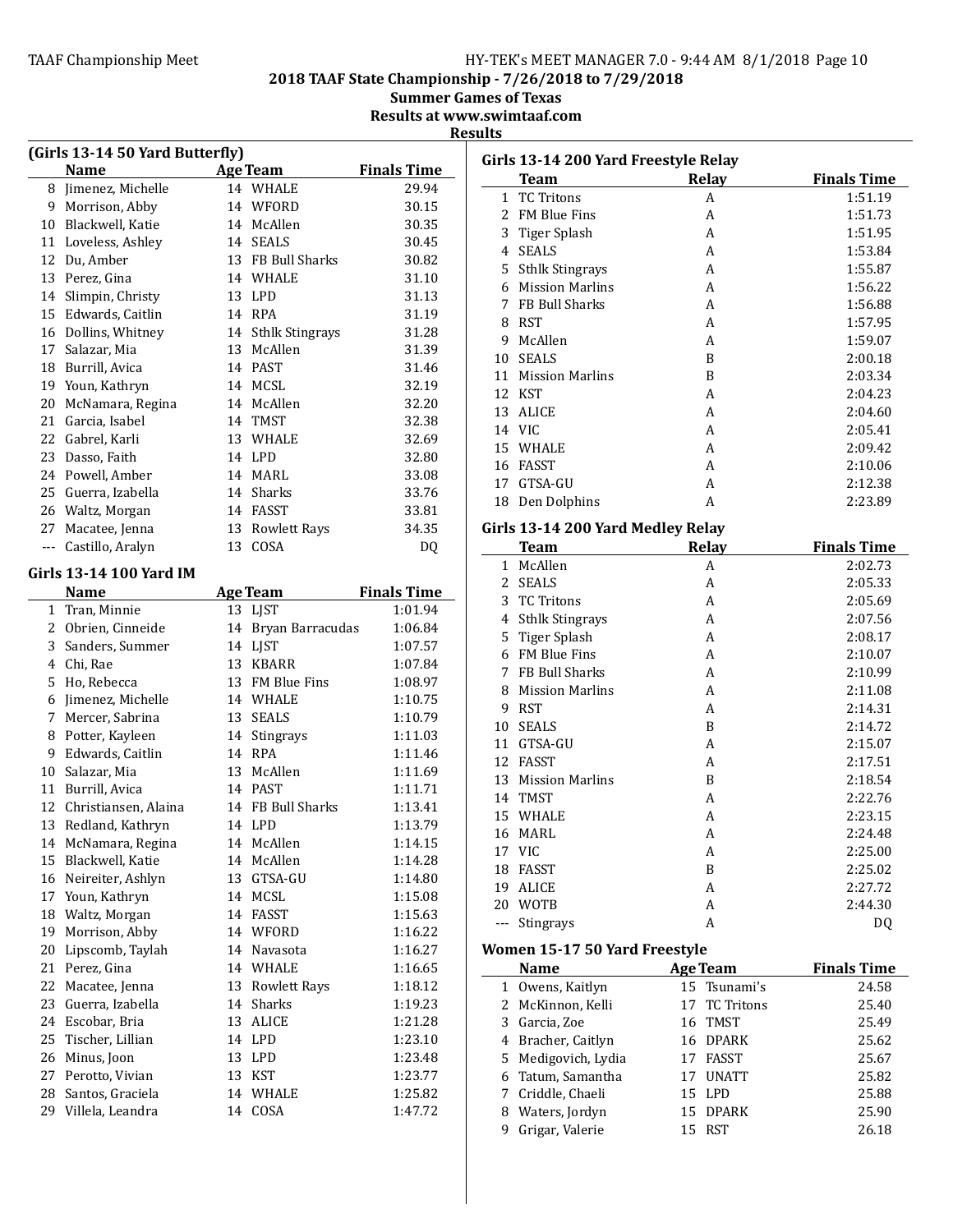2018 TAAF State Championship - 7/26/2018 to 7/29/2018

Summer Games of Texas Results at www.swimtaaf.com

| (Women 15-17 50 Yard Freestyle) |                         |    |                     |                    |                     |  |
|---------------------------------|-------------------------|----|---------------------|--------------------|---------------------|--|
|                                 | <b>Name</b>             |    | <b>Age Team</b>     | <b>Finals Time</b> | 6.                  |  |
|                                 | 10 Wendel, Jami         |    | 15 LPD              | 26.33              | 6 <sub>0</sub>      |  |
|                                 | 11 Lansdowne, Kellyn    |    | 16 Stingrays        | 26.51              | 6 <sup>2</sup>      |  |
|                                 | 12 Powell, Sara         |    | 16 Sthlk Stingrays  | 26.64              | 6                   |  |
|                                 | 13 Goodfriend, Kristen  |    | 16 DENT             | 26.65              | 6 <sup>0</sup>      |  |
|                                 | 14 Counley, Sydnie      |    | 17 LPD              | 26.67              | 7(                  |  |
|                                 | 15 Graydon, Michaela    |    | 16 KBARR            | 26.78              | 7 <sup>1</sup>      |  |
|                                 | 16 Huffman, Alyssa      |    | 17 Sthlk Stingrays  | 26.82              | 7                   |  |
|                                 | 17 Holloway, Mckenna    |    | 17 Navasota         | 26.88              | 7:                  |  |
|                                 | 18 Bunger, Elizabeth    |    | 17 TC Tritons       | 26.97              | 7.                  |  |
|                                 | *19 Pilkington, Selah   |    | 15 Bryan Barracudas | 27.07              | 7!                  |  |
|                                 | *19 Tobias, Katrina     |    | 15 GPVIN            | 27.07              | 7                   |  |
|                                 | 21 Nelson, Leah         |    | 16 ALVIN            | 27.29              | $7^{\circ}$         |  |
|                                 | 22 Mabry, Gretchen      |    | 17 KBARR            | 27.43              | 78                  |  |
|                                 | 23 Conarty, Micah       |    | 15 TC Tritons       | 27.51              | 7 <sup>0</sup>      |  |
|                                 | 24 Dillard, Rachel      |    | 15 FB Bull Sharks   | 27.66              | 8 <sup>0</sup>      |  |
|                                 | 25 Russell, Azaria      |    | 15 TMST             | 27.68              | $8^{\circ}$         |  |
|                                 | 26 Slattery, Sydney     |    | 17 El Campo         | 27.69              | 8                   |  |
|                                 | 27 Velasco, Luisa       |    | 17 FM Blue Fins     | 27.75              | 8                   |  |
|                                 | 28 McAlister, Ashley    |    | 15 TC Tritons       | 27.76              | 8 <sup>4</sup>      |  |
|                                 | 29 Murdie, Aria         |    |                     |                    | 8.                  |  |
|                                 | 30 Salazar, Frida       |    | 15 ALVIN            | 27.92              | 8                   |  |
|                                 |                         |    | 17 BROWN            | 27.93              | $8^{\circ}$         |  |
|                                 | *31 Roach, Mikayla      |    | 16 SEALS            | 27.95              |                     |  |
|                                 | *31 Watt, Clara         |    | 15 Sthlk Stingrays  | 27.95              | 8                   |  |
|                                 | 33 Gershon, Jorden      |    | 15 Tiger Splash     | 28.12              | 8 <sup>0</sup><br>9 |  |
|                                 | 34 Martinez, Mariana    |    | 15 Mission Marlins  | 28.15              |                     |  |
|                                 | 35 Peterson, Victoria   |    | 15 ALVIN            | 28.18              | 9 <sup>°</sup>      |  |
|                                 | 36 Schwartz, Rani       |    | 17 Bryan Barracudas | 28.22              | 9.                  |  |
|                                 | 37 Bzibziak, Kaitlyn    |    | 15 McAllen          | 28.35              | 9.                  |  |
|                                 | 38 Weems, Torrie        |    | 15 GTSA-GU          | 28.48              | 9                   |  |
|                                 | 39 Finch, Brooke        |    | 15 Den Dolphins     | 28.51              | 9.                  |  |
|                                 | 40 Antichevich, Brianna |    | 17 DPARK            | 28.76              | 9                   |  |
|                                 | 41 Braxton, Sydney      |    | 15 FB Bull Sharks   | 28.84              | $*9$                |  |
|                                 | 42 Vargas, Faith        |    | 17 Aquacats         | 28.85              | $*9$                |  |
|                                 | 43 Ross, Grace          |    | 15 GTSA-GU          | 28.90              | 9                   |  |
|                                 | 44 Buenrostro, Ashley   |    | 17 Pharr SC         | 28.92              | 10(                 |  |
|                                 | 45 Davis, Anna          |    | 15 GPVIN            | 28.95              | 10 <sub>1</sub>     |  |
|                                 | 46 Hickman, Hannah      |    | 17 DENT             | 29.20              | 10 <sub>2</sub>     |  |
| 47                              | Tovar, Corina           |    | 15 PAC!             | 29.28              | 10 <sup>°</sup>     |  |
| *48                             | Veliyathumally, Lucilla |    | 17 FM Blue Fins     | 29.32              | 10                  |  |
| *48                             | Faver, Gracie           | 15 | <b>TC Tritons</b>   | 29.32              | 10!                 |  |
| 50                              | Rocha, Veronica         |    | 16 GTSA-GU          | 29.42              | 10 <sub>0</sub>     |  |
| 51                              | Ng, Anna                |    | 15 WHALE            | 29.47              | 10.                 |  |
|                                 | 52 Craft, Cadey         |    | 17 TERR             | 29.48              | 108                 |  |
| 53                              | Inovejas, Evelyn        |    | 16 Austin           | 29.51              | 109                 |  |
| 54                              | Jimenez, Melanie        |    | 15 South Belt       | 29.66              | 11                  |  |
| 55                              | Pena, Andrea            |    | 15 Mission Marlins  | 29.67              | 11                  |  |
| 56                              | Wisby, Lourdes          |    | 17 Pharr SC         | 29.69              | 11                  |  |
| 57                              | Clark, Sarah            |    | 15 FASST            | 29.78              | 11:                 |  |
| 58                              | Tendean, Priella        | 15 | <b>TC Tritons</b>   | 29.85              | 11 <sub>4</sub>     |  |
|                                 | 59 Hutchinson, Rebecca  | 17 | Bryan Barracudas    | 29.86              | 11!                 |  |
|                                 | 60 Palmgren, Sarah      |    | 17 KBARR            | 29.88              | 11                  |  |
|                                 | *61 Finch, Brinley      |    | 15 Den Dolphins     | 29.93              | 11                  |  |
|                                 | *61 Rudy, Claire        |    | 17 Austin           | 29.93              | 118                 |  |
|                                 | 63 Michaelsen, Brenna   |    | 15 Den Dolphins     | 30.00              | 11 <sup>0</sup>     |  |
|                                 |                         |    |                     |                    |                     |  |

|       | 64 Hargrave, Caroline  | 15 | <b>Rowlett Rays</b>    | 30.18 |
|-------|------------------------|----|------------------------|-------|
|       | 65 Wilkinson, Macy     | 16 | <b>KST</b>             | 30.19 |
|       | 66 Chandler, Kyra      | 17 | <b>LPD</b>             | 30.20 |
| 67    | Davis, Helen           | 15 | LPD                    | 30.52 |
| 68    | Bannerot, Isabel       |    | 15 RPA                 | 30.61 |
| 69    | Perdue, Abigail        | 15 | Aqua Racers            | 30.63 |
| 70    | Zink, Adelaide         | 15 | <b>RPA</b>             | 30.66 |
| 71    | Blackshear, Kaci       | 15 | <b>TERR</b>            | 30.77 |
| 72    | Martinez, Marissa      | 16 | <b>GPVIN</b>           | 30.95 |
| 73    | Herrera, Sofia         | 15 | <b>Mission Marlins</b> | 31.17 |
| 74    | Ngo, Anna              | 15 | <b>Rowlett Rays</b>    | 31.19 |
| 75    | Cagle, Hayley          | 17 | Stingrays              | 31.23 |
|       | 76 Buhrow, Sydney      | 15 | <b>GPVIN</b>           | 31.27 |
| 77    | Stephenson, Alyssa     | 17 | Freeport               | 31.34 |
| 78    | Trevino, Alexis        | 16 | <b>Mission Marlins</b> | 31.66 |
| 79    | Thompson, Samantha     | 15 | MARL                   | 31.67 |
| 80    | Mccoy, Shannon         | 15 | MARL                   | 31.74 |
| 81    | Vu, Vivian             | 17 | <b>FM Blue Fins</b>    | 31.78 |
| 82    | Momixay, Jadyn         | 15 | Splash                 | 31.89 |
| 83    | Cooper, Morgan         | 15 | <b>DPARK</b>           | 31.94 |
| 84    | Arizpe, Andrea         | 15 | McAllen                | 32.08 |
| 85    | Pierce, Chloe          | 15 | <b>TC Tritons</b>      | 32.14 |
| 86    | Howland, Gabriella     | 15 | <b>GPVIN</b>           | 32.21 |
| 87    | Seledon, Jaquelyn      | 15 | <b>Mission Marlins</b> | 32.31 |
| 88    | Espinoza, Elizabeth    | 16 | Freeport               | 32.39 |
| 89    | Sosa, Nancy            | 15 | FM Blue Fins           | 32.41 |
| 90    | Irwin, Audrey          | 16 | <b>TC Tritons</b>      | 32.67 |
| 91    | Clark, Emma            | 17 | <b>FASST</b>           | 32.79 |
| 92    | Burnett, Rachel        | 15 | <b>FASST</b>           | 32.85 |
| 93    | Bowles, Celeste        | 15 | Splash                 | 32.91 |
| 94    | Jimenez, Cayla         | 15 | Bryan Barracudas       | 33.00 |
| 95    | Gonzalez, Sofia        | 15 | Stingrays              | 33.04 |
| 96    | Videla, Amy            | 17 | FM Blue Fins           | 33.48 |
| $*97$ | Rodriguez, Trinity     | 15 | Aqua Racers            | 33.49 |
| $*97$ | Timmons, Katherine     | 16 | <b>FASST</b>           | 33.49 |
|       | 99 Cornish, Moriah     | 15 | <b>MARL</b>            | 33.87 |
|       | 100 Luna, Maria        | 16 | <b>TC Tritons</b>      | 33.88 |
| 101   | Rivera, Paola          | 15 | <b>GPVIN</b>           | 34.58 |
| 102   | Vazquez, Vanessa       | 16 | <b>MARL</b>            | 34.85 |
| 103   | Strealy, Kammi         | 15 | <b>TC Tritons</b>      | 34.89 |
| 104   | Nauman, Megan          | 15 | <b>BORNE</b>           | 35.14 |
| 105   | Gomez, Gabriella       | 15 | MARL                   | 35.22 |
| 106   | Marx, SuzAnne          | 15 | FM Blue Fins           | 35.27 |
| 107   | Hurt-Klein, Tori       | 17 | <b>MARL</b>            | 35.28 |
| 108   | Reyna, Annabella       | 15 | COSA                   | 35.39 |
| 109   | Glover, Jailynn        | 15 | COSA                   | 35.40 |
| 110   | Bishop, Caitlin        | 15 | <b>TC Tritons</b>      | 35.66 |
| 111   | Bosse, Victoria        | 16 | Stingrays              | 35.95 |
| 112   | Bannerot, Sophia       | 17 | <b>RPA</b>             | 36.85 |
| 113   | Pena, Myra             | 15 | Stingrays              | 37.53 |
| 114   | Garcia, Elena          | 15 | South Belt             | 37.71 |
| 115   | Cadenas-Lopez, Mariana | 15 | PAC!                   | 37.72 |
| 116   | Jernigan, Kate         | 15 | <b>SEALS</b>           | 37.87 |
| 117   | Chandler, Molly        | 15 | LPD                    | 37.93 |
| 118   | Vanderworth, Emily     | 15 | Freeport               | 38.63 |
| 119   | Wilbanks, Kayleigh     | 17 | COSA                   | 40.07 |
|       |                        |    |                        |       |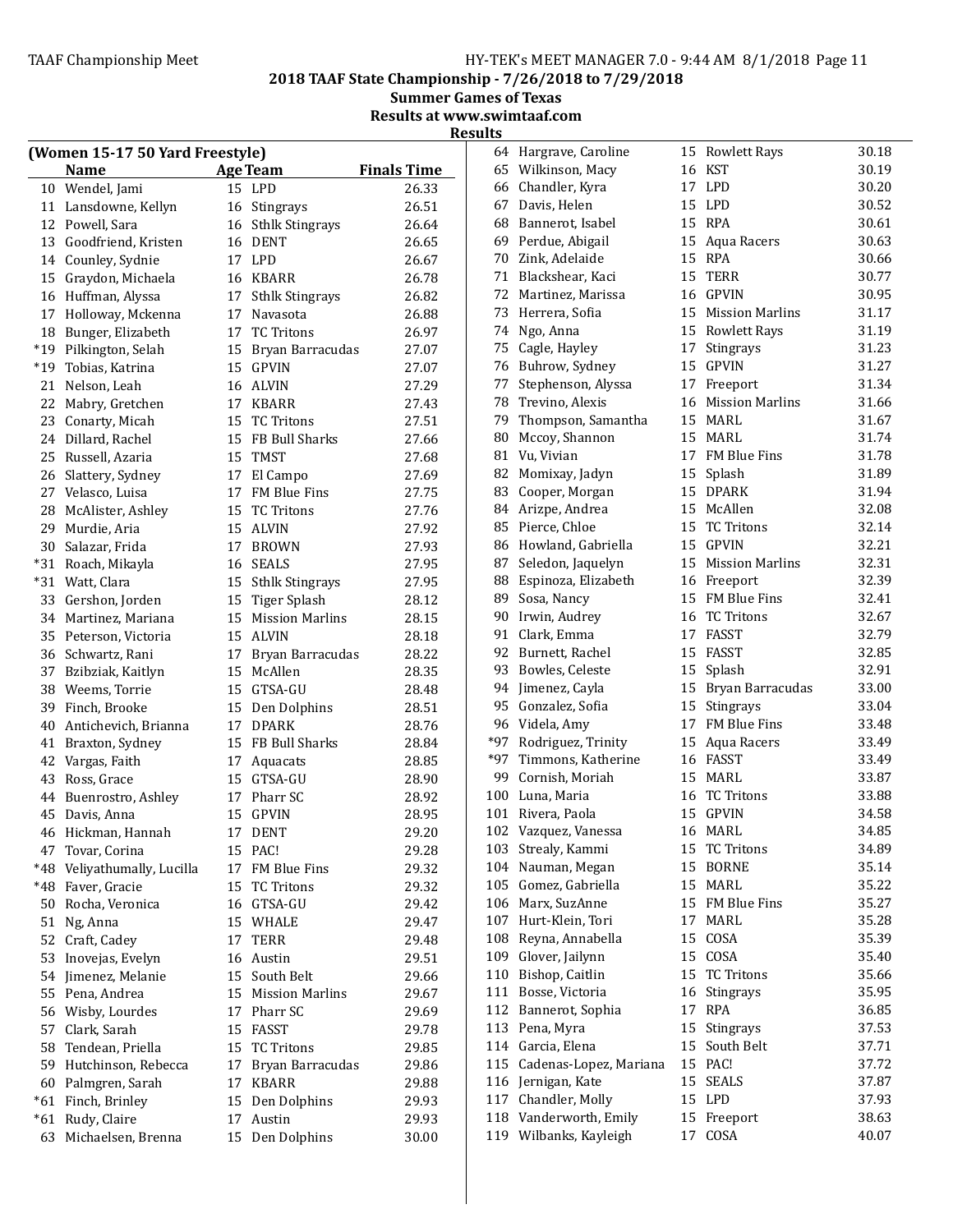2018 TAAF State Championship - 7/26/2018 to 7/29/2018

**Summer Games of Texas** 

Results at www.swimtaaf.com

**Results** 

|     | (Women 15-17 50 Yard Freestyle) |    |                     |                    |  |
|-----|---------------------------------|----|---------------------|--------------------|--|
|     | <b>Name</b>                     |    | <b>Age Team</b>     | Finals Time        |  |
| 120 | Ebey, Ashlyn                    |    | 15 LJST             | 46.17              |  |
|     | Women 15-17 100 Yard Freestyle  |    |                     |                    |  |
|     | <b>Name</b>                     |    | <b>Age Team</b>     | <b>Finals Time</b> |  |
|     | 1 Owens, Kaitlyn                |    | 15 Tsunami's        | 53.61              |  |
|     | 2 Waters, Jordyn                | 15 | <b>DPARK</b>        | 54.87              |  |
|     | 3 Medigovich, Lydia             |    | 17 FASST            | 55.11              |  |
|     | 4 Garcia, Zoe                   |    | 16 TMST             | 55.29              |  |
|     | 5 Moralez, Sierra               |    | 16 DPARK            | 56.28              |  |
| 6   | Tatum, Samantha                 |    | 17 UNATT            | 56.40              |  |
| 7   | Konvicka, Kayla                 |    | 15 DPARK            | 57.18              |  |
| 8   | Grigar, Valerie                 |    | 15 RST              | 57.36              |  |
| 9   | Graydon, Michaela               |    | 16 KBARR            | 57.37              |  |
| 10  | Lansdowne, Kellyn               |    | 16 Stingrays        | 57.90              |  |
| 11  | Goodfriend, Kristen             |    | 16 DENT             | 58.22              |  |
|     | 12 Rudd, K'Lee                  |    | 16 Bryan Barracudas | 58.77              |  |
|     | 13 Gambrel, Kathryn             |    | 15 LJST             | 58.78              |  |
|     | 14 Nickler, Samantha            |    | 16 TC Tritons       | 58.85              |  |
|     | 15 Slattery, Sydney             |    | 17 El Campo         | 59.19              |  |
|     | 16 Counley, Sydnie              |    | 17 LPD              | 59.29              |  |
|     | 17 Velasco, Luisa               |    | 17 FM Blue Fins     | 1:00.00            |  |
| 18  | Murdie, Aria                    | 15 | ALVIN               | 1:00.39            |  |
|     | 19 Holloway, Mckenna            |    | 17 Navasota         | 1:00.53            |  |
|     | 20 Dillard, Rachel              |    | 15 FB Bull Sharks   | 1:00.66            |  |
| 21  | Salazar, Frida                  |    | 17 BROWN            | 1:00.70            |  |
|     | 22 Finch, Brooke                |    | 15 Den Dolphins     | 1:01.22            |  |
|     | 23 Torres, Danielle             |    | 15 GPVIN            | 1:01.29            |  |
|     | 24 Russell, Azaria              |    | 15 TMST             | 1:01.56            |  |
|     | 25 Nelson, Leah                 |    | 16 ALVIN            | 1:01.98            |  |
|     | 26 Flores, Isabel               |    | 15 McAllen          | 1:02.22            |  |
|     | 27 Davis, Anna                  |    | 15 GPVIN            | 1:02.84            |  |
|     | 28 Ruiz, Isela                  |    | 15 Pharr SC         | 1:02.99            |  |
| 29  | Schwartz, Rani                  |    | 17 Bryan Barracudas | 1:03.04            |  |
| 30  | Kleiser, Christine              | 16 | <b>SEALS</b>        | 1:03.38            |  |
|     | 31 Braxton, Sydney              |    | 15 FB Bull Sharks   | 1:03.49            |  |
| 32  | Bzibziak, Kaitlyn               | 15 | McAllen             | 1:03.53            |  |
| 33  | Hutchinson, Rebecca             |    | 17 Bryan Barracudas | 1:03.72            |  |
| 34  | Ng, Anna                        |    | 15 WHALE            | 1:03.78            |  |
|     | 35 Buenrostro, Ashley           | 17 | Pharr SC            | 1:03.88            |  |
|     | 36 Williamson, Madison          |    | 15 TC Tritons       | 1:04.00            |  |
|     | 37 Peterson, Victoria           |    | 15 ALVIN            | 1:04.21            |  |
|     | 38 Sloat, Gwen                  |    | 15 Austin           | 1:04.63            |  |
| 39  | Martinez, Carina                |    | 17 Mission Marlins  | 1:04.90            |  |
| 40  | Chandler, Kyra                  |    | 17 LPD              | 1:04.95            |  |
| 41  | Carlin, Riley                   | 17 | Aqua Racers         | 1:05.11            |  |
| 42  | Woods, Madeline                 |    | 16 FM Blue Fins     | 1:05.62            |  |
| 43  | Gutierrez, Evelyn               |    | 16 Mission Marlins  | 1:05.86            |  |
| 44  | Gonzalez, Victoria              |    | 16 Stingrays        | 1:05.88            |  |
|     | 45 Finch, Brinley               |    | 15 Den Dolphins     | 1:05.92            |  |
| 46  | Salinas, Brianna                | 16 | Stingrays           | 1:06.06            |  |
| 47  | Ngo, Anna                       | 15 | Rowlett Rays        | 1:06.35            |  |
| 48  | Wilkinson, Macy                 |    | 16 KST              | 1:06.49            |  |
| 49  | Craft, Cadey                    | 17 | <b>TERR</b>         | 1:06.56            |  |
| 50  | Meitzen, Haeli                  | 17 | PAC!                | 1:06.66            |  |
|     |                                 |    |                     |                    |  |

| 51 | Ross, Grace                    | 15 | GTSA-GU                | 1:06.76            |
|----|--------------------------------|----|------------------------|--------------------|
| 52 | Lane, Peyten                   | 15 | WFORD                  | 1:07.08            |
| 53 | Pena, Andrea                   | 15 | <b>Mission Marlins</b> | 1:07.42            |
| 54 | Perdue, Abigail                | 15 | Aqua Racers            | 1:07.79            |
| 55 | Hargrave, Caroline             |    | 15 Rowlett Rays        | 1:07.84            |
| 56 | Komarek, Katherine             | 16 | <b>TC Tritons</b>      | 1:07.93            |
|    | 57 Garza, Kassandra            | 15 | <b>Mission Marlins</b> | 1:08.36            |
| 58 | Faver, Gracie                  | 15 | <b>TC Tritons</b>      | 1:08.57            |
| 59 | Cargo, Hannah                  | 15 | <b>FM Blue Fins</b>    | 1:08.82            |
| 60 | Pierce, Chloe                  | 15 | <b>TC Tritons</b>      | 1:09.14            |
| 61 | Peacock, Evellyn               | 15 | Tsunami's              | 1:09.84            |
| 62 | Herrera, Sofia                 | 15 | <b>Mission Marlins</b> | 1:10.11            |
| 63 | Stephenson, Alyssa             | 17 | Freeport               | 1:10.14            |
| 64 | Seledon, Jaquelyn              | 15 | <b>Mission Marlins</b> | 1:10.24            |
| 65 | Momixay, Jadyn                 | 15 | Splash                 | 1:10.25            |
| 66 | Blackshear, Kaci               | 15 | <b>TERR</b>            | 1:10.30            |
| 67 | Martinez, Marissa              | 16 | <b>GPVIN</b>           | 1:10.51            |
| 68 | Howland, Gabriella             | 15 | GPVIN                  | 1:10.54            |
| 69 | Thompson, Samantha             | 15 | MARL                   | 1:10.66            |
| 70 | Jarnigan, Ella                 | 15 | Austin                 | 1:10.84            |
| 71 | Bravo, Anyssa                  | 16 | Pharr SC               | 1:11.52            |
| 72 | Edwards, Sophie                | 15 | FM Blue Fins           | 1:11.67            |
| 73 | Reiner, Miranda                | 16 | <b>SEALS</b>           | 1:12.38            |
| 74 | Burnett, Rachel                | 15 | <b>FASST</b>           | 1:12.61            |
| 75 | Rodriguez, Payton              | 15 | <b>KYLEK</b>           | 1:12.79            |
| 76 | Cunningham, Emma               | 16 | <b>KYLEK</b>           | 1:12.84            |
| 77 | Buhrow, Sydney                 | 15 | <b>GPVIN</b>           | 1:13.01            |
| 78 | Lezcano, Abigail               | 16 | South Belt             | 1:13.63            |
| 79 | Jimenez, Cayla                 | 15 | Bryan Barracudas       | 1:13.86            |
| 80 | Gonzalez, Sofia                | 15 | Stingrays              | 1:14.10            |
| 81 | Manghera, Carmen               | 15 | Aqua Racers            | 1:15.15            |
| 82 | Parris, Darienne               | 16 | CCAA                   | 1:16.11            |
| 83 | Rivera, Paola                  | 15 | <b>GPVIN</b>           | 1:17.64            |
| 84 | Allen, Krysta                  | 16 | TERR                   | 1:17.91            |
| 85 | Alvey, Rachel                  | 17 | FM Blue Fins           | 1:19.14            |
| 86 | Vazquez, Vanessa               | 16 | <b>MARL</b>            | 1:21.18            |
| 87 | Chandler, Molly                | 15 | LPD                    | 1:22.09            |
| 88 | Bannerot, Sophia               | 17 | <b>RPA</b>             | 1:24.68            |
| 89 | Cadenas-Lopez, Mariana         | 15 | PAC!                   | 1:25.15            |
| 90 | Bosse, Victoria                |    | 16 Stingrays           | 1:26.93            |
| 91 | Lezama, Mirian                 | 16 | South Belt             | 1:27.26            |
|    | 92 Clark, Monington            | 17 | <b>VIC</b>             | 1:30.35            |
|    | 93 Santos, Kelsi               | 15 | <b>KYLEK</b>           | 1:33.86            |
|    | 94 Walker, Ashlee              | 15 | South Belt             | 1:33.96            |
| 95 | Ebey, Ashlyn                   | 15 | LJST                   | 1:37.99            |
|    |                                |    |                        |                    |
|    | Women 15-17 200 Yard Freestyle |    |                        |                    |
|    | Name                           |    | Age Team               | <b>Finals Time</b> |
| 1  | Waters, Jordyn                 | 15 | <b>DPARK</b>           | 2:00.34            |
| 2  | Garcia, Zoe                    | 16 | TMST                   | 2:03.38            |
| 3  | Goodfriend, Kristen            | 16 | <b>DENT</b>            | 2:07.68            |
|    | 4 Gambrel, Kathryn             |    | 15 LJST                | 2:10.34            |

5 Nickler, Samantha 16 TC Tritons 2:11.95 6 Pierce, Morgan 15 El Campo 2:13.62<br>
7 Dillard, Rachel 15 FB Bull Sharks 2:15.63

Finch, Brooke 15 Den Dolphins 2:15.90

15 FB Bull Sharks 2:15.63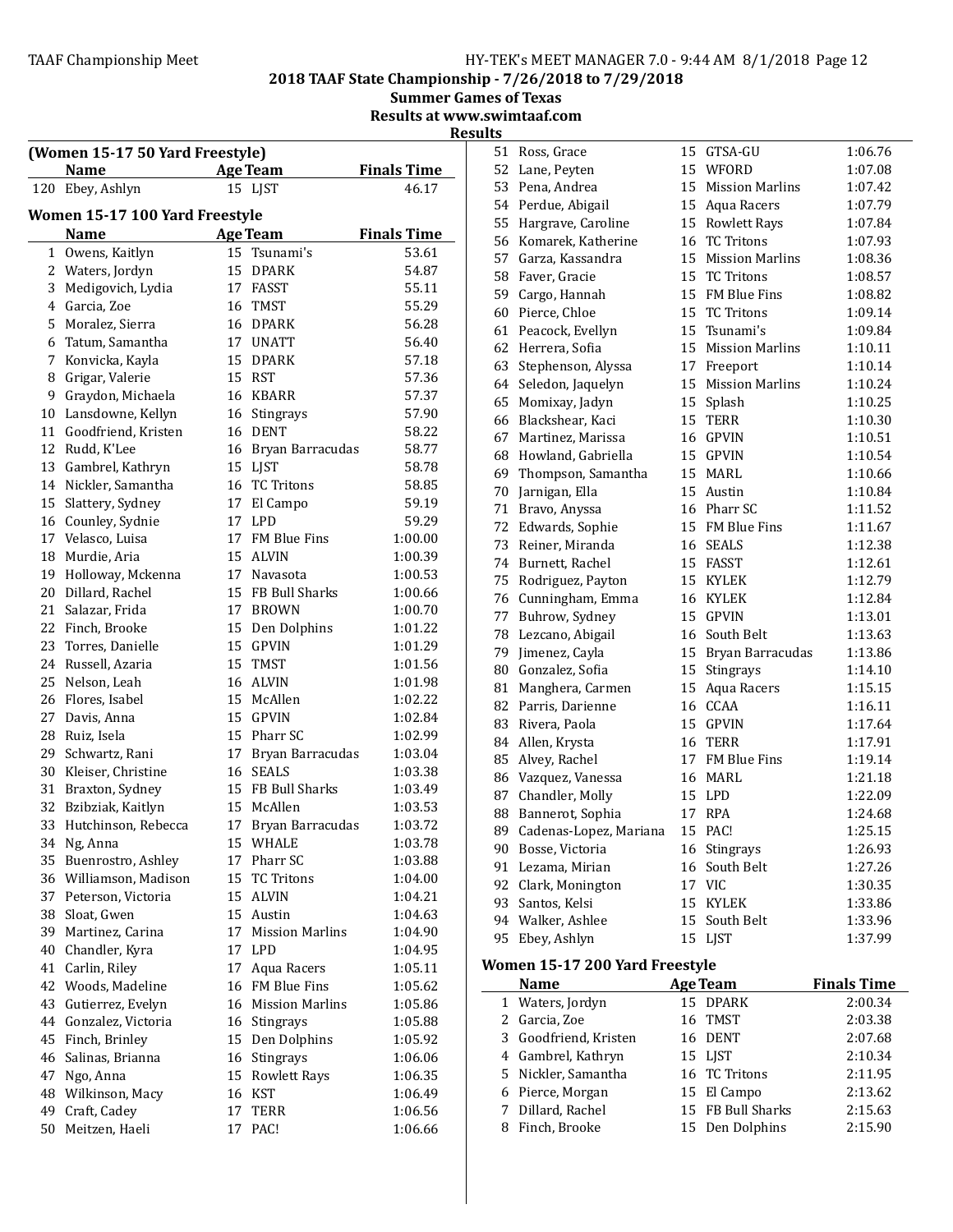2018 TAAF State Championship - 7/26/2018 to 7/29/2018

Summer Games of Texas Results at www.swimtaaf.com

Results

| (Women 15-17 200 Yard Freestyle) |                     |         |                        |                    |  |
|----------------------------------|---------------------|---------|------------------------|--------------------|--|
|                                  | <b>Name</b>         |         | <b>Age Team</b>        | <b>Finals Time</b> |  |
| 9                                | Williamson, Madison |         | 15 TC Tritons          | 2:16.34            |  |
| 10                               | McAlister, Ashley   |         | 15 TC Tritons          | 2:16.60            |  |
| 11                               | Hickman, Hannah     |         | 17 DENT                | 2:18.09            |  |
| 12                               | Vargas, Faith       | 17      | Aquacats               | 2:18.45            |  |
| 13                               | Flores, Isabel      | $15-15$ | McAllen                | 2:19.19            |  |
| 14                               | Weems, Torrie       |         | 15 GTSA-GU             | 2:19.41            |  |
| 15                               | Kleiser, Christine  |         | 16 SEALS               | 2:20.53            |  |
| 16                               | Gershon, Jorden     |         | 15 Tiger Splash        | 2:20.58            |  |
| 17                               | Murdie, Aria        |         | 15 ALVIN               | 2:22.77            |  |
| 18                               | Carlin, Riley       | 17      | Aqua Racers            | 2:23.85            |  |
| 19                               | Palmgren, Sarah     |         | 17 KBARR               | 2:23.93            |  |
| 20                               | Nguyen, Emily       | 16      | Splash                 | 2:26.47            |  |
| 21                               | Campos, Carina      | 15      | Pharr SC               | 2:26.66            |  |
| 22                               | Finch, Brinley      | 15      | Den Dolphins           | 2:26.98            |  |
| 23                               | Ng, Anna            |         | 15 WHALE               | 2:27.32            |  |
| 24                               | Pollakis, Amanda    |         | 15 CCAA                | 2:29.12            |  |
| 25                               | Bravo, Ariana       |         | 17 Pharr SC            | 2:30.11            |  |
| 26                               | Lee, Grace          |         | 15 Tiger Splash        | 2:30.71            |  |
| 27                               | Perdue, Abigail     | 15      | Aqua Racers            | 2:31.06            |  |
| 28                               | Komarek, Katherine  | 16      | <b>TC Tritons</b>      | 2:32.11            |  |
| *29                              | Chandler, Kyra      | 17      | LPD                    | 2:33.07            |  |
| $*29$                            | Garza, Kassandra    | 15      | <b>Mission Marlins</b> | 2:33.07            |  |
| 31                               | Gutierrez, Evelyn   |         | 16 Mission Marlins     | 2:34.89            |  |
| 32                               | Sosa, Nancy         |         | 15 FM Blue Fins        | 2:35.66            |  |
| 33                               | Momixay, Jadyn      | 15      | Splash                 | 2:37.58            |  |
| 34                               | Cagle, Hayley       | 17      | Stingrays              | 2:37.97            |  |
| 35                               | Zink, Adelaide      |         | 15 RPA                 | 2:38.10            |  |
| 36                               | Herrera, Sofia      |         | 15 Mission Marlins     | 2:39.07            |  |
| 37                               | Buhrow, Sydney      |         | 15 GPVIN               | 2:39.36            |  |
| 38                               | Peacock, Evellyn    |         | 15 Tsunami's           | 2:41.46            |  |
| 39                               | Orrick, Mia         |         | 16 Austin              | 2:42.43            |  |
| 40                               | Bannerot, Isabel    |         | 15 RPA                 | 2:54.14            |  |
| 41                               | Fraga, Daniela      |         | 16 South Belt          | 2:58.71            |  |
| 42                               | Vazquez, Vanessa    |         | 16 MARL                | 3:00.27            |  |
| 43                               | Garcia, Elena       |         | 15 South Belt          | 3:07.11            |  |
| 44                               | Peacock, Sloan      | 17      | Tsunami's              | 3:08.04            |  |
| 45                               | Lezama, Mirian      | 16      | South Belt             | 3:19.77            |  |
|                                  |                     |         |                        |                    |  |

# Women 15-17 50 Yard Backstroke

|    | <b>Name</b>         |    | <b>Age Team</b>        | <b>Finals Time</b> |
|----|---------------------|----|------------------------|--------------------|
| 1  | Owens, Kaitlyn      |    | 15 Tsunami's           | 26.49              |
|    | 2 Tatum, Samantha   | 17 | <b>UNATT</b>           | 29.23              |
| 3  | Rudd, K'Lee         | 16 | Bryan Barracudas       | 29.77              |
| 4  | Brawner, Kinsey     | 17 | <b>SEALS</b>           | 29.89              |
|    | 5 Konvicka, Kayla   | 15 | DPARK                  | 30.16              |
| 6  | Mabry, Gretchen     | 17 | KBARR                  | 30.22              |
| 7  | Zhou, Emily         | 16 | GTSA-GU                | 30.44              |
| 8  | Tobias, Katrina     | 15 | GPVIN                  | 30.91              |
| 9  | Hammons, Hannah     | 15 | FASST                  | 31.01              |
| 10 | Huffman, Alyssa     | 17 | <b>Sthlk Stingrays</b> | 31.05              |
| 11 | Bracher, Caitlyn    | 16 | <b>DPARK</b>           | 31.48              |
|    | 12 Wisby, Lourdes   | 17 | Pharr SC               | 31.53              |
| 13 | Lilley, Madison     |    | 16 Sthlk Stingrays     | 31.65              |
|    | 14 Slattery, Sydney | 17 | El Campo               | 31.67              |

|     | 15 Parker, Katie       | 17 | <b>RST</b>             | 31.70 |
|-----|------------------------|----|------------------------|-------|
|     | 16 Lansdowne, Kellyn   |    | 16 Stingrays           | 31.77 |
|     | 17 Bzibziak, Kaitlyn   | 15 | McAllen                | 31.80 |
|     | 18 Nelson, Leah        | 16 | <b>ALVIN</b>           | 31.95 |
| 19  | Counley, Sydnie        | 17 | <b>LPD</b>             | 32.23 |
| 20  | Torres, Danielle       |    | 15 GPVIN               | 32.27 |
| 21  | Evans, Paiten          | 15 | Bryan Barracudas       | 32.34 |
| 22  | Marquez, Sarah         | 17 | <b>Mission Marlins</b> | 32.38 |
| 23  | Martin, Abigail        | 15 | Bryan Barracudas       | 32.44 |
|     | 24 Schwartz, Rani      | 17 | Bryan Barracudas       | 32.98 |
| 25  | Reinholt, Catherine    |    | 16 GTSA-GU             | 33.00 |
|     | 26 Hutchinson, Rebecca | 17 | Bryan Barracudas       | 33.01 |
|     | 27 Doan, Tiffany       | 15 | <b>Rowlett Rays</b>    | 33.02 |
|     | 28 Pierce, Morgan      | 15 | El Campo               | 33.48 |
| 29  | Dillard, Rachel        | 15 | FB Bull Sharks         | 33.99 |
|     |                        | 15 | <b>FASST</b>           | 34.06 |
|     | 30 Clark, Sarah        |    |                        |       |
|     | 31 Finch, Brooke       | 15 | Den Dolphins           | 34.13 |
| 32  | Sloat, Gwen            | 15 | Austin                 | 34.19 |
| *33 | Tovar, Corina          | 15 | PAC!                   | 34.33 |
| *33 | Michaelsen, Brenna     | 15 | Den Dolphins           | 34.33 |
| 35  | Tendean, Priella       | 15 | <b>TC Tritons</b>      | 34.76 |
| 36  | Zink, Adelaide         | 15 | RPA                    | 35.07 |
|     | 37 Cagle, Hayley       | 17 | Stingrays              | 35.68 |
|     | 38 Lee, Grace          | 15 | <b>Tiger Splash</b>    | 35.84 |
|     | 39 Jimenez, Melanie    |    | 15 South Belt          | 35.87 |
|     | 40 Peacock, Evellyn    | 15 | Tsunami's              | 36.14 |
| 41  | Nguyen, Emily          | 16 | Splash                 | 36.22 |
| 42  | Ng, Anna               | 15 | WHALE                  | 36.24 |
| 43  | Irwin, Audrey          | 16 | <b>TC Tritons</b>      | 36.32 |
| 44  | Bannerot, Isabel       | 15 | <b>RPA</b>             | 36.43 |
| 45  | Ochoa, Abigail         |    | 16 COSA                | 36.59 |
| 46  | Herrera, Sofia         |    | 15 Mission Marlins     | 37.18 |
| 47  | Fox, Marley            |    | 15 SEALS               | 37.24 |
|     | 48 Gutierrez, Evelyn   |    | 16 Mission Marlins     | 37.33 |
|     | 49 Martinez, Marissa   |    | 16 GPVIN               | 37.40 |
|     | 50 Buenrostro, Ashley  |    | 17 Pharr SC            | 37.49 |
|     | 51 McCrea, Kate        | 15 | FASST                  | 37.50 |
|     | 52 Howland, Gabriella  |    | 15 GPVIN               | 37.54 |
| 53  | Groll, Autumn          | 15 | <b>VIC</b>             | 37.62 |
| 54  | Mccoy, Shannon         | 15 | MARL                   | 37.69 |
| 55  | Mera, Valery           | 16 | <b>TC Tritons</b>      | 37.96 |
| 56  | Garza, Kassandra       | 15 | <b>Mission Marlins</b> | 38.11 |
| 57  | Buhrow, Sydney         | 15 | <b>GPVIN</b>           | 38.40 |
| 58  | Bowles, Celeste        | 15 | Splash                 | 38.67 |
| 59  | Bravo, Anyssa          | 16 | Pharr SC               | 39.04 |
| 60  | Jimenez, Cayla         | 15 | Bryan Barracudas       | 39.09 |
| 61  | Videla, Amy            | 17 | FM Blue Fins           | 39.19 |
| 62  | Cornish, Moriah        | 15 | MARL                   | 39.25 |
| 63  | Orrick, Mia            | 16 | Austin                 | 39.31 |
| 64  | Luna, Maria            | 16 | <b>TC Tritons</b>      | 39.33 |
| 65  | Arizpe, Andrea         | 15 | McAllen                | 39.45 |
| 66  | Salinas, Brianna       | 16 | Stingrays              | 39.57 |
| 67  | Trevino, Alexis        | 16 | <b>Mission Marlins</b> | 39.86 |
| 68  | Reyna, Annabella       | 15 | COSA                   | 40.19 |
| 69  | Rivera, Paola          | 15 | <b>GPVIN</b>           | 40.55 |
| 70  | Bishop, Caitlin        | 15 | <b>TC Tritons</b>      | 40.83 |
|     |                        |    |                        |       |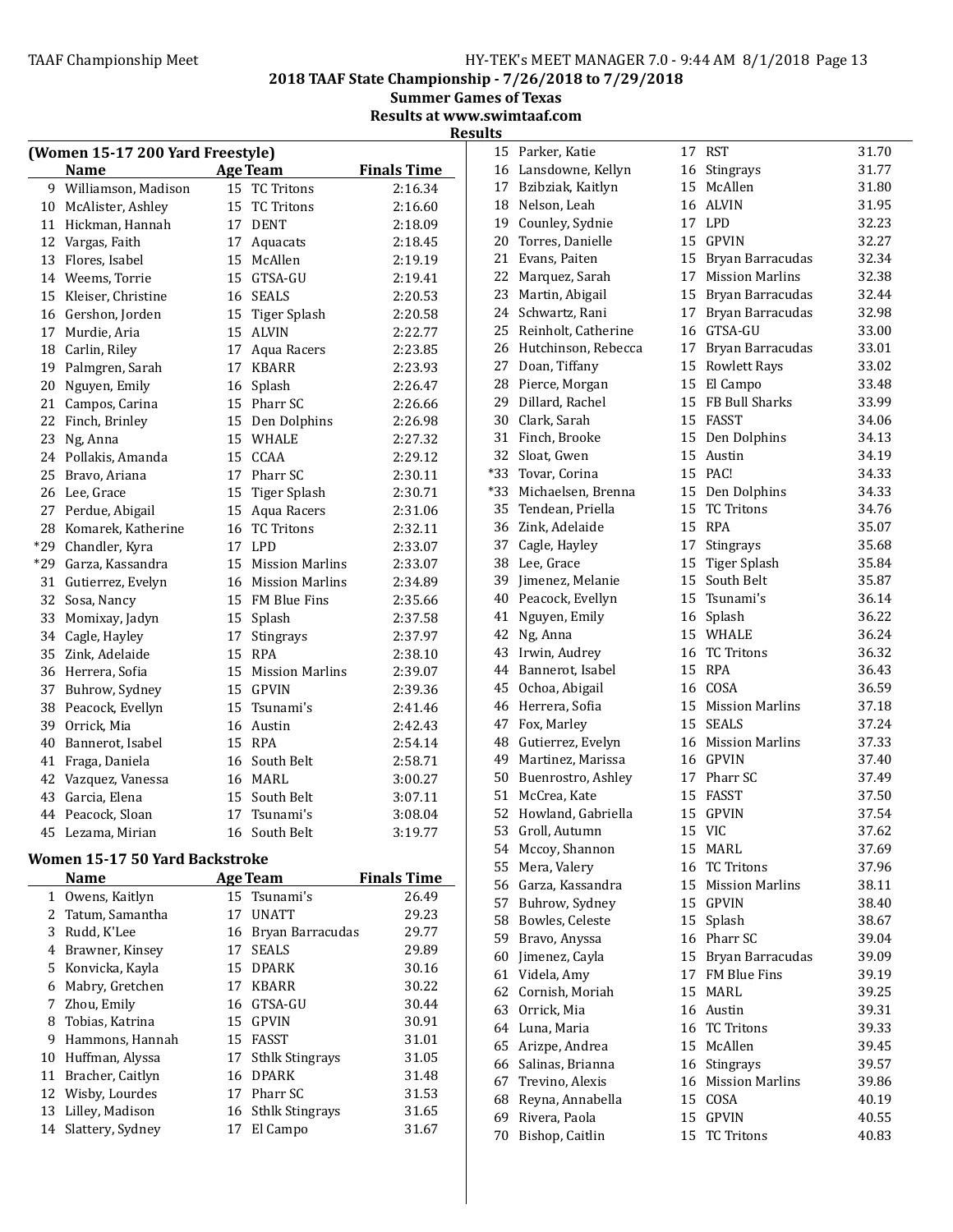2018 TAAF State Championship - 7/26/2018 to 7/29/2018

Summer Games of Texas Results at www.swimtaaf.com

**Results** 

| (Women 15-17 50 Yard Backstroke) |                       |    |                 |                    |  |
|----------------------------------|-----------------------|----|-----------------|--------------------|--|
|                                  | <b>Name</b>           |    | <b>Age Team</b> | <b>Finals Time</b> |  |
|                                  | 71 Castillo, Isabella |    | 15 SEALS        | 40.88              |  |
| 72                               | Aguilar, Michelle     |    | 15 FM Blue Fins | 41.08              |  |
| 73                               | Nauman, Megan         |    | 15 BORNE        | 41.25              |  |
| 74                               | Espinoza, Elizabeth   |    | 16 Freeport     | 42.66              |  |
| 75                               | Clark, Saxstin        |    | 15 VIC          | 42.86              |  |
| 76                               | Chandler, Molly       |    | 15 LPD          | 43.69              |  |
| 77                               | Rodriguez, Trinity    |    | 15 Aqua Racers  | 44.06              |  |
| 78                               | Bosse, Victoria       |    | 16 Stingrays    | 44.41              |  |
| 79                               | Vanderworth, Emily    |    | 15 Freeport     | 45.23              |  |
| 80                               | Bannerot, Sophia      | 17 | <b>RPA</b>      | 45.52              |  |
| 81                               | Wilbanks, Kayleigh    | 17 | COSA            | 47.01              |  |
| 82                               | Ebey, Ashlyn          |    | 15 LIST         | 47.31              |  |
| 83                               | Jernigan, Kate        | 15 | <b>SEALS</b>    | 50.02              |  |

# Women 15-17 50 Yard Breaststroke

|    | <b>Name</b>           |    | <b>Age Team</b>        | <b>Finals Time</b> |
|----|-----------------------|----|------------------------|--------------------|
|    | 1 Moralez, Sierra     |    | 16 DPARK               | 30.85              |
|    | 2 McKinnon, Kelli     | 17 | <b>TC Tritons</b>      | 32.33              |
| 3  | Gambrel, Kathryn      |    | 15 LJST                | 33.48              |
|    | 4 Steinfeldt, Alyssa  | 15 | Stingrays              | 33.50              |
| 5  | Pilkington, Selah     | 15 | Bryan Barracudas       | 33.67              |
| 6  | Huffman, Alyssa       | 17 | <b>Sthlk Stingrays</b> | 33.84              |
| 7  | Yeguez, Erika         |    | 15 DPARK               | 33.87              |
| 8  | Carlin, Riley         |    | 17 Aqua Racers         | 34.24              |
| 9  | Power, Mary           |    | 15 SEALS               | 35.41              |
|    | 10 Gonzales, Shea     |    | 15 FASST               | 35.55              |
|    | 11 Johnson, Retta     |    | 15 Austin              | 35.59              |
|    | 12 Flores, Isabel     |    | 15 McAllen             | 35.64              |
|    | 13 Weems, Torrie      |    | 15 GTSA-GU             | 36.02              |
|    | 14 Hooper, Abbigail   | 15 | <b>TC Tritons</b>      | 36.04              |
| 15 | Doan, Tiffany         |    | 15 Rowlett Rays        | 36.20              |
| 16 | Holloway, Mckenna     | 17 | Navasota               | 36.41              |
| 17 | Davila, Jordan        |    | 16 Pharr SC            | 36.46              |
|    | 18 Peterson, Victoria |    | 15 ALVIN               | 36.63              |
|    | 19 Young, Jessica     |    | 16 Aquaducks           | 37.04              |
| 20 | Craft, Cadey          |    | 17 TERR                | 37.11              |
| 21 | Sanchez, Aryn         | 16 | <b>Mission Marlins</b> | 37.21              |
|    | 22 Davis, Helen       |    | 15 LPD                 | 37.85              |
|    | 23 Lane, Peyten       |    | 15 WFORD               | 38.31              |
|    | 24 Nelson, Leah       |    | 16 ALVIN               | 38.36              |
| 25 | Hickman, Hannah       |    | 17 DENT                | 38.47              |
| 26 | Meitzen, Haeli        | 17 | PAC!                   | 38.49              |
| 27 | Woods, Madeline       |    | 16 FM Blue Fins        | 38.58              |
| 28 | Jarnigan, Ella        |    | 15 Austin              | 38.62              |
| 29 | Gonzalez, Victoria    |    | 16 Stingrays           | 38.75              |
| 30 | Ross, Grace           |    | 15 GTSA-GU             | 38.91              |
| 31 | Dutton, Kimberly      |    | 16 South Belt          | 39.02              |
|    | 32 Hill, Jocelyn      |    | 16 WHALE               | 39.40              |
| 33 | Seledon, Jaquelyn     |    | 15 Mission Marlins     | 39.61              |
| 34 | Chandler, Kyra        |    | 17 LPD                 | 39.70              |
| 35 | Evans, Paiten         | 15 | Bryan Barracudas       | 39.74              |
| 36 | Pollakis, Amanda      | 15 | CCAA                   | 39.81              |
| 37 | Davis, Anna           | 15 | <b>GPVIN</b>           | 39.83              |
| 38 | Arizpe, Andrea        | 15 | McAllen                | 40.14              |
|    |                       |    |                        |                    |

| 39    | Rodriguez, Payton             | 15 | <b>KYLEK</b>        | 40.16    |
|-------|-------------------------------|----|---------------------|----------|
| 40    | Groll, Autumn                 |    | 15 VIC              | 40.53    |
| 41    | Finch, Brinley                | 15 | Den Dolphins        | 40.70    |
| 42    | Wu, Bonnie                    |    | 15 FASST            | 40.87    |
| 43    | Vu, Vivian                    | 17 | <b>FM Blue Fins</b> | 41.29    |
| 44    | Parris, Darienne              | 16 | CCAA                | 41.73    |
| 45    | Peacock, Evellyn              | 15 | Tsunami's           | 42.96    |
| 46    | Clark, Emma                   | 17 | <b>FASST</b>        | 43.11    |
| $*47$ | Cornish, Moriah               | 15 | MARL                | 43.38    |
| $*47$ | Nauman, Megan                 | 15 | <b>BORNE</b>        | 43.38    |
| 49    | Jimenez, Cayla                | 15 | Bryan Barracudas    | 43.57    |
| 50    | Cunningham, Emma              | 16 | <b>KYLEK</b>        | 43.93    |
| 51    | Reyna, Annabella              | 15 | COSA                | 44.02    |
| 52    | Manghera, Carmen              | 15 | Aqua Racers         | 44.06    |
| 53    | Alvey, Rachel                 | 17 | <b>FM Blue Fins</b> | 44.45    |
| 54    | Cooper, Morgan                | 15 | <b>DPARK</b>        | 45.66    |
| 55    | Mitchon, Kaitlin              |    | 15 VIC              | 45.78    |
| 56    | Wessman, Gentry               | 16 | Freeport            | 45.87    |
| 57    | Strealy, Kammi                | 15 | <b>TC Tritons</b>   | 45.91    |
| 58    | McComb, Cailyn                | 17 | El Campo            | 46.96    |
| 59    | Howland, Gabriella            | 15 | <b>GPVIN</b>        | 47.00    |
| 60    | Gomez, Gabriella              | 15 | <b>MARL</b>         | 47.99    |
| 61    | Chandler, Molly               | 15 | <b>LPD</b>          | 48.03    |
|       | 62 Wilbanks, Kayleigh         | 17 | COSA                | 52.29    |
| 63    | Santos, Kelsi                 | 15 | <b>KYLEK</b>        | 53.59    |
| 64    | Bannerot, Sophia              | 17 | <b>RPA</b>          | 54.92    |
| 65    | Ebey, Ashlyn                  | 15 | LJST                | 1:06.63  |
| $---$ | Lee Sang, Sarah               | 15 | PAC!                | X1:50.78 |
| $---$ | Cadenas-Lopez, Mariana        |    | 15 PAC!             | DQ       |
| ---   | Clark, Monington              |    | 17 VIC              | DQ       |
|       | Women 15-17 50 Yard Butterfly |    |                     |          |
|       |                               |    |                     |          |

|    | Name                 |    | <b>Age Team</b>        | <b>Finals Time</b> |
|----|----------------------|----|------------------------|--------------------|
| 1  | Owens, Kaitlyn       | 15 | Tsunami's              | 26.54              |
| 2  | Medigovich, Lydia    | 17 | FASST                  | 27.33              |
| 3  | Garcia, Zoe          | 16 | TMST                   | 27.75              |
| 4  | Steinfeldt, Alyssa   | 15 | <b>Stingrays</b>       | 27.94              |
| 5  | Mabry, Gretchen      | 17 | <b>KBARR</b>           | 28.02              |
| 6  | Konvicka, Kayla      | 15 | <b>DPARK</b>           | 28.41              |
| 7  | Yeguez, Erika        | 15 | <b>DPARK</b>           | 28.52              |
| 8  | Watt, Clara          | 15 | <b>Sthlk Stingrays</b> | 28.91              |
| 9  | Tobias, Katrina      | 15 | <b>GPVIN</b>           | 28.98              |
| 10 | Wendel, Jami         | 15 | <b>LPD</b>             | 29.35              |
| 11 | Conarty, Micah       | 15 | <b>TC Tritons</b>      | 29.38              |
| 12 | Graydon, Michaela    | 16 | <b>KBARR</b>           | 29.39              |
| 13 | Bunger, Elizabeth    | 17 | <b>TC Tritons</b>      | 29.64              |
| 14 | Roach, Mikayla       | 16 | <b>SEALS</b>           | 29.66              |
| 15 | Power, Mary          | 15 | <b>SEALS</b>           | 29.69              |
| 16 | Lilley, Madison      | 16 | <b>Sthlk Stingrays</b> | 29.91              |
| 17 | Rudd, K'Lee          | 16 | Bryan Barracudas       | 29.96              |
| 18 | Torres, Danielle     | 15 | <b>GPVIN</b>           | 30.14              |
| 19 | Pierce, Morgan       | 15 | El Campo               | 30.18              |
| 20 | Evans, Paiten        | 15 | Bryan Barracudas       | 30.37              |
| 21 | Vargas, Faith        | 17 | Aquacats               | 30.47              |
| 22 | Antichevich, Brianna | 17 | <b>DPARK</b>           | 30.64              |
| 23 | Parker, Katie        | 17 | <b>RST</b>             | 30.76              |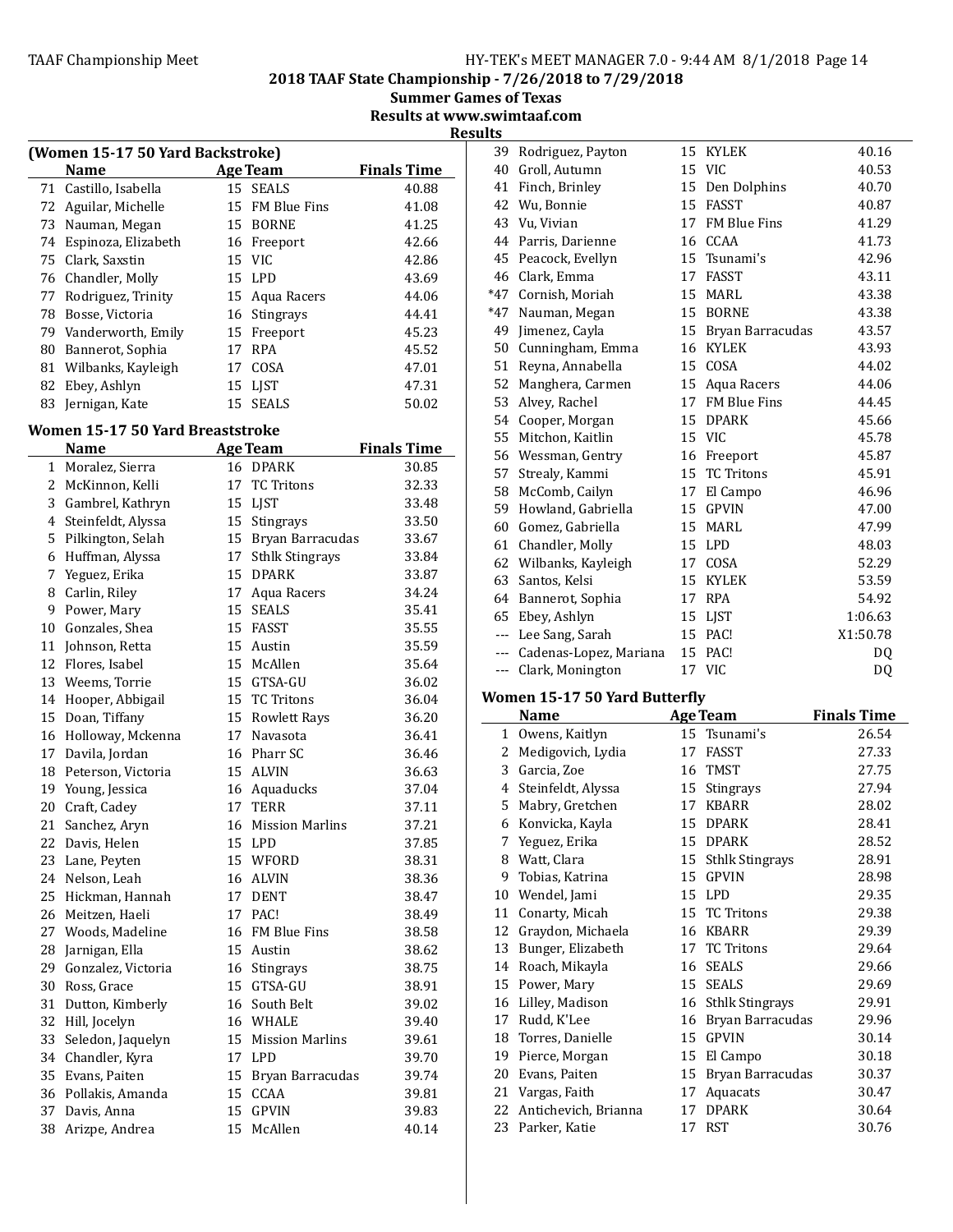# TAAF Championship Meet TAAF Championship Meet Factor MANAGER 7.0 - 9:44 AM 8/1/2018 Page 15

2018 TAAF State Championship - 7/26/2018 to 7/29/2018

Summer Games of Texas Results at www.swimtaaf.com

| (Women 15-17 50 Yard Butterfly) |                         |    |                        |                    |
|---------------------------------|-------------------------|----|------------------------|--------------------|
|                                 | <b>Name</b>             |    | Age Team               | <b>Finals Time</b> |
| 24                              | Murdie, Aria            | 15 | ALVIN                  | 30.78              |
| 25                              | Rocha, Veronica         |    | 16 GTSA-GU             | 30.86              |
|                                 | 26 Braxton, Sydney      |    | 15 FB Bull Sharks      | 31.00              |
| 27                              | Michaelsen, Brenna      |    | 15 Den Dolphins        | 31.38              |
| 28                              | Reinholt, Catherine     |    | 16 GTSA-GU             | 31.47              |
| 29                              | Gershon, Jorden         |    | 15 Tiger Splash        | 31.49              |
| 30                              | Ruiz, Isela             |    | 15 Pharr SC            | 31.56              |
| 31                              | Tovar, Corina           |    | 15 PAC!                | 31.59              |
| 32                              | Young, Jessica          |    | 16 Aquaducks           | 31.64              |
| 33                              | Martinez, Mariana       |    | 15 Mission Marlins     | 32.18              |
| 34                              | Bannerot, Isabel        |    | 15 RPA                 | 32.24              |
| 35                              | Salazar, Frida          | 17 | <b>BROWN</b>           | 32.33              |
| 36                              | Hutchinson, Rebecca     | 17 | Bryan Barracudas       | 32.36              |
| 37                              | Martinez, Carina        | 17 | <b>Mission Marlins</b> | 32.40              |
| 38                              | Doan, Tiffany           |    | 15 Rowlett Rays        | 32.45              |
| 39                              | Bravo, Ariana           |    | 17 Pharr SC            | 32.53              |
| 40                              | Veliyathumally, Lucilla |    | 17 FM Blue Fins        | 32.59              |
| 41                              | Hill, Jocelyn           |    | 16 WHALE               | 32.60              |
| 42                              | Martin, Abigail         |    | 15 Bryan Barracudas    | 32.70              |
| 43                              | Davis, Anna             |    | 15 GPVIN               | 33.31              |
| 44                              | Inovejas, Evelyn        |    | 16 Austin              | 33.40              |
| 45                              | Lane, Peyten            |    | 15 WFORD               | 33.90              |
| 46                              | Momixay, Jadyn          | 15 | Splash                 | 34.24              |
| 47                              | Davis, Helen            | 15 | <b>LPD</b>             | 34.50              |
| 48                              | Ochoa, Abigail          |    | 16 COSA                | 34.76              |
| 49                              | Vance, Julia            |    | 16 Austin              | 34.94              |
| 50                              | Salinas, Brianna        |    | 16 Stingrays           | 34.98              |
| 51                              | Zink, Adelaide          |    | 15 RPA                 | 35.37              |
| 52                              | Burnett, Rachel         |    | 15 FASST               | 35.86              |
| 53                              | Thompson, Samantha      |    | 15 MARL                | 36.35              |
| 54                              | Edwards, Sophie         |    | 15 FM Blue Fins        | 36.38              |
| 55                              | Lezcano, Abigail        |    | 16 South Belt          | 36.56              |
| 56                              | Lee, Grace              | 15 | <b>Tiger Splash</b>    | 36.65              |
| 57                              | Glover, Jailynn         |    | 15 COSA                | 37.31              |
| $*58$                           | Mera, Valery            |    | 16 TC Tritons          | 37.32              |
| $*58$                           | Cunningham, Emma        |    | 16 KYLEK               | 37.32              |
| 60                              | Wilkinson, Macy         | 16 | <b>KST</b>             | 37.56              |
| 61                              | Trevino, Alexis         |    | 16 Mission Marlins     | 38.03              |
| 62                              | Gonzalez, Sofia         |    | 15 Stingrays           | 38.04              |
| 63                              | Hurt-Klein, Tori        | 17 | MARL                   | 38.19              |
| 64                              | Martinez, Marissa       | 16 | GPVIN                  | 39.22              |
| 65                              | Parris, Darienne        |    | 16 CCAA                | 39.51              |
| 66                              | Rivera, Paola           |    | 15 GPVIN               | 39.91              |
| 67                              | Rodriguez, Trinity      | 15 | Aqua Racers            | 39.96              |
| 68                              | Castillo, Isabella      | 15 | <b>SEALS</b>           | 40.25              |
| 69                              | Manghera, Carmen        |    | 15 Aqua Racers         | 41.85              |
| 70                              | Pena, Myra              | 15 | Stingrays              | 45.16              |
| 71                              | Clark, Monington        | 17 | <b>VIC</b>             | 47.89              |
|                                 |                         |    |                        |                    |
|                                 | Women 15-17 100 Yard IM |    |                        |                    |

| <b>Name</b>          | Age Team     | <b>Finals Time</b> |
|----------------------|--------------|--------------------|
| 1 Moralez, Sierra    | 16 DPARK     | 1:01.81            |
| 2 Tatum, Samantha    | 17 UNATT     | 1:04.84            |
| 3 Steinfeldt, Alyssa | 15 Stingrays | 1:05.23            |

|    | 4 Brawner, Kinsey                   | 17       | SEALS                     | 1:06.31 |
|----|-------------------------------------|----------|---------------------------|---------|
| 5  | Pilkington, Selah                   | 15       | Bryan Barracudas          | 1:06.55 |
| 6  | Yeguez, Erika                       | 15       | <b>DPARK</b>              | 1:06.61 |
| 7  | Zhou, Emily                         | 16       | GTSA-GU                   | 1:07.37 |
| 8  | Mabry, Gretchen                     | 17       | <b>KBARR</b>              | 1:07.73 |
| 9  | Rudd, K'Lee                         | 16       | Bryan Barracudas          | 1:07.79 |
| 10 | Criddle, Chaeli                     |          | 15 LPD                    | 1:07.89 |
| 11 | Tobias, Katrina                     |          | 15 GPVIN                  | 1:08.43 |
| 12 | Torres, Danielle                    | 15       | <b>GPVIN</b>              | 1:10.51 |
|    | 13 Flores, Isabel                   |          | 15 McAllen                | 1:10.85 |
|    | 14 Holloway, Mckenna                |          | 17 Navasota               | 1:11.27 |
|    | 15 Gonzales, Shea                   | 15       | <b>FASST</b>              | 1:11.41 |
| 16 | Martin, Abigail                     | 15       | Bryan Barracudas          | 1:11.48 |
| 17 | Peterson, Victoria                  | 15       | <b>ALVIN</b>              | 1:11.57 |
|    | 18 Pierce, Morgan                   | 15       | El Campo                  | 1:11.73 |
|    | *19 Weems, Torrie                   | 15       | GTSA-GU                   | 1:12.14 |
|    | *19 Hammons, Hannah                 | 15       | <b>FASST</b>              | 1:12.14 |
| 21 | Gambrel, Rachel                     | 17       | LJST                      | 1:12.61 |
|    | 22 Sanchez, Aryn                    | 16       | <b>Mission Marlins</b>    | 1:12.73 |
|    | 23 Gershon, Jorden                  |          | 15 Tiger Splash           | 1:12.82 |
|    | 24 Hooper, Abbigail                 | 15       | <b>TC Tritons</b>         | 1:12.83 |
|    | 25 Evans, Paiten                    |          | 15 Bryan Barracudas       | 1:13.25 |
|    | 26 Young, Jessica                   |          | 16 Aquaducks              | 1:13.29 |
| 27 | Schwartz, Rani                      | 17       | Bryan Barracudas          | 1:13.58 |
| 28 | Campos, Carina                      | 15       | Pharr SC                  | 1:14.55 |
| 29 | McComb, Cailyn                      | 17       | El Campo                  | 1:14.66 |
| 30 | Salazar, Frida                      | 17       | <b>BROWN</b>              | 1:15.45 |
| 31 | Braxton, Sydney                     | 15       | FB Bull Sharks            | 1:16.12 |
|    | 32 Lane, Peyten                     |          | 15 WFORD                  | 1:16.27 |
| 33 | Marquez, Sarah                      | 17       | <b>Mission Marlins</b>    | 1:16.61 |
|    | 34 Ngo, Anna                        |          | 15 Rowlett Rays           | 1:16.69 |
|    | 35 Fox, Marley                      | 15       | <b>SEALS</b>              | 1:17.19 |
|    | 36 Davis, Helen                     |          | 15 LPD                    | 1:17.31 |
|    | 37 Moreno, Alejandra                |          | 16 Tsunami's              | 1:17.38 |
|    | 38 Hill, Jocelyn                    |          | 16 WHALE                  | 1:17.52 |
|    | 39 Wu, Bonnie                       | 15       | <b>FASST</b>              | 1:17.95 |
| 40 | Nguyen, Emily                       | 16       | Splash                    | 1:18.11 |
| 41 | Pollakis, Amanda                    | 15       | CCAA                      | 1:18.50 |
|    | 42 Rudy, Claire                     |          | 17 Austin                 | 1:18.98 |
| 43 | Johnson, Retta                      | 15       | Austin                    | 1:19.23 |
| 44 | Hargrave, Caroline                  | 15       | <b>Rowlett Rays</b>       | 1:19.39 |
| 45 | Rodriguez, Payton                   | 15       | <b>KYLEK</b>              | 1:20.69 |
| 46 | Salinas, Brianna                    | 16       | Stingrays                 | 1:21.39 |
| 47 | Mccoy, Shannon                      | 15       | MARL                      | 1:21.67 |
| 48 | Wilkinson, Macy                     | 16       | <b>KST</b>                | 1:22.13 |
|    |                                     |          |                           |         |
| 49 | Ochoa, Abigail                      | 16       | COSA                      | 1:22.29 |
| 50 | Cunningham, Emma<br>Cornish, Moriah | 16<br>15 | <b>KYLEK</b>              | 1:23.57 |
| 51 |                                     |          | MARL                      | 1:23.76 |
| 52 | Holliman, Shelby                    | 17       | <b>TERR</b><br>South Belt | 1:23.97 |
| 53 | Dutton, Kimberly                    | 16       |                           | 1:25.91 |
| 54 | Parris, Darienne                    | 16       | CCAA                      | 1:26.48 |
| 55 | Glover, Jailynn                     | 15       | COSA                      | 1:27.46 |
| 56 | Aguilar, Michelle                   | 15       | FM Blue Fins              | 1:28.19 |
| 57 | Hurt-Klein, Tori                    | 17       | MARL                      | 1:28.29 |
| 58 | Cooper, Morgan                      | 15       | <b>DPARK</b>              | 1:28.83 |
| 59 | Reiner, Miranda                     | 16       | <b>SEALS</b>              | 1:30.69 |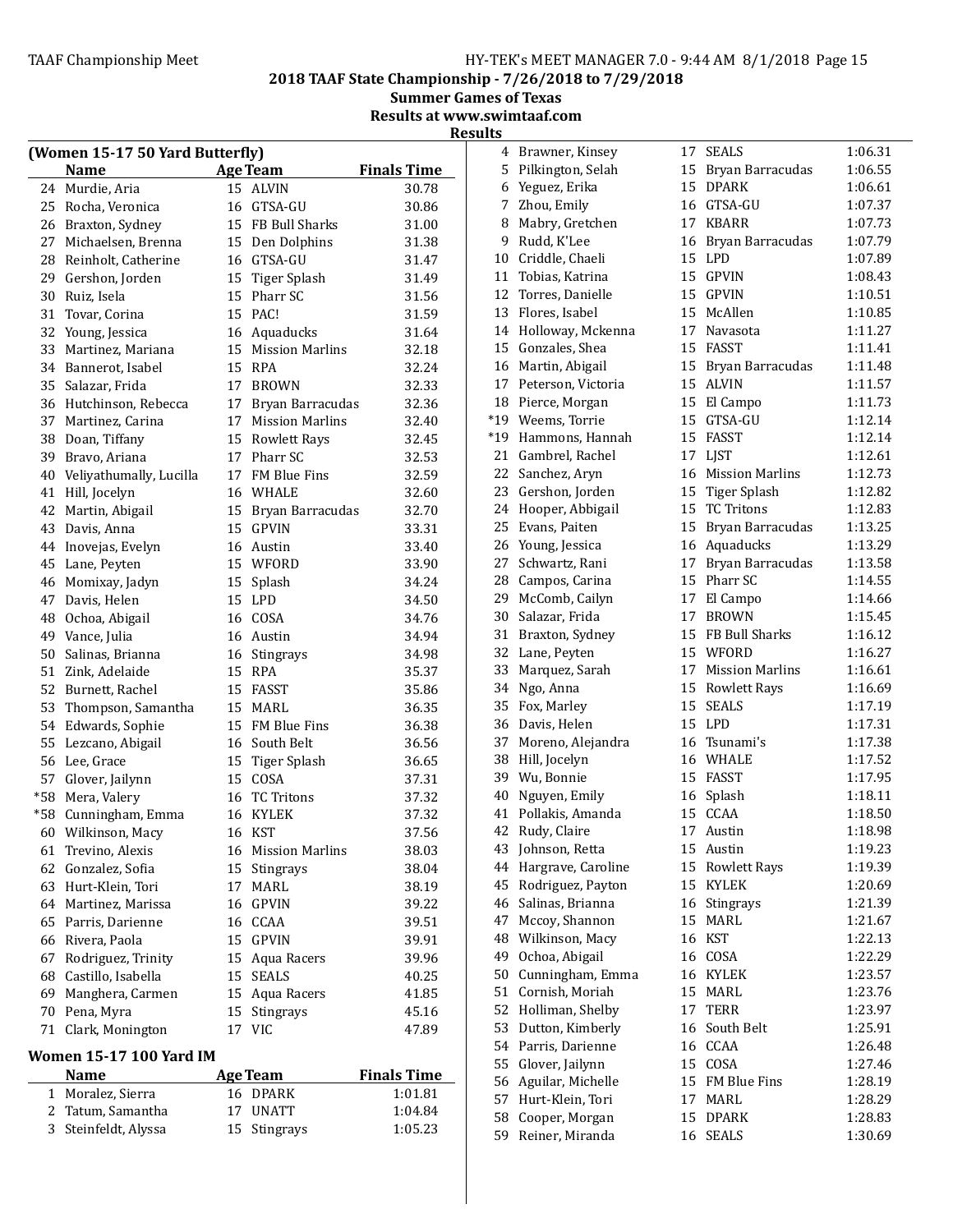2018 TAAF State Championship - 7/26/2018 to 7/29/2018

Summer Games of Texas

Results at www.swimtaaf.com

|                |                                          |                 | R                  |
|----------------|------------------------------------------|-----------------|--------------------|
|                | (Women 15-17 100 Yard IM)                |                 |                    |
|                | <b>Name</b>                              | <b>Age Team</b> | <b>Finals Time</b> |
|                | 60 Gomez, Gabriella                      | 15 MARL         | 1:32.75            |
|                | 61 Nauman, Megan                         | 15 BORNE        | 1:33.11            |
|                | 62 Bishop, Caitlin                       | 15 TC Tritons   | 1:34.32            |
|                | 63 Mitchon, Kaitlin                      | 15 VIC          | 1:35.10            |
|                | 64 Wessman, Gentry                       | 16 Freeport     | 1:40.12            |
|                | --- Davila, Jordan                       | 16 Pharr SC     | DQ                 |
|                | --- Fraga, Daniela                       | 16 South Belt   | DQ                 |
|                | Women 15-17 200 Yard Freestyle Relay     |                 |                    |
|                | <b>Team</b>                              | <b>Relay</b>    | <b>Finals Time</b> |
| 1              | <b>TC Tritons</b>                        | A               | 1:44.33            |
|                | 2 Sthlk Stingrays                        | A               | 1:48.01            |
| 3              | <b>LPD</b>                               | A               | 1:49.43            |
|                | 4 SEALS                                  | A               | 1:51.91            |
| 5              | MARL                                     | A               | 1:53.35            |
| 6              | <b>DPARK</b>                             | A               | 1:53.79            |
| 7              | <b>Mission Marlins</b>                   | A               | 1:55.82            |
| 8              | TC Tritons                               | B               | 1:56.10            |
| 9              | Pharr SC                                 | A               | 1:56.93            |
|                | 10 Bryan Barracudas                      | A               | 1:57.32            |
|                | 11 RST                                   | A               | 1:58.35            |
|                | 12 FM Blue Fins                          | A               | 1:58.72            |
|                | 13 FASST                                 | A               | 1:59.05            |
|                | 14 Mission Marlins                       | B               | 2:00.09            |
|                | 15 Austin                                | A               | 2:03.29            |
|                | 16 TC Tritons                            | $\mathsf{C}$    | 2:03.39            |
| 17             |                                          | A               | 2:04.62            |
| 18             | Aqua Racers<br>South Belt                |                 | 2:06.28            |
|                | 19 FM Blue Fins                          | A               |                    |
|                |                                          | B               | 2:13.86            |
| 20             | SEALS                                    | B               | 2:15.89            |
| 21             | <b>TC Tritons</b>                        | D               | 2:16.96            |
| 22             | - VIC                                    | A               | 2:18.34            |
| 23             | Freeport                                 | A               | 2:20.59            |
| $---$          | TERR                                     | A               | DQ                 |
|                | <b>Women 15-17 200 Yard Medley Relay</b> |                 |                    |
|                | <b>Team</b>                              | <b>Relay</b>    | <b>Finals Time</b> |
| 1              | <b>DPARK</b>                             | A               | 1:53.52            |
| $\overline{2}$ | <b>TC Tritons</b>                        | A               | 1:57.84            |
| 3              | <b>Sthlk Stingrays</b>                   | A               | 1:59.97            |
|                | 4 FASST                                  | A               | 2:02.66            |
| 5              | <b>SEALS</b>                             | A               | 2:02.87            |
| 6              | Bryan Barracudas                         | A               | 2:06.58            |
| 7              | <b>GPVIN</b>                             | A               | 2:07.38            |
| 8              | <b>Mission Marlins</b>                   | A               | 2:08.11            |
|                | 9 Stingrays                              | A               | 2:09.11            |
|                | 10 TC Tritons                            | B               | 2:10.29            |
|                | 11 Pharr SC                              | A               | 2:13.83            |
|                | 12 FM Blue Fins                          | A               | 2:16.81            |
|                | 13 Austin                                | A               | 2:17.25            |
|                | 14 South Belt                            | A               | 2:24.51            |
|                | 15 TC Tritons                            | C               | 2:24.96            |
|                | 16 Stingrays                             | A               | 2:25.45            |
|                | 17 FM Blue Fins                          | B               | 2:31.34            |

| esults |                |   |                |
|--------|----------------|---|----------------|
|        | 18 SEALS       | В | 2:36.53        |
|        | 19 VIC         | А | 2:36.61        |
|        | 20 Freeport    | А | 2:43.22        |
|        | --- TC Tritons |   | D <sub>0</sub> |
|        | --- GTSA-GU    |   | DC             |

# Women 18-24 50 Yard Freestyle

|    | Name                   |    | <b>Age Team</b>     | <b>Finals Time</b> |
|----|------------------------|----|---------------------|--------------------|
| 1  | Brawner, Kaylee        | 19 | <b>SEALS</b>        | 24.84              |
| 2  | Santos, Daniella       | 19 | Pharr SC            | 25.36              |
| 3  | Turlington, Jamie      | 20 | <b>FASST</b>        | 25.89              |
| 4  | Carter, Deneen         | 22 | <b>FASST</b>        | 26.85              |
| 5  | Seeman, Megan          | 21 | <b>FM Blue Fins</b> | 26.95              |
| 6  | Turlington, Jennifer   | 18 | FASST               | 27.80              |
| 7  | Gryder, Jessica        | 19 | <b>SEALS</b>        | 28.35              |
| 8  | Fick, Alyssa           | 20 | <b>KST</b>          | 28.45              |
| 9  | Hailey, Melissa        | 19 | FASST               | 29.03              |
| 10 | Holmgreen, Payton      | 19 | <b>SEALS</b>        | 29.23              |
| 11 | Cadenas-Lopez, Rosario | 18 | PAC!                | 29.50              |
| 12 | Cole, Elena            | 21 | Austin              | 29.53              |
| 13 | Benavides, Bianca      |    | 18 Mission Marlins  | 29.67              |
| 14 | Harrison, Catherine    |    | 20 WESTB            | 29.87              |
| 15 | Swaim, Abigail         | 18 | <b>SEALS</b>        | 29.97              |
| 16 | O'Brien, Regan         | 19 | Bryan Barracudas    | 30.06              |
| 17 | Gryder, Trisha         | 18 | <b>SEALS</b>        | 30.96              |
| 18 | Sosa, Brianna          | 18 | Mission Marlins     | 31.43              |
| 19 | Hulce, Nina            | 22 | <b>RPA</b>          | 31.74              |
| 20 | Reiner, Mackenzie      | 18 | <b>SEALS</b>        | 32.86              |
| 21 | Sweeney, Hannah        | 18 | Navasota            | 33.64              |
| 22 | Vu, Kristen            | 21 | <b>KBARR</b>        | 34.91              |
| 23 | Garcia, Ana            | 18 | <b>SCSR</b>         | 35.19              |
| 24 | Pritchard, Kassie      | 22 | <b>DENT</b>         | 35.77              |
| 25 | Wilhelm, Amy           | 18 | <b>TC Tritons</b>   | 35.91              |
| 26 | Jordan, Abigail        |    | 18 Current          | 37.48              |
| 27 | Martinez, Isabella     | 18 | South Belt          | 48.64              |

# Women 18-24 100 Yard Freestyle

|                                | <b>Name</b>         |    | <b>Age Team</b>        | <b>Finals Time</b> |
|--------------------------------|---------------------|----|------------------------|--------------------|
|                                | 1 Turlington, Jamie | 20 | FASST                  | 55.08              |
| 2                              | Santos, Daniella    | 19 | Pharr SC               | 55.69              |
| 3                              | Carter, Deneen      | 22 | <b>FASST</b>           | 57.05              |
| 4                              | Fernandez, Marlena  | 24 | <b>WOTB</b>            | 1:01.97            |
| 5.                             | Gryder, Jessica     | 19 | <b>SEALS</b>           | 1:02.27            |
| 6                              | Fick, Alyssa        | 20 | KST                    | 1:03.01            |
| 7                              | Holmgreen, Payton   | 19 | <b>SEALS</b>           | 1:04.64            |
| 8                              | Cole, Elena         | 21 | Austin                 | 1:06.29            |
| 9                              | Hailey, Melissa     | 19 | FASST                  | 1:06.79            |
| 10                             | Sosa, Brianna       | 18 | <b>Mission Marlins</b> | 1:09.82            |
| 11                             | Harrison, Catherine | 20 | WESTB                  | 1:12.54            |
| 12                             | Valenzuela, Paulina | 20 | <b>RPA</b>             | 1:12.61            |
| 13                             | Sweeney, Hannah     | 18 | Navasota               | 1:15.61            |
| 14                             | Wilhelm, Amy        | 18 | <b>TC Tritons</b>      | 1:17.39            |
| Women 18-24 200 Yard Freestyle |                     |    |                        |                    |
|                                | Name                |    | <b>Age Team</b>        | <b>Finals Time</b> |
| 1                              | Turlington, Jamie   | 20 | FASST                  | 1:58.31            |
| 2                              | Fick, Alyssa        | 20 | KST                    | 2:21.75            |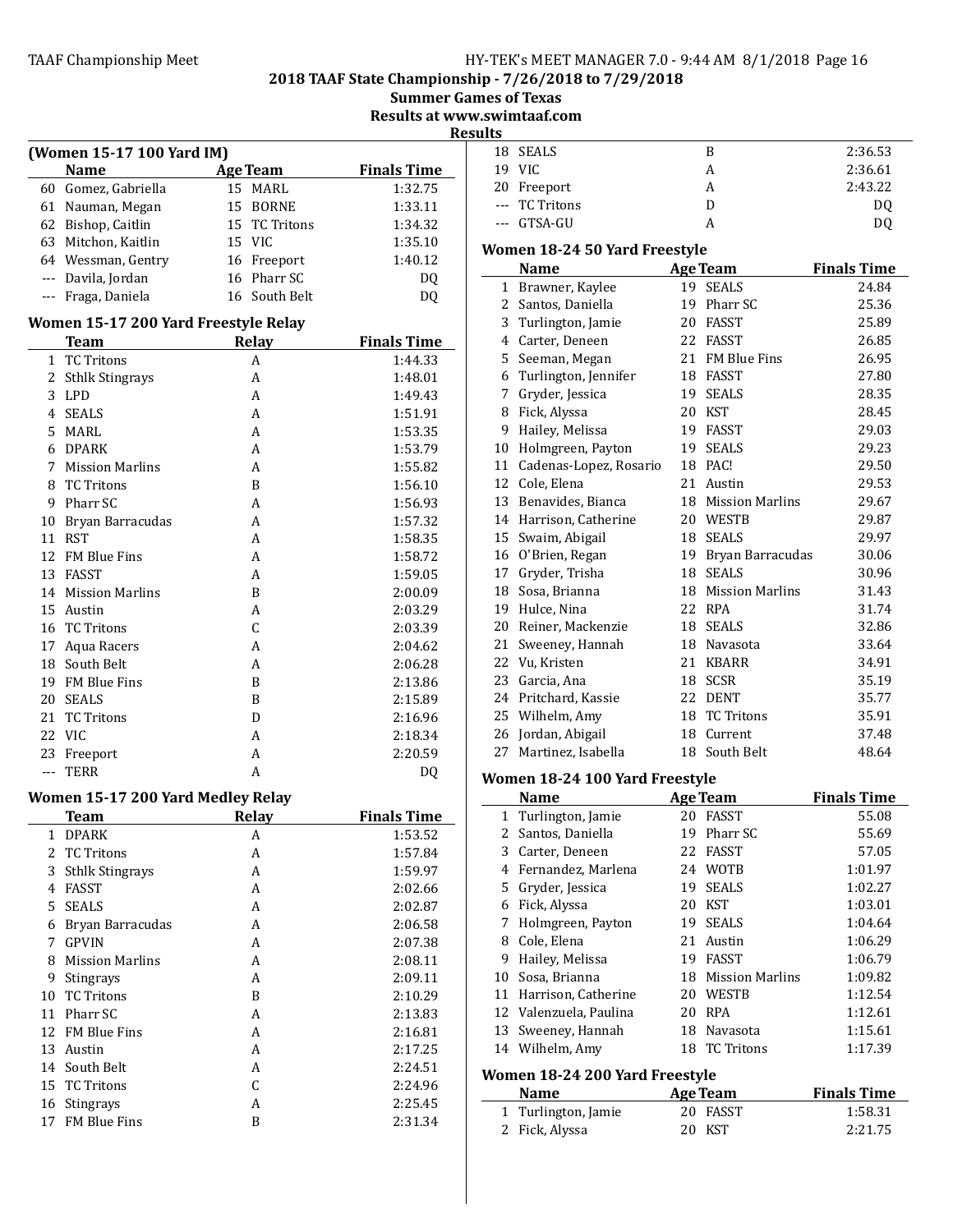2018 TAAF State Championship - 7/26/2018 to 7/29/2018

| <b>Summer Games of Texas</b> |  |  |
|------------------------------|--|--|
|                              |  |  |

Results at www.swimtaaf.com

Results

|                | (Women 18-24 200 Yard Freestyle) |                     |                    | nesuiu |
|----------------|----------------------------------|---------------------|--------------------|--------|
|                | Name                             | Age Team            | <b>Finals Time</b> |        |
|                | 3 Gryder, Jessica                | 19 SEALS            | 2:25.61            |        |
|                | 4 Long, Jennifer                 | 21 FASST            | 2:47.49            |        |
|                | 5 Harrison, Catherine            | 20 WESTB            | 2:48.61            |        |
|                | 6 Wilhelm, Amy                   | 18 TC Tritons       | 2:48.90            |        |
|                | 7 Dale, Alyssa                   | 24 Makos            | 2:59.75            |        |
|                |                                  |                     |                    |        |
|                | Women 18-24 50 Yard Backstroke   |                     |                    |        |
|                | <b>Name</b>                      | Age Team            | <b>Finals Time</b> |        |
|                | 1 Blanchard, Lindsey             | 19 FASST            | 28.60              |        |
|                | 2 Turlington, Jennifer           | 18 FASST            | 29.73              |        |
|                | 3 Long, Jennifer                 | 21 FASST            | 30.95              |        |
|                | 4 Hayslip, Hannah                | 18 ALICE            | 31.27              |        |
|                | 5 Seeman, Megan                  | 21 FM Blue Fins     | 32.07              |        |
|                | 6 Bommer, Kathryn                | 23 GTSA-GU          | 32.58              |        |
|                | 7 Land, Abigail                  | 19 TMST             | 33.12              |        |
|                | 8 Hailey, Melissa                | 19 FASST            | 35.18              | W      |
|                | 9 Black, Julia                   | 18 KBARR            | 36.59              |        |
|                | 10 Benavides, Bianca             | 18 Mission Marlins  | 37.70              |        |
|                | 11 Gryder, Trisha                | 18 SEALS            | 37.71              |        |
|                | 12 Reiner, Mackenzie             | 18 SEALS            | 39.35              |        |
|                | 13 Sweeney, Hannah               | 18 Navasota         | 39.41              |        |
|                | 14 Garcia, Ana                   | 18 SCSR             | 40.88              |        |
|                | 15 Valenzuela, Paulina           | 20 RPA              | 41.40              |        |
|                | 16 Pritchard, Kassie             | 22 DENT             | 43.67              |        |
|                | 17 Wilhelm, Amy                  | 18 TC Tritons       | 43.87              |        |
|                | 18 Vu, Kristen                   | 21 KBARR            | 43.91              |        |
|                | 19 Jordan, Abigail               | 18 Current          | 44.25              |        |
|                | 20 Martinez, Isabella            | 18 South Belt       | 1:10.49            |        |
|                | Women 18-24 50 Yard Breaststroke |                     |                    |        |
|                | <b>Name</b>                      | Age Team            | <b>Finals Time</b> |        |
|                | 1 Turlington, Jamie              | 20 FASST            | 32.85              |        |
|                | 2 Blanchard, Lindsey             | 19 FASST            | 33.74              | W      |
|                | 3 Brawner, Kaylee                | 19 SEALS            | 34.35              |        |
|                | 4 O'Brien, Regan                 | 19 Bryan Barracudas | 34.36              |        |
|                | 5 Turlington, Jennifer           | 18 FASST            | 35.14              |        |
|                | 6 Reiner, Mackenzie              | 18 SEALS            | 37.64              |        |
| 7 <sup>1</sup> | Benavides, Bianca                | 18 Mission Marlins  | 38.48              |        |
|                | 8 Holmgreen, Payton              | 19 SEALS            | 38.83              |        |
|                | 9 Black, Julia                   | 18 KBARR            | 41.24              | W      |
|                | 10 Gryder, Trisha                | 18 SEALS            | 42.89              |        |
|                | 11 Vu, Kristen                   | 21 KBARR            | 42.99              |        |
|                | 12 Sweeney, Hannah               | 18 Navasota         | 45.70              |        |
|                | 13 Pritchard, Kassie             | 22 DENT             | 47.78              |        |
|                | 14 Wilhelm, Amy                  | 18 TC Tritons       | 48.44              |        |
|                | 15 Jordan, Abigail               | 18 Current          | 55.49              | W      |
| $---$          | Seeman, Megan                    | 21 FM Blue Fins     |                    |        |
|                |                                  |                     | DQ                 |        |
|                | Women 18-24 50 Yard Butterfly    |                     |                    |        |
|                | Name                             | <b>Age Team</b>     | <b>Finals Time</b> |        |

| <b>Name</b>          | Age Team    | <b>Finals Time</b> |
|----------------------|-------------|--------------------|
| 1 Santos, Daniella   | 19 Pharr SC | 27.24              |
| 2 Brawner, Kaylee    | 19 SEALS    | 27.40              |
| 3 Blanchard, Lindsey | 19 FASST    | 27.99              |
| 4 Hayslip, Hannah    | 18 ALICE    | 28.38              |
| 5 Turlington, Jamie  | 20 FASST    | 28.86              |
|                      |             |                    |

| ט  |                        |    |                        |       |
|----|------------------------|----|------------------------|-------|
|    | 6 Seeman, Megan        | 21 | <b>FM Blue Fins</b>    | 29.80 |
| 7  | Long, Jennifer         | 21 | FASST                  | 30.08 |
| 8  | Turlington, Jennifer   | 18 | <b>FASST</b>           | 30.14 |
| 9  | Wingard, Nicole        | 18 | <b>FM Blue Fins</b>    | 31.23 |
| 10 | Cole, Elena            | 21 | Austin                 | 31.36 |
| 11 | Walker, Shanna         | 22 | GTSA-GU                | 31.43 |
| 12 | Cadenas-Lopez, Rosario | 18 | PAC!                   | 31.59 |
| 13 | Swaim, Abigail         | 18 | <b>SEALS</b>           | 31.94 |
| 14 | Reiner, Mackenzie      | 18 | <b>SEALS</b>           | 33.27 |
| 15 | Sosa, Brianna          | 18 | <b>Mission Marlins</b> | 33.45 |
| 16 | Gryder, Trisha         | 18 | <b>SEALS</b>           | 33.78 |
| 17 | Black, Julia           | 18 | <b>KBARR</b>           | 34.81 |
| 18 | Harrison, Catherine    | 20 | WESTB                  | 35.01 |
| 19 | Valenzuela, Paulina    | 20 | RPA                    | 35.95 |
| 20 | Sweeney, Hannah        | 18 | Navasota               | 40.87 |
| 21 | Wilhelm, Amy           | 18 | TC Tritons             | 44.55 |
|    |                        |    |                        |       |

÷,

# **The UT 18-24 100 Yard IM**

|    | <b>Name</b>            |    | <b>Age Team</b>   | <b>Finals Time</b> |
|----|------------------------|----|-------------------|--------------------|
|    | 1 Blanchard, Lindsey   | 19 | <b>FASST</b>      | 1:03.27            |
|    | 2 Turlington, Jamie    | 20 | FASST             | 1:04.10            |
| 3  | Brawner, Kaylee        | 19 | <b>SEALS</b>      | 1:04.28            |
|    | 4 Turlington, Jennifer | 18 | FASST             | 1:08.03            |
| 5  | Long, Jennifer         | 21 | <b>FASST</b>      | 1:10.91            |
| 6  | Land, Abigail          | 19 | <b>TMST</b>       | 1:11.32            |
| 7  | Fernandez, Marlena     |    | 24 WOTB           | 1:12.58            |
| 8  | Holmgreen, Payton      | 19 | <b>SEALS</b>      | 1:16.08            |
| 9  | Cadenas-Lopez, Rosario | 18 | PAC!              | 1:16.30            |
| 10 | Reiner, Mackenzie      | 18 | <b>SEALS</b>      | 1:18.44            |
| 11 | Black, Julia           | 18 | <b>KBARR</b>      | 1:19.20            |
|    | 12 Sweeney, Hannah     | 18 | Navasota          | 1:28.47            |
| 13 | Garcia, Ana            | 18 | <b>SCSR</b>       | 1:30.63            |
|    | 14 Wilhelm, Amy        | 18 | <b>TC Tritons</b> | 1:33.30            |

# **Tomen 25-29 50 Yard Freestyle**

| <b>Name</b>         | Age Team      | <b>Finals Time</b> |
|---------------------|---------------|--------------------|
| 1 Kutac, Carleigh   | 27 WESTB      | 25.25              |
| 2 Pullano, Jennifer | 25 SEALS      | 26.35              |
| 3 Moore, Kelly      | 27 TC Tritons | 28.90              |
| 4 Gillum, Erica     | 29 SEALS      | 30.52              |

# **Tomen 25-29 100 Yard Freestyle**

|   | <b>Name</b>                    |    | <b>Age Team</b>   | <b>Finals Time</b> |  |  |
|---|--------------------------------|----|-------------------|--------------------|--|--|
|   | 1 Kutac, Carleigh              |    | 27 WESTB          | 54.64              |  |  |
|   | 2 Pullano, Jennifer            |    | 25 SEALS          | 57.43              |  |  |
| 3 | Moore, Kelly                   |    | 27 TC Tritons     | 1:04.08            |  |  |
|   | 4 Gillum, Erica                | 29 | <b>SEALS</b>      | 1:11.70            |  |  |
|   | Women 25-29 200 Yard Freestyle |    |                   |                    |  |  |
|   | <b>Name</b>                    |    | Age Team          | <b>Finals Time</b> |  |  |
|   | 1 Kutac, Carleigh              |    | 27 WESTB          | 1:59.08            |  |  |
|   | 2 Moore, Kelly                 |    | 27 TC Tritons     | 2:40.56            |  |  |
|   | Women 25-29 50 Yard Backstroke |    |                   |                    |  |  |
|   | Name                           |    | <b>Age Team</b>   | <b>Finals Time</b> |  |  |
|   | 1 Kutac, Carleigh              |    | 27 WESTB          | 28.97              |  |  |
|   | 2 Pullano, Jennifer            |    | 25 SEALS          | 30.10              |  |  |
| 3 | Moore, Kelly                   | 27 | <b>TC Tritons</b> | 33.29              |  |  |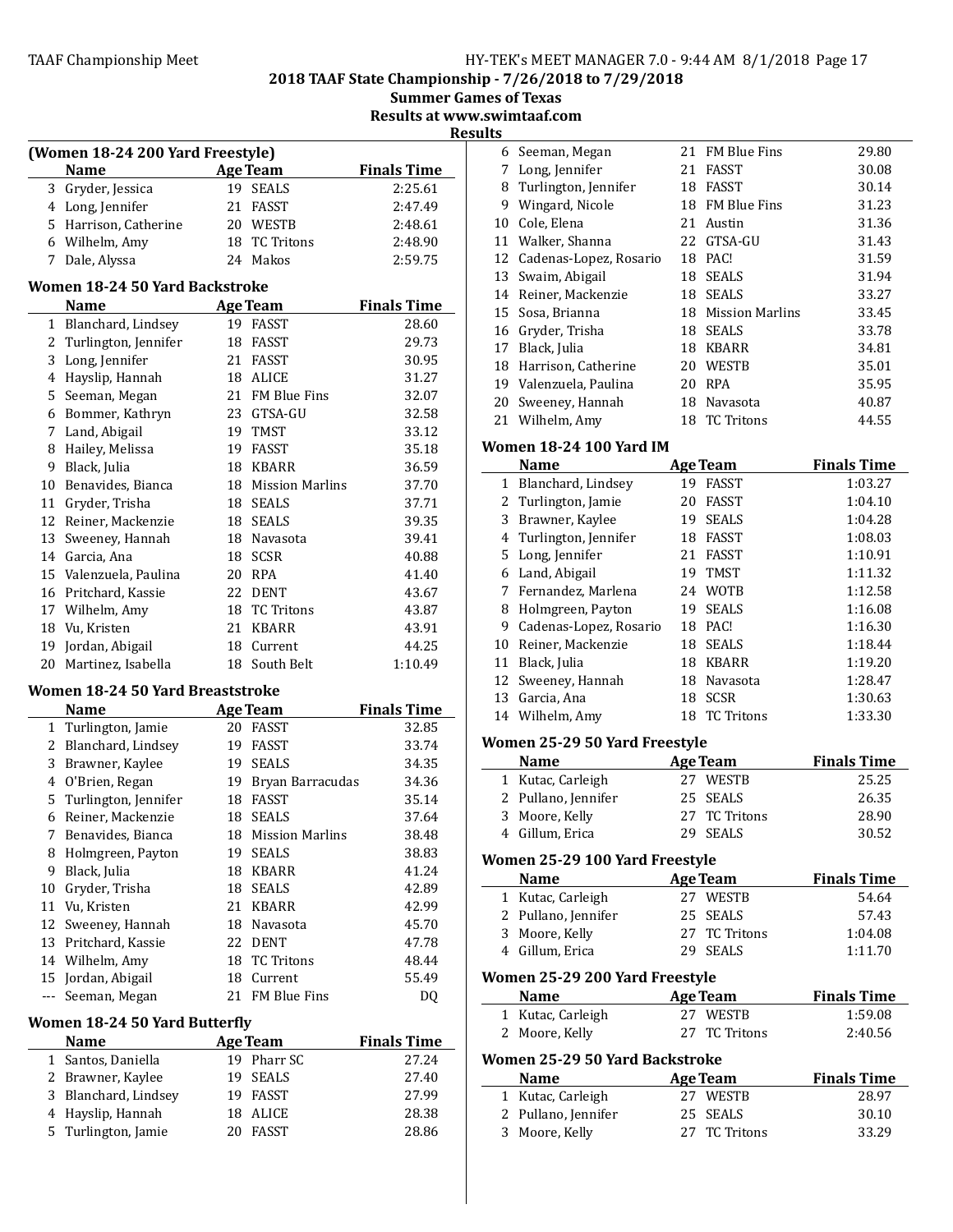2018 TAAF State Championship - 7/26/2018 to 7/29/2018

Results at www.swimtaaf.com

**Results** 

|           |                                              |    |                                  | ĸe                 |
|-----------|----------------------------------------------|----|----------------------------------|--------------------|
|           | (Women 25-29 50 Yard Backstroke)             |    |                                  |                    |
|           | <b>Name</b>                                  |    | <b>Age Team</b>                  | <b>Finals Time</b> |
|           | 4 Gillum, Erica                              |    | 29 SEALS                         | 37.34              |
|           | 5 Mejia, Falina                              |    | 29 FREER                         | 41.75              |
|           | Women 25-29 50 Yard Breaststroke             |    |                                  |                    |
|           | <b>Name</b>                                  |    | <b>Age Team</b>                  | <b>Finals Time</b> |
|           | 1 Kutac, Carleigh                            |    | 27 WESTB                         | 33.29              |
|           | 2 Moore, Kelly                               |    | 27 TC Tritons                    | 37.36              |
|           | 3 Mejia, Falina                              |    | 29 FREER                         | 43.81              |
|           |                                              |    |                                  |                    |
|           | <b>Women 25-29 50 Yard Butterfly</b>         |    |                                  |                    |
|           | <b>Name</b>                                  |    | <b>Age Team</b>                  | <b>Finals Time</b> |
|           | 1 Kutac, Carleigh                            |    | 27 WESTB                         | 27.35              |
|           | 2 Moore, Kelly                               |    | 27 TC Tritons                    | 32.60              |
|           | <b>Women 25-29 100 Yard IM</b>               |    |                                  |                    |
|           | <b>Name</b>                                  |    | <b>Age Team</b>                  | <b>Finals Time</b> |
|           | 1 Kutac, Carleigh                            |    | 27 WESTB                         | 1:02.78            |
|           | 2 Moore, Kelly                               |    | 27 TC Tritons                    | 1:13.94            |
|           |                                              |    |                                  |                    |
|           | Women 30-34 50 Yard Freestyle<br><b>Name</b> |    | Age Team                         | <b>Finals Time</b> |
|           | 1 Mathews, Katherine                         |    | 33 PAST                          | 30.52              |
|           | 2 Kelly, Kristine                            |    | 30 South Belt                    | 32.94              |
|           | 3 Callister, Melissa                         |    | 33 GTSA-GU                       | 35.18              |
|           | 4 Herschap, Dianna                           |    | 32 ALICE                         | 35.89              |
|           |                                              |    |                                  |                    |
|           | Women 30-34 100 Yard Freestyle               |    |                                  |                    |
|           | Name                                         |    | Age Team                         | <b>Finals Time</b> |
|           | 1 Reinberg, Lindsay                          |    | 33 FM Blue Fins                  | 1:06.16            |
|           | 2 Herschap, Dianna                           |    | 32 ALICE                         | 1:19.04            |
|           | <b>Women 30-34 50 Yard Backstroke</b>        |    |                                  |                    |
|           | <b>Name</b>                                  |    | <b>Age Team</b>                  | <b>Finals Time</b> |
|           | 1 Kelly, Kristine                            |    | 30 South Belt                    | 37.50              |
| 2         | Herschap, Dianna                             |    | 32 ALICE                         | 41.70              |
|           |                                              |    |                                  |                    |
|           | Women 30-34 50 Yard Breaststroke             |    |                                  |                    |
|           | Name                                         |    | <b>Age Team</b>                  | <b>Finals Time</b> |
|           | 1 Mathews, Katherine                         |    | 33 PAST                          | 39.09              |
|           | 2 Parker, Amy                                |    | 32 Makos                         | 41.95              |
|           | 3 Herschap, Dianna                           |    | 32 ALICE                         | 45.48              |
|           | <b>Women 30-34 50 Yard Butterfly</b>         |    |                                  |                    |
|           | <b>Name</b>                                  |    | <b>Age Team</b>                  | <b>Finals Time</b> |
| $1 \quad$ | Chaney, Robin                                |    | 33 FM Blue Fins                  | 35.64              |
|           | <b>Women 30-34 100 Yard IM</b>               |    |                                  |                    |
|           | <b>Name</b>                                  |    | <u>Age Team</u>                  | <b>Finals Time</b> |
|           | 1 Reinberg, Lindsay                          |    | 33 FM Blue Fins                  | 1:15.74            |
|           | 2 Parker, Amy                                | 32 | Makos                            | 1:18.01            |
|           | 3 Chaney, Robin                              | 33 | FM Blue Fins                     | 1:21.06            |
|           | 4 Callister, Melissa                         | 33 | GTSA-GU                          | 1:25.17            |
|           |                                              |    |                                  |                    |
|           | Women 35-39 50 Yard Freestyle                |    |                                  |                    |
|           | Name                                         |    | <b>Age Team</b><br>39 TC Tritons | <b>Finals Time</b> |
|           | 1 Allred, Tracy<br>2 Diemer, Holly           | 35 | Belterra Marlins                 | 30.67              |
|           | 3 Scrivner, Marika                           | 38 | <b>TC Tritons</b>                | 30.77<br>30.83     |
|           |                                              |    |                                  |                    |

| LS. |                      |    |                  |       |
|-----|----------------------|----|------------------|-------|
|     | 4 Webster, Rachel    |    | 38 TC Tritons    | 31.87 |
|     | 5 White, Amy         |    | 36 FM Blue Fins  | 33.03 |
|     | 6 Bjorn, Jessica     |    | 36 Den Dolphins  | 34.31 |
|     | 7 Fox, Kendra        |    | 37 SEALS         | 35.15 |
|     | 8 Saenz, Delicia     |    | 35 FREER         | 39.20 |
| 9   | Mayer, Christie      |    | 39 VIC           | 41.13 |
|     | 10 Odum, Alissa      |    | 38 TC Tritons    | 41.21 |
|     | 11 Chambless, Amy    | 37 | Bryan Barracudas | 42.44 |
|     | 12 Tejeda, Brandi    |    | 35 Navasota      | 46.97 |
|     | 13 Burraston, Tamara |    | 37 TC Tritons    | 51.59 |

# Women 35-39 100 Yard Freestyle

| <b>Name</b>        | Age Team      | <b>Finals Time</b> |
|--------------------|---------------|--------------------|
| 1 Scrivner, Marika | 38 TC Tritons | 1:06.90            |
| 2 Allred, Tracy    | 39 TC Tritons | 1:08.17            |
| 3 Webster, Rachel  | 38 TC Tritons | 1:08.69            |
| 4 Fox, Kendra      | 37 SEALS      | 1:22.21            |
| 5 Odum, Alissa     | 38 TC Tritons | 1:28.36            |

# Women 35-39 200 Yard Freestyle

| <b>Name</b>        | Age Team      | <b>Finals Time</b> |
|--------------------|---------------|--------------------|
| 1 Webster, Rachel  | 38 TC Tritons | 2:34.89            |
| 2 Allred, Tracy    | 39 TC Tritons | 2:37.04            |
| 3 Scrivner, Marika | 38 TC Tritons | 2:42.63            |
| 4 Odum, Alissa     | 38 TC Tritons | 3:29.38            |

# Women 35-39 50 Yard Backstroke

|   | <b>Name</b>           | <b>Age Team</b>     | <b>Finals Time</b> |
|---|-----------------------|---------------------|--------------------|
|   | 1 Crittenden, Lindsay | 35 Sthlk Stingrays  | 29.90              |
|   | 2 Webster, Rachel     | 38 TC Tritons       | 34.66              |
|   | 3 Allred, Tracy       | 39 TC Tritons       | 35.05              |
|   | 4 Scrivner, Marika    | 38 TC Tritons       | 40.01              |
|   | 5 Bjorn, Jessica      | 36 Den Dolphins     | 45.33              |
|   | 6 Chambless, Amy      | 37 Bryan Barracudas | 52.15              |
|   | 7 Mayer, Christie     | 39 VIC              | 53.95              |
| 8 | Odum, Alissa          | 38 TC Tritons       | 54.10              |

# Women 35-39 50 Yard Breaststroke

|   | <b>Name</b>          |    | Age Team            | <b>Finals Time</b> |  |  |
|---|----------------------|----|---------------------|--------------------|--|--|
|   | 1 Scrivner, Marika   |    | 38 TC Tritons       | 38.59              |  |  |
|   | 2 Allred, Tracy      |    | 39 TC Tritons       | 39.91              |  |  |
|   | 3 Bjorn, Jessica     |    | 36 Den Dolphins     | 42.47              |  |  |
|   | 4 Diemer, Holly      |    | 35 Belterra Marlins | 43.39              |  |  |
|   | 5 Webster, Rachel    |    | 38 TC Tritons       | 44.30              |  |  |
|   | 6 Fox, Kendra        |    | 37 SEALS            | 44.50              |  |  |
|   | 7 Odum, Alissa       |    | 38 TC Tritons       | 50.15              |  |  |
| 8 | Saenz, Delicia       |    | 35 FREER            | 53.89              |  |  |
| 9 | Mayer, Christie      | 39 | VIC.                | 58.52              |  |  |
|   | 10 Burraston, Tamara |    | 37 TC Tritons       | 1:01.48            |  |  |
|   |                      |    |                     |                    |  |  |

# Women 35-39 50 Yard Butterfly

| <b>Name</b>        |  | <b>Age Team</b>     | <b>Finals Time</b> |
|--------------------|--|---------------------|--------------------|
| 1 Flume, Paige     |  | 36 LPD              | 29.51              |
| 2 Allred, Tracy    |  | 39 TC Tritons       | 33.74              |
| 3 Webster, Rachel  |  | 38 TC Tritons       | 35.22              |
| 4 Aguilar, Anabell |  | 36 FM Blue Fins     | 35.28              |
| 5 Scrivner, Marika |  | 38 TC Tritons       | 37.01              |
| 6 Diemer, Holly    |  | 35 Belterra Marlins | 37.72              |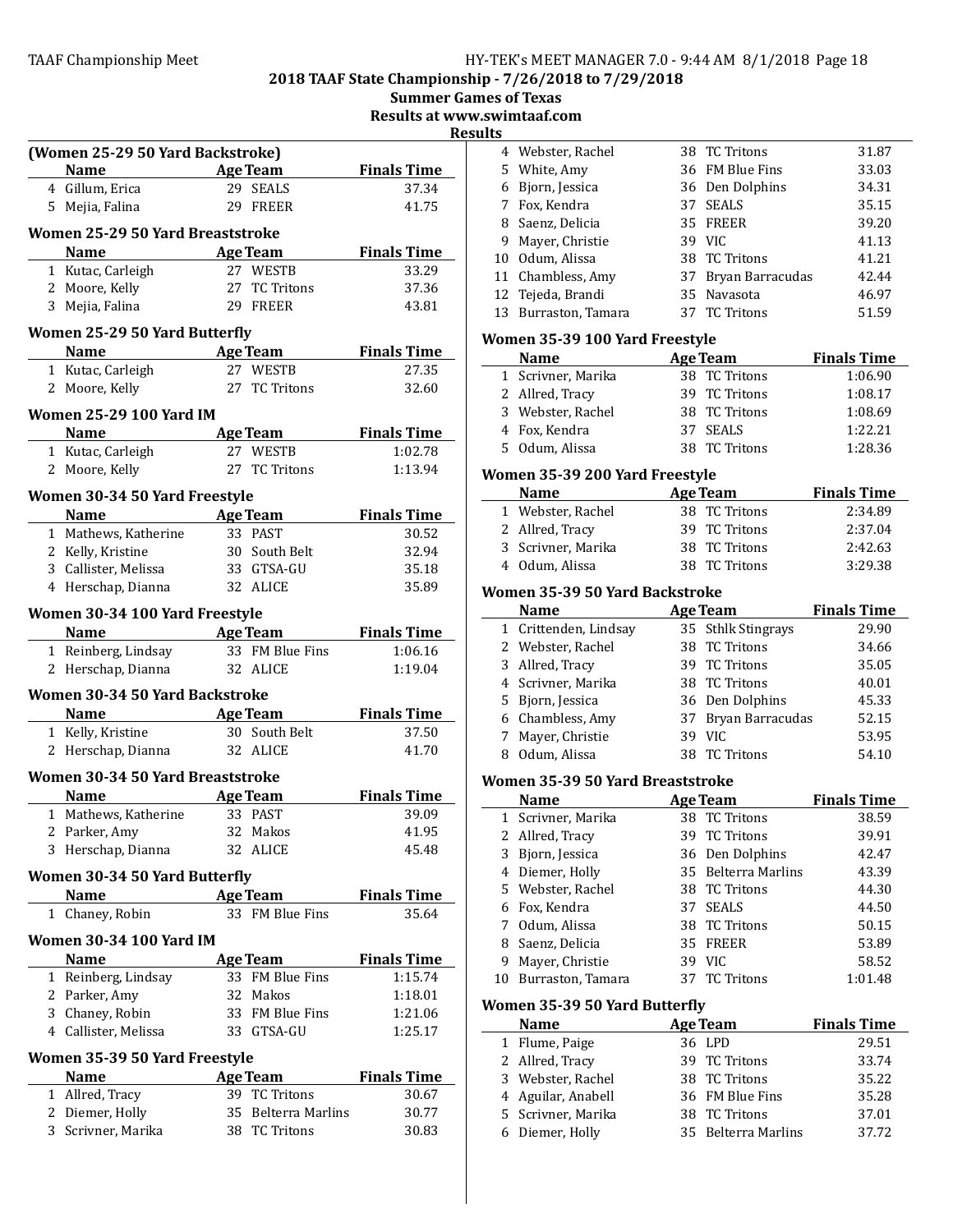2018 TAAF State Championship - 7/26/2018 to 7/29/2018

Summer Games of Texas

Results at www.swimtaaf.com

 $\mathbf{r}$ 

|   | <b>Example 2</b> Age Team<br>Name                         |    |                                    | <b>Finals Time</b>                       |
|---|-----------------------------------------------------------|----|------------------------------------|------------------------------------------|
| 7 | Odum, Alissa                                              |    | 38 TC Tritons                      | 52.66                                    |
|   | Women 35-39 100 Yard IM                                   |    |                                    |                                          |
|   | <b>Name</b>                                               |    | Age Team                           | <b>Finals Time</b>                       |
|   | 1 Allred, Tracy                                           |    | 39 TC Tritons                      | 1:17.14                                  |
|   | 2 Aguilar, Anabell                                        |    | 36 FM Blue Fins                    | 1:19.19                                  |
|   | 3 Webster, Rachel                                         |    | 38 TC Tritons                      | 1:20.17                                  |
|   | 4 Scrivner, Marika                                        |    | 38 TC Tritons                      | 1:22.00                                  |
|   | 5 Odum, Alissa                                            |    | 38 TC Tritons                      | 1:46.17                                  |
|   | 6 Burraston, Tamara                                       |    | 37 TC Tritons                      | 2:10.80                                  |
|   | Women 40-44 50 Yard Freestyle                             |    |                                    |                                          |
|   | <b>Name</b>                                               |    | Age Team                           | <b>Finals Time</b>                       |
|   | 1 Cheng, Carrie                                           |    | 40 TC Tritons                      | 28.51                                    |
|   | 2 Heimbuch, Rebecca                                       |    | 41 FASST                           | 28.81                                    |
|   | 3 Derkits, Laura                                          |    | 42 PAST                            | 29.96                                    |
|   | 4 Towns, Lisa                                             |    | 41 PAST                            | 32.53                                    |
|   | 5 Lewis, Virginia                                         |    | 40 FASST                           | 32.58                                    |
|   | 6 Miller, Anneke                                          |    | 44 TC Tritons                      | 33.55                                    |
|   | 7 Curtis, Terri                                           |    | 41 LPD                             | 35.14                                    |
|   | 8 Morgan, Jan                                             |    | 40 GTSA-GU                         | 36.33                                    |
|   | 9 Barbin, Elizabeth                                       |    | 41 McAllen                         | 36.76                                    |
|   | 10 Cargo, Kelly                                           |    | 43 FM Blue Fins                    | 39.98                                    |
|   | 11 Smith, Dorothy                                         |    | 43 Den Dolphins                    | 40.45                                    |
|   | 12 Waitz, Cynthia                                         |    | 41 Navasota                        | 41.61                                    |
|   | 13 Cunningham, Stephanie                                  |    | 40 Navasota                        | 46.77                                    |
|   |                                                           |    |                                    |                                          |
|   |                                                           |    |                                    |                                          |
|   | Women 40-44 100 Yard Freestyle<br>Name                    |    | Age Team                           |                                          |
|   | 1 Cheng, Carrie                                           |    | 40 TC Tritons                      | 1:02.90                                  |
|   | 2 Morgan, Nicole                                          |    | 40 WHALE                           | 1:06.80                                  |
|   | 3 Miller, Anneke                                          |    | 44 TC Tritons                      | 1:11.37                                  |
|   | 4 Towns, Lisa                                             |    | 41 PAST                            | 1:16.91                                  |
|   |                                                           |    |                                    |                                          |
|   | Women 40-44 200 Yard Freestyle<br>Name<br><b>Age Team</b> |    |                                    |                                          |
|   | 1 Cheng, Carrie                                           |    | 40 TC Tritons                      | 2:21.40                                  |
|   | 2 Morgan, Nicole                                          |    | 40 WHALE                           | 2:30.01                                  |
|   | 3 Derkits, Laura                                          |    | 42 PAST                            | 2:37.50                                  |
|   |                                                           | 44 |                                    |                                          |
|   | 4 Miller, Anneke<br>5 De La Vega, Maria                   |    | <b>TC Tritons</b><br>41 McAllen    | 2:50.45<br>3:37.90                       |
|   |                                                           |    |                                    | <b>Finals Time</b><br><b>Finals Time</b> |
|   | Women 40-44 50 Yard Backstroke                            |    |                                    |                                          |
|   | Name                                                      |    | <b>Age Team</b><br>41 FASST        | <b>Finals Time</b><br>35.28              |
|   | 1 Heimbuch, Rebecca                                       | 40 |                                    |                                          |
|   | 2 Cheng, Carrie                                           |    | <b>TC Tritons</b>                  | 36.60                                    |
|   | 3 Miller, Anneke                                          | 44 | <b>TC Tritons</b>                  | 38.16                                    |
|   | 4 Barbin, Elizabeth                                       | 41 | McAllen                            | 44.34                                    |
|   | 5 Waitz, Cynthia                                          | 41 | Navasota                           | 45.50                                    |
|   | 6 Smith, Dorothy                                          |    | 43 Den Dolphins                    | 51.66                                    |
|   | 7 Jackson, Jean<br>8 Cargo, Kelly                         |    | 44 FM Blue Fins<br>43 FM Blue Fins | 52.54<br>55.38                           |

| 11 LJ                            |                                              |    |                     |                    |  |
|----------------------------------|----------------------------------------------|----|---------------------|--------------------|--|
| Women 40-44 50 Yard Breaststroke |                                              |    |                     |                    |  |
|                                  | <b>Name</b>                                  |    | <b>Age Team</b>     | <b>Finals Time</b> |  |
| $\mathbf{1}$                     | Cheng, Carrie                                |    | 40 TC Tritons       | 37.61              |  |
| 2                                | Lewis, Virginia                              |    | 40 FASST            | 40.33              |  |
| 3                                | Miller, Anneke                               |    | 44 TC Tritons       | 41.55              |  |
| 4                                | Curtis, Terri                                |    | 41 LPD              | 47.28              |  |
|                                  | 5 Barbin, Elizabeth                          |    | 41 McAllen          | 49.46              |  |
|                                  |                                              |    |                     |                    |  |
| 6                                | Jackson, Jean                                |    | 44 FM Blue Fins     | 49.88              |  |
| 7                                | Smith, Dorothy                               |    | 43 Den Dolphins     | 50.65              |  |
|                                  | <b>Women 40-44 50 Yard Butterfly</b>         |    |                     |                    |  |
|                                  | <b>Name</b>                                  |    | <b>Age Team</b>     | <b>Finals Time</b> |  |
| $\mathbf{1}$                     | Cheng, Carrie                                |    | 40 TC Tritons       | 30.89              |  |
|                                  | 2 Derkits, Laura                             |    | 42 PAST             | 33.11              |  |
|                                  | 3 Morgan, Nicole                             |    | 40 WHALE            | 33.89              |  |
|                                  | 4 Miller, Anneke                             |    | 44 TC Tritons       | 39.36              |  |
|                                  |                                              |    |                     |                    |  |
|                                  | Women 40-44 100 Yard IM<br>Name              |    | <b>Age Team</b>     | <b>Finals Time</b> |  |
|                                  |                                              |    |                     | 1:13.28            |  |
|                                  | 1 Cheng, Carrie                              |    | 40 TC Tritons       |                    |  |
| 2                                | Morgan, Nicole                               |    | 40 WHALE            | 1:17.45            |  |
| 3                                | Heimbuch, Rebecca                            |    | 41 FASST            | 1:17.97            |  |
|                                  | 4 Miller, Anneke                             | 44 | <b>TC Tritons</b>   | 1:26.23            |  |
| 5                                | Curtis, Terri                                | 41 | <b>LPD</b>          | 1:39.74            |  |
| 6                                | De La Vega, Maria                            | 41 | McAllen             | 1:52.71            |  |
|                                  |                                              |    |                     |                    |  |
|                                  | Women 45-49 50 Yard Freestyle<br><b>Name</b> |    | <b>Age Team</b>     | <b>Finals Time</b> |  |
|                                  |                                              |    |                     |                    |  |
|                                  | 1 Criscitiello, Pam                          |    | 47 Tsunami's        | 28.76              |  |
|                                  | 2 Tennison, Denise                           | 47 | <b>TC Tritons</b>   | 29.84              |  |
| 3                                | Smith, Nancy                                 |    | 48 FM Blue Fins     | 30.69              |  |
| 4                                | Hutchinson, Jennifer                         |    | 45 Bryan Barracudas | 33.78              |  |
| 5                                | Castillo, Carmen                             |    | 45 COSA             | 35.65              |  |
|                                  | 6 Hammons, Kathy                             |    | 47 FASST            | 36.02              |  |
| 7                                | Damron, Susette                              |    | 48 TC Tritons       | 36.69              |  |
| 8                                | Marx, Cara                                   |    | 45 FM Blue Fins     | 39.52              |  |
| 9                                | Robledo, Lourdes                             |    | 47 COSA             | 40.15              |  |
| 10                               | Holloway, Kimberly                           | 47 | Navasota            | 40.78              |  |
|                                  |                                              |    |                     |                    |  |
| 11                               | Martinez, Renee                              | 49 | South Belt          | 1:22.11            |  |
|                                  | Women 45-49 100 Yard Freestyle               |    |                     |                    |  |
|                                  | <b>Name</b>                                  |    | <b>Age Team</b>     | <b>Finals Time</b> |  |
| $\mathbf{1}$                     | Tennison, Denise                             | 47 | <b>TC Tritons</b>   | 1:03.44            |  |
| 2                                | Criscitiello, Pam                            | 47 | Tsunami's           | 1:04.09            |  |
| 3                                | Smith, Nancy                                 |    | 48 FM Blue Fins     | 1:06.54            |  |
| 4                                | Hutchinson, Jennifer                         |    | 45 Bryan Barracudas | 1:16.01            |  |
| 5.                               | Damron, Susette                              | 48 | <b>TC Tritons</b>   | 1:22.61            |  |
|                                  | 6 Gowans, Andrea                             | 46 | Den Dolphins        | 1:24.82            |  |
|                                  |                                              |    |                     |                    |  |
|                                  | Women 45-49 200 Yard Freestyle               |    |                     |                    |  |
|                                  | <b>Name</b>                                  |    | <u>Age Team</u>     | <b>Finals Time</b> |  |
| 1                                | Tennison, Denise                             | 47 | <b>TC Tritons</b>   | 2:26.13            |  |
| 2                                | Hutchinson, Jennifer                         | 45 | Bryan Barracudas    | 2:49.07            |  |
| 3                                | Damron, Susette                              | 48 | <b>TC Tritons</b>   | 3:09.24            |  |
| 4                                | Ayers, Hannah                                | 49 | Bryan Barracudas    | 3:25.07            |  |
|                                  |                                              |    |                     |                    |  |
|                                  |                                              |    |                     |                    |  |
|                                  |                                              |    |                     |                    |  |
|                                  |                                              |    |                     |                    |  |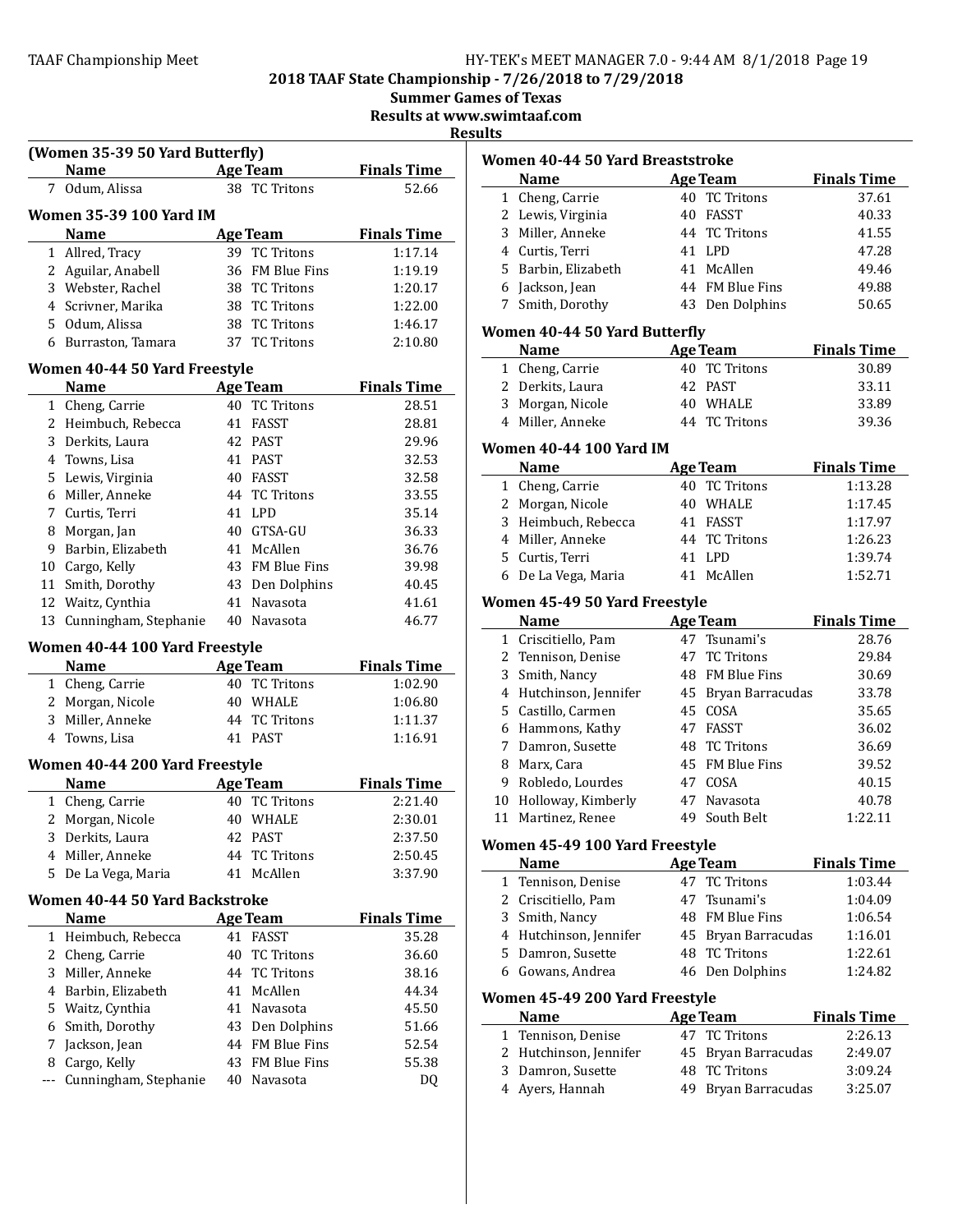2018 TAAF State Championship - 7/26/2018 to 7/29/2018

Summer Games of Texas

Results at www.swimtaaf.com

**Results** 

|                         | Women 45-49 50 Yard Backstroke               |    |                            |                             |  |  |
|-------------------------|----------------------------------------------|----|----------------------------|-----------------------------|--|--|
|                         | <b>Name</b>                                  |    | <b>Age Team</b>            | <b>Finals Time</b>          |  |  |
|                         | 1 Criscitiello, Pam                          |    | 47 Tsunami's               | 35.00                       |  |  |
|                         | 2 Tennison, Denise                           |    | 47 TC Tritons              | 37.22                       |  |  |
|                         | 3 Bishop, Tracie                             |    | 48 TC Tritons              | 37.34                       |  |  |
|                         | 4 Scott, Annie                               |    | 45 FM Blue Fins            | 45.88                       |  |  |
|                         | 5 Damron, Susette                            |    | 48 TC Tritons              | 46.88                       |  |  |
|                         | 6 Gowans, Andrea                             |    | 46 Den Dolphins            | 50.72                       |  |  |
|                         | Women 45-49 50 Yard Breaststroke             |    |                            |                             |  |  |
|                         | <b>Name</b>                                  |    | <b>Age Team</b>            | <b>Finals Time</b>          |  |  |
| $\mathbf{1}$            | Tennison, Denise                             |    | 47 TC Tritons              | 38.74                       |  |  |
|                         | 2 Hammons, Kathy                             |    | 47 FASST                   | 40.62                       |  |  |
|                         | 3 Damron, Susette                            |    | 48 TC Tritons              | 43.84                       |  |  |
|                         | 4 Scott, Annie                               |    | 45 FM Blue Fins            | 44.11                       |  |  |
|                         | 5 Robledo, Lourdes                           |    | 47 COSA                    | 55.99                       |  |  |
|                         | 6 Marx, Cara                                 |    | 45 FM Blue Fins            | 1:00.18                     |  |  |
|                         | Women 45-49 50 Yard Butterfly                |    |                            |                             |  |  |
|                         | <b>Name</b>                                  |    | <b>Age Team</b>            | <b>Finals Time</b>          |  |  |
|                         | 1 Tennison, Denise                           |    | 47 TC Tritons              | 33.79                       |  |  |
|                         | 2 Smith, Nancy                               |    | 48 FM Blue Fins            | 37.37                       |  |  |
|                         | 3 Damron, Susette                            |    | 48 TC Tritons              | 39.66                       |  |  |
|                         | 4 Hutchinson, Jennifer                       |    | 45 Bryan Barracudas        | 41.98                       |  |  |
|                         |                                              |    |                            |                             |  |  |
| Women 45-49 100 Yard IM |                                              |    |                            |                             |  |  |
|                         | <b>Name</b>                                  |    | <b>Age Team</b>            | <b>Finals Time</b>          |  |  |
|                         | 1 Criscitiello, Pam                          |    | 47 Tsunami's               | 1:13.95                     |  |  |
|                         | 2 Tennison, Denise                           |    | 47 TC Tritons              | 1:14.73                     |  |  |
|                         | 3 Damron, Susette                            |    | 48 TC Tritons              | 1:32.22                     |  |  |
|                         | 4 Ayers, Hannah                              |    | 49 Bryan Barracudas        | 1:37.95                     |  |  |
|                         | 5 Gowans, Andrea                             |    | 46 Den Dolphins            | 1:48.32                     |  |  |
|                         |                                              |    |                            |                             |  |  |
|                         | 6 Scott, Annie                               |    | 45 FM Blue Fins            | 1:48.54                     |  |  |
|                         | 7 Robledo, Lourdes                           |    | 47 COSA                    | 1:57.51                     |  |  |
|                         |                                              |    |                            |                             |  |  |
|                         | Women 50-54 50 Yard Freestyle<br><b>Name</b> |    |                            |                             |  |  |
|                         |                                              |    | <b>Age Team</b><br>53 SURF | <b>Finals Time</b><br>34.39 |  |  |
| $\overline{2}$          | 1 Nelson, Betzy                              |    | 53 PAST                    | 35.30                       |  |  |
| 3                       | Baughman, Gretchen                           |    | 53 WAVE                    | 35.95                       |  |  |
|                         | Busby, Kelli                                 |    |                            |                             |  |  |
| 4<br>5.                 | Disney, Elaine                               | 50 | 54 Aqua Racers             | 36.24                       |  |  |
|                         | Leslie, Fran                                 |    | <b>SEALS</b>               | 37.17                       |  |  |
|                         | 6 Clinger, Christi                           | 50 | Aqua Racers                | 37.59                       |  |  |
| 7                       | Chastain, Sonja                              | 51 | <b>SEALS</b>               | 51.94                       |  |  |
|                         | 8 Sweeny, Allyson                            |    | 53 Navasota                | 1:05.02                     |  |  |
|                         | Women 50-54 100 Yard Freestyle               |    |                            |                             |  |  |
|                         | <b>Name</b>                                  |    | <b>Age Team</b>            | <b>Finals Time</b>          |  |  |
| $\mathbf{1}$            | Nelson, Betzy                                |    | 53 SURF                    | 1:15.35                     |  |  |
| 2                       | Busby, Kelli                                 |    | 53 WAVE                    | 1:17.68                     |  |  |
| 3                       | Leslie, Fran                                 |    | 50 SEALS                   | 1:20.78                     |  |  |
|                         | 4 Chastain, Sonja                            | 51 | SEALS                      | 2:02.89                     |  |  |
|                         | Women 50-54 200 Yard Freestyle               |    |                            |                             |  |  |
|                         | Name                                         |    | <b>Age Team</b>            | <b>Finals Time</b>          |  |  |
| $\mathbf{1}$            | Nelson, Betzy                                |    | 53 SURF                    | 2:47.76                     |  |  |

|   | Women 50-54 50 Yard Backstroke           |    |                 |                    |
|---|------------------------------------------|----|-----------------|--------------------|
|   | Name                                     |    | <b>Age Team</b> | <b>Finals Time</b> |
|   | 1 Nelson, Betzy                          |    | 53 SURF         | 41.15              |
|   | 2 Disney, Elaine                         |    | 54 Aqua Racers  | 42.50              |
|   | 3 Clinger, Christi                       |    | 50 Aqua Racers  | 44.39              |
|   | 4 Leslie, Fran                           |    | 50 SEALS        | 47.10              |
|   | 5 Chastain, Sonja                        |    | 51 SEALS        | 1:01.16            |
|   | 6 Sweeny, Allyson                        |    | 53 Navasota     | 1:10.14            |
|   | Women 50-54 50 Yard Breaststroke         |    |                 |                    |
|   | Name Age Team                            |    |                 | <b>Finals Time</b> |
|   | 1 Clinger, Christi                       |    | 50 Aqua Racers  | 41.96              |
|   | 2 Baughman, Gretchen 53 PAST             |    |                 | 43.79              |
|   | 3 Busby, Kelli                           |    | 53 WAVE         | 44.30              |
|   | 4 Leslie, Fran                           |    | 50 SEALS        | 46.41              |
|   | 5 Chastain, Sonja                        |    | 51 SEALS        | 1:08.71            |
|   | <b>Women 50-54 50 Yard Butterfly</b>     |    |                 |                    |
|   | <b>Name</b><br><b>Example 2 Age Team</b> |    |                 | <b>Finals Time</b> |
|   | 1 Busby, Kelli                           |    | 53 WAVE         | 40.57              |
|   | 2 Leslie, Fran                           |    | 50 SEALS        | 42.05              |
|   | 3 Disney, Elaine                         |    | 54 Aqua Racers  | 42.54              |
|   | <b>Women 50-54 100 Yard IM</b>           |    |                 |                    |
|   | Name                                     |    | Age Team        | <b>Finals Time</b> |
|   | 1 Busby, Kelli                           |    | 53 WAVE         | 1:32.02            |
|   | 2 Disney, Elaine                         |    | 54 Aqua Racers  | 1:32.34            |
|   | 3 Clinger, Christi                       |    | 50 Aqua Racers  | 1:37.71            |
|   | 4 Chastain, Sonja                        |    | 51 SEALS        | 2:14.31            |
|   | Women 55-59 50 Yard Freestyle            |    |                 |                    |
|   | Name Age Team                            |    |                 | <b>Finals Time</b> |
|   | 1 Rust, Constance                        |    | 59 SEALS        | 30.61              |
|   | 2 Tatum, Bettina                         |    | 57 UNATT        | 35.47              |
|   | Women 55-59 100 Yard Freestyle           |    |                 |                    |
|   | <b>Name</b><br><b>Example 2</b> Age Team |    |                 | <b>Finals Time</b> |
|   | 1 Tatum, Bettina                         |    | 57 UNATT        | 1:20.44            |
|   | Women 55-59 50 Yard Backstroke           |    |                 |                    |
|   | Name Age Team                            |    |                 | <b>Finals Time</b> |
|   | 1 Rust, Constance                        |    | 59 SEALS        | 36.93              |
| 2 | Tatum, Bettina                           |    | 57 UNATT        | 48.06              |
|   | Women 55-59 50 Yard Breaststroke         |    |                 |                    |
|   | <b>Name</b>                              |    | <b>Age Team</b> | <b>Finals Time</b> |
|   | 1 Rust, Constance                        |    | 59 SEALS        | 39.82              |
|   | <b>Women 55-59 100 Yard IM</b>           |    |                 |                    |
|   | <b>Name</b>                              |    | <b>Age Team</b> | <b>Finals Time</b> |
|   | 1 Rust, Constance                        |    | 59 SEALS        | 1:20.79            |
|   | 2 Tatum, Bettina                         |    | 57 UNATT        | 1:39.58            |
|   | Women 60-64 50 Yard Freestyle            |    |                 |                    |
|   | <b>Name</b>                              |    | <b>Age Team</b> | <b>Finals Time</b> |
|   | 1 Hamrick, Vicki                         |    | 60 SEALS        | 33.64              |
|   | 2 Kelly, Darla                           | 61 | South Belt      | 1:18.53            |
|   |                                          |    |                 |                    |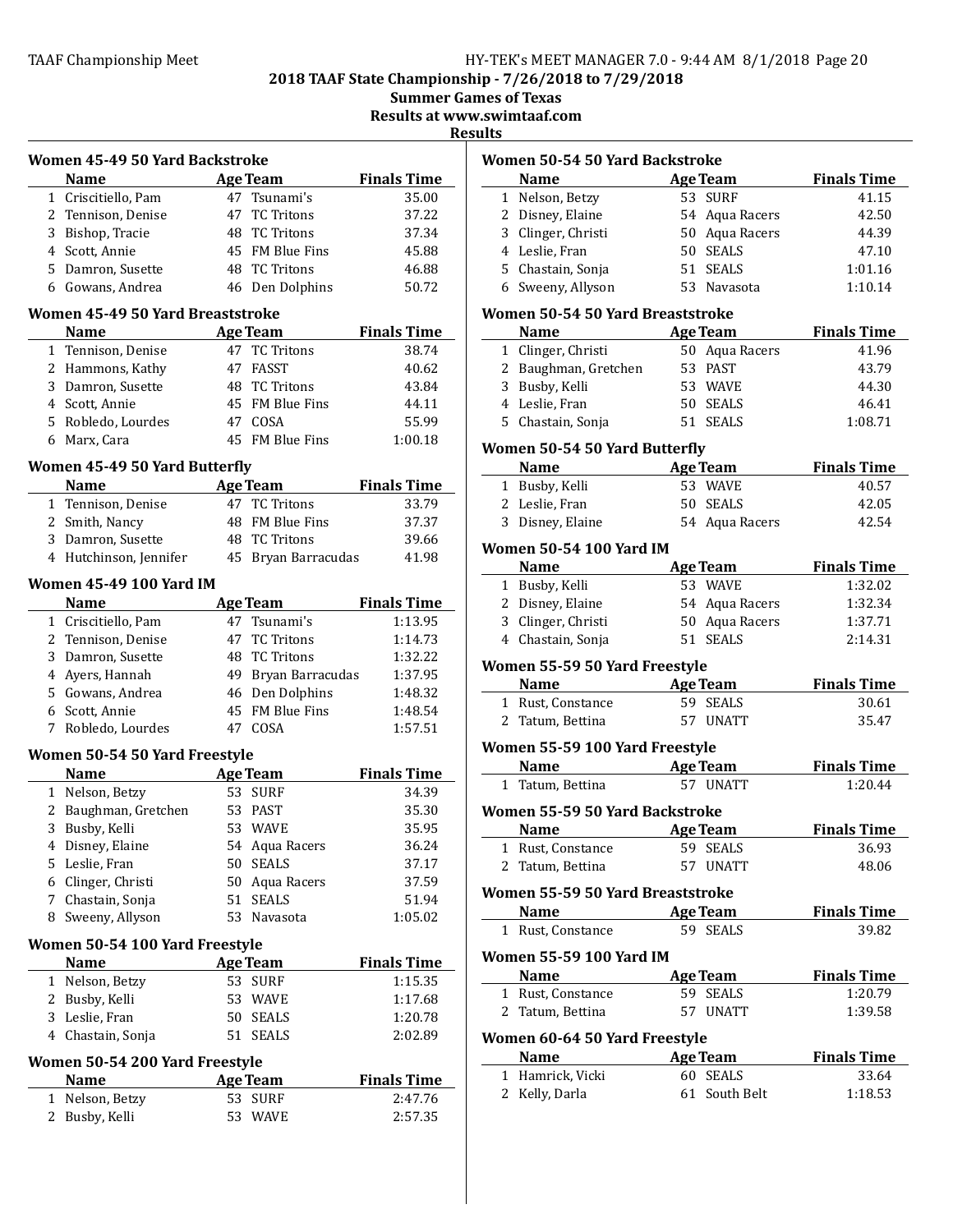2018 TAAF State Championship - 7/26/2018 to 7/29/2018

Summer Games of Texas

Results at www.swimtaaf.com

esults

|    |                                       |                                                          | Re                 |
|----|---------------------------------------|----------------------------------------------------------|--------------------|
|    | Women 60-64 50 Yard Backstroke        |                                                          |                    |
|    |                                       | <b>Name Age Team</b> Finals Time                         |                    |
|    |                                       | 1 Merrill, Teresa 63 FM Blue Fins                        | 58.13              |
|    | Women 60-64 50 Yard Breaststroke      |                                                          |                    |
|    |                                       | Name Age Team Finals Time                                |                    |
|    | 1 Hamrick, Vicki                      | 60 SEALS                                                 | 44.85              |
|    | 2 Kelly, Darla                        | 61 South Belt                                            | 2:06.27            |
|    | Women 60-64 50 Yard Butterfly         |                                                          |                    |
|    |                                       | <b>Name Age Team</b> Finals Time                         |                    |
|    | 1 Merrill, Teresa                     | 63 FM Blue Fins                                          | 57.45              |
|    | Women 65-69 50 Yard Backstroke        |                                                          |                    |
|    |                                       |                                                          |                    |
|    | 1 Tony, Kathy                         | Name Age Team Finals Time<br>65 SURF                     | 49.29              |
|    |                                       |                                                          |                    |
|    | Women 65-69 50 Yard Breaststroke      |                                                          |                    |
|    | <b>Name Age Team</b>                  |                                                          | <b>Finals Time</b> |
|    | 1 Tony, Kathy                         | 65 SURF                                                  | 48.15              |
|    | Women 70-74 50 Yard Freestyle         |                                                          |                    |
|    |                                       | <b>Name Age Team Finals Time</b>                         |                    |
|    | 1 Riedl, Barbara                      | 72 Den Dolphins                                          | 40.07              |
|    | Women 70-74 100 Yard Freestyle        |                                                          |                    |
|    |                                       | <b>Example 2 Sepanding Series Age Team 5 Finals Time</b> |                    |
|    | 1 Riedl, Barbara                      | 72 Den Dolphins                                          | 1:30.85            |
|    |                                       |                                                          |                    |
|    | Women 70-74 200 Yard Freestyle        |                                                          |                    |
|    |                                       | Name Age Team Finals Time                                |                    |
|    |                                       | 1 Riedl, Barbara 72 Den Dolphins                         | 3:21.73            |
|    | Women 70-74 50 Yard Backstroke        |                                                          |                    |
|    |                                       | <b>Name Age Team</b>                                     | <b>Finals Time</b> |
|    | 1 Riedl, Barbara                      | 72 Den Dolphins                                          | 53.79              |
|    |                                       | Women 18 & Over 200 Yard Freestyle Relay                 |                    |
|    |                                       | <b>Team</b> Relay                                        | <b>Finals Time</b> |
|    | 1 FASST                               | A                                                        | 1:46.42            |
|    | 2 SEALS                               | A                                                        | 1:50.39            |
|    | 3 FM Blue Fins                        | A                                                        | 1:55.89            |
|    | 4 FASST                               | B                                                        | 1:56.84            |
|    | 5 TC Tritons                          | A                                                        | 1:59.51            |
|    | 6 SEALS                               | B                                                        | 2:06.66            |
|    | 7 TC Tritons                          | B                                                        | 2:14.19            |
|    | 8 FM Blue Fins                        | B                                                        | 2:18.51            |
|    | 9 Bryan Barracudas                    | A                                                        | 2:24.09            |
|    | 10 Den Dolphins<br>11 SEALS           | A<br>$\mathsf C$                                         | 2:32.33            |
|    | 12 WESTB                              | A                                                        | 2:32.57<br>2:37.75 |
| 13 | <b>TC Tritons</b>                     | $\mathsf C$                                              | 2:43.08            |
|    | 14 Navasota                           | A                                                        | 3:24.44            |
|    |                                       |                                                          |                    |
|    | Women 18 & Over 200 Yard Medley Relay |                                                          |                    |
|    | <b>Team</b>                           | <b>Relay</b><br>A                                        | <b>Finals Time</b> |
|    | 1 FASST<br>2 SEALS                    | A                                                        | 1:55.71<br>2:03.81 |
|    | 3 FM Blue Fins                        | A                                                        | 2:09.13            |
|    |                                       |                                                          |                    |

|    | 4 TC Tritons    | А | 2:11.11 |
|----|-----------------|---|---------|
|    | 5 FASST         | B | 2:13.40 |
|    | 6 SEALS         | B | 2:16.77 |
|    | 7 TC Tritons    | C | 2:23.41 |
|    | 8 TC Tritons    | B | 2:24.67 |
| 9  | SEALS           | C | 3:00.97 |
| 10 | <b>WESTB</b>    | A | 3:02.78 |
|    | 11 Den Dolphins | А | 3:09.03 |
|    |                 |   |         |

# Boys 6 & Under 25 Yard Freestyle

|       | <b>Name</b>         |   | <b>Age Team</b>    | <b>Finals Time</b> |
|-------|---------------------|---|--------------------|--------------------|
| 1     | Lockett, Cai        |   | 6 LPD              | 17.89              |
| 2     | Boyle, Matthew      | 6 | <b>FASST</b>       | 19.60              |
| 3     | Hung, Coby          |   | 6 FB Bull Sharks   | 20.13              |
| 4     | Mathews, Hendrix    |   | 5 PAST             | 21.72              |
| 5     | MacNeil, Cooper     |   | 6 GTSA-GU          | 21.73              |
| 6     | Srivastava, Aarav   | 6 | <b>TC Tritons</b>  | 21.96              |
| 7     | McWhorter, Marshall | 6 | <b>KBARR</b>       | 22.36              |
| 8     | Stroud, Kade        | 6 | <b>ROCK</b>        | 22.66              |
| 9     | Arangalla, Sanuka   | 6 | FASST              | 23.25              |
| 10    | Cross, Carter       | 6 | LPD                | 23.34              |
| 11    | Srivastava, Akul    | 6 | <b>TC Tritons</b>  | 23.42              |
| $*12$ | Tolleson, Zane      | 6 | <b>WHALE</b>       | 23.44              |
|       | *12 Lucas, Ross     | 6 | Township           | 23.44              |
|       | 14 Van Ness, Andrew | 6 | <b>MARL</b>        | 23.46              |
| 15    | Gomez, Grant        | 6 | <b>WESTB</b>       | 23.72              |
| 16    | Goodwin, Jonah      | 5 | FASST              | 24.10              |
| 17    | Hyland, Miles       | 6 | <b>DENT</b>        | 24.19              |
| 18    | Kirbo, Bennett      | 6 | Tiger Splash       | 24.64              |
| 19    | Cano, Sebastian     | 6 | <b>WHALE</b>       | 24.93              |
| 20    | Morrison, Carter    |   | 6 Sthlk Stingrays  | 25.15              |
| 21    | Matzig, Landon      | 6 | Tsunami's          | 25.44              |
| 22    | Guy, Kaisen         | 6 | GTSA-GU            | 25.53              |
| 23    | Palmer, Luke        |   | 6 VIC              | 25.57              |
| 24    | Curry, Zachary      |   | 6 Austin           | 25.78              |
| 25    | Applegate, Quentin  |   | 5 Bryan Barracudas | 27.02              |
| 26    | Popov, Nikolay      | 6 | Austin             | 30.88              |
| 27    | Locke, Logan        | 6 | Tsunami's          | 31.04              |
| 28    | Garcia, Ramsey      |   | 6 FREER            | 31.68              |
| 29    | Saenz, Diego        | 6 | <b>FREER</b>       | 33.75              |
| 30    | Galvan III, Ramon   | 6 | <b>SCSR</b>        | 34.64              |

# Boys 6 & Under 25 Yard Backstroke

|    | <b>Name</b>          |    | <b>Age Team</b>     | <b>Finals Time</b> |
|----|----------------------|----|---------------------|--------------------|
|    | 1 Lockett, Cai       | 6  | <b>LPD</b>          | 21.19              |
|    | 2 Lucas, Ross        |    | 6 Township          | 23.59              |
| 3  | Boyle, Matthew       | 6  | <b>FASST</b>        | 24.35              |
| 4  | - Brunasso. Nolan    |    | 6 Tomball           | 24.83              |
|    | 5 Mathews, Hendrix   | 5. | <b>PAST</b>         | 24.90              |
|    | 6 Van Ness, Andrew   | 6  | MARL                | 25.07              |
|    | Wilson, Rockwell     | 6  | <b>BORNE</b>        | 25.11              |
| 8  | Stroud, Kade         | 6  | <b>ROCK</b>         | 25.21              |
| 9  | Arangalla, Sanuka    | 6  | <b>FASST</b>        | 25.49              |
|    | 10 Palmer, Luke      | 6  | VIC                 | 26.03              |
| 11 | Boyd, Evan           | 6  | <b>FM Blue Fins</b> | 26.24              |
|    | 12 Srivastava, Aarav | 6  | <b>TC</b> Tritons   | 26.26              |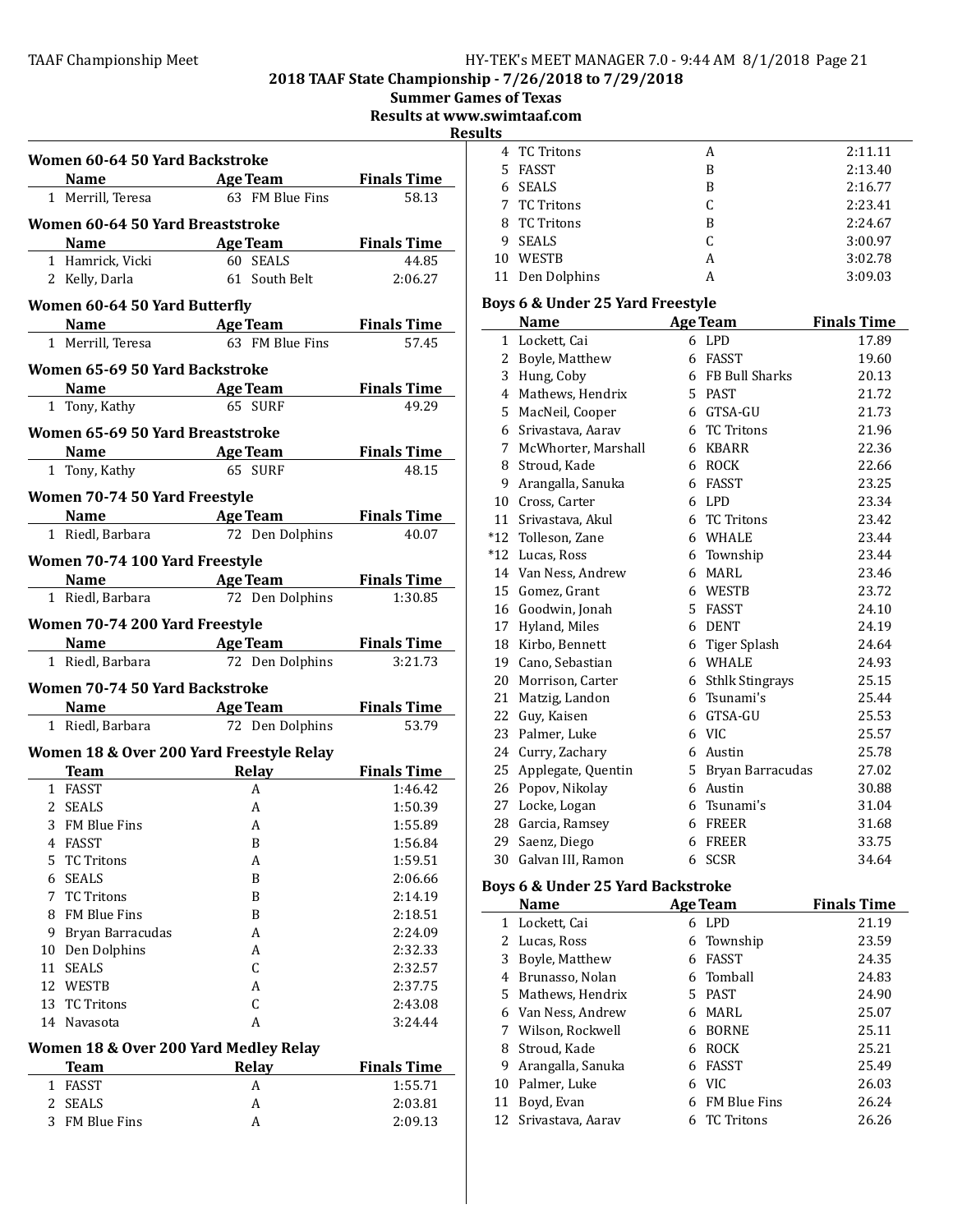2018 TAAF State Championship - 7/26/2018 to 7/29/2018

Summer Games of Texas Results at www.swimtaaf.com

**Results** 

|    |                                                   |   |                        | ĸ                  |  |
|----|---------------------------------------------------|---|------------------------|--------------------|--|
|    | (Boys 6 & Under 25 Yard Backstroke)               |   |                        |                    |  |
|    | <b>Name</b>                                       |   | <b>Age Team</b>        | <b>Finals Time</b> |  |
| 13 | Cano, Sebastian                                   | 6 | WHALE                  | 26.32              |  |
| 14 | Gomez, Grant                                      | 6 | <b>WESTB</b>           | 26.36              |  |
| 15 | Potter, Greyson                                   | 6 | <b>FM Blue Fins</b>    | 26.41              |  |
| 16 | Tolleson, Zane                                    | 6 | WHALE                  | 26.46              |  |
| 17 | Nichols, Mason                                    | 6 | <b>BORNE</b>           | 26.56              |  |
| 18 | Guy, Kaisen                                       | 6 | GTSA-GU                | 27.07              |  |
| 19 | Hung, Coby                                        | 6 | FB Bull Sharks         | 27.47              |  |
| 20 | Harris, Ryan                                      | 6 | Tsunami's              | 28.12              |  |
| 21 | Macha, Grant                                      | 6 | MARL                   | 28.28              |  |
| 22 | Curry, Zachary                                    | 6 | Austin                 | 30.66              |  |
| 23 | Lewis, Sam                                        | 6 | <b>RPA</b>             | 31.77              |  |
| 24 | Morrison, Carter                                  | 6 | <b>Sthlk Stingrays</b> | 32.96              |  |
| 25 | Grigsby, Travis                                   | 6 | Austin                 | 35.15              |  |
| 26 | Feinstein, Ruben                                  | 6 | Austin                 | 35.62              |  |
| 27 | Locke, Logan                                      | 6 | Tsunami's              | 36.06              |  |
| 28 | Garcia, Ramsey                                    | 6 | <b>FREER</b>           | 37.09              |  |
| 29 | Galvan III, Ramon                                 | 6 | <b>SCSR</b>            | 40.05              |  |
| 30 | Saenz, Diego                                      | 6 | <b>FREER</b>           | 41.87              |  |
|    | Darra C. 0. Hrs Jans 4.00 Vand Presidential Dalar |   |                        |                    |  |

# Boys 6 & Under 100 Yard Freestyle Relay

|   | <b>Team</b>         | Relay | <b>Finals Time</b> |
|---|---------------------|-------|--------------------|
| 1 | <b>FASST</b>        | А     | 1:34.96            |
|   | 2 TC Tritons        | A     | 1:39.23            |
|   | 3 VIC               | А     | 1:43.91            |
| 4 | GTSA-GU             | А     | 1:45.04            |
|   | 5 Stingrays         | A     | 1:48.56            |
|   | 6 Tiger Splash      | A     | 1:54.53            |
| 7 | PAC!                | A     | 1:54.99            |
| 8 | <b>FASST</b>        | B     | 1:58.58            |
| 9 | <b>WHALE</b>        | А     | 2:14.22            |
|   | 10 Tsunami's        | А     | 2:18.75            |
|   | <b>FM Blue Fins</b> | В     | 2:52.68            |

# Boys 8 & Under 25 Yard Freestyle

|       | Name             |   | <b>Age Team</b>   | <b>Finals Time</b> |
|-------|------------------|---|-------------------|--------------------|
| 1     | Pickens, Nico    | 8 | <b>NRST</b>       | 15.27              |
| 2.    | Gardner, Trevor  | 7 | <b>TC Tritons</b> | 15.58              |
| 3     | Herbig, Brevon   | 8 | <b>KBARR</b>      | 15.92              |
| 4     | Dishman, Dalton  | 8 | GTSA-GU           | 16.09              |
| 5     | Wiedenfeld, Klay | 8 | <b>LPD</b>        | 16.44              |
| 6     | Respondek, Gus   | 8 | El Campo          | 16.63              |
| 7     | Ward, Jack       | 8 | <b>TC Tritons</b> | 16.99              |
| 8     | Lacy, Jack       | 8 | <b>FASST</b>      | 17.06              |
| 9     | Baldwin, Easton  | 8 | MARL              | 17.24              |
| 10    | Nicosia, Jacob   | 7 | FASST             | 17.31              |
| 11    | Smith, Joey      | 8 | <b>VIC</b>        | 17.42              |
| 12    | Garcia, Isaish   | 8 | COSA              | 17.46              |
| 13    | Penaloza, Dylan  | 8 | <b>SCSR</b>       | 17.78              |
| 14    | Gonzalez, Jonas  | 8 | <b>UNAT</b>       | 17.91              |
| $*15$ | Heath, Kaden     | 8 | <b>CCAA</b>       | 17.97              |
| $*15$ | Christian, Mason | 8 | WHALE             | 17.97              |
| 17    | Krajca, Timothy  | 8 | Bryan Barracudas  | 18.12              |
| 18    | Crowe, Logan     | 8 | <b>SEALS</b>      | 18.13              |
| 19    | Tanner, Graydon  | 8 | Austin            | 18.18              |

|                                              | 20 West, Eli                     | 8 | MCSL                   | 18.77              |
|----------------------------------------------|----------------------------------|---|------------------------|--------------------|
| 21                                           | Milton, Zachary                  |   | 7 GTSA-GU              | 19.26              |
|                                              | 22 Gifford, Aiden                | 7 | <b>SEALS</b>           | 19.37              |
|                                              | 23 Ellis, Nolan                  |   | 8 LPD                  | 19.41              |
|                                              | 24 Curry, John                   | 7 | Austin                 | 19.47              |
|                                              | 25 Wear, Thomas                  | 7 | <b>PATK</b>            | 19.70              |
|                                              | 26 Beers, Noah                   |   | 8 Belterra Marlins     | 19.77              |
|                                              | 27 Villanueva, William           |   | 8 WESTB                | 20.17              |
|                                              | 28 Lopez, Vidal                  |   | 8 SCSR                 | 20.99              |
|                                              | 29 Magee, William                | 7 | COSA                   | 23.38              |
| 30                                           | Applegate, Liam                  | 8 | Bryan Barracudas       | 23.50              |
|                                              | 31 Molina, Nathan                | 8 | COSA                   | 24.18              |
|                                              | 32 Reynoso, Nicholas             |   | 8 WHALE                | 25.59              |
|                                              | 33 Basile, Benjamin              | 7 | Bryan Barracudas       | 27.26              |
|                                              |                                  |   |                        |                    |
|                                              | Boys 8 & Under 50 Yard Freestyle |   |                        |                    |
|                                              | Name                             |   | <b>Age Team</b>        | <b>Finals Time</b> |
|                                              | 1 Pickens, Nico                  |   | 8 NRST                 | 33.97              |
|                                              | 2 Green, Landon                  | 8 | DENT                   | 35.06              |
|                                              | 3 Dishman, Dalton                |   | 8 GTSA-GU              | 35.78              |
|                                              | 4 Smith, Joey                    | 8 | <b>VIC</b>             | 35.86              |
|                                              | 5 White, Cole                    | 8 | <b>LIST</b>            | 36.89              |
|                                              | 6 Krajca, Timothy                | 8 | Bryan Barracudas       | 37.36              |
| 7                                            | Herbig, Brevon                   | 8 | KBARR                  | 37.43              |
| 8                                            | Burrill, Reede                   |   | 8 PAST                 | 37.56              |
|                                              | 9 Stenning, Oliver               |   | 8 FM Blue Fins         | 37.66              |
|                                              | 10 Crowe, Logan                  | 8 | SEALS                  | 39.07              |
|                                              | 11 West, Eli                     |   | 8 MCSL                 | 39.43              |
|                                              | 12 Gonzalez, Jonas               |   | 8 UNAT                 | 39.64              |
|                                              | 13 Ciesiolka, Brodie             | 8 | <b>Sthlk Stingrays</b> | 40.26              |
|                                              | 14 Huthmaker, Luke               | 8 | MCSL                   | 40.33              |
| 15                                           | Tomlinson, Aiden                 | 8 | LJST                   | 40.57              |
| 16                                           | Coleman, Jacob                   | 8 | Piranhas               | 40.75              |
| 17                                           | Cordero, Gabriel                 | 8 | MARL                   | 41.23              |
|                                              | 18 Curry, John                   | 7 | Austin                 | 41.55              |
|                                              | 19 Wear, Thomas                  | 7 | PATK                   | 41.85              |
|                                              | 20 Garcia, Isaish                | 8 | COSA                   | 43.36              |
|                                              | 21 Ellis, Nolan                  | 8 | LPD                    | 43.41              |
|                                              | 22 Ortega, Nathan                | 8 | LPD                    | 45.26              |
|                                              | 23 Myers, Thane                  |   | 7 Austin               | 45.60              |
|                                              | 24 Villanueva, William           |   | 8 WESTB                | 47.43              |
| 25                                           | Shamblin, Jackson                | 8 | LPD                    | 47.69              |
|                                              | 26 Magee, William                | 7 | COSA                   | 53.89              |
| 27                                           | Harris, Ryan                     | 6 | Tsunami's              | 54.57              |
| 28                                           | Applegate, Quentin               |   | 5 Bryan Barracudas     | 58.70              |
| 29                                           | Ozturk, Deniz                    | 8 | Piranhas               | 1:06.00            |
|                                              | 30 Gardea, Vurukai               | 8 | COSA                   | 1:06.44            |
| <b>Boys 8 &amp; Under 25 Yard Backstroke</b> |                                  |   |                        |                    |
|                                              | <b>Name</b>                      |   | <b>Age Team</b>        | <b>Finals Time</b> |
|                                              | 1 Gardner, Trevor                |   | 7 TC Tritons           | 1796               |

| Name                | Age Team          | <b>Finals Time</b> |
|---------------------|-------------------|--------------------|
| 1 Gardner, Trevor   | 7 TC Tritons      | 17.96              |
| 2 Green, Landon     | DENT              | 19.01              |
| 3 Respondek, Gus    | 8 El Campo        | 19.07              |
| 4 Bailes, Ben       | <b>WOTB</b>       | 20.63              |
| 5 Ciesiolka, Brodie | 8 Sthlk Stingrays | 20.78              |
| 6 Hohweiler, Cohen  | <b>DENT</b>       | 21.30              |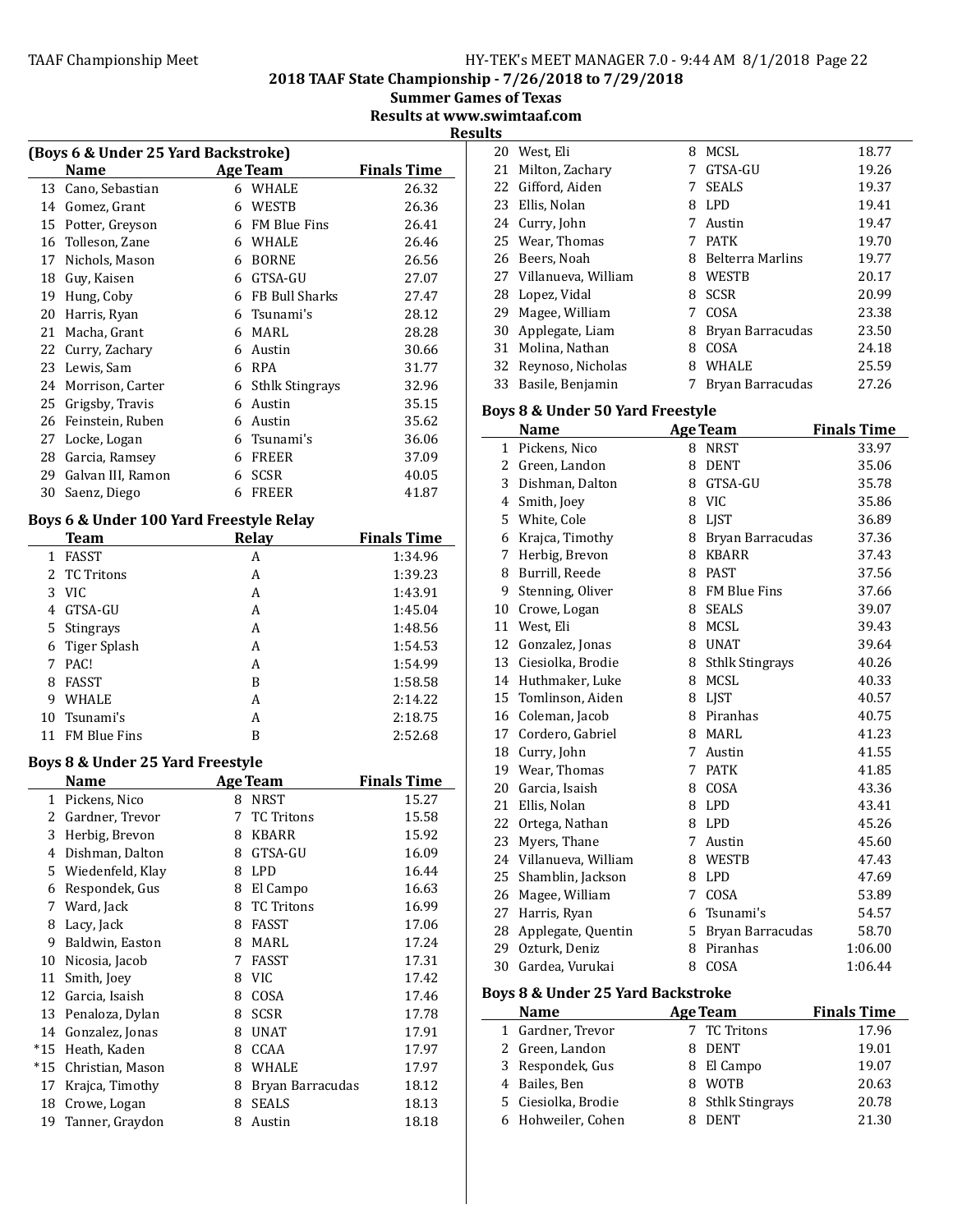2018 TAAF State Championship - 7/26/2018 to 7/29/2018

Summer Games of Texas

Results at www.swimtaaf.com

# **Results**

| (Boys 8 & Under 25 Yard Backstroke) |                                     |   |                    |                    |
|-------------------------------------|-------------------------------------|---|--------------------|--------------------|
|                                     | Name                                |   | <b>Age Team</b>    | <b>Finals Time</b> |
| 7                                   | Niko, Kason                         |   | 8 RST              | 21.33              |
|                                     | 8 Christian, Mason                  |   | 8 WHALE            | 21.38              |
|                                     | *9 Pickens, Nico                    |   | 8 NRST             | 21.56              |
| *9                                  | Crowe, Logan                        |   | 8 SEALS            | 21.56              |
| 11                                  | Smith, Joey                         |   | 8 VIC              | 21.71              |
|                                     | 12 Van Sickle, Hudson               |   | 8 FASST            | 22.19              |
|                                     | 13 Schindele, Jaden                 |   | 8 Piranhas         | 22.53              |
|                                     | 14 Applegate, Liam                  |   | 8 Bryan Barracudas | 22.89              |
| 15                                  | Nolan, Tomas                        |   | 8 MARL             | 23.10              |
|                                     | 16 West, Eli                        |   | 8 MCSL             | 23.21              |
|                                     | 17 Ellis, Nolan                     |   | 8 LPD              | 23.91              |
|                                     | 18 Garcia, Isaish                   |   | 8 COSA             | 23.95              |
| 19                                  | So, Noah                            |   | 8 GRLD             | 24.01              |
| 20                                  | Beers, Noah                         |   | 8 Belterra Marlins | 24.83              |
|                                     | 21 Ritch, William                   |   | 8 CCCC             | 25.21              |
| 22                                  | Ortega, Nathan                      |   | 8 LPD              | 25.38              |
|                                     | 23 Lopez, Vidal                     |   | 8 SCSR             | 25.46              |
|                                     | 24 Wear, Thomas                     |   | 7 PATK             | 25.53              |
| 25                                  | Dela Cruz, Joaquin                  |   | 7 WHALE            | 28.02              |
|                                     | 26 Reynoso, Nicholas                |   | 8 WHALE            | 28.22              |
| 27                                  | Basile, Benjamin                    |   | 7 Bryan Barracudas | 30.20              |
| 28                                  | Fernandez, Joshua                   |   | 8 COSA             | 32.28              |
|                                     |                                     |   |                    |                    |
|                                     | Boys 8 & Under 25 Yard Breaststroke |   |                    |                    |
|                                     | <b>Name</b>                         |   | <b>Age Team</b>    | <b>Finals Time</b> |
|                                     | 1 Niko, Kason                       |   | 8 RST              | 22.18              |
|                                     | 2 Colligan, Gage                    |   | 8 RST              | 22.75              |
|                                     | 3 Green, Landon                     |   | 8 DENT             | 22.84              |
|                                     | 4 Phillips, Marcus                  |   | 8 PAC!             | 22.86              |
| 5.                                  | Milton, Zachary                     |   | 7 GTSA-GU          | 23.28              |
| 6                                   | Johnson, Reese                      |   | 8 FB Bull Sharks   | 23.74              |
|                                     | 7 Williams, Makai                   |   | 8 FM Blue Fins     | 24.01              |
|                                     | 8 Coleman, Jacob                    |   | 8 Piranhas         | 24.73              |
|                                     | 9 Tanner, Graydon                   |   | 8 Austin           | 24.88              |
|                                     | 10 Colwell, Knox                    |   | 8 SFR              | 25.35              |
|                                     | 11 Medlock, Khalil                  |   | 8 B&Gc Barracudas  | 25.50              |
| 12                                  | Richards, Aaron                     | 7 | COAS               | 25.74              |
| 13                                  | Ritch, William                      | 8 | CCCC               | 25.77              |
| $*14$                               | Baldwin, Easton                     | 8 | MARL               | 25.94              |
| $*14$                               | Rhodes, Cody                        |   | 8 Belterra Marlins | 25.94              |
| 16                                  | Myers, Thane                        | 7 | Austin             | 26.59              |
| 17                                  | Bose, Ishaan                        |   | 8 FASST            | 27.41              |
| 18                                  | Mayers, John                        | 7 | <b>LPD</b>         | 27.76              |
| 19                                  | Fabian, Nate                        | 8 | KBARR              | 27.83              |
| 20                                  | Burlison, Kody                      |   | 7 WFORD            | 28.32              |
| 21                                  | Applegate, Liam                     | 8 | Bryan Barracudas   | 28.76              |
| 22                                  | Swaringen, Nate                     | 7 | McAllen            | 30.80              |
| 23                                  | Reynoso, Nicholas                   |   | 8 WHALE            | 33.98              |
| 24                                  | Noynaert, Caleb                     | 7 | Tsunami's          | 36.05              |
| 25                                  | Dela Cruz, Joaquin                  | 7 | WHALE              | 40.56              |
| $---$                               | Stephens, Jonathan                  |   | 8 FM Blue Fins     | DQ                 |
| $\qquad \qquad -$                   | Jaroszewski, III, Barry             | 7 | <b>LPD</b>         | DQ                 |

|       | Boys 8 & Under 25 Yard Butterfly |   |                   |                    |  |  |
|-------|----------------------------------|---|-------------------|--------------------|--|--|
|       | <b>Name</b>                      |   | <b>Age Team</b>   | <b>Finals Time</b> |  |  |
| 1     | Phillips, Marcus                 |   | 8 PAC!            | 17.69              |  |  |
| 2     | White, Cole                      |   | 8 LJST            | 18.84              |  |  |
| 3     | Dishman, Dalton                  | 8 | GTSA-GU           | 18.94              |  |  |
| 4     | Respondek, Gus                   |   | 8 El Campo        | 19.08              |  |  |
|       | 5 Ward, Jack                     | 8 | <b>TC Tritons</b> | 19.09              |  |  |
| 6     | Wiedenfeld, Klay                 |   | 8 LPD             | 19.51              |  |  |
| 7     | Huthmaker, Luke                  |   | 8 MCSL            | 19.88              |  |  |
|       | 8 Christian, Mason               |   | 8 WHALE           | 20.21              |  |  |
|       | 9 Lemon, Kai                     |   | 8 FB Bull Sharks  | 20.76              |  |  |
| 10    | Cordero, Gabriel                 | 8 | <b>MARL</b>       | 21.21              |  |  |
|       | 11 Beaird, David                 |   | 7 FASST           | 21.29              |  |  |
|       | 12 Gonzalez, Jonas               |   | 8 UNAT            | 21.50              |  |  |
| 13    | Brawner, Kyle                    | 7 | <b>SEALS</b>      | 21.55              |  |  |
| 14    | Villanueva, William              |   | 8 WESTB           | 24.33              |  |  |
| 15    | Alvidrez, Karsen                 |   | 8 LPD             | 24.95              |  |  |
|       | 16 Lawson, Luke                  | 7 | <b>TC Tritons</b> | 27.65              |  |  |
| 17    | Snider, Stone                    | 7 | <b>SEALS</b>      | 29.06              |  |  |
|       | 18 Perotto, Pier Carlo           | 7 | <b>KST</b>        | 29.16              |  |  |
| 19    | Jaroszewski, III, Barry          |   | 7 LPD             | 29.76              |  |  |
| 20    | Gomez, Grant                     | 6 | <b>WESTB</b>      | 36.97              |  |  |
|       | 21 Ramos, Jonah                  | 7 | Austin            | 40.79              |  |  |
|       | --- Bakian, Jake                 |   | 8 FASST           | D <sub>0</sub>     |  |  |
| $---$ | Krajca, Timothy                  | 8 | Bryan Barracudas  | DQ                 |  |  |
| $---$ | Myers, Thane                     | 7 | Austin            | DQ                 |  |  |
| $---$ | Penaloza, Dylan                  | 8 | <b>SCSR</b>       | DQ                 |  |  |
|       | Boys 8 & Under 100 Yard IM       |   |                   |                    |  |  |

|    | <b>Name</b>      |   | <b>Age Team</b>       | <b>Finals Time</b> |
|----|------------------|---|-----------------------|--------------------|
| 1  | Phillips, Marcus | 8 | PAC!                  | 1:36.26            |
| 2  | Stenning, Oliver | 8 | <b>FM Blue Fins</b>   | 1:39.83            |
| 3  | Prescod, Isaac   |   | GTSA-GU               | 1:40.30            |
| 4  | Tanner, Graydon  | 8 | Austin                | 1:47.62            |
|    | 5 Colligan, Gage | 8 | <b>RST</b>            | 1:50.13            |
| 6  | Brawner, Kyle    |   | <b>SEALS</b>          | 1:50.40            |
| 7  | Johnson, Reese   | 8 | <b>FB Bull Sharks</b> | 1:51.83            |
| 8  | Tomlinson, Aiden | 8 | LIST                  | 1:52.25            |
| 9  | Alvidrez, Karsen | 8 | <b>LPD</b>            | 1:54.73            |
| 10 | Stanley, Klein   |   | Current               | 2:02.28            |
| 11 | Colwell, Knox    | 8 | <b>SFR</b>            | 2:10.69            |
| 12 | Morris, Shaman   |   | <b>LPD</b>            | 2:16.48            |
|    | --- Nguyen, Ryan | 8 | Splash                | DO.                |
|    | Lemon, Kai       | 8 | <b>FB Bull Sharks</b> | DΟ                 |
|    |                  |   |                       |                    |

# Boys 8 & Under 100 Yard Freestyle Relay

| Team                | <b>Relay</b> | <b>Finals Time</b> |
|---------------------|--------------|--------------------|
| <b>FASST</b><br>1   | A            | 1:10.11            |
| 2 TC Tritons        | А            | 1:10.80            |
| 3 LJST              | A            | 1:14.16            |
| 4 LPD               | А            | 1:17.45            |
| 5 GTSA-GU           | А            | 1:18.14            |
| <b>FASST</b><br>6   | B            | 1:20.60            |
| WFORD               | А            | 1:23.55            |
| <b>FM Blue Fins</b> | А            | 1:29.54            |
| Tiger Splash<br>9   | А            | 1:30.18            |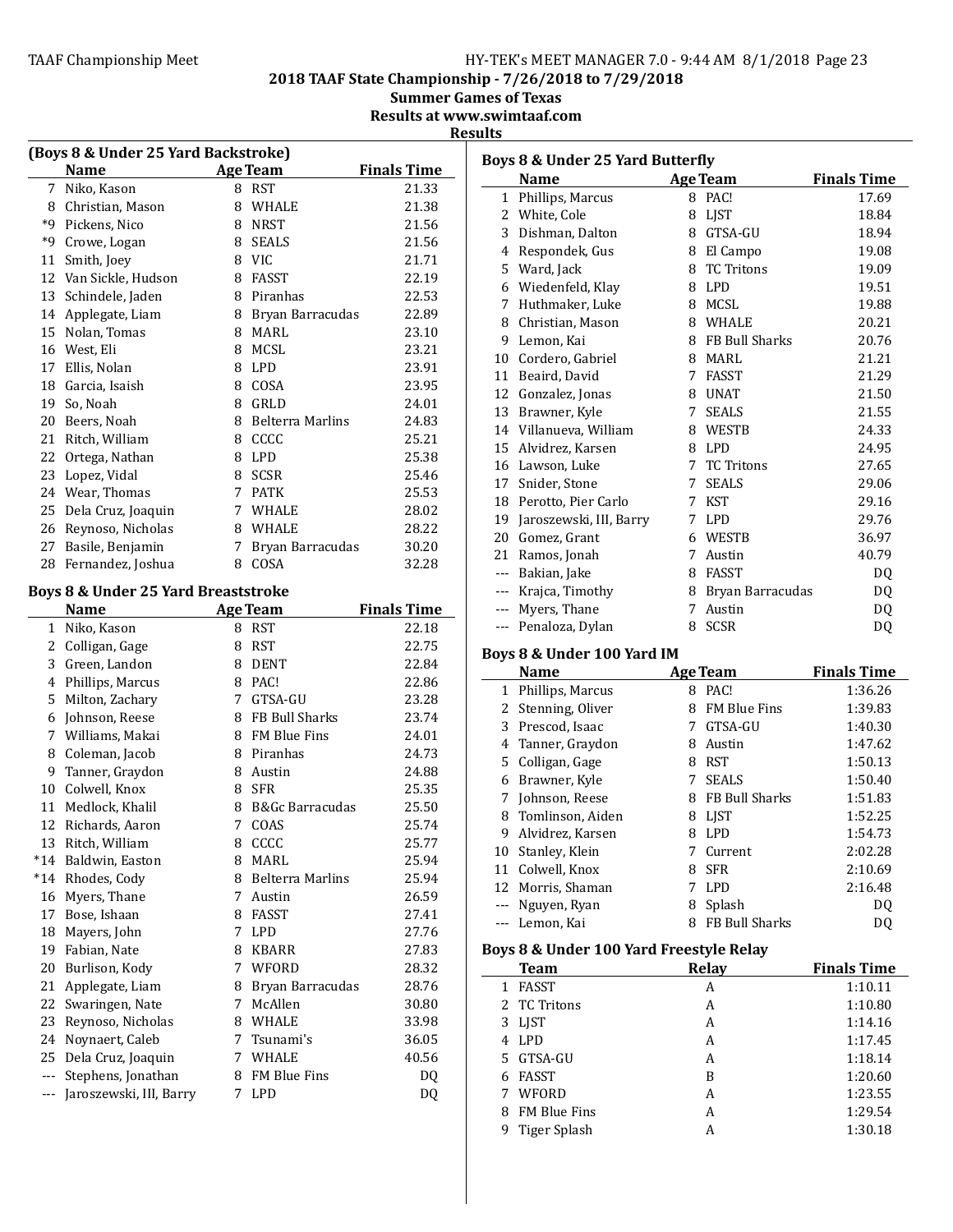2018 TAAF State Championship - 7/26/2018 to 7/29/2018

**Summer Games of Texas** 

Results at www.swimtaaf.com

| Result |  |
|--------|--|
|        |  |

|                   | (Boys 8 & Under 100 Yard Freestyle Relay) |                    |  |  |  |  |
|-------------------|-------------------------------------------|--------------------|--|--|--|--|
| <b>Team</b>       | Relay                                     | <b>Finals Time</b> |  |  |  |  |
| 10 FASST          |                                           | 1:30.60            |  |  |  |  |
| <b>SCSR</b><br>11 | А                                         | 1:31.32            |  |  |  |  |
| 12 WAVE           | А                                         | 1:32.14            |  |  |  |  |
| 13 TC Tritons     | B                                         | 1:32.44            |  |  |  |  |
| 14 VIC            | А                                         | 1:33.24            |  |  |  |  |
| 15 ALICE          | A                                         | 1:38.09            |  |  |  |  |
| --- Austin        | А                                         | DQ                 |  |  |  |  |
| --- MARL          | B                                         | DO                 |  |  |  |  |

# Boys 8 & Under 100 Yard Medley Relay

|    | <b>Team</b>         | Relay | <b>Finals Time</b> |
|----|---------------------|-------|--------------------|
| 1. | <b>FASST</b>        | A     | 1:24.52            |
|    | MARL                | A     | 1:28.75            |
|    | 3 FB Bull Sharks    | А     | 1:30.97            |
|    | 4 FM Blue Fins      | A     | 1:31.49            |
|    | 5 TC Tritons        | A     | 1:34.17            |
| 6. | <b>FASST</b>        | B     | 1:34.81            |
|    | 7 Tiger Splash      | А     | 1:52.00            |
|    | --- Sthlk Stingrays | А     | DQ                 |
|    | ALICE               | А     | DQ                 |
|    | <b>KBARR</b>        | А     | D0                 |

# Boys 9-10 25 Yard Freestyle

|       | <b>Name</b>          | <b>Age Team</b> |                         | <b>Finals Time</b> |
|-------|----------------------|-----------------|-------------------------|--------------------|
| 1     | Nickler, Jack        |                 | 10 TC Tritons           | 13.56              |
| 2     | Edwards, Cooper      | 10              | PAC!                    | 13.94              |
| 3     | Moloney, Ethan       | 10              | <b>WHALE</b>            | 14.07              |
| 4     | Fernandes, Gareth    |                 | 10 WHALE                | 14.09              |
| 5     | Teng, Jerry          |                 | 10 WAVE                 | 14.37              |
| 6     | Brown, Malachi       | 10              | <b>MARL</b>             | 14.48              |
| 7     | Townsend, Jathen     | 10              | GTSA-GU                 | 14.58              |
| 8     | Spencer, Keegan      | 9               | Aquacats                | 14.59              |
| 9     | Abril, Cole          | 10              | Township                | 14.63              |
| 10    | Rivera Scott, Asher  | 10              | FM Blue Fins            | 14.91              |
| 11    | Mowery, Joseph       |                 | 10 Belterra Marlins     | 15.14              |
| 12    | Breese, Peter        | 10              | Tsunami's               | 15.16              |
| $*13$ | Smith, Cooper        | 10              | <b>SEALS</b>            | 15.63              |
| $*13$ | D'Spain, Brady       |                 | 9 WFORD                 | 15.63              |
| 15    | Bayarena, Bruce      |                 | 9 VIC                   | 15.81              |
|       | 16 Wixon, Nathan     | 10              | Aquaducks               | 16.00              |
| 17    | Rubenstein, Anderson | 10              | <b>Belterra Marlins</b> | 16.13              |
| 18    | Hernandez, Oscar     | 10              | <b>ALICE</b>            | 16.15              |
|       | 19 Wear, Jude        | 9               | <b>PATK</b>             | 16.25              |
| 20    | Estrada, Aaron       | 10              | <b>Mission Marlins</b>  | 16.47              |
| 21    | Kesselring, Joshua   | 10              | <b>FASST</b>            | 16.52              |
| 22    | Stump, Zachary       | 10              | FASST                   | 16.70              |
| 23    | Ericson, Rowan       | 10              | Austin                  | 16.76              |
| 24    | Olvera, Emiliano     | 10              | <b>SCSR</b>             | 16.80              |
| 25    | Weiss, Jacoby        | 9               | <b>Belterra Marlins</b> | 17.12              |
|       | 26 Leary, Eoin       | 10              | Austin                  | 17.38              |
| 27    | Fields, Justin       | 9               | WHALE                   | 17.90              |
| 28    | Gonzalez, Armando    | 10              | <b>SCSR</b>             | 18.05              |
| 29    | Toups, Carson        | 9               | <b>Sharks</b>           | 18.45              |
| 30    | Semar, Elliot        | 10              | Austin                  | 18.63              |

| ts |                     |             |       |
|----|---------------------|-------------|-------|
|    | 31 Harris, Luke     | 9 Tsunami's | 20.43 |
|    | 32 Richey, Jaden    | 10 COSA     | 23.07 |
|    | 33 Johnson, Ranjeev | 10 Piranhas | 24.56 |
|    |                     |             |       |

# Boys 9-10 50 Yard Freestyle

|    | <u>Name</u>                         |    | <b>Age Team</b>        | <b>Finals Time</b> |
|----|-------------------------------------|----|------------------------|--------------------|
|    | 1 Fike, Landon                      |    | 10 RPA                 | 29.34              |
|    | 2 Fernandes, Gareth                 |    | 10 WHALE               | 30.32              |
|    | 3 Edwards, Cooper                   |    | 10 PAC!                | 31.06              |
|    | 4 Heldenbrand, Dylan                | 9. | <b>Sthlk Stingrays</b> | 31.86              |
|    | 5 Spencer, Keegan                   | 9  | Aquacats               | 32.56              |
|    | 6 Robles, Andre                     |    | 10 COSA                | 32.87              |
|    | 7 Baron, Lance                      |    | 10 RPA                 | 32.93              |
|    | 8 Calk, Morgan                      |    | 10 TMST                | 33.16              |
|    | 9 Myers, David                      |    | 10 Austin              | 33.39              |
|    | 10 Mixon, Luke                      |    | 10 LJST                | 33.47              |
|    | 11 Funderburk, Lukas                |    | 10 FASST               | 33.51              |
|    | 12 Berrios, Ricardo                 |    | 10 BORNE               | 33.54              |
|    | 13 Bunker, Justin                   |    | 10 FASST               | 33.72              |
|    | 14 Mojdeh, Keegan                   |    | 10 FB Bull Sharks      | 34.04              |
|    | 15 Hwang, Edward                    |    | 10 Piranhas            | 34.14              |
|    | 16 Jones, Koby                      |    | 10 GTSA-GU             | 34.16              |
|    | 17 Barnes, Burt                     |    | 10 LPD                 | 34.37              |
|    | 18 Obrien, Lorcan                   |    | 10 Bryan Barracudas    | 34.46              |
|    | 19 Wear, Jude                       |    | 9 PATK                 | 34.55              |
|    | 20 Wixon, Nathan                    |    | 10 Aquaducks           | 34.90              |
|    | 21 Estrada, Aaron                   |    | 10 Mission Marlins     | 35.51              |
|    | 22 Cason, John                      |    | 10 KST                 | 37.06              |
|    | 23 Myers, Jakob                     |    | 10 WAVE                | 37.30              |
|    | 24 Olvera, Emiliano                 |    | 10 SCSR                | 37.53              |
|    | 25 D'Spain, Brady                   |    | 9 WFORD                | 37.95              |
|    | 26 Owen, Hayden                     |    | 10 LPD                 | 39.19              |
|    | 27 Garvey, Garrett                  |    | 9 WHALE                | 39.29              |
|    | 28 Gonzalez, Armando                | 10 | <b>SCSR</b>            | 39.75              |
|    | 29 Semar, Elliot                    |    | 10 Austin              | 39.83              |
|    | 30 Toups, Carson                    |    | 9 Sharks               | 40.66              |
|    | 31 Gonzalez, Christian              |    | 10 WESTB               | 43.60              |
|    | 32 Zepeda, Sebastian                | 9  | COSA                   | 43.74              |
|    | 33 Turner, Cooper                   |    | 10 Bull Sharks         | 56.90              |
|    | <b>Boys 9-10 25 Yard Backstroke</b> |    |                        |                    |
|    | <b>Name</b>                         |    | <b>Age Team</b>        | <b>Finals Time</b> |
|    | 1 White, Rix                        |    | 10 TC Tritons          | 16.70              |
|    | 2 Baron, Lance                      |    | 10 RPA                 | 17.52              |
| 3  | Abril, Cole                         | 10 | Township               | 17.74              |
| 4  | Grube, Jacob                        | 10 | <b>TC Tritons</b>      | 18.06              |
| 5  | Duderstadt, Nicholas                | 10 | <b>KBARR</b>           | 18.13              |
| 6  | Breese, Peter                       | 10 | Tsunami's              | 18.19              |
| 7  | Nguyen, Landyn                      | 10 | GTSA-GU                | 18.34              |
| 8  | Townsend, Jathen                    | 10 | GTSA-GU                | 18.40              |
| 9  | Ramos, Aedan                        | 10 | Austin                 | 18.75              |
| 10 | DaCunha, Mattix                     |    | 10 FM Blue Fins        | 18.77              |
|    | 11 Wojcik, Zachary                  | 10 | FB Bull Sharks         | 18.81              |
|    | 12 Heimbuch, Chase                  |    | 10 FASST               | 18.95              |
| 13 | Bayarena, Bruce                     |    | 9 VIC                  | 19.26              |
|    | 14 Mira, Harrison                   |    | 9 LPD                  | 19.61              |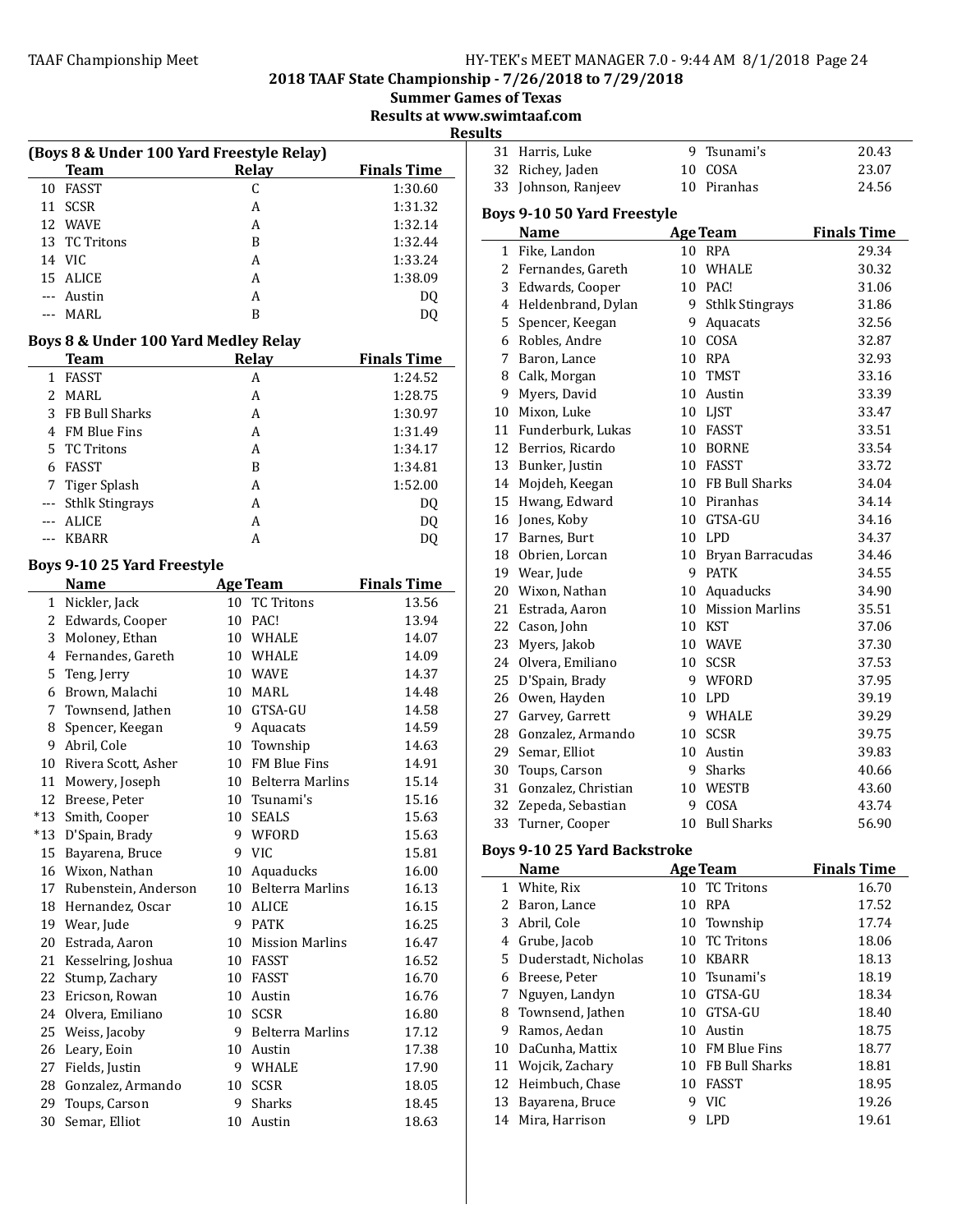2018 TAAF State Championship - 7/26/2018 to 7/29/2018

Summer Games of Texas

Results at www.swimtaaf.com

# **Results**

| (Boys 9-10 25 Yard Backstroke) |                       |    |                        |                    |  |
|--------------------------------|-----------------------|----|------------------------|--------------------|--|
|                                | Name                  |    | <b>Age Team</b>        | <b>Finals Time</b> |  |
| 15                             | Baker, Tristan        | 10 | <b>FASST</b>           | 19.67              |  |
| 16                             | McGinnis, Cameron     | 10 | PAC!                   | 19.72              |  |
| 17                             | Fields, Justin        | 9  | <b>WHALE</b>           | 19.93              |  |
| 18                             | Morocho, Benjamin     | 10 | Pharr SC               | 20.04              |  |
| 19                             | Franklin, Nathan      | 10 | <b>FASST</b>           | 20.23              |  |
| 20                             | Hammons, Joshua       | 9  | FASST                  | 20.55              |  |
| 21                             | Hamilton, Aidan       | 9  | VIC.                   | 20.56              |  |
| 22                             | Felderhoff, Alexander | 10 | <b>LPD</b>             | 21.86              |  |
| 23                             | Reynoso, Cesar        | 9  | WHALE                  | 22.09              |  |
| $*24$                          | Locke, Benjamin       | 9  | Tsunami's              | 22.25              |  |
| $*24$                          | McCreight, Malcom     | 10 | Austin                 | 22.25              |  |
| 26                             | Gonzalez, Christian   | 10 | WESTB                  | 23.56              |  |
| 27                             | Noynaert, Connor      | 9  | Tsunami's              | 23.86              |  |
| 28                             | Zepeda, Sebastian     | 9  | COSA                   | 24.41              |  |
| 29                             | Johnson, Tyler        | 10 | Austin                 | 24.75              |  |
| 30                             | Seledon, Luis         | 10 | <b>Mission Marlins</b> | 25.09              |  |
| 31                             | Bushart, Kayden       | 9  | LPD                    | 25.10              |  |

# Boys 9-10 25 Yard Breaststroke

|              | <b>Name</b>        |    | Age Team               | <b>Finals Time</b> |
|--------------|--------------------|----|------------------------|--------------------|
| $\mathbf{1}$ | Burraston, Stephen | 10 | <b>TC Tritons</b>      | 17.90              |
| 2            | Corn, Kasen        | 10 | <b>LJST</b>            | 18.76              |
| 3            | Gulledge, Rhett    | 10 | <b>FASST</b>           | 18.81              |
| 4            | McNames, Owen      | 9  | LJST                   | 18.84              |
| 5            | Khan, Omar         | 10 | <b>FASST</b>           | 19.15              |
| 6            | Robles, Andre      | 10 | COSA                   | 19.31              |
| 7            | Stutz, Landon      | 10 | <b>TC Tritons</b>      | 19.58              |
| 8            | Ho, Nathan         | 10 | <b>FM Blue Fins</b>    | 19.88              |
| 9            | Nguyen, Peter      | 10 | GTSA-GU                | 20.08              |
| 10           | Obrien, Lorcan     | 10 | Bryan Barracudas       | 20.25              |
| 11           | Berrios, Ricardo   | 10 | <b>BORNE</b>           | 20.45              |
| 12           | Hulsey, Corbin     | 10 | <b>SEALS</b>           | 20.53              |
| 13           | Odum, Zachary      | 9  | <b>TC Tritons</b>      | 20.62              |
| 14           | Owen, Hayden       | 10 | <b>LPD</b>             | 20.73              |
|              | 15 New, Morgan     | 9  | <b>VIC</b>             | 21.28              |
| 16           | Hwang, Edward      | 10 | Piranhas               | 21.42              |
| 17           | Nguyen, Kevin      | 10 | Splash                 | 21.86              |
| 18           | Bessonette, Judah  | 9  | FB Bull Sharks         | 21.96              |
| 19           | Stahl, Keegan      | 9  | PAC!                   | 22.10              |
| 20           | Reynoso, Cesar     | 9  | <b>WHALE</b>           | 22.84              |
| 21           | Smyre, Colton      | 10 | <b>WHALE</b>           | 23.22              |
| 22           | Ramos, Aedan       | 10 | Austin                 | 23.38              |
| 23           | Noynaert, Connor   | 9  | Tsunami's              | 23.52              |
| 24           | Ballard, Keegan    | 10 | Tiger Splash           | 23.55              |
| 25           | Morocho, Benjamin  | 10 | Pharr SC               | 23.71              |
| 26           | Turner, Cooper     | 10 | <b>Bull Sharks</b>     | 24.13              |
| 27           | Jimenez, Ignacio   | 10 | COSA                   | 25.37              |
| 28           | Garvey, Garrett    | 9  | <b>WHALE</b>           | 25.92              |
| 29           | Delgado, Sebastian | 10 | <b>Mission Marlins</b> | 27.20              |
| 30           | Richey, Jaden      | 10 | COSA                   | 28.19              |
| 31           | Barbin, Alexander  | 9  | McAllen                | 29.49              |
| $---$        | Lara, Christian    | 9  | <b>ALICE</b>           | DQ                 |

| <b>Boys 9-10 25 Yard Butterfly</b> |                              |                 |                         |                    |  |
|------------------------------------|------------------------------|-----------------|-------------------------|--------------------|--|
|                                    | <b>Name</b>                  |                 | <b>Age Team</b>         | <b>Finals Time</b> |  |
|                                    | 1 Nickler, Jack              | 10              | <b>TC Tritons</b>       | 15.23              |  |
|                                    | 2 Fike, Landon               | 10              | RPA                     | 15.35              |  |
|                                    | 3 Calk, Morgan               |                 | 10 TMST                 | 15.64              |  |
|                                    | *4 Fernandes, Gareth         |                 | 10 WHALE                | 15.65              |  |
|                                    | *4 Moloney, Ethan            |                 | 10 WHALE                | 15.65              |  |
|                                    | 6 Heldenbrand, Dylan         | 9.              | <b>Sthlk Stingrays</b>  | 15.90              |  |
|                                    | 7 Calhoun, Jacob             | 10              | Makos                   | 16.00              |  |
|                                    | 8 Abril, Cole                | 10              | Township                | 16.04              |  |
|                                    | 9 Todd, Reid                 | 10              | GTSA-GU                 | 16.71              |  |
|                                    | 10 Myers, David              |                 | 10 Austin               | 16.80              |  |
|                                    | 11 Adkins, Sterling          |                 | 10 TC Tritons           | 16.85              |  |
|                                    | 12 Mojdeh, Keegan            |                 | 10 FB Bull Sharks       | 17.03              |  |
|                                    | 13 Brown, Malachi            |                 | 10 MARL                 | 17.07              |  |
|                                    | 14 Bunker, Justin            |                 | 10 FASST                | 17.29              |  |
|                                    | 15 Molina, Jason             |                 | 10 ALICE                | 17.45              |  |
|                                    | 16 Breese, Peter             |                 | 10 Tsunami's            | 17.67              |  |
|                                    | 17 Reichert, Augustus        |                 | 10 LPD                  | 18.25              |  |
|                                    | 18 Buchanan, Brock           | 10              | <b>FASST</b>            | 18.38              |  |
|                                    | 19 Bird, Hudson              | 9.              | <b>LPD</b>              | 18.94              |  |
|                                    | 20 Cashon, Lane              | 9.              | <b>TC Tritons</b>       | 18.95              |  |
|                                    | 21 Ramos, Aedan              | 10              | Austin                  | 19.38              |  |
|                                    | 22 Weiss, Jacoby             | 9               | <b>Belterra Marlins</b> | 19.44              |  |
|                                    | 23 Olvera, Emiliano          | 10              | <b>SCSR</b>             | 19.73              |  |
|                                    | 24 Wixon, Nathan             |                 | 10 Aquaducks            | 19.74              |  |
|                                    | 25 Seledon, Luis             | 10              | <b>Mission Marlins</b>  | 24.67              |  |
|                                    | 26 Sepulveda, Josiah         | 10              | Stingrays               | 25.24              |  |
|                                    | 27 Richey, Jaden             |                 | 10 COSA                 | 29.96              |  |
|                                    | --- Olivera, Gabriel         |                 | 9 PAC!                  | DQ                 |  |
|                                    | --- McCreight, Malcom        |                 | 10 Austin               | DQ                 |  |
|                                    | --- Fields, Justin           |                 | 9 WHALE                 | DQ                 |  |
|                                    | <b>Boys 9-10 100 Yard IM</b> |                 |                         |                    |  |
|                                    | <b>Name</b>                  |                 | <b>Age Team</b>         | <b>Finals Time</b> |  |
|                                    | 1 Fike, Landon               |                 | 10 RPA                  | 1:19.23            |  |
|                                    | 2 Corn, Kasen                | 10              | LJST                    | 1:20.27            |  |
|                                    | 3 White, Rix                 | 10              | <b>TC Tritons</b>       | 1:21.37            |  |
|                                    | 4 McNames, Owen              |                 | 9 LJST                  | 1:22.50            |  |
|                                    | 5 Heldenbrand, Dylan         |                 | 9 Sthlk Stingrays       | 1:23.57            |  |
|                                    | 6 Edwards, Cooper            | 10              | PAC!                    | 1:25.27            |  |
|                                    | 7 Robles, Andre              | 10              | COSA                    | 1:25.31            |  |
|                                    | 8 Moloney, Ethan             |                 | 10 WHALE                | 1:28.07            |  |
| 9                                  | Smith, Dylan                 | 10              | FM Blue Fins            | 1:28.58            |  |
| 10                                 | Todd, Reid                   | 10              | GTSA-GU                 | 1:28.78            |  |
|                                    | 11 Berrios, Ricardo          | 10 <sup>°</sup> | <b>BORNE</b>            | 1:29.95            |  |
|                                    | 12 Brown, Malachi            | 10              | MARL                    | 1:33.35            |  |
| 13                                 | Obrien, Lorcan               | 10              | Bryan Barracudas        | 1:36.02            |  |
| 14                                 | Mowery, Joseph               | 10              | <b>Belterra Marlins</b> | 1:36.59            |  |
| 15                                 | Canales, Angel               | 10              | <b>WAVE</b>             | 1:40.03            |  |
|                                    | 16 D'Avila, Jorge            | 10              | FB Bull Sharks          | 1:40.29            |  |
| 17                                 | Skousen, Daniel              | 9               | <b>Rowlett Rays</b>     | 1:41.22            |  |
|                                    | 18 Bird, Hudson              | 9               | LPD                     | 1:46.78            |  |
| 19                                 | McCreight, Malcom            | 10              | Austin                  | 1:49.88            |  |
| 20                                 | Harris, Luke                 | 9               | Tsunami's               | 1:59.65            |  |
|                                    |                              |                 |                         |                    |  |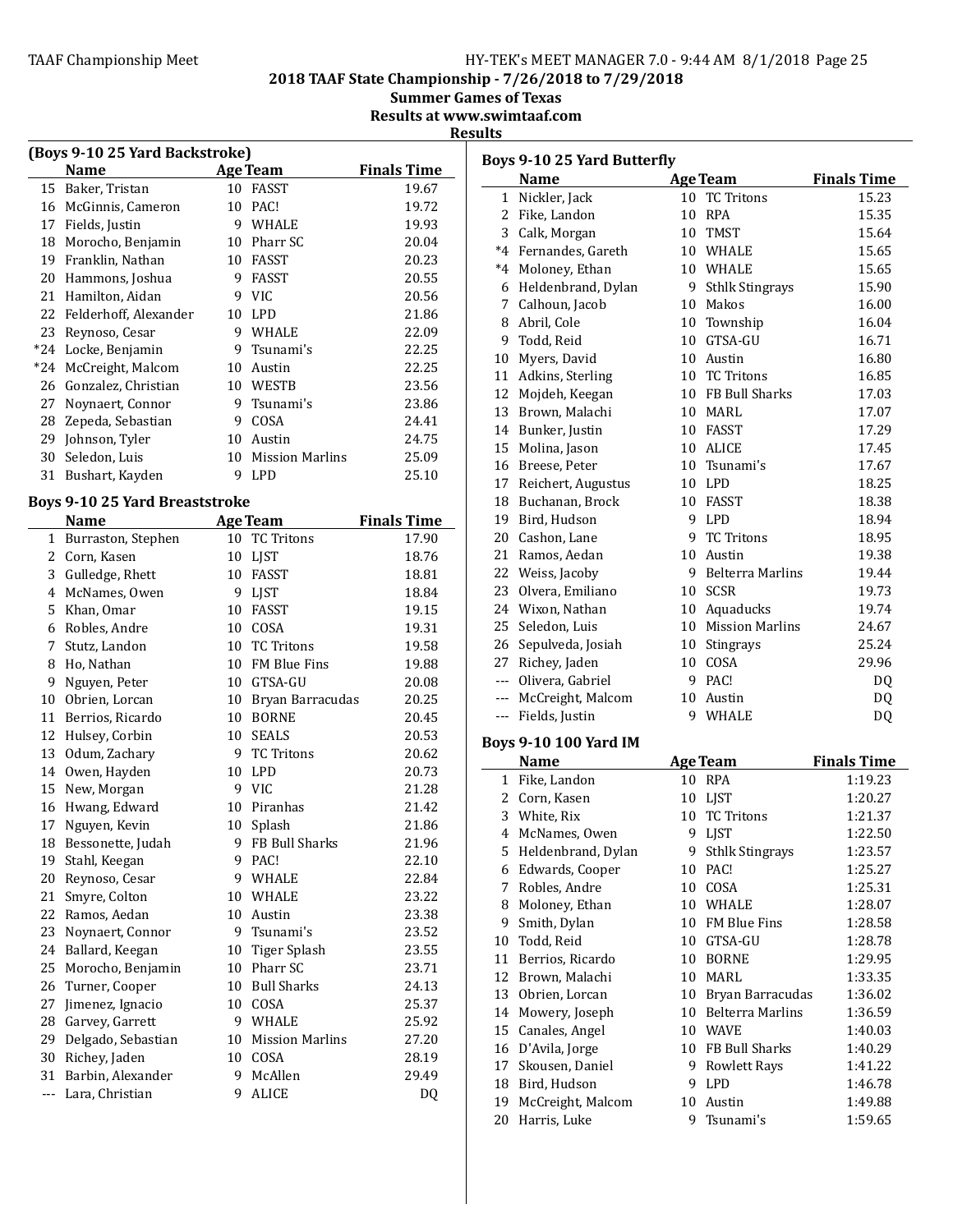# TAAF Championship Meet TAAF Championship Meet Factor MANAGER 7.0 - 9:44 AM 8/1/2018 Page 26

2018 TAAF State Championship - 7/26/2018 to 7/29/2018

Summer Games of Texas

Results at www.swimtaaf.com

**Results** 

| (Boys 9-10 100 Yard IM) |                                                |               |                    |  |  |
|-------------------------|------------------------------------------------|---------------|--------------------|--|--|
|                         | <b>Name</b>                                    | Age Team      | <b>Finals Time</b> |  |  |
|                         | 21 Cayce, Shane                                | 9 CCAA        | 2:02.03            |  |  |
|                         | 22 Mauk, Carson                                | 10 South Belt | 2:15.07            |  |  |
|                         | 23 McCloy, Jackson                             | 10 NRST       | 2:41.18            |  |  |
|                         | --- Jimenez, Ignacio                           | 10 COSA       | DQ                 |  |  |
|                         | --- Castellon, Felipe                          | 9 MARL        | DQ                 |  |  |
|                         | --- Macon, Boone                               | 9<br>Austin   | DQ                 |  |  |
|                         | --- Hernandez, Samuel                          | 10 Aquaducks  | DQ                 |  |  |
|                         | Boys 9-10 100 Yard Freestyle Relay             |               |                    |  |  |
|                         | Team Relay                                     |               | <b>Finals Time</b> |  |  |
| 1                       | <b>FASST</b>                                   | A             | 59.38              |  |  |
|                         | 2 TC Tritons                                   | A             | 1:01.62            |  |  |
| 3                       | FASST                                          | B             | 1:04.13            |  |  |
| 4                       | WAVE                                           | A             | 1:04.72            |  |  |
| 5.                      | FB Bull Sharks                                 | A             | 1:05.41            |  |  |
| 6                       | PAC!                                           | A             | 1:05.49            |  |  |
| 7                       | <b>FASST</b>                                   | C             | 1:05.59            |  |  |
| 8                       | <b>TC Tritons</b>                              | B             | 1:05.60            |  |  |
| 9                       | ALICE                                          | A             | 1:07.09            |  |  |
|                         | 10 VIC                                         | A             | 1:07.19            |  |  |
| 11                      | El Campo                                       | A             | 1:07.24            |  |  |
|                         | 12 SEALS                                       | A             | 1:09.18            |  |  |
|                         | 13 Tiger Splash                                | A             | 1:10.35            |  |  |
|                         | 14 FASST                                       | D             | 1:10.82            |  |  |
|                         | 15 LJST                                        | A             | 1:11.92            |  |  |
|                         | 16 STE                                         | A             | 1:12.62            |  |  |
| 17                      | <b>Mission Marlins</b>                         | A             | 1:17.27            |  |  |
|                         | 18 WTS                                         | A             | 1:18.21            |  |  |
| $---$                   | <b>Sthlk Stingrays</b>                         | A             | DQ                 |  |  |
|                         |                                                |               |                    |  |  |
|                         | Boys 9-10 100 Yard Medley Relay<br><b>Team</b> | <b>Relay</b>  | <b>Finals Time</b> |  |  |
| $\mathbf{1}$            | TC Tritons                                     | A             | 1:04.89            |  |  |
| 2                       | LJST                                           | A             | 1:10.33            |  |  |
| 3                       | FM Blue Fins                                   | A             | 1:10.56            |  |  |
| 4                       | FASST                                          | A             | 1:11.94            |  |  |
| 5                       | GTSA-GU                                        | A             | 1:12.18            |  |  |
| 6                       | FB Bull Sharks                                 | A             | 1:14.18            |  |  |
| 7                       | <b>SEALS</b>                                   | A             | 1:17.17            |  |  |
| 8                       | <b>TC Tritons</b>                              | B             | 1:17.19            |  |  |
| 9                       | <b>TC Tritons</b>                              | C             | 1:17.44            |  |  |
| 10                      | <b>FASST</b>                                   | B             | 1:17.69            |  |  |
| 11                      | PAC!                                           | A             | 1:18.24            |  |  |
| 12                      | <b>ALICE</b>                                   | A             | 1:19.12            |  |  |
| 13                      | <b>Belterra Marlins</b>                        | A             | 1:19.32            |  |  |
| 14                      | <b>FASST</b>                                   | C             | 1:20.05            |  |  |
| 15                      | <b>LPD</b>                                     | A             | 1:23.84            |  |  |
| 16                      | Aquacats                                       | A             | 1:24.66            |  |  |
| 17                      | <b>Tiger Splash</b>                            | A             | 1:30.13            |  |  |
| 18                      | Austin                                         | B             | 1:33.88            |  |  |
| ---                     | Austin                                         | A             | DQ                 |  |  |
| ---                     | <b>VIC</b>                                     | A             | DQ                 |  |  |
|                         |                                                |               |                    |  |  |
| ---                     | MARL                                           | A             | DQ                 |  |  |

|    | Boys 11-12 50 Yard Freestyle   |    |                        |                    |  |  |
|----|--------------------------------|----|------------------------|--------------------|--|--|
|    | <b>Name</b><br><b>Age Team</b> |    |                        | <b>Finals Time</b> |  |  |
| 1  | Gierkey, Jake                  |    | 11 FASST               | 26.80              |  |  |
|    | 2 Rodriguez, Rayhan            |    | 12 McAllen             | 26.90              |  |  |
|    | 3 Daigre, Sam                  |    | 12 WHALE               | 27.76              |  |  |
|    | 4 Serda, Noah                  |    | 12 Mission Marlins     | 28.36              |  |  |
|    | 5 Devillier, Andrew            |    | 12 FASST               | 28.48              |  |  |
|    | 6 Masters, George              |    | 11 RST                 | 28.59              |  |  |
| 7  | Delgado, Julio                 | 12 | <b>Mission Marlins</b> | 28.65              |  |  |
|    | 8 Medina, Luke                 | 12 | <b>TMST</b>            | 28.95              |  |  |
|    | 9 Chaney, Donovan              |    | 12 GTSA-GU             | 28.98              |  |  |
|    | 10 Dollins, Eli                |    | 12 Sthlk Stingrays     | 29.03              |  |  |
|    | 11 VanGundy, Townes            |    | 12 VIC                 | 29.05              |  |  |
|    | 12 Kurtz, Sammy                |    | 11 VIC                 | 29.07              |  |  |
| 13 | Teson, Luke                    |    | 12 COAS                | 29.10              |  |  |
|    | 14 Slimpin, Ryan               |    | 12 LPD                 | 29.19              |  |  |
|    | 15 DelaGarza, Luke             |    | 12 PATK                | 29.47              |  |  |
|    | 16 Nickler, Matt               |    | 12 TC Tritons          | 30.04              |  |  |
|    | 17 Wolf, Lance                 |    | 12 BORNE               | 30.09              |  |  |
| 18 | Arredondo, Luke                |    | 12 Austin              | 30.28              |  |  |
| 19 | Bognar, Sullivan               |    | 12 WHALE               | 30.34              |  |  |
| 20 | Rodgers, Dewey                 |    | 11 Marble Falls        | 30.46              |  |  |
| 21 | Knippenberg, Kade              |    | 12 FASST               | 30.63              |  |  |
| 22 | Garner, Zane                   |    | 12 El Campo            | 30.89              |  |  |
| 23 | Travis, Nathan                 |    | 12 DENT                | 31.06              |  |  |
|    | 24 McDonald, Jack              |    | 12 TC Tritons          | 31.09              |  |  |
| 25 | Parker, Maddox                 |    | 11 Navasota            | 31.37              |  |  |
|    | 26 Harris, Brady               |    | 12 Sthlk Stingrays     | 31.46              |  |  |
| 27 | Myers, Aaron                   |    | 12 Austin              | 31.57              |  |  |
| 28 | Nguyen, Vihnhny                |    | 12 Austin              | 31.74              |  |  |
| 29 | Owens, Braxton                 |    | 11 Tsunami's           | 31.76              |  |  |
| 30 | Varner, Kelton                 |    | 12 PATK                | 33.28              |  |  |
| 31 | Krajca, Benjamin               |    | 11 Bryan Barracudas    | 34.14              |  |  |
| 32 | Arbel, Ari                     |    | 11 WHALE               | 35.87              |  |  |
|    | 33 Wear, Isaac                 |    | 12 PATK                | 36.12              |  |  |
|    | 34 Wilbanks, Nathaniel         |    | 12 COSA                | 36.46              |  |  |
| 35 | Zepeda, Diego                  | 11 | COSA                   | 37.07              |  |  |
| 36 | Morgan, Michael                | 11 | COSA                   | 40.49              |  |  |
|    | Boys 11-12 100 Yard Freestyle  |    |                        |                    |  |  |
|    | Name                           |    | <b>Age Team</b>        | <b>Finals Time</b> |  |  |
| 1  | Smith, Ryan                    |    | 12 FM Blue Fins        | 59.36              |  |  |
| 2  | Morales, Joseph                |    | 12 DENT                | 59.93              |  |  |
| 3  | Gierkey, Jake                  | 11 | FASST                  | 59.97              |  |  |
| 4  | Rodriguez, Rayhan              | 12 | McAllen                | 1:00.39            |  |  |
| 5  | Serda, Noah                    | 12 | <b>Mission Marlins</b> | 1:02.52            |  |  |
| 6  | Teson, Luke                    | 12 | COAS                   | 1:02.70            |  |  |
| 7  | Teson, Patrick                 | 12 | COAS                   | 1:03.68            |  |  |
| 8  | Chaney, Donovan                | 12 | GTSA-GU                | 1:04.50            |  |  |
| 9  | Medina, Luke                   | 12 | TMST                   | 1:04.69            |  |  |
| 10 | DelaGarza, Luke                | 12 | PATK                   | 1:05.17            |  |  |
| 11 | Slimpin, Ryan                  |    | 12 LPD                 | 1:05.80            |  |  |
| 12 | Nickler, Matt                  |    | 12 TC Tritons          | 1:06.33            |  |  |
| 13 | Stunz, Hunter                  | 12 | <b>PAST</b>            | 1:07.27            |  |  |

Travis, Nathan 12 DENT 1:07.31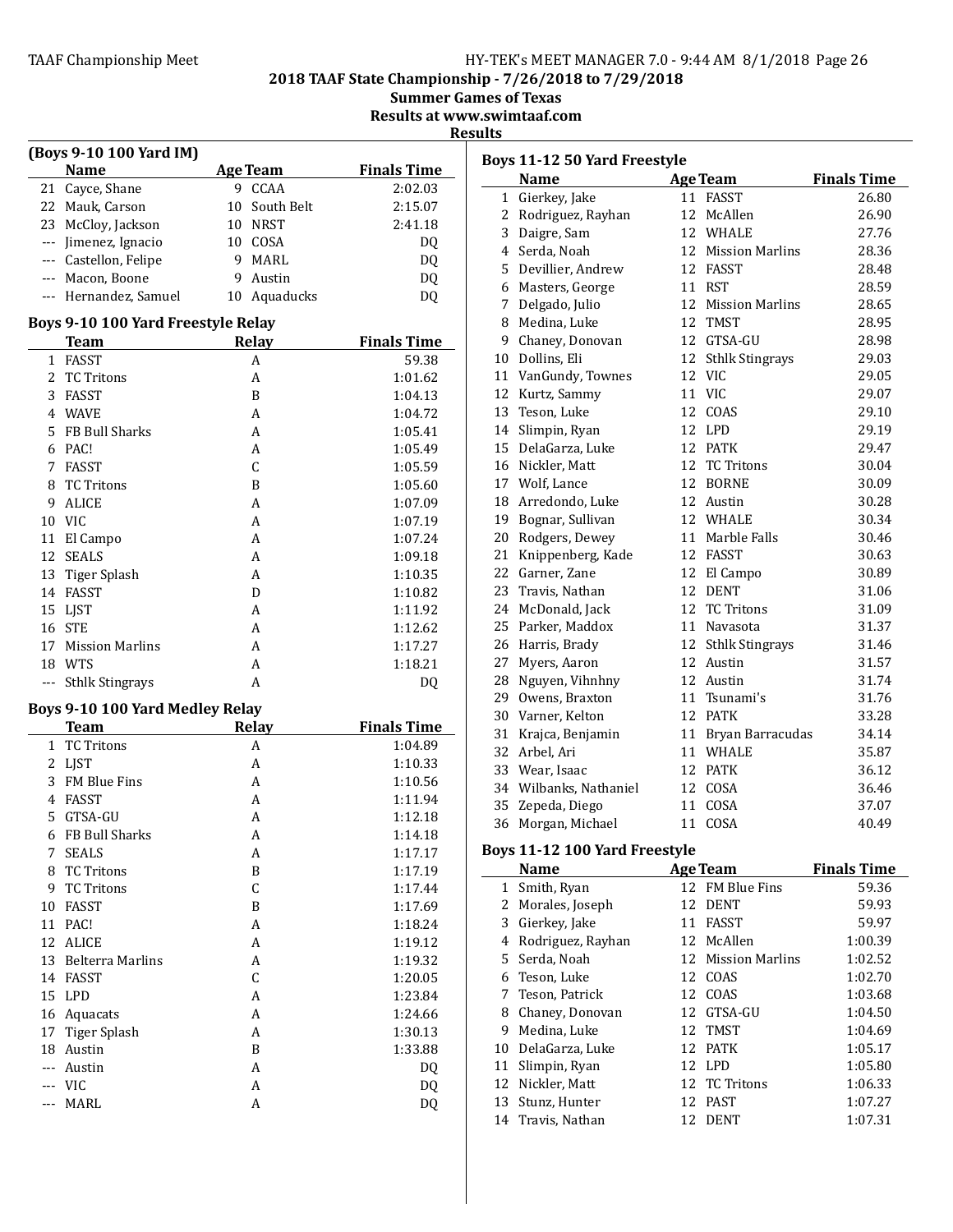2018 TAAF State Championship - 7/26/2018 to 7/29/2018

**Summer Games of Texas** 

Results at www.swimtaaf.com

**Results** 

|              | (Boys 11-12 100 Yard Freestyle)      |    |                            |                    |
|--------------|--------------------------------------|----|----------------------------|--------------------|
|              | Name                                 |    | <b>Age Team</b>            | <b>Finals Time</b> |
| 15           | Wolf, Lance                          |    | 12 BORNE                   | 1:07.34            |
|              | 16 Kurtz, Sammy                      |    | 11 VIC                     | 1:07.96            |
| 17           | Neireiter, Andrew                    |    | 11 GTSA-GU                 | 1:08.51            |
| 18           | Knippenberg, Kade                    |    | 12 FASST                   | 1:09.22            |
| 19           | Rodgers, Dewey                       |    | 11 Marble Falls            | 1:09.63            |
| 20           | Peralta, Jonathan                    |    | 11 RST                     | 1:10.16            |
| 21           | Gonzales, Jay                        | 12 | FASST                      | 1:10.38            |
| 22           | Black, Evan                          | 12 | <b>TC Tritons</b>          | 1:10.57            |
| 23           | Arredondo, Luke                      |    | 12 Austin                  | 1:11.76            |
| 24           | Esparza, Jesus                       |    | 11 Mission Marlins         | 1:12.64            |
| 25           | Krajca, Micah                        |    | 12 Bryan Barracudas        | 1:13.08            |
| 26           | Inovejas, Ivan                       |    | 12 Austin                  | 1:13.18            |
| 27           | Wear, Isaac                          |    | 12 PATK                    | 1:18.00            |
| 28           | Griffin, Cole                        |    | 12 WHALE                   | 1:18.15            |
| 29           | Nuccitelli, Benjamin                 |    | 11 Austin                  | 1:22.04            |
| 30           | Ingram, Cason                        |    | 12 Bull Sharks             | 1:26.70            |
| 31           | Gonzalez, Noah                       |    | 12 WESTB                   | 1:32.88            |
| 32           | Reyna, Matthew                       | 11 | COSA                       | 1:42.61            |
| ---          | Peacock, William                     | 11 | Tsunami's                  | D <sub>0</sub>     |
|              |                                      |    |                            |                    |
|              | <b>Boys 11-12 50 Yard Backstroke</b> |    |                            |                    |
|              | <b>Name</b>                          |    | <b>Age Team</b>            | <b>Finals Time</b> |
| $\mathbf{1}$ | Devillier, Andrew                    |    | 12 FASST                   | 31.11              |
| *2           | Morales, Joseph                      | 12 | DENT                       | 32.01              |
|              | *2 VanGundy, Townes                  |    | 12 VIC                     | 32.01              |
| 4            | Garner, Zane                         |    | 12 El Campo                | 33.02              |
| 5            | Dollins, Eli                         | 12 | <b>Sthlk Stingrays</b>     | 33.42              |
| 6            | Esparza, Ethan                       |    | 11 RST                     | 33.91              |
| 7            | Nickler, Nate                        |    | 12 TC Tritons              | 34.49              |
| 8            | Slimpin, Ryan                        |    | 12 LPD                     | 35.23              |
| 9            | Owens, Braxton                       | 11 | Tsunami's                  | 35.54              |
| 10           | Taylor, Christon                     | 11 | Tomball                    | 35.64              |
| 11           | Rodriguez, Roehl                     |    | 11 Pharr SC                | 35.66              |
| 12           | Unberhagen, Jack                     |    | 12 Austin                  | 35.68              |
| 13           | Tatum, Peyton                        |    | 12 UNAT                    | 36.01              |
| 14           | Chesler, Tristan                     | 11 | Piranhas                   | 36.10              |
| 15           | Teson, Patrick                       | 12 | COAS                       | 36.17              |
|              | 16 Brymer, Ethan                     | 12 | PAC!                       | 36.20              |
| 17           | McNamara, Julian                     | 11 | McAllen                    | 36.41              |
| 18           | Teson, Luke                          | 12 | COAS                       | 36.70              |
| 19           | Worden, Garrett                      | 12 | KBARR                      | 37.68              |
| 20           | Hammons, Zachary                     | 12 | <b>FASST</b>               | 37.80              |
| 21           | Serda, Noah                          | 12 | <b>Mission Marlins</b>     |                    |
| 22           |                                      | 11 |                            | 38.56              |
|              | Krajca, Benjamin                     |    | Bryan Barracudas           | 38.73              |
| 23           | Arbel, Ari                           | 11 | WHALE                      | 38.94              |
| 24           | DelaGarza, Luke                      | 12 | PATK                       | 39.01              |
| 25           | Wear, Isaac                          | 12 | PATK                       | 39.13              |
| 26           | Griffin, Cole                        |    | 12 WHALE                   | 41.64              |
| 27           | Tuchak, Tyler                        | 11 | TMST                       | 41.66              |
| 28           | Davis, Daniel                        | 11 | Austin                     | 41.75              |
| 29           | Calvert, Jonathan                    | 12 | <b>Tiger Splash</b>        | 42.89              |
| 30           | Sursa, Clayton                       | 11 | <b>B&amp;Gc Barracudas</b> | 43.08              |
| 31           | Zepeda, Diego                        | 11 | COSA                       | 46.15              |
| 32           | Burgett, Andrew                      | 11 | Austin                     | 48.05              |

| ديا |                    |          |               |
|-----|--------------------|----------|---------------|
|     | 33 Morgan, Michael | 11 COSA  | 57.76         |
|     | --- Daigre, Sam    | 12 WHALE | <sub>DO</sub> |
|     | --- Lopez, Vicente | 12 COSA  | DO.           |
|     |                    |          |               |

# Boys 11-12 50 Yard Breaststroke<br>Name Age Team

|                       | <b>Name</b>                         |    | <b>Age Team</b>     | <b>Finals Time</b> |
|-----------------------|-------------------------------------|----|---------------------|--------------------|
| $\mathbf{1}$          | Skinner, Benjamin                   |    | 12 LPD              | 34.31              |
|                       | 2 Cruz, Matias                      |    | 12 Pharr SC         | 35.77              |
|                       | *3 May, Kole                        |    | 12 FASST            | 36.74              |
|                       | *3 Daigre, Sam                      |    | 12 WHALE            | 36.74              |
|                       | 5 Gulledge, Travis                  |    | 12 FASST            | 37.17              |
|                       | *6 Morales, Joseph                  |    | 12 DENT             | 37.90              |
|                       | *6 Chesler, Tristan                 |    | 11 Piranhas         | 37.90              |
|                       | 8 Ramirez, Joshua                   |    | 12 WTS              | 38.85              |
| *9                    | Morocho, Joshua                     |    | 12 Pharr SC         | 38.97              |
|                       | *9 Chastain, Bodie                  |    | 11 SEALS            | 38.97              |
|                       | 11 Stutz, Logan                     |    | 12 TC Tritons       | 39.40              |
| 12                    | Nguyen, Vihnhny                     |    | 12 Austin           | 40.51              |
| 13                    | Neireiter, Andrew                   |    | 11 GTSA-GU          | 40.76              |
|                       | *14 Kurtz, Sammy                    |    | 11 VIC              | 41.44              |
|                       | *14 Wagner, Kaden                   |    | 12 FB Bull Sharks   | 41.44              |
|                       | 16 Vu, Tristan                      |    | 12 FM Blue Fins     | 41.56              |
|                       | 17 Parker, Maddox                   |    | 11 Navasota         | 41.57              |
|                       | 18 Coleman, Isaac                   |    | 11 Piranhas         | 41.60              |
|                       | 19 Myers, Mason                     |    | 11 GTSA-GU          | 41.81              |
|                       | 20 McGrady, Casey                   |    | 12 PAST             | 42.64              |
| 21                    | Soirez IV, Lovelace                 |    | 11 Austin           | 43.19              |
|                       | 22 Wells, Dean                      |    | 11 DENT             | 43.24              |
|                       | 23 Stunz, Hunter                    |    | 12 PAST             | 43.42              |
|                       | 24 Sursa, Clayton                   |    | 11 B&Gc Barracudas  | 44.50              |
| 25                    | Singleterry, Cade                   |    | 11 LPD              | 44.65              |
|                       | 26 Basile, Alexander                |    | 11 Bryan Barracudas | 46.00              |
|                       | 27 Krider, James                    |    | 11 Mission Marlins  | 46.41              |
|                       | 28 Bryan, Caden                     |    | 11 LPD              | 46.51              |
|                       | 29 Davis, Daniel                    |    | 11 Austin           | 46.85              |
|                       | 30 Brown, Nicholas                  |    | 11 South Belt       | 48.21              |
|                       | 31 Wilbanks, Nathaniel              |    | 12 COSA             | 52.58              |
|                       | 32 Morgan, Michael                  |    | 11 COSA             | 53.00              |
|                       | 33 Pina, Jared                      |    | 12 COSA             | 53.28              |
|                       | --- Bognar, Sullivan                |    | 12 WHALE            | DQ                 |
|                       | --- Zepeda, Diego                   |    | 11 COSA             | DQ                 |
|                       | --- Varner, Kelton                  | 12 | <b>PATK</b>         | DQ                 |
|                       | <b>Boys 11-12 50 Yard Butterfly</b> |    |                     |                    |
|                       | <b>Name</b>                         |    | <b>Age Team</b>     | <b>Finals Time</b> |
|                       | 1 Smith, Ryan                       |    | 12 FM Blue Fins     | 28.62              |
| $\mathbf{2}^{\prime}$ | Garner, Zane                        | 12 | El Campo            | 31.81              |
| 3                     | Graterol, Edgard                    | 12 | <b>TC Tritons</b>   | 32.54              |
|                       | 4 Teson, Patrick                    | 12 | COAS                | 32.63              |
| 5                     | Hilton, Max                         | 12 | Aquaducks           | 33.27              |
| 6                     | Wolf, Lance                         | 12 | <b>BORNE</b>        | 33.62              |
| 7                     | McNamara, Julian                    | 11 | McAllen             | 33.98              |
| 8                     | Hammons, Zachary                    | 12 | <b>FASST</b>        | 34.03              |
| 9                     | Myers, Mason                        | 11 | GTSA-GU             | 34.20              |
| 10                    | Travis, Nathan                      | 12 | DENT                | 34.35              |

11 Spurlock, Britt 11 RST 34.64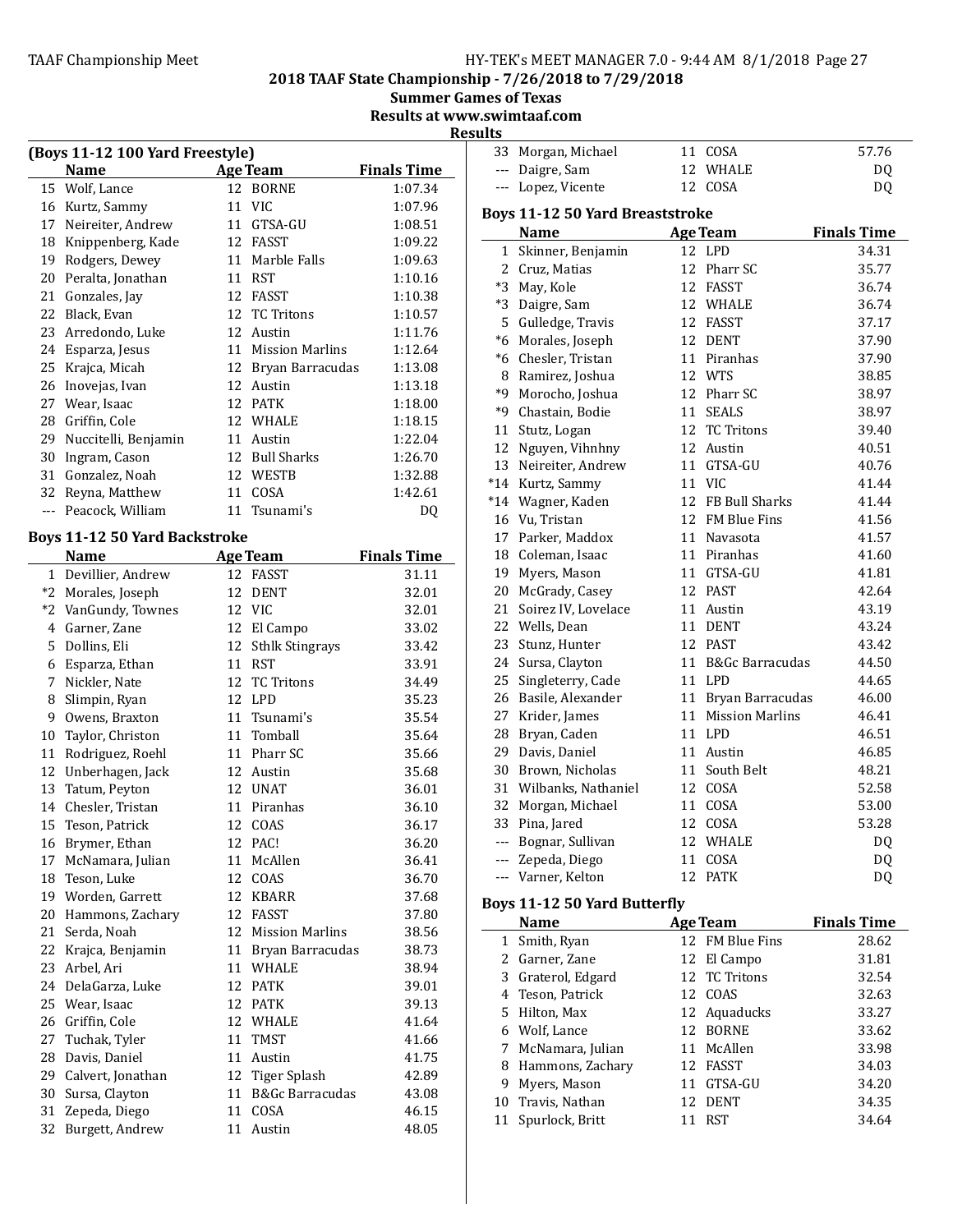2018 TAAF State Championship - 7/26/2018 to 7/29/2018

**Summer Games of Texas** Results at www.swimtaaf.com

**Results** 

| (Boys 11-12 50 Yard Butterfly) |                     |    |                         |                    |  |  |
|--------------------------------|---------------------|----|-------------------------|--------------------|--|--|
|                                | <b>Name</b>         |    | <b>Age Team</b>         | <b>Finals Time</b> |  |  |
| 12                             | McDonald, Jack      |    | 12 TC Tritons           | 34.79              |  |  |
| 13                             | Gonzalez, Saul      | 11 | McAllen                 | 34.83              |  |  |
| 14                             | Myers, Aaron        |    | 12 Austin               | 34.97              |  |  |
| 15                             | Parker, Maddox      |    | 11 Navasota             | 35.61              |  |  |
|                                | 16 Worden, Garrett  |    | 12 KBARR                | 35.92              |  |  |
| 17                             | Teson, Luke         |    | 12 COAS                 | 36.84              |  |  |
| 18                             | Soirez IV, Lovelace | 11 | Austin                  | 36.91              |  |  |
| 19                             | Miller, Peyton      |    | 11 PAC!                 | 37.78              |  |  |
| 20                             | Bryan, Caden        |    | 11 LPD                  | 37.99              |  |  |
| 21                             | Munoz, Marco        | 11 | ALICE                   | 39.53              |  |  |
| 22                             | Arbel, Ari          | 11 | <b>WHALE</b>            | 41.87              |  |  |
| 23                             | Owens, Braxton      | 11 | Tsunami's               | 43.20              |  |  |
| 24                             | Esparza, Jesus      | 11 | <b>Mission Marlins</b>  | 43.27              |  |  |
| 25                             | Tuchak, Tyler       | 11 | TMST                    | 46.36              |  |  |
| 26                             | Rhodes, Tanner      | 11 | <b>Belterra Marlins</b> | 48.25              |  |  |
|                                | Krajca, Benjamin    | 11 | Bryan Barracudas        | DQ                 |  |  |
|                                |                     |    |                         |                    |  |  |

# Boys 11-12 100 Yard IM

|              | <b>Name</b>         |    | <b>Age Team</b>     | <b>Finals Time</b> |
|--------------|---------------------|----|---------------------|--------------------|
| $\mathbf{1}$ | Morales, Joseph     | 12 | <b>DENT</b>         | 1:11.00            |
| 2            | Daigre, Sam         | 12 | <b>WHALE</b>        | 1:12.47            |
| 3            | Gulledge, Travis    | 12 | FASST               | 1:12.49            |
| 4            | Rodriguez, Rayhan   | 12 | McAllen             | 1:13.61            |
| 5            | VanGundy, Townes    | 12 | <b>VIC</b>          | 1:13.70            |
| 6            | Gonzalez, Saul      | 11 | McAllen             | 1:15.42            |
| 7            | Bognar, Sullivan    | 12 | WHALE               | 1:16.13            |
| 8            | Nickler, Nate       | 12 | <b>TC Tritons</b>   | 1:17.16            |
| 9            | May, Kole           | 12 | FASST               | 1:17.40            |
| 10           | Teson, Patrick      | 12 | COAS                | 1:17.96            |
| 11           | Gonzales, Jay       | 12 | <b>FASST</b>        | 1:17.98            |
| 12           | Rodriguez, Roehl    |    | 11 Pharr SC         | 1:18.33            |
| 13           | Neireiter, Andrew   | 11 | GTSA-GU             | 1:19.19            |
| 14           | Taylor, Christon    | 11 | Tomball             | 1:20.59            |
| 15           | Slimpin, Ryan       |    | 12 LPD              | 1:20.65            |
| 16           | Unberhagen, Jack    | 12 | Austin              | 1:21.28            |
| 17           | Chastain, Bodie     | 11 | <b>SEALS</b>        | 1:21.96            |
| 18           | Skinner, Benjamin   |    | 12 LPD              | 1:21.98            |
| 19           | Graterol, Edgard    | 12 | <b>TC Tritons</b>   | 1:22.04            |
| 20           | Tomancak, Hayden    | 12 | Aqua Racers         | 1:22.36            |
| 21           | Parker, Maddox      | 11 | Navasota            | 1:22.69            |
| 22           | Stunz, Hunter       | 12 | <b>PAST</b>         | 1:24.46            |
| 23           | Soirez IV, Lovelace | 11 | Austin              | 1:25.91            |
| 24           | Worden, Garrett     |    | 12 KBARR            | 1:26.79            |
| 25           | Kirbo, Colton       | 12 | <b>Tiger Splash</b> | 1:28.51            |
| 26           | Davis, Daniel       | 11 | Austin              | 1:31.57            |
| 27           | Krajca, Benjamin    | 11 | Bryan Barracudas    | 1:32.18            |
| 28           | Brown, Nicholas     | 11 | South Belt          | 1:33.38            |
| 29           | Krajca, Micah       | 12 | Bryan Barracudas    | 1:34.94            |
| 30           | Miller, Peyton      | 11 | PAC!                | 1:35.27            |
| ---          | Masters, George     |    | 11 RST              | DQ                 |

# Boys 11-12 200 Yard Freestyle Relay

| <b>Relav</b> | <b>Finals Time</b> |
|--------------|--------------------|
|              | 1:54.39            |
|              |                    |

| 1 L.S |                        |   |         |
|-------|------------------------|---|---------|
|       | 2 McAllen              | A | 2:00.65 |
| 3     | <b>Mission Marlins</b> | A | 2:02.21 |
| 4     | <b>TC Tritons</b>      | A | 2:02.39 |
| 5     | <b>Sthlk Stingrays</b> | A | 2:03.09 |
| 6     | <b>RST</b>             | A | 2:04.40 |
| 7     | FASST                  | B | 2:04.56 |
| 8     | <b>FM Blue Fins</b>    | A | 2:05.22 |
| 9     | <b>ALICE</b>           | A | 2:07.32 |
| 10    | Aqua Racers            | A | 2:08.23 |
| 11    | VIC.                   | A | 2:08.31 |
| 12    | Pharr SC               | A | 2:08.66 |
| 13    | <b>TMST</b>            | A | 2:11.21 |
| 14    | <b>TC Tritons</b>      | B | 2:14.76 |
| 15    | Bryan Barracudas       | A | 2:15.41 |
| 16    | <b>FASST</b>           | C | 2:15.46 |
| 17    | El Campo               | A | 2:17.91 |
| 18    | <b>FB Bull Sharks</b>  | A | 2:18.15 |
| 19    | FM Blue Fins           | B | 2:22.64 |
| 20    | Tiger Splash           | A | 2:31.32 |
| 21    | GTSA-GU                | A | 2:37.90 |
| 22    | COSA                   | A | 2:49.94 |

# Boys 11-12 200 Yard Medley Relay

|    | <b>Team</b>            | Relay | <b>Finals Time</b> |
|----|------------------------|-------|--------------------|
| 1  | <b>FASST</b>           | A     | 2:11.62            |
| 2  | <b>TC Tritons</b>      | A     | 2:16.86            |
| 3  | GTSA-GU                | A     | 2:17.56            |
| 4  | <b>FM Blue Fins</b>    | A     | 2:20.64            |
| 5  | FASST                  | B     | 2:22.48            |
| 6  | <b>RST</b>             | A     | 2:23.07            |
| 7  | Pharr SC               | A     | 2:25.81            |
| 8  | <b>Sthlk Stingrays</b> | A     | 2:28.72            |
| 9  | TMST                   | A     | 2:30.23            |
| 10 | <b>KBARR</b>           | A     | 2:34.15            |
| 11 | Piranhas               | A     | 2:34.93            |
| 12 | <b>FASST</b>           | C     | 2:36.08            |
| 13 | <b>Mission Marlins</b> | A     | 2:37.23            |
| 14 | PAC!                   | A     | 2:38.11            |
| 15 | WHALE                  | A     | 2:38.41            |
| 16 | <b>RST</b>             | B     | 2:39.96            |
| 17 | Tiger Splash           | A     | 2:48.96            |
| 18 | Austin                 | B     | 2:55.51            |
| 19 | PAC!                   | B     | 3:28.04            |
|    | McAllen                | A     | DQ                 |
|    | Austin                 | A     | DQ                 |

# Boys 13-14 50 Yard Freestyle

| <b>Name</b>        | <b>Age Team</b>     | <b>Finals Time</b> |
|--------------------|---------------------|--------------------|
| 1 Velasquez, Issac | 14 Pharr SC         | 23.37              |
| 2 Brown, Garrison  | 14 Bryan Barracudas | 23.72              |
| 3 Lizzotte, Ethan  | 14 Pharr SC         | 23.81              |
| 4 Owens, Kole      | 13 LJST             | 23.96              |
| 5 Woodley, Thomas  | 14 Austin           | 24.33              |
| 6 Carmody, Jarrod  | 14 TC Tritons       | 24.49              |
| 7 Mason, Aleksei   | 14 BORNE            | 24.58              |
| Boettcher, Kase    | 14 RST              | 24.67              |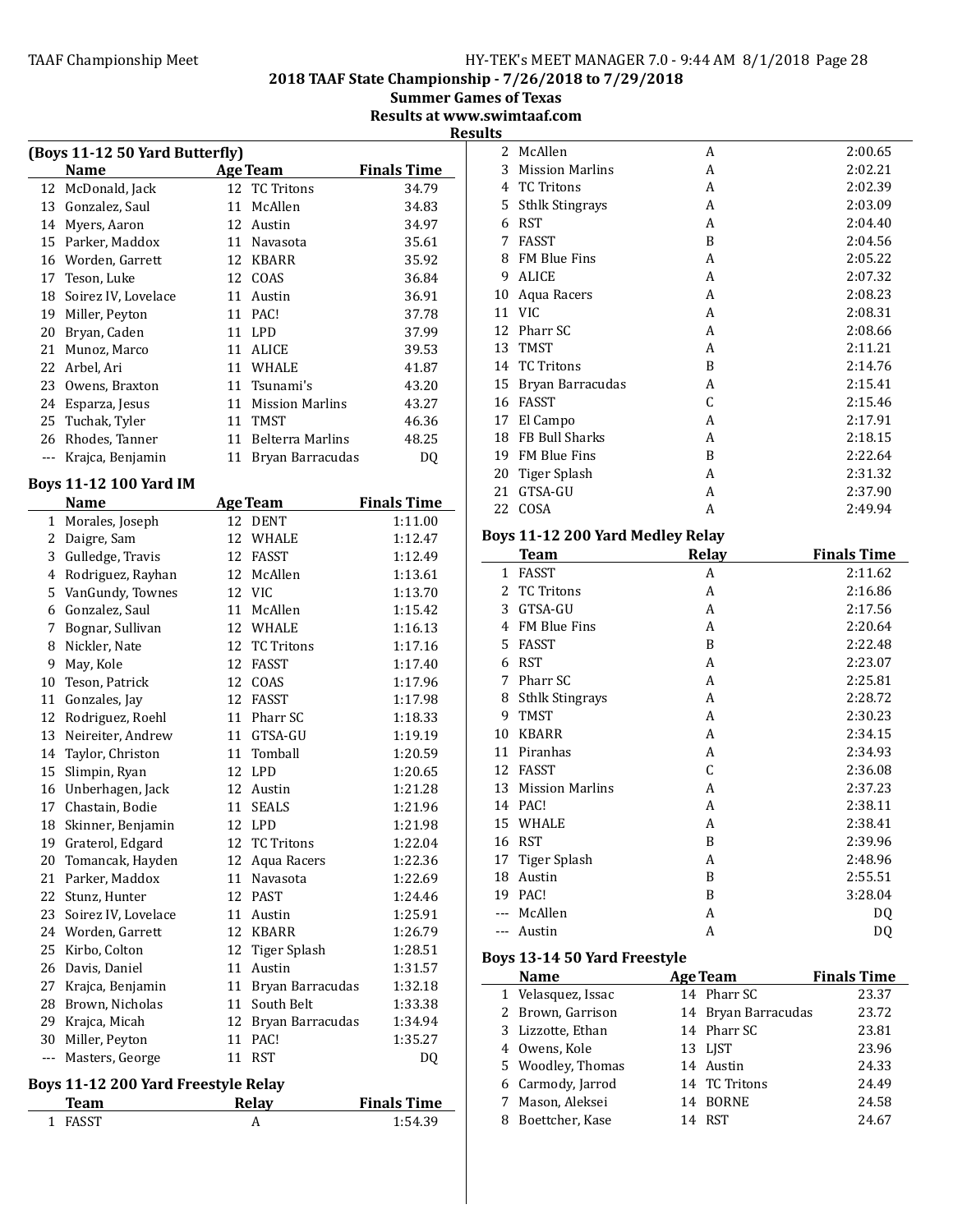**Finals Time** 

**Finals Time**  $1:59.51$  $2:02.64$  $2:04.45$ 2:05.76  $2:07.06$ 2:08.34  $2:10.13$ 

# 2018 TAAF State Championship - 7/26/2018 to 7/29/2018

**Summer Games of Texas** 

Results at www.swimtaaf.com Results

|    | (Boys 13-14 50 Yard Freestyle) |    |                        |                    |    | 29 Johnson, Daniel                   | 14 Austin                        | 1:09.95            |
|----|--------------------------------|----|------------------------|--------------------|----|--------------------------------------|----------------------------------|--------------------|
|    | <b>Name</b>                    |    | <b>Age Team</b>        | <b>Finals Time</b> |    | Boys 13-14 200 Yard Freestyle        |                                  |                    |
|    | 9 Dos Santos, Nilton           |    | 14 McAllen             | 24.93              |    | <b>Name</b>                          | <b>Age Team</b>                  | <b>Finals Time</b> |
|    | 10 Walters, Matthew            |    | 14 SEALS               | 25.10              |    | 1 Boettcher, Kase                    | 14 RST                           | 1:59.51            |
|    | 11 Carone, Cannon              |    | 14 FASST               | 25.60              |    | 2 Zaharis, Andrew                    | 14 TC Tritons                    | 2:02.64            |
|    | 12 Trihus, Micah               |    | 14 LJST                | 25.62              |    | 3 Leowe, Charles                     | 13 ROCK                          | 2:04.45            |
|    | 13 Lai, Alexander              |    | 14 Splash              | 25.77              |    | 4 Jimenez, Kevin                     | 14 WHALE                         | 2:05.76            |
|    | 14 Leowe, Charles              |    | 13 ROCK                | 25.81              |    | 5 Mason, Aleksei                     | 14 BORNE                         | 2:07.06            |
| 15 | Arbel, Leor                    |    | 14 WHALE               | 25.87              |    |                                      | 14 Tsunami's                     |                    |
|    | 16 Eich, Parker                |    | 14 WHALE               | 26.43              |    | 6 Ahrendt, Stone                     | 14 TMST                          | 2:08.34            |
| 17 | Morgan, Brady                  | 13 | Den Dolphins           | 26.48              |    | 7 Lugo, Jonah                        |                                  | 2:10.13            |
|    | 18 Bognar, Monty               |    | 13 WHALE               | 26.50              |    | 8 Sikes, Zade                        | 13 Den Dolphins<br>14 TC Tritons | 2:10.57            |
| 19 | Geier, Dagen                   | 13 | Aqua Racers            | 26.60              | 9  | Carmody, Zephan                      | 14 Pharr SC                      | 2:10.83            |
|    | 20 Duong, Michael              |    | 14 Splash              | 26.70              |    | 10 Uria, Mauricio                    |                                  | 2:10.95            |
|    | 21 Hargraves, Elijah           | 13 | Tiger Splash           | 26.79              | 11 | Lopez, Ricardo                       | 13 McAllen                       | 2:12.10            |
|    | 22 Oliver, Nicholas            |    | 14 KBARR               | 26.94              | 12 | Taylor, Keith                        | 14 COAS                          | 2:12.26            |
| 23 | Crisman, William               |    | 14 ALICE               | 27.01              | 13 | Rodriguez, Ethan                     | 13 Mission Marlins               | 2:16.59            |
|    | 24 Monroe, Case                |    | 13 LPD                 | 27.27              |    | 14 Ritch, Julian                     | 14 CCCC                          | 2:21.83            |
|    | 25 Fabian, Jacob               |    | 13 KBARR               | 27.32              | 15 | Kethley, Ryan                        | 14 Tiger Splash                  | 2:22.29            |
|    | 26 Busby, Allan                |    | 13 WAVE                | 27.86              | 16 | Zink, Reuben                         | 13 RPA                           | 2:23.09            |
| 27 | Espinoza, Adam                 |    | 14 Bryan Barracudas    | 28.76              | 17 | Espinoza, Adam                       | 14 Bryan Barracudas              | 2:23.91            |
|    | 28 Breese, RJ                  | 14 | Tsunami's              | 30.94              | 18 | Morgan, Tyler                        | 13 WHALE                         | 2:27.90            |
|    | 29 Davis, David                |    | 13 Austin              | 31.03              | 19 | Johnson, Asher                       | 13 FM Blue Fins                  | 2:28.18            |
|    | 30 McKallip, Ben               |    | 14 Austin              | 31.53              |    | 20 Oros, Blake                       | 13 Aquacats                      | 2:28.92            |
|    | 31 Villarroel, Jaime           |    | 13 COSA                | 43.64              |    | 21 McCaleb, Jackson                  | 14 MARL                          | 2:29.45            |
|    |                                |    |                        |                    |    | 22 Anderson, Caleb                   | 13 TC Tritons                    | 2:32.29            |
|    | Boys 13-14 100 Yard Freestyle  |    |                        |                    | 23 | Wicker, Martin                       | 14 Aqua Racers                   | 2:34.64            |
|    | <b>Name</b>                    |    | <b>Age Team</b>        | <b>Finals Time</b> |    | 24 Johnson, Daniel                   | 14 Austin                        | 2:35.74            |
|    | 1 Velasquez, Issac             |    | 14 Pharr SC            | 51.15              |    | 25 Wagner, Matthew                   | 13 MARL                          | 2:40.61            |
|    | 2 Brown, Garrison              |    | 14 Bryan Barracudas    | 53.01              |    | 26 Royal, Blaine                     | 13 DPARK                         | 2:43.82            |
| 3  | Boettcher, Kase                |    | 14 RST                 | 53.22              |    | 27 Thomas, Aaden                     | 13 LPD                           | 2:48.47            |
|    | 4 Woodley, Thomas              |    | 14 Austin              | 53.59              |    | 28 Nuccitelli, Alexander             | 14 Austin                        | 2:55.83            |
|    | 5 Mason, Aleksei               |    | 14 BORNE               | 54.85              |    | 29 McKallip, Ben                     | 14 Austin                        | 2:56.92            |
|    | 6 Nisimblat, Luca              |    | 14 ALICE               | 54.91              |    |                                      |                                  |                    |
|    | 7 Feriend, Adison              |    | 13 WFORD               | 56.02              |    | <b>Boys 13-14 50 Yard Backstroke</b> |                                  |                    |
|    | 8 Ahrendt, Stone               |    | 14 Tsunami's           | 56.12              |    | <b>Name</b>                          | <b>Age Team</b>                  | <b>Finals Time</b> |
| 9  | Salas-Garcia, Jorge            |    | 14 Pharr SC            | 56.16              |    | 1 Boettcher, Kase                    | 14 RST                           | 27.75              |
|    | 10 Leowe, Charles              |    | 13 ROCK                | 56.50              |    | 2 Arbel, Leor                        | 14 WHALE                         | 29.37              |
|    | 11 Walters, Matthew            |    | 14 SEALS               | 56.64              |    | 3 Zaharis, Andrew                    | 14 TC Tritons                    | 29.76              |
|    | 12 Crocker, Jackson            |    | 14 VIC                 | 56.75              |    | 4 Crocker, Jackson                   | 14 VIC                           | 29.88              |
|    | 13 Trihus, Micah               |    | 14 LJST                | 56.91              |    | 5 Citso, Caden                       | 14 Township                      | 30.13              |
| 14 | Taylor, Christian              |    | 13 Tomball             | 57.18              |    | 6 Revilla, Roger                     | 14 TMST                          | 30.37              |
|    | 15 Lai, Alexander              |    | 14 Splash              | 57.35              |    | 7 Taylor, Keith                      | 14 COAS                          | 30.43              |
| 16 | Jimenez, Kevin                 |    | 14 WHALE               | 57.41              |    | 8 Sikes, Zade                        | 13 Den Dolphins                  | 30.47              |
| 17 | Morgan, Brady                  | 13 | Den Dolphins           | 57.74              |    | 9 Reed, Taylor                       | 14 GTSA-GU                       | 30.54              |
| 18 | Montez, Roberto                | 14 | <b>Mission Marlins</b> | 58.75              |    | 10 Bowers, V, Harry                  | 13 LPD                           | 31.18              |
|    |                                |    |                        |                    |    | *11 Bognar, Monty                    | 13 WHALE                         | 31.29              |
| 19 | Sikes, Zade                    | 13 | Den Dolphins           | 59.81              |    | *11 Garcia, Franky                   | 14 Mission Marlins               | 31.29              |
| 20 | Taylor, Keith                  |    | 14 COAS                | 59.84              |    | 13 Reyes, Sean                       | 13 McAllen                       | 31.47              |
| 21 | Carone, Cannon                 |    | 14 FASST               | 59.85              |    | 14 Morgan, Brady                     | 13 Den Dolphins                  | 31.56              |
|    | 22 Oliver, Nicholas            |    | 14 KBARR               | 59.95              |    | 15 Fowers, Jackson                   | 14 Aqua Racers                   | 31.64              |
|    | 23 Parker, Daniel              |    | 13 DENT                | 1:00.02            |    | 16 Carmody, Zephan                   | 14 TC Tritons                    | 31.77              |
|    | 24 Gomez, Sebastian            |    | 14 WESTB               | 1:02.36            |    | 17 Walters, Matthew                  | 14 SEALS                         | 31.97              |
| 25 | Kethley, Ryan                  |    | 14 Tiger Splash        | 1:02.41            | 18 | Guajardo, Emilio                     | 13 Mission Marlins               | 32.02              |
|    | 26 Wolf, Brock                 |    | 14 BORNE               | 1:02.76            | 19 | Duong, Michael                       | 14 Splash                        | 32.08              |
| 27 | Morgan, Tyler                  | 13 | WHALE                  | 1:02.94            |    | 20 Eich, Parker                      | 14 WHALE                         | 32.17              |
|    | 28 Domsch, Zachary             |    | 14 Austin              | 1:08.11            |    |                                      |                                  |                    |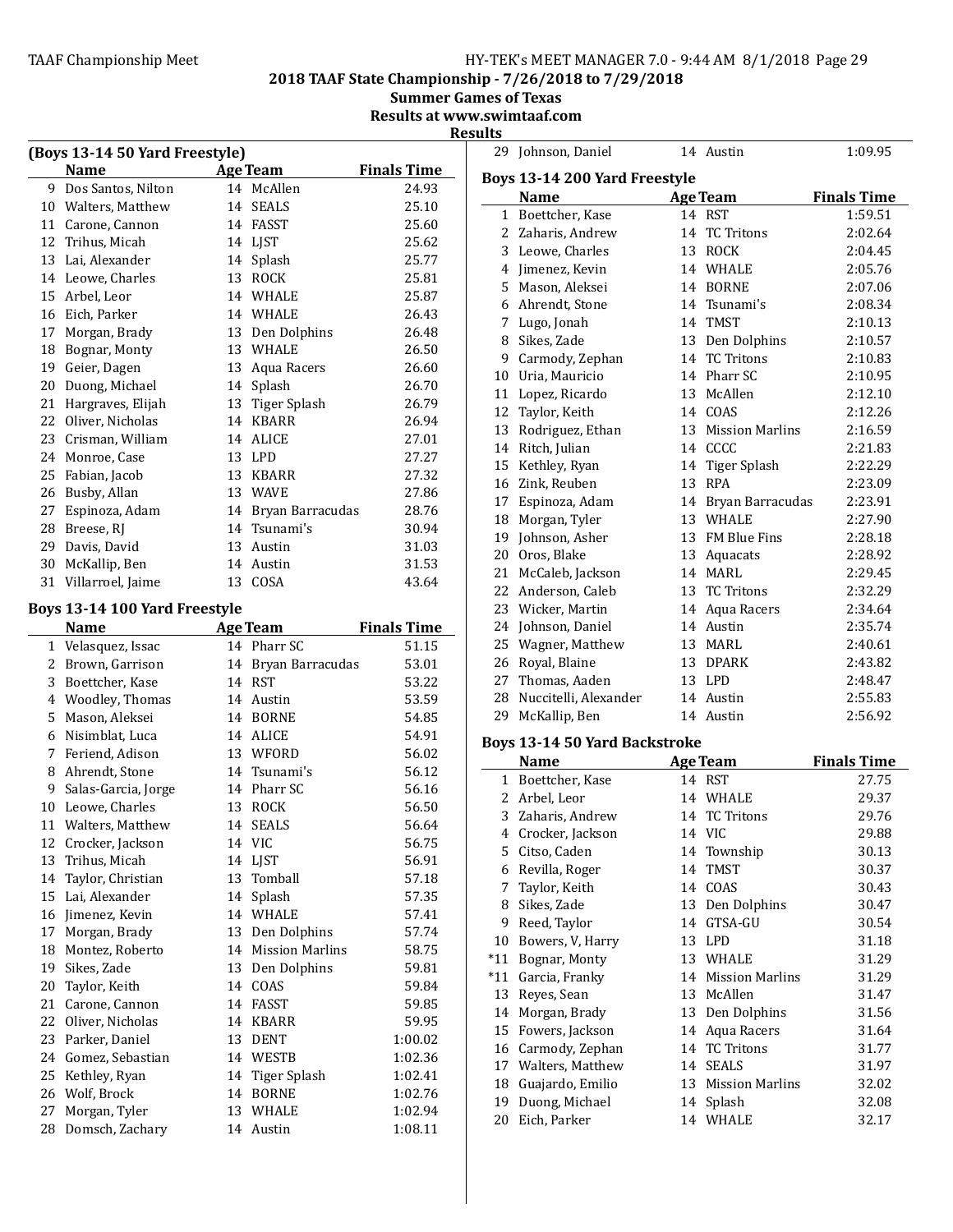8 Bognar, Monty 13 WHALE 28.25

2018 TAAF State Championship - 7/26/2018 to 7/29/2018

**Summer Games of Texas** Results at www.swimtaaf.com

**Results** 

| (Boys 13-14 50 Yard Backstroke) |                                        |    |                    |                    |  |  |
|---------------------------------|----------------------------------------|----|--------------------|--------------------|--|--|
|                                 | Name                                   |    | <b>Age Team</b>    | <b>Finals Time</b> |  |  |
| 21                              | Parker, Daniel                         |    | 13 DENT            | 32.54              |  |  |
| 22                              | Crisman, William                       | 14 | ALICE              | 33.34              |  |  |
| 23                              | Baldobino, Cory                        | 14 | Bryan Barracudas   | 33.98              |  |  |
| 24                              | Hargraves, Elijah                      | 13 | Tiger Splash       | 34.38              |  |  |
| 25                              | Owens, Brendan                         |    | 13 Tsunami's       | 34.94              |  |  |
| 26                              | Zink, Reuben                           |    | 13 RPA             | 34.99              |  |  |
| $*27$                           | Domsch, Zachary                        |    | 14 Austin          | 35.07              |  |  |
| $*27$                           | Cimbala, Dylan                         |    | 14 Austin          | 35.07              |  |  |
| 29                              | Wolf, Brock                            |    | 14 BORNE           | 35.75              |  |  |
| 30                              | Nuccitelli, Joseph                     |    | 14 Austin          | 37.96              |  |  |
|                                 | <b>Boys 13-14 50 Yard Breaststroke</b> |    |                    |                    |  |  |
|                                 | <b>Name</b>                            |    | Age Team           | <b>Finals Time</b> |  |  |
| 1                               | Uria, Rodrigo                          |    | 14 Pharr SC        | 29.35              |  |  |
| 2                               | Rodriguez, Dayan                       |    | 14 Mission Marlins | 29.55              |  |  |
| 3                               | Owens, Kole                            |    | 13 LIST            | 31.79              |  |  |
| 4                               | Parsons, Miles                         |    | 14 PAST            | 32.29              |  |  |
|                                 | $F$ Nguyon Locanh                      |    | 14 $CTCA$ $CII$    | つつ ワビ              |  |  |

| 2              | Rodriguez, Dayan             | 14 | <b>Mission Marlins</b> | 29.55              |
|----------------|------------------------------|----|------------------------|--------------------|
| 3              | Owens, Kole                  |    | 13 LJST                | 31.79              |
| 4              | Parsons, Miles               |    | 14 PAST                | 32.29              |
| 5              | Nguyen, Joseph               |    | 14 GTSA-GU             | 32.75              |
| 6              | Eich, Parker                 |    | 14 WHALE               | 33.03              |
| 7              | Hembree, Gage                |    | 13 Tiger Splash        | 33.10              |
| 8              | Spaeth, Kyler                | 14 | <b>PAST</b>            | 33.27              |
| 9              | Feriend, Adison              |    | 13 WFORD               | 34.09              |
| 10             | Nisimblat, Luca              | 14 | <b>ALICE</b>           | 34.13              |
| 11             | Hoffmann, Aidan              |    | 14 DENT                | 34.63              |
| 12             | Reyes, Sean                  |    | 13 McAllen             | 34.70              |
| 13             | Fowers, Jackson              | 14 | Aqua Racers            | 35.15              |
| 14             | Busby, Allan                 | 13 | <b>WAVE</b>            | 35.54              |
| 15             | Scrivner, Preston            |    | 14 TC Tritons          | 35.93              |
| 16             | Buchanan, Jordan             |    | 13 SEALS               | 36.13              |
| 17             | Jones, Jadon                 |    | 13 Marble Falls        | 36.40              |
| 18             | Owens, Brendan               |    | 13 Tsunami's           | 36.51              |
| 19             | Gomez, Sebastian             |    | 14 WESTB               | 36.52              |
| 20             | Cohen, Jacob                 |    | 14 Tiger Splash        | 36.91              |
| 21             | Pecararo, Thomas             | 14 | Stingrays              | 37.03              |
| 22             | Johnson, Daniel              |    | 14 Austin              | 37.37              |
| 23             | Morgan, Tyler                |    | 13 WHALE               | 37.66              |
| 24             | Cimbala, Dylan               | 14 | Austin                 | 38.75              |
| 25             | McDonald, Ryan               |    | 13 FASST               | 39.54              |
| 26             | Kimble, James                | 13 | Navasota               | 41.41              |
| 27             | Breese, RJ                   | 14 | Tsunami's              | 41.78              |
| 28             | Nuccitelli, Alexander        | 14 | Austin                 | 41.84              |
| 29             | Villarroel, Jaime            | 13 | COSA                   | 46.51              |
| $\overline{a}$ | Cory, Caleb                  | 13 | FASST                  | DQ                 |
|                | --- Reyes, Sergio            | 13 | <b>DPARK</b>           | DQ                 |
|                | Boys 13-14 50 Yard Butterfly |    |                        |                    |
|                | <b>Name</b>                  |    | <b>Age Team</b>        | <b>Finals Time</b> |
|                | 1 Owens, Kole                |    | 13 LJST                | 25.60              |
|                | 2 Velasquez, Issac           |    | 14 Pharr SC            | 25.64              |
| $*3$           | Dos Santos, Nilton           |    | 14 McAllen             | 26.49              |
| $*3$           | Carmody, Jarrod              | 14 | <b>TC Tritons</b>      | 26.49              |

5 Woodley, Thomas 14 Austin 27.39<br>6 Lugo, Jonah 14 TMST 27.87 Lugo, Jonah 14 TMST 27.87 Reed, Taylor 14 GTSA-GU 28.11

| 9      | Lai, Alexander         |    | 14 Splash              | 28.31              |
|--------|------------------------|----|------------------------|--------------------|
| 10     | Jimenez, Kevin         | 14 | WHALE                  | 28.34              |
| 11     | Walters, Matthew       | 14 | <b>SEALS</b>           | 28.35              |
| 12     | Trihus, Micah          |    | 14 LJST                | 28.39              |
| 13     | Feriend, Adison        | 13 | WFORD                  | 28.58              |
| 14     | Spaeth, Kyler          | 14 | <b>PAST</b>            | 29.00              |
| 15     | Ahrendt, Stone         | 14 | Tsunami's              | 29.04              |
| 16     | Garcia, Franky         | 14 | <b>Mission Marlins</b> | 29.46              |
| 17     | McDonald, John         |    | 14 LPD                 | 29.49              |
| 18     | Williams, Jackson      |    | 14 FM Blue Fins        | 29.55              |
| 19     | Arbel, Leor            |    | 14 WHALE               | 29.95              |
| $20\,$ | Bowers, V, Harry       |    | 13 LPD                 | 30.79              |
| 21     | Taylor, Keith          |    | 14 COAS                | 31.00              |
| 22     | Otto, Ryan             | 14 | <b>TMST</b>            | 31.05              |
| 23     | Pecararo, Thomas       | 14 | Stingrays              | 31.30              |
| 24     | Sikes, Zade            | 13 | Den Dolphins           | 32.02              |
| 25     | Cimbala, Dylan         | 14 | Austin                 | 32.56              |
| 26     | Espinoza, Adam         | 14 | Bryan Barracudas       | 32.61              |
| 27     | Rall, Jack             | 14 | <b>RPA</b>             | 32.70              |
| 28     | Jones, Jadon           | 13 | Marble Falls           | 33.21              |
| 29     | Baldobino, Cory        | 14 | Bryan Barracudas       | 33.73              |
| 30     | Nuccitelli, Joseph     | 14 | Austin                 | 35.95              |
| 31     | Villarroel, Jaime      |    | 13 COSA                | 53.74              |
|        |                        |    |                        |                    |
|        | Boys 13-14 100 Yard IM |    |                        |                    |
|        | <b>Name</b>            |    | <b>Age Team</b>        | <b>Finals Time</b> |
|        | 1 Rodriguez, Dayan     |    | 14 Mission Marlins     | 1:00.55            |
|        |                        |    |                        |                    |
|        | 2 Brown, Garrison      |    | 14 Bryan Barracudas    | 1:01.73            |
| 3      | Carmody, Jarrod        | 14 | <b>TC Tritons</b>      | 1:03.33            |
| 4      | Owens, Kole            | 13 | LJST                   | 1:03.55            |
| 5      | Uria, Rodrigo          | 14 | Pharr SC               | 1:03.79            |
| 6      | Reyes, Sergio          | 13 | <b>DPARK</b>           | 1:04.79            |
| 7      | Feriend, Adison        |    | 13 WFORD               | 1:04.91            |
| *8     | Hembree, Gage          | 13 | Tiger Splash           | 1:05.44            |
| $^*8$  | Reed, Taylor           | 14 | GTSA-GU                | 1:05.44            |
| 10     | Jimenez, Kevin         |    | 14 WHALE               | 1:06.88            |
| 11     | Ahrendt, Stone         |    | 14 Tsunami's           | 1:06.91            |
|        | 12 Dos Santos, Nilton  |    | 14 McAllen             | 1:07.32            |
|        | 13 Crocker, Jackson    |    | 14 VIC                 | 1:07.33            |
|        | 14 Spaeth, Kyler       |    | 14 PAST                | 1:07.60            |
|        | 15 Hoffmann, Aidan     |    | 14 DENT                | 1:09.75            |
| 16     | Leowe, Charles         | 13 | ROCK                   | 1:09.88            |
| 17     | Fowers, Jackson        | 14 | Aqua Racers            | 1:09.97            |
| 18     | Lai, Alexander         | 14 | Splash                 | 1:10.57            |
| 19     | Morgan, Brady          | 13 | Den Dolphins           | 1:12.00            |
| 20     | Duong, Michael         | 14 | Splash                 | 1:12.56            |
| 21     | McDonald, John         | 14 | LPD                    | 1:12.63            |
| 22     | Arbel, Leor            | 14 | WHALE                  | 1:12.88            |
| 23     | Busby, Allan           | 13 | <b>WAVE</b>            | 1:13.15            |
| 24     | Zink, Reuben           | 13 | <b>RPA</b>             | 1:14.34            |
| 25     | Morgan, Tyler          | 13 | WHALE                  | 1:14.41            |
| 26     | Owens, Brendan         | 13 | Tsunami's              | 1:16.03            |
| 27     | Cimbala, Dylan         | 14 | Austin                 | 1:17.99            |
| 28     | Davis, David           | 13 | Austin                 | 1:20.46            |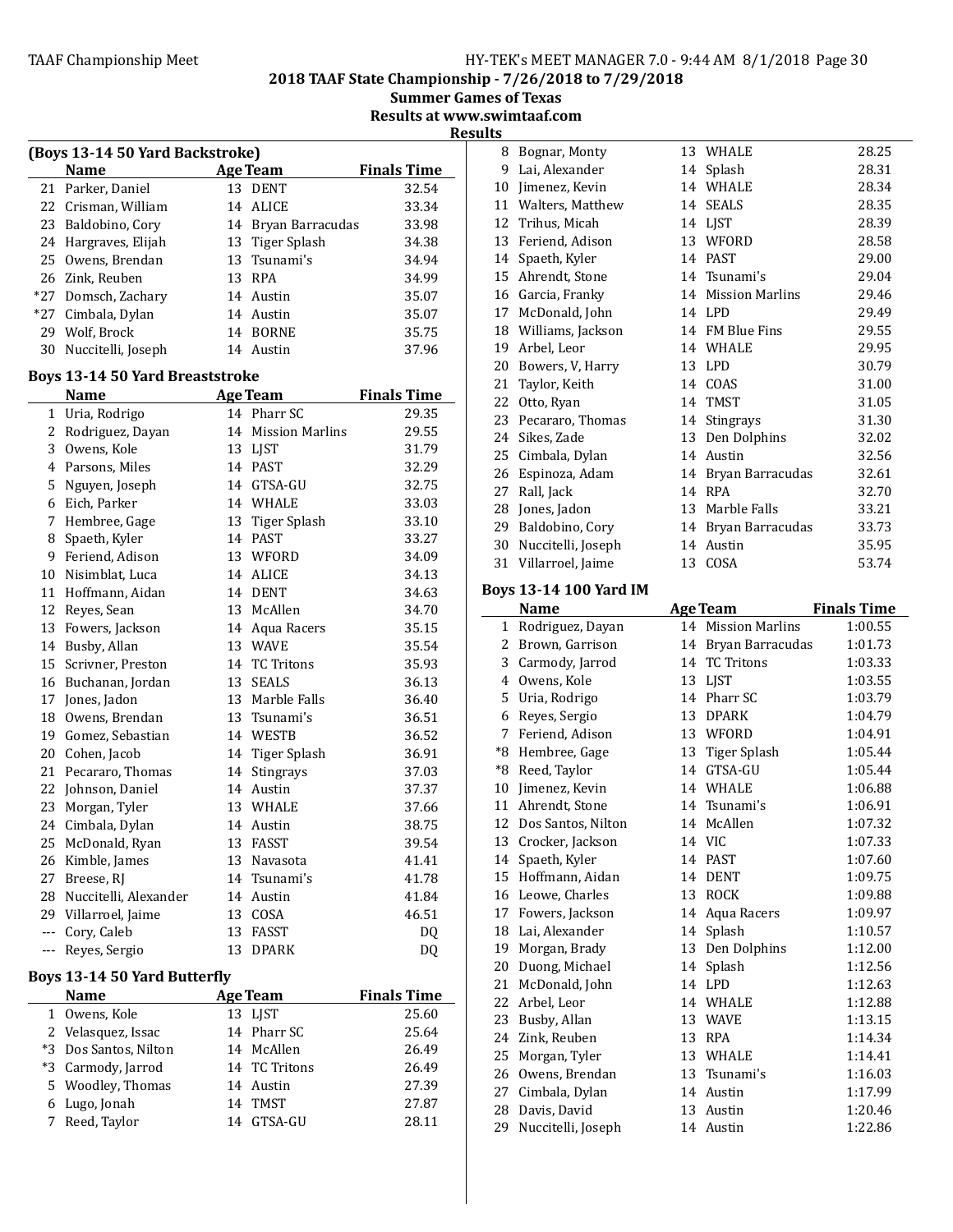2018 TAAF State Championship - 7/26/2018 to 7/29/2018

Summer Games of Texas

Results at www.swimtaaf.com

|              | Boys 13-14 200 Yard Freestyle Relay<br><b>Team</b> | Relay                        | <b>Finals Time</b> |
|--------------|----------------------------------------------------|------------------------------|--------------------|
| $\mathbf{1}$ | Pharr SC                                           | A                            | 1:37.82            |
| 2            | <b>Mission Marlins</b>                             | A                            | 1:42.75            |
| 3            | TMST                                               | A                            | 1:43.03            |
| 4            | <b>TC Tritons</b>                                  | A                            | 1:44.17            |
| 5            | LPD                                                | A                            | 1:49.61            |
| 6            | <b>ALICE</b>                                       | A                            | 1:50.37            |
| 7            | <b>Tiger Splash</b>                                | A                            | 1:52.06            |
| 8            | FM Blue Fins                                       | A                            | 1:52.42            |
| $*9$         |                                                    |                              |                    |
|              | <b>VIC</b>                                         | A                            | 1:53.03            |
| *9           | FASST                                              | A                            | 1:53.03            |
| 11           | Austin                                             | A                            | 1:53.72            |
| 12           | Aquacats                                           | A                            | 1:54.21            |
|              | 13 GTSA-GU                                         | A                            | 1:56.21            |
|              | 14 Mission Marlins                                 | B                            | 1:56.82            |
|              | 15 WESTB                                           | A                            | 1:59.31            |
| 16           | <b>TC Tritons</b>                                  | B                            | 2:01.48            |
| 17           | <b>DPARK</b>                                       | A                            | 2:08.52            |
|              | 18 SEALS                                           | A                            | 2:10.06            |
|              | 19 Tiger Splash                                    | B                            | 2:11.85            |
| ---          | <b>DENT</b>                                        | A                            | DQ                 |
|              | Boys 13-14 200 Yard Medley Relay                   |                              |                    |
|              | <b>Team</b>                                        | <b>Relay</b>                 | <b>Finals Time</b> |
|              | 1 Mission Marlins                                  | A                            | 1:54.12            |
|              | 2 Pharr SC                                         | A                            | 1:54.58            |
| 3            | <b>TC Tritons</b>                                  | A                            | 1:54.61            |
|              |                                                    |                              |                    |
| 4<br>5       | TMST                                               | A                            | 2:01.79            |
|              | GTSA-GU                                            | A                            | 2:03.81            |
| 6            | FASST                                              | A                            | 2:10.27            |
| 7            | FM Blue Fins                                       | A                            | 2:10.29            |
| 8            | Tiger Splash                                       | A                            | 2:11.38            |
| 9            | Aquacats                                           | A                            | 2:16.17            |
|              | 10 Bryan Barracudas                                | A                            | 2:19.00            |
| 11           | <b>TC Tritons</b>                                  | B                            | 2:19.40            |
| 12           | Austin                                             | A                            | 2:20.04            |
| 13           | <b>TMST</b>                                        | B                            | 2:27.73            |
|              | 14 DPARK                                           | A                            | 2:31.60            |
| 15           | ALICE                                              | В                            | 2:34.02            |
| 16           | Tiger Splash                                       | B                            | 2:34.13            |
| ---          | McAllen                                            | A                            | DQ                 |
| ---          | WESTB                                              | A                            | DQ                 |
|              | <b>Men 15-17 50 Yard Freestyle</b>                 |                              |                    |
|              | Name                                               | <u>Age Team</u>              | <b>Finals Time</b> |
| $\mathbf{1}$ | Fletcher, Vincent                                  | 17 GTSA-GU                   | 21.56              |
| 2            | Heath, Trevor                                      | 16<br><b>Mission Marlins</b> | 22.05              |
| 3            | Potter, Eric                                       | 16 TMST                      | 22.07              |
| 4            | Dykehouse, Caleb                                   | 17<br>PAC!                   | 22.10              |
|              | 5 Litchfield, Jake                                 | 15<br>RST                    | 22.82              |
|              |                                                    |                              |                    |
|              | 6 Garza, Alvaro                                    | 16 Mission Marlins           | 23.02              |
| 7            | Davis, Luke                                        | 17<br>LPD                    | 23.24              |
| 8            | Penny, Evan                                        | 15<br>DPARK                  | 23.27              |
| 9            | Kelly, Noah                                        | 15<br>FASST                  | 23.33              |
|              | 10 Alvarez, Matthew                                | 16 Aqua Racers               | 23.55              |
|              |                                                    |                              |                    |

|       | 11 Davis, Merrick        | 15 | Rowlett Rays        | 23.63 |
|-------|--------------------------|----|---------------------|-------|
|       | *12 Logan, Landon        | 16 | LJST                | 23.72 |
|       | *12 Montalvo, Ethan      |    | 16 Mission Marlins  | 23.72 |
|       | 14 Avila, Gerardo        |    | 15 DPARK            | 23.80 |
|       | 15 Ramirez, Robert       |    | 16 Mission Marlins  | 24.05 |
|       | 16 DeLuna, Abelardo      |    | 16 ODEM             | 24.12 |
|       | 17 Zuniga, Andres        |    | 17 Rowlett Rays     | 24.24 |
|       | 18 Wen, Gary             | 17 | <b>WESTB</b>        | 24.27 |
|       | 19 Youngblood, Keaton    |    | 16 LPD              | 24.36 |
|       | 20 Anaya, Matthew        | 17 | Pharr SC            | 24.38 |
| 21    | Criddle, Alan            | 17 | <b>LPD</b>          | 24.44 |
|       | 22 Hernandez, Allan      |    | 15 Aquaducks        | 24.69 |
|       | 23 Ayers, Ayden          | 15 | Bryan Barracudas    | 24.71 |
|       | *24 Mauer, Nico          | 17 | <b>TC Tritons</b>   | 24.75 |
|       | *24 Roybal, Liam         |    | 15 TC Tritons       | 24.75 |
|       | 26 Morgan, Darian        | 17 | GTSA-GU             | 24.76 |
|       | 27 Foster, Philip        | 17 | MARL                | 24.97 |
|       | 28 Mackebon, Will        |    | 15 LJST             | 25.11 |
|       | 29 Herrera, Jae          |    | 17 Mission Marlins  | 25.12 |
|       | 30 Rolon, Felix          |    | 15 LPD              | 25.22 |
|       | 31 Rodriguez, Jensen     |    | 16 B&Gc Barracudas  | 25.24 |
|       | 32 Lavinsky, Max         |    | 17 Rowlett Rays     | 25.27 |
|       | 33 Luke, Tanner          |    | 15 VIC              | 25.29 |
|       | 34 Dear, Taylor          |    | 15 TMST             | 25.31 |
|       | 35 Bates, Colton         |    | 15 TERR             | 25.38 |
|       | 36 Painter, Blake        |    | 16 GPVIN            | 25.51 |
| 37    | Cabezas-Adaro, Francisco |    | 17 FM Blue Fins     | 25.54 |
|       | *38 Medina, Art          |    | 15 TMST             | 25.62 |
|       | *38 Griffin, Tanner      |    | 16 WHALE            | 25.62 |
|       | 40 Geldenhuys, Johan     |    | 17 PAC!             | 25.63 |
| 41    | Gonzalez, Jordan         |    | 16 WESTB            | 25.67 |
|       | 42 Torres, Kannon        |    | 16 Bryan Barracudas | 25.68 |
|       | 43 Paulsen, Brady        |    | 15 Sthlk Stingrays  | 25.72 |
|       | 44 Huss, Andrew          |    | 16 Rowlett Rays     | 25.77 |
|       | 45 Cruse, Carson         |    | 15 Rowlett Rays     | 25.82 |
|       | 46 Owens, Brandon        |    | 17 TC Tritons       | 25.84 |
|       | 47 Lemons, Justin        |    | 16 WFORD            | 25.85 |
|       | 48 Pritchett, Logan      | 15 | <b>TERR</b>         | 25.90 |
| 49    | Holt, Joshua             | 16 | CCAA                | 25.98 |
|       | 50 Adami, Mark           |    | 16 FREER            | 26.06 |
| 51    | Velasco, Michael         |    | 15 FM Blue Fins     | 26.08 |
|       | 52 Carrasco, Ivan        |    | 16 TERR             | 26.10 |
|       | 53 Tee, Jan              |    | 17 RST              | 26.17 |
| 54    | Travis, Austin           | 15 | DENT                | 26.23 |
|       | 55 Willmeth, Cutter      | 16 | <b>SEALS</b>        | 26.34 |
| 56    | Lopez, Gilbert           |    | 15 BROWN            | 26.35 |
| 57    | Neireiter, Aidan         | 15 | GTSA-GU             | 26.39 |
| 58    | Bailes, Jacob            | 15 | <b>WOTB</b>         | 26.44 |
| 59    | Immenhauser, Alec        |    | 15 VIC              | 26.49 |
| 60    | Murphy, Charles          | 15 | PAC!                | 26.50 |
| *61   | Coburn, Eric             | 15 | <b>RPA</b>          | 26.66 |
| $*61$ | Wever, Blaine            | 16 | TC Tritons          | 26.66 |
|       | 63 Bryan, Ty             |    | 17 TC Tritons       | 26.70 |
|       | 64 Barnes, Ashton        | 16 | TC Tritons          | 26.74 |
| 65    | Goins, Aaron             |    | 16 Rowlett Rays     | 26.76 |
| 66    | Nguyen, Dylan            |    | 16 Austin           | 26.82 |
|       |                          |    |                     |       |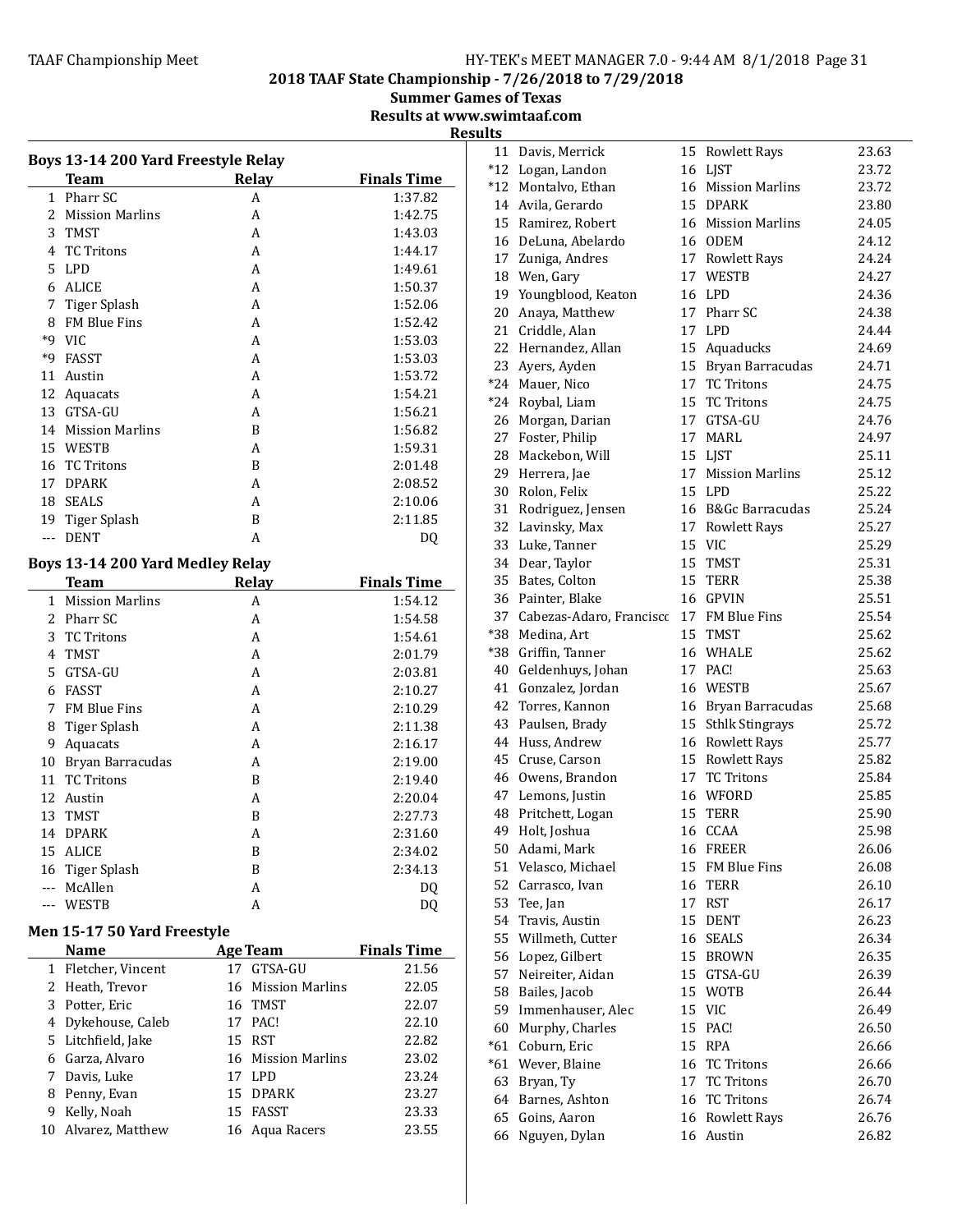# TAAF Championship Meet example the HY-TEK's MEET MANAGER 7.0 - 9:44 AM 8/1/2018 Page 32

2018 TAAF State Championship - 7/26/2018 to 7/29/2018

Summer Games of Texas

Results at www.swimtaaf.com

|     | (Men 15-17 50 Yard Freestyle) |    |                    |                    |       | Men 15-17 100 Yard Freestyle     |    |                        |                    |
|-----|-------------------------------|----|--------------------|--------------------|-------|----------------------------------|----|------------------------|--------------------|
|     | <b>Name</b>                   |    | <b>Age Team</b>    | <b>Finals Time</b> |       | <b>Name</b>                      |    | <b>Age Team</b>        | <b>Finals Time</b> |
| 67  | De Leon, Julio                |    | 15 Mission Marlins | 26.83              |       | 1 Fletcher, Vincent              |    | 17 GTSA-GU             | 47.77              |
| 68  | Sellars, Kole                 |    | 15 TC Tritons      | 26.84              |       | 2 Dykehouse, Caleb               |    | 17 PAC!                | 48.36              |
| 69  | Marcantel, Kade               |    | 15 GTSA-GU         | 26.86              |       |                                  |    | 16 STE                 | 48.78              |
| 70  | McPike, Jed                   |    | 15 Austin          | 26.88              | 3     | Barber, Dillon                   |    |                        |                    |
|     | *71 Levesque, Stewart         |    | 15 WAVE            | 26.90              | 4     | Heath, Trevor                    |    | 16 Mission Marlins     | 49.28              |
| *71 | Scott, Branden                |    | 15 MARL            | 26.90              | 5     | deValcourt, Myles                |    | 15 LJST                | 50.37              |
|     | 73 Peralez, Sebastian         |    | 15 Stingrays       | 26.91              | 6     | Adkins, Andrew                   |    | 17 Mission Marlins     | 50.98              |
|     | 74 Rubio, Trae                |    | 16 ALICE           | 26.92              | 7     | Kelly, Noah                      |    | 15 FASST               | 51.37              |
|     | *75 Nielson, Noah             |    | 16 WAVE            | 26.98              | 8     | Penny, Evan                      |    | 15 DPARK               | 51.57              |
|     | *75 Phillips, Preston         | 17 | SEALS              | 26.98              | 9     | Litchfield, Jake                 |    | 15 RST                 | 51.99              |
|     | 77 Pina, Jeremy               |    | 16 COSA            | 27.26              | 10    | Singh, Luke                      |    | 16 Mission Marlins     | 52.34              |
|     | 78 Garza, Matthew             |    | 16 ALVIN           | 27.31              | 11    | Davis, Luke                      |    | 17 LPD                 | 52.37              |
| 79  | Perry, Andrew                 |    | 17 Tsunami's       | 27.36              |       | 12 Alvarez, Matthew              |    | 16 Aqua Racers         | 52.88              |
| 80  | Willmeth, Brady               |    | 15 SEALS           | 27.59              | 13    | DeLuna, Abelardo                 |    | 16 ODEM                | 53.12              |
|     | *81 Peterson, Zachary         |    | 17 ALVIN           | 27.73              |       | 14 Hernandez, Allan              |    | 15 Aquaducks           | 53.15              |
|     | *81 Molo, Cameron             |    | 17 WESTB           | 27.73              | 15    | Voelker, Charles                 |    | 17 KBARR               | 53.29              |
|     | 83 Vinson, Caleb              |    | 15 Rowlett Rays    | 27.81              |       | 16 Kesler, Mason                 |    | 15 LIST                | 53.42              |
|     | 84 Ramirez, Jacob             | 16 | <b>TMST</b>        | 27.90              | 17    | Ramirez, Robert                  |    | 16 Mission Marlins     | 53.70              |
| 85  | Mancha, Juan                  | 15 | Mission Marlins    | 28.00              | 18    | Ayers, Ayden                     |    | 15 Bryan Barracudas    | 54.25              |
|     | 86 Macias, David              |    | 15 MARL            | 28.17              | 19    | Baron, Jake                      |    | 17 RPA                 | 54.65              |
|     | 87 Tarver, Kade               |    | 15 GPVIN           | 28.24              | 20    | Rolon, Felix                     |    | 15 LPD                 | 54.81              |
|     | *88 Cox, Easton               |    | 15 TERR            | 28.32              |       | 21 Acevedo, Nicolas              |    | 16 McAllen             | 55.09              |
|     | *88 Rodriguez, Rowan          |    | 16 Austin          | 28.32              | 22    | Hurst, Colby                     |    | 16 DENT                | 55.33              |
|     |                               |    | 16 GPVIN           | 28.41              | 23    | Colegrove, Caeden                |    | 17 Austin              | 55.58              |
| 90  | LeCocq, Christopher           |    |                    |                    |       | 24 Owens, Brandon                | 17 | <b>TC Tritons</b>      | 55.88              |
|     | 91 Rogers, Caleb              |    | 16 COSA            | 28.43              | 25    | Martin, Sean                     |    | 15 RST                 | 55.98              |
|     | 92 Rodriguez, Damian          | 15 | Mission Marlins    | 28.50              |       | 26 Hoelting, Dane                |    | 16 ALVIN               | 56.02              |
|     | 93 Aschenbeck, Trey           |    | 15 VIC             | 28.59              | 27    | Painter, Blake                   |    | 16 GPVIN               | 56.09              |
|     | 94 Wharton, Jake              |    | 15 Sthlk Stingrays | 28.62              | 28    | Jarmulak, Joel                   |    | 15 TC Tritons          | 56.35              |
|     | 95 Guerrero, Sebastian        | 15 | Stingrays          | 28.65              | 29    | Maddula, Naga-Sai                |    | 15 TC Tritons          | 56.45              |
|     | 96 Gowans, Hugh               | 15 | Den Dolphins       | 28.97              | 30    | Zuniga, Andres                   |    | 17 Rowlett Rays        | 56.61              |
|     | *97 Salinas, Benito           | 17 | Stingrays          | 29.02              | 31    | Ramirez, Rosember                | 16 | <b>Mission Marlins</b> | 56.90              |
|     | *97 Berry, Lawson             |    | 16 SEALS           | 29.02              | 32    | Wen, Gary                        |    | 17 WESTB               | 56.91              |
| 99  | Golden, Lucas                 | 15 | TC Tritons         | 29.14              | 33    | Rodriguez, Jensen                | 16 | B&Gc Barracudas        | 56.99              |
| 100 | Stinson, Ian                  |    | 15 Tiger Splash    | 29.31              | 34    | Garza, Diego                     | 15 | <b>Mission Marlins</b> | 57.14              |
|     | 101 LeBeau, Ryan              |    | 15 WESTB           | 29.35              | 35    | Rutledge, Trenton                |    | 15 Navasota            | 57.27              |
|     | 102 Rusk, Joseph              | 15 | <b>TC Tritons</b>  | 29.43              |       | 36 Adami, Mark                   |    | 16 FREER               | 57.34              |
|     | 103 Macias, Damien            |    | 15 MARL            | 29.80              |       | 37 Rivera Scott, Andrew          |    | 16 FM Blue Fins        | 57.38              |
|     | 104 Landon, Colton            |    | 15 Stingrays       | 29.83              |       | 38 Aardema, Gabe                 |    | 16 Austin              | 57.45              |
|     | 105 Alvarado, Angel           |    | 16 Rowlett Rays    | 30.45              | *39   | Thomas, Matthew                  |    | 15 Stingrays           | 57.68              |
|     | 106 Rodriguez, Wraith         |    | 15 ALICE           | 30.66              | *39   | Holt, Joshua                     |    | 16 CCAA                | 57.68              |
|     | 107 Kastl, Joseph             |    | 16 TERR            | 30.89              | 41    | Huss, Andrew                     |    | 16 Rowlett Rays        | 57.90              |
|     | 108 Robles, Jared             |    | 15 COSA            | 31.02              | 42    | Murphy, Charles                  |    | 15 PAC!                | 57.92              |
|     | 109 Savage-Pierce, Hunter     |    | 15 KYLEK           | 31.39              | 43    | Willmeth, Cutter                 |    | 16 SEALS               | 57.96              |
|     | 110 Rodriguez, David          |    | 15 Mission Marlins | 31.43              |       | 44 Medina, Art                   |    | 15 TMST                | 58.09              |
|     | 111 Oviedo, Frankie           |    | 15 MARL            | 31.70              | 45    | Velasco, Michael                 |    | 15 FM Blue Fins        | 58.17              |
|     | 112 Brock, Tristan            |    | 17 SEALS           | 31.73              |       |                                  |    | 15 DENT                |                    |
|     | 113 Anzueto, Joshua           |    | 15 WESTB           | 31.94              | 46    | Travis, Austin<br>Wilson, Daniel |    |                        | 58.25              |
|     | 114 Garza, Eddie              |    | 15 FREER           | 33.35              | $*47$ |                                  |    | 15 TC Tritons          | 58.26              |
|     | 115 Torres, Adam              |    | 16 FREER           | 33.40              | $*47$ | Lutkenhaus, George               |    | 15 TC Tritons          | 58.26              |
|     | 116 Munoz, Nicholas           |    | 15 WTS             | 35.22              | 49    | Mondragon, David                 |    | 16 McAllen             | 58.27              |
|     | 117 Gwyn, Jordin              |    | 16 Tiger Splash    | 35.40              | 50    | Fowler, Chris                    |    | 15 TC Tritons          | 58.61              |
|     | 118 Ortiz, Jesse              |    | 15 MARL            | 35.41              | 51    | Johnson, Tristan                 |    | 17 Current             | 58.96              |
|     | 119 Middleton, Aidan          |    | 15 SEALS           | 40.17              | 52    | Goins, Aaron                     |    | 16 Rowlett Rays        | 59.03              |
|     |                               |    |                    |                    |       | 53 Patterson, Colby              |    | 16 ALVIN               | 59.05              |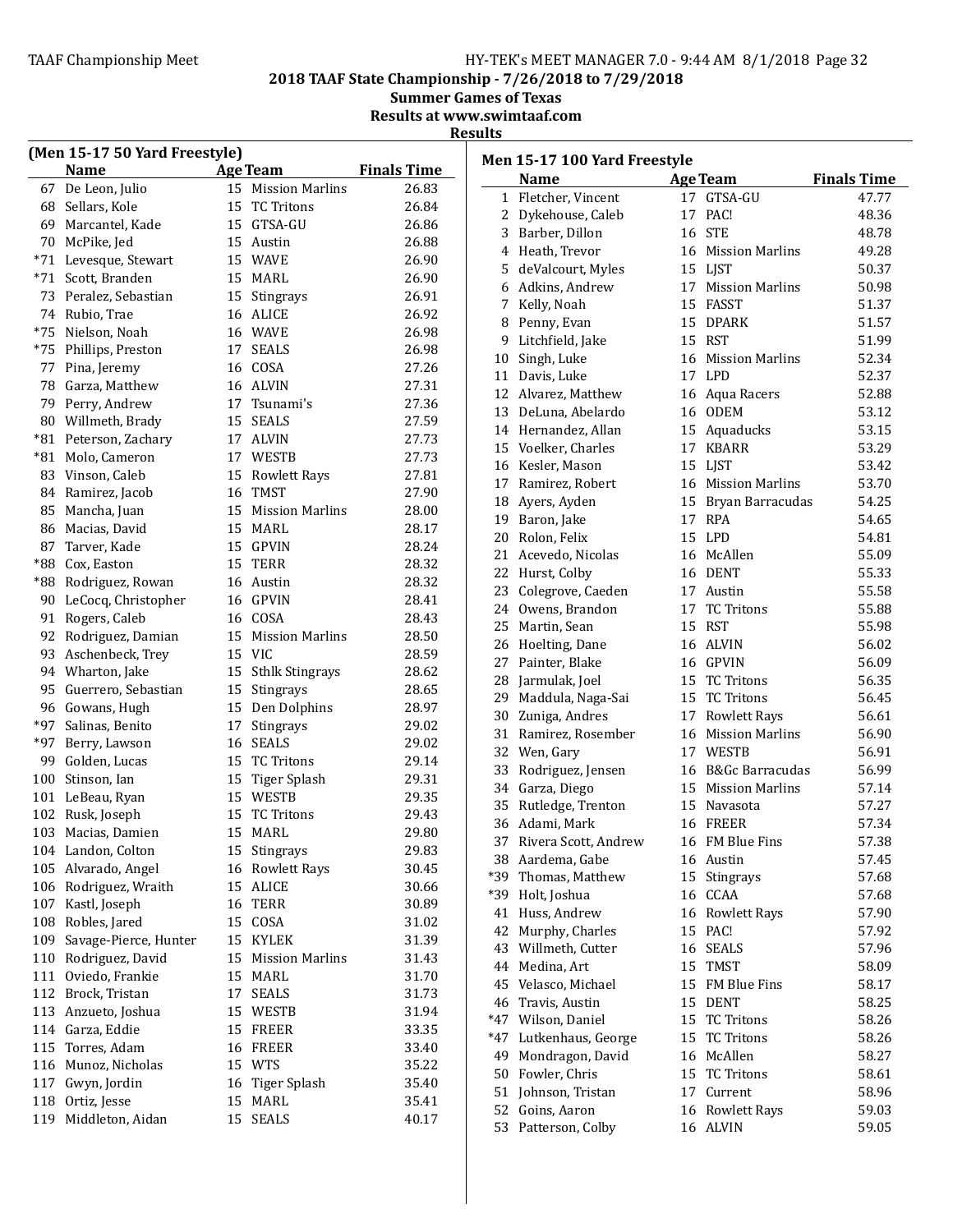8 Hardaway, Hayden 16 LPD 2:00.47

2018 TAAF State Championship - 7/26/2018 to 7/29/2018

Summer Games of Texas Results at www.swimtaaf.com

|          | (Men 15-17 100 Yard Freestyle)      |          |                                        |                    |
|----------|-------------------------------------|----------|----------------------------------------|--------------------|
|          | <b>Name</b>                         |          | <b>Age Team</b>                        | <b>Finals Time</b> |
| 54       | Coburn, Eric                        | 15       | <b>RPA</b>                             | 59.09              |
|          | 55 Myers, Kyle                      | 16       | LPD                                    | 59.10              |
|          | 56 Peralez, Sebastian               |          | 15 Stingrays                           | 59.14              |
| 57       | Bailes, Jacob                       |          | 15 WOTB                                | 59.20              |
| 58       | Perry, Andrew                       |          | 17 Tsunami's                           | 59.43              |
| 59       | Neireiter, Aidan                    |          | 15 GTSA-GU                             | 59.46              |
|          | 60 Tran, Ethan                      |          | 15 FASST                               | 59.54              |
|          | 61 Willmeth, Brady                  | 15       | <b>SEALS</b>                           | 1:00.09            |
| 62       | Lopez, Gilbert                      | 15       | <b>BROWN</b>                           | 1:00.12            |
| 63       | Tee, Jan                            | 17       | RST                                    | 1:00.23            |
|          | 64 Cabezas-Adaro, Francisco         |          | 17 FM Blue Fins                        | 1:00.67            |
|          | 65 Cox, Tate                        |          | 15 Stingrays                           | 1:00.82            |
| 66       | Barnes, Ashton                      | 16       | <b>TC Tritons</b>                      | 1:00.92            |
|          | 67 Ramirez, Jacob                   | 16       | TMST                                   | 1:01.42            |
| 68       | Peart, Kasey                        |          | 15 VIC                                 | 1:01.53            |
| 69       | Vinson, Caleb                       |          | 15 Rowlett Rays                        | 1:01.68            |
| 70       | Scott, Branden                      | 15       | MARL                                   | 1:01.75            |
|          | 71 Rodriguez, Damian                |          | 15 Mission Marlins                     | 1:02.24            |
| 72       | Brown, Christopher                  |          | 16 South Belt                          | 1:02.26            |
| 73       | Peterson, Zachary                   |          | 17 ALVIN                               | 1:02.96            |
|          | 74 Cox, Easton                      | 15       | <b>TERR</b>                            | 1:03.09            |
|          | 75 Kodlubanski, Michael             | 15       | WHALE                                  | 1:03.32            |
|          | 76 Rodriguez, Rowan                 |          | 16 Austin                              | 1:03.82            |
|          | 77 Salinas, Benito                  |          | 17 Stingrays                           | 1:04.62            |
|          | 78 Garza, Matthew                   | 16       | ALVIN                                  | 1:04.63            |
|          | 79 Chapa, Bernardo                  | 15       | Stingrays                              | 1:04.92            |
| 80       | Aschenbeck, Trey                    | 15       | <b>VIC</b>                             | 1:04.99            |
| 81       | Macias, David                       |          | 15 MARL                                | 1:05.23            |
|          | 82 Gowans, Hugh                     |          | 15 Den Dolphins                        | 1:05.43            |
| 83       | Wharton, Jake                       | 15       | <b>Sthlk Stingrays</b>                 | 1:05.65            |
| 84       | Sosa, Luis                          |          | 16 Mission Marlins                     | 1:06.15            |
| *85      | Rogers, Caleb                       |          | 16 COSA                                | 1:06.38            |
| $*85$    | Landon, Colton                      | 15       | Stingrays                              | 1:06.38            |
|          | 87 Macias, Damien                   |          | 15 MARL                                | 1:06.76            |
| 88       | Burgess, Jordan                     |          | 17 TERR                                | 1:07.16            |
| 89<br>90 | Tarver, Kade                        | 15<br>15 | GPVIN                                  | 1:08.90<br>1:10.21 |
|          | Rodriguez, Wraith                   |          | <b>ALICE</b>                           |                    |
|          | 91 Campos, Denis                    | 15       | South Belt                             | 1:10.83            |
| 92<br>93 | Savage-Pierce, Hunter               | 15<br>15 | <b>KYLEK</b><br><b>Mission Marlins</b> | 1:11.06            |
| 94       | Rodriguez, David<br>Oviedo, Frankie | 15       | MARL                                   | 1:11.49<br>1:12.56 |
|          | 95 Ortiz, Jesse                     | 15       |                                        |                    |
|          | 96 Middleton, Aidan                 | 15       | MARL<br><b>SEALS</b>                   | 1:16.77<br>1:42.03 |
| $---$    | Munoz, Nicholas                     | 15       | <b>WTS</b>                             | DQ                 |
|          |                                     |          |                                        |                    |
|          | Men 15-17 200 Yard Freestyle        |          |                                        |                    |

| <b>Name</b>            | <b>Age Team</b>    | <b>Finals Time</b> |
|------------------------|--------------------|--------------------|
| 1 Potter, Eric         | 16 TMST            | 1:47.35            |
| 2 Heath, Trevor        | 16 Mission Marlins | 1:48.05            |
| 3 Hackler, Christopher | 16 TC Tritons      | 1:55.77            |
| 4 Penny, Evan          | 15 DPARK           | 1:56.81            |
| 5 Kesler, Mason        | 15 LIST            | 1:57.03            |
| 6 Delaney, Jonah       | 17 SEALS           | 1:58.07            |
| 7 Gutierrez, Richard   | 15 DPARK           | 1:58.13            |

| 9            | Irwin, Clark                        | 16 | <b>TC Tritons</b>      | 2:00.64            |
|--------------|-------------------------------------|----|------------------------|--------------------|
| 10           | Jarmulak, Joel                      | 15 | <b>TC Tritons</b>      | 2:00.78            |
| 11           | Martin, Sean                        |    | 15 RST                 | 2:01.07            |
| 12           | Hernandez, Allan                    | 15 | Aquaducks              | 2:01.08            |
| 13           | Hurst, Colby                        | 16 | <b>DENT</b>            | 2:01.24            |
| 14           | Flores, Eric                        |    | 17 VIC                 | 2:01.41            |
| 15           | Castillo, Christian                 |    | 15 TMST                | 2:01.52            |
|              | 16 Paulsen, Brady                   |    | 15 Sthlk Stingrays     | 2:02.40            |
| 17           | Camargo, Edmundo                    |    | 17 GTSA-GU             | 2:03.78            |
| 18           | Griffin, Tanner                     |    | 16 WHALE               | 2:05.10            |
| 19           | Aardema, Gabe                       |    | 16 Austin              | 2:06.33            |
| 20           | Wilson, Daniel                      |    | 15 TC Tritons          | 2:09.79            |
| 21           | Lutkenhaus, George                  | 15 | <b>TC Tritons</b>      | 2:12.29            |
| 22           | Myers, Kyle                         |    | 16 LPD                 | 2:14.03            |
| 23           | Garza, Emmanuel                     |    | 15 Mission Marlins     | 2:15.71            |
| 24           | Ayers, Ayden                        |    | 15 Bryan Barracudas    | 2:15.98            |
| 25           | Cayce, Brandon                      |    | 15 CCAA                | 2:16.63            |
| 26           | Goins, Aaron                        |    | 16 Rowlett Rays        | 2:17.81            |
| 27           | Renteria, RJ                        |    | 15 Pharr SC            | 2:18.32            |
| 28           | Pannell, Timothy                    |    | 15 LPD                 | 2:18.73            |
| 29           | Bailes, Jacob                       |    | 15 WOTB                | 2:18.90            |
| 30           | Garza, Matthew                      |    | 16 ALVIN               | 2:25.13            |
| 31           | Mancha, Juan                        | 15 | <b>Mission Marlins</b> | 2:25.35            |
| 32           | Burgess, Jordan                     | 17 | <b>TERR</b>            | 2:26.52            |
| 33           | Guerrero, Sebastian                 |    | 15 Stingrays           | 2:26.67            |
|              | 34 Vargas, Michael                  |    | 16 South Belt          | 2:33.21            |
| 35           | LeBeau, Ryan                        |    | 15 WESTB               | 2:34.86            |
| 36           | Ortiz, Jesse                        |    | 15 MARL                | 2:46.38            |
| 37           | Mendoza, Jesus                      |    | 15 South Belt          | 2:46.42            |
| 38           | Anzueto, Joshua                     |    | 15 WESTB               | 2:47.16            |
| 39           | Gonzalez, Thomas                    | 17 | South Belt             | 3:04.79            |
| 40           | Garcia, Justin                      | 16 | South Belt             | 3:09.96            |
|              | <b>Men 15-17 50 Yard Backstroke</b> |    |                        |                    |
|              | <b>Name</b>                         |    | <b>Age Team</b>        | <b>Finals Time</b> |
| $\mathbf{1}$ | Hackler, Christopher                | 16 | <b>TC Tritons</b>      | 27.30              |

|       | Name                 |    | age ream               | rinais Time |
|-------|----------------------|----|------------------------|-------------|
| 1     | Hackler, Christopher |    | 16 TC Tritons          | 27.30       |
| 2     | Barcellano, Miguel   | 15 | Aqua Racers            | 27.49       |
| 3     | Holmgreen, Brock     | 16 | <b>SEALS</b>           | 27.73       |
| 4     | Hurst, Colby         | 16 | <b>DENT</b>            | 27.96       |
| 5     | Montalvo, Ethan      | 16 | <b>Mission Marlins</b> | 28.05       |
| 6     | Castillo, Christian  | 15 | TMST                   | 28.07       |
| 7     | Alvarez, Matthew     | 16 | Aqua Racers            | 28.19       |
| 8     | Baron, Jake          | 17 | <b>RPA</b>             | 28.73       |
| 9     | Bravo Jr., Jose      | 15 | Pharr SC               | 28.89       |
| 10    | Martin, Sean         | 15 | <b>RST</b>             | 28.92       |
| 11    | Griffin, Tanner      | 16 | WHALE                  | 29.23       |
| 12    | Garner, Gage         | 15 | El Campo               | 29.30       |
| 13    | Torres, Kannon       | 16 | Bryan Barracudas       | 29.72       |
| 14    | Tee, Elian           | 16 | <b>RST</b>             | 29.84       |
| 15    | Dear, Taylor         | 15 | <b>TMST</b>            | 29.89       |
| 16    | Hale, Ben            | 16 | <b>Stingrays</b>       | 30.02       |
| $*17$ | Geldenhuys, Johan    | 17 | PAC!                   | 30.05       |
| $*17$ | Flores, Eric         | 17 | <b>VIC</b>             | 30.05       |
| 19    | Herrera, Jae         | 17 | <b>Mission Marlins</b> | 30.08       |
| 20    | Theriot, Nicholas    |    | 16 TERR                | 30.15       |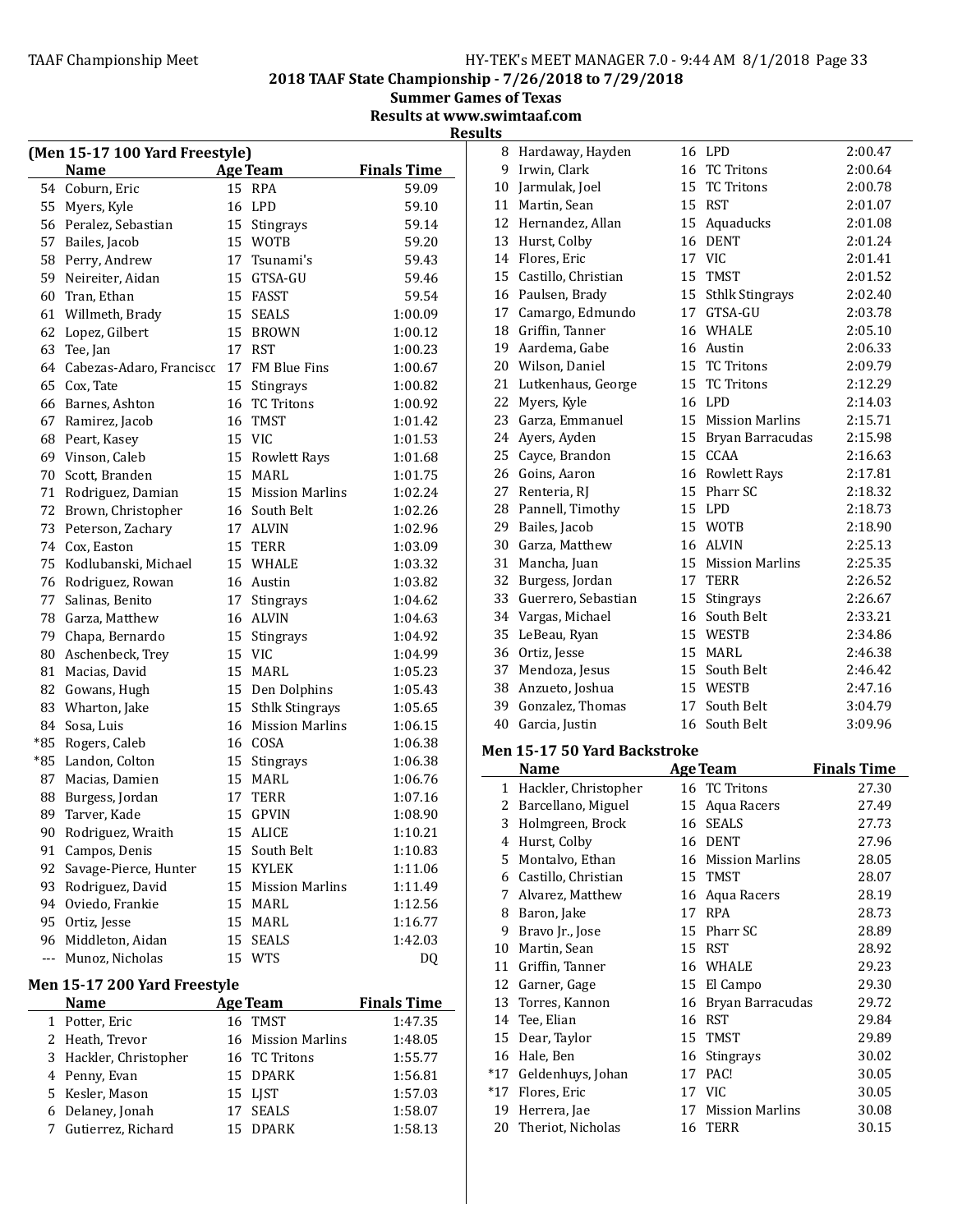2018 TAAF State Championship - 7/26/2018 to 7/29/2018

Summer Games of Texas Results at www.swimtaaf.com

**Results** 

|                | (Men 15-17 50 Yard Backstroke) |    |                        |                    |
|----------------|--------------------------------|----|------------------------|--------------------|
|                | Name                           |    | <b>Age Team</b>        | <b>Finals Time</b> |
| 21             | Kinsfather, Zachary            |    | 15 SEALS               | 30.38              |
| 22             | Carrasco, Ivan                 | 16 | <b>TERR</b>            | 30.74              |
| 23             | Worden, Samuel                 | 15 | <b>KBARR</b>           | 31.14              |
| 24             | Perez, Angel                   | 17 | <b>ALICE</b>           | 31.29              |
| 25             | Bryan, Ty                      |    | 17 TC Tritons          | 31.43              |
| 26             | Rutledge, Trenton              | 15 | Navasota               | 31.46              |
| 27             | Medina, Art                    |    | 15 TMST                | 31.86              |
| 28             | Allums, Sachin                 |    | 15 Austin              | 32.08              |
| 29             | De Leon, Julio                 |    | 15 Mission Marlins     | 32.44              |
| 30             | Cayce, Brandon                 |    | 15 CCAA                | 32.60              |
| 31             | Peart, Kasey                   |    | 15 VIC                 | 32.69              |
| 32             | Tran, Sam                      |    | 17 WESTB               | 32.87              |
| 33             | Levesque, Stewart              |    | 15 WAVE                | 33.15              |
| 34             | Neireiter, Aidan               |    | 15 GTSA-GU             | 33.52              |
| 35             | Vargas, Michael                |    | 16 South Belt          | 33.53              |
| 36             | Conlon, Dillon                 |    | 16 SURF                | 33.74              |
| 37             | Golden, Lucas                  |    | 15 TC Tritons          | 33.91              |
| 38             | Myers, Kyle                    |    | 16 LPD                 | 34.05              |
| 39             | Rubio, Trae                    |    | 16 ALICE               | 34.32              |
| 40             | Huss, Andrew                   |    | 16 Rowlett Rays        | 34.40              |
| 41             | Burgess, Jordan                |    | 17 TERR                | 34.44              |
| 42             | Coburn, Eric                   | 15 | <b>RPA</b>             | 34.46              |
| 43             | Berry, Lawson                  |    | 16 SEALS               | 34.56              |
| 44             | Willmeth, Brady                |    | 15 SEALS               | 34.72              |
| 45             | Mancha, Juan                   |    | 15 Mission Marlins     | 35.05              |
| 46             | Brown, Christopher             |    | 16 South Belt          | 35.09              |
| 47             | Tarver, Kade                   |    | 15 GPVIN               | 35.14              |
| 48             | Kodlubanski, Michael           |    | 15 WHALE               | 35.38              |
| 49             | Salinas, Andrew                |    | 15 McAllen             | 35.90              |
| 50             | Perry, Andrew                  |    | 17 Tsunami's           | 35.97              |
| 51             | Ramirez, Jacob                 | 16 | <b>TMST</b>            | 36.05              |
| 52             | LeCocq, Christopher            |    | 16 GPVIN               | 36.52              |
| 53             | Salinas, Benito                | 17 | <b>Stingrays</b>       | 37.46              |
| 54             | Brock, Tristan                 | 17 | <b>SEALS</b>           | 37.77              |
| 55             | Wharton, Jake                  | 15 | <b>Sthlk Stingrays</b> | 38.07              |
| 56             | Molo, Cameron                  | 17 | WESTB                  | 39.48              |
| 57             | Tcheng, Edwin                  |    | 16 WAVE                | 40.89              |
| 58             | Middleton, Aidan               |    | 15 SEALS               | 42.50              |
| 59             | Garcia, Nico                   | 15 | COSA                   | 50.19              |
| $\overline{a}$ | Villarroel, Joshua             | 16 | COSA                   | DQ                 |
| $---$          | Kesselring, Jacob              | 15 | <b>FASST</b>           | <b>DQ</b>          |

# Men 15-17 50 Yard Breaststroke

|    | Name                | Age Team           | <b>Finals Time</b> |
|----|---------------------|--------------------|--------------------|
|    | 1 Michna, Brandon   | 15 DPARK           | 27.96              |
|    | 2 Vargas, Aidan     | 15 TMST            | 28.21              |
|    | 3 Adkins, Andrew    | 17 Mission Marlins | 28.22              |
|    | 4 Criddle, Alan     | 17 LPD             | 28.26              |
|    | 5 Tullos, Paul      | 16 GTSA-GU         | 28.81              |
|    | 6 Patterson, Colby  | 16 ALVIN           | 28.91              |
|    | 7 deValcourt, Myles | 15 LJST            | 29.23              |
| 8  | Davis, Luke         | 17 LPD             | 29.49              |
| 9  | Avila, Gerardo      | 15 DPARK           | 29.59              |
| 10 | Gutierrez, Richard  | 15 DPARK           | 30.32              |

| 11    | Morgan, Darian       | 17 | GTSA-GU                | 30.40 |
|-------|----------------------|----|------------------------|-------|
|       | 12 Garza, Diego      | 15 | <b>Mission Marlins</b> | 30.75 |
|       | 13 D'Souza, Daniel   |    | 15 SEALS               | 31.13 |
|       | 14 Voelker, Charles  |    | 17 KBARR               | 31.15 |
|       | 15 Brown, Hunter     | 15 | <b>TC Tritons</b>      | 31.17 |
|       | 16 Garner, Gage      | 15 | El Campo               | 31.42 |
|       |                      |    | 16 WESTB               |       |
|       | 17 Dai, James        |    |                        | 31.56 |
|       | 18 Chimely, Cody     |    | 15 McAllen             | 31.61 |
|       | 19 Irwin, Clark      | 16 | <b>TC Tritons</b>      | 31.79 |
| 20    | Payne, Jonathan      | 16 | FM Blue Fins           | 31.90 |
| 21    | Pritchett, Logan     | 15 | <b>TERR</b>            | 32.02 |
| 22    | Scheer, Alan         | 16 | Stingrays              | 32.14 |
| 23    | Gomez, Jose          | 17 | Pharr SC               | 32.23 |
|       | 24 DeLuna, Abelardo  |    | 16 ODEM                | 32.27 |
|       | 25 Rutledge, Trenton |    | 15 Navasota            | 32.37 |
|       | 26 Immenhauser, Alec |    | 15 VIC                 | 32.41 |
|       | 27 Wever, Blaine     | 16 | <b>TC Tritons</b>      | 32.47 |
| 28    | Tran, Ethan          | 15 | FASST                  | 32.49 |
|       | *29 Moore, Ryan      |    | 15 WAVE                | 32.74 |
|       | *29 Foster, Philip   | 17 | MARL                   | 32.74 |
| 31    | Hutson, Jackson      | 16 | <b>TC Tritons</b>      | 32.81 |
| 32    | Rivera Scott, Andrew |    | 16 FM Blue Fins        | 32.88 |
| 33    | Torres, Kannon       | 16 | Bryan Barracudas       | 33.23 |
|       | 34 Luke, Tanner      |    | 15 VIC                 | 33.24 |
|       | 35 Maddula, Naga-Sai |    | 15 TC Tritons          | 33.31 |
|       | 36 Fowler, Chris     |    | 15 TC Tritons          | 33.90 |
|       | 37 Barnes, Brodie    |    | 16 Rowlett Rays        | 33.94 |
|       | 38 Camacho, Jocsan   | 16 | <b>BROWN</b>           | 34.01 |
|       | 39 Charles, JC       |    | 15 ALICE               | 34.15 |
|       | 40 Nguyen, Dylan     |    | 16 Austin              | 34.20 |
|       | 41 Painter, Blake    |    | 16 GPVIN               | 34.22 |
|       | 42 Baron, Jake       |    | 17 RPA                 | 34.34 |
| 43    | Griffith, Dustin     | 16 | RST                    | 34.73 |
|       | 44 Kastl, Joseph     |    | 16 TERR                | 34.94 |
| 45    | Darlington, Preston  |    | 16 Austin              | 35.06 |
|       | 46 Peterson, Zachary | 17 | <b>ALVIN</b>           | 35.12 |
| 47    | Zuniga, Andres       | 17 | <b>Rowlett Rays</b>    | 35.14 |
|       | 48 Rolon, Felix      | 15 | <b>LPD</b>             | 35.43 |
| 49    | Lopez, Andrew        | 17 | South Belt             | 35.78 |
|       | 50 Garza, Emmanuel   | 15 | <b>Mission Marlins</b> | 35.91 |
|       | 51 Pannell, Timothy  | 15 | <b>LPD</b>             | 35.93 |
|       | 52 De Leon, Julio    | 15 | <b>Mission Marlins</b> | 36.18 |
|       |                      |    |                        |       |
| 53    | Chapa, Bernardo      | 15 | Stingrays              | 36.26 |
|       | 54 Landon, Colton    | 15 | Stingrays              | 36.63 |
| $*55$ | Garza, Matthew       | 16 | <b>ALVIN</b>           | 37.07 |
| *55   | Hoelting, Dane       | 16 | ALVIN                  | 37.07 |
| 57    | Holt, Joshua         | 16 | CCAA                   | 37.16 |
| 58    | Perry, Andrew        | 17 | Tsunami's              | 37.42 |
| *59   | Rodriguez, Damian    | 15 | <b>Mission Marlins</b> | 37.64 |
| *59   | Tran, Sam            |    | 17 WESTB               | 37.64 |
| $*61$ | Alvarado, Angel      | 16 | <b>Rowlett Rays</b>    | 37.84 |
| $*61$ | Appleman, Clayton    | 15 | Tiger Splash           | 37.84 |
| 63    | Nielson, Noah        | 16 | <b>WAVE</b>            | 38.15 |
|       | 64 Robles, Jared     | 15 | COSA                   | 38.65 |
| 65    | Tee, Jan             | 17 | <b>RST</b>             | 39.34 |
| 66    | Brock, Tristan       | 17 | <b>SEALS</b>           | 39.36 |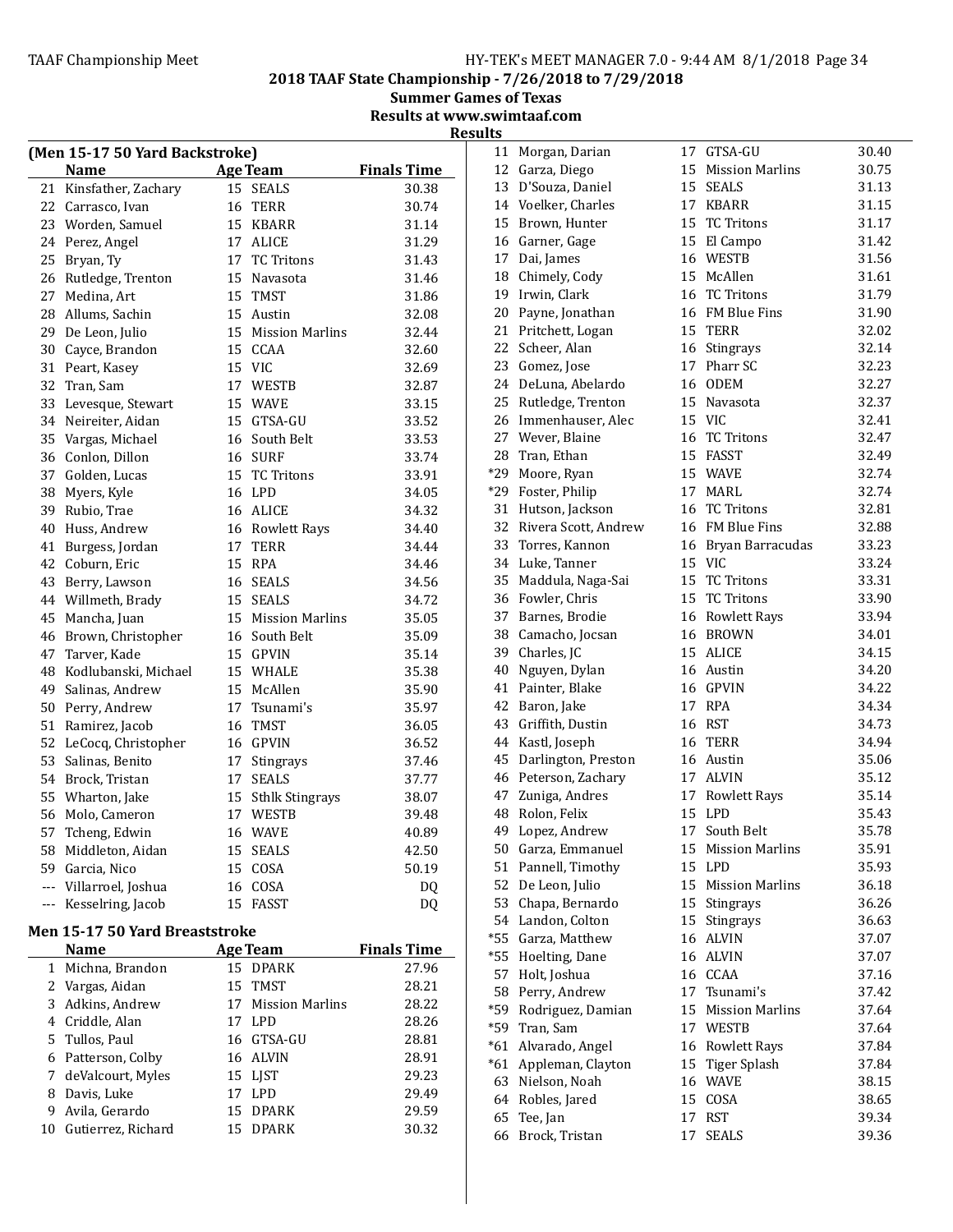2018 TAAF State Championship - 7/26/2018 to 7/29/2018

**Summer Games of Texas** Results at www.swimtaaf.com

**Results** 

|    | (Men 15-17 50 Yard Breaststroke) |    |                    |                    |
|----|----------------------------------|----|--------------------|--------------------|
|    | <b>Name</b>                      |    | <b>Age Team</b>    | <b>Finals Time</b> |
| 67 | Gwyn, Jordin                     |    | 16 Tiger Splash    | 39.88              |
| 68 | Garcia, Justin                   |    | 16 South Belt      | 40.59              |
| 69 | LeCocq, Christopher              |    | 16 GPVIN           | 40.62              |
| 70 | Tarver, Kade                     |    | 15 GPVIN           | 40.82              |
| 71 | Stricklan, Brian                 |    | 15 South Belt      | 41.13              |
|    | 72 Munoz, Nicholas               |    | 15 WTS             | 42.29              |
| 73 | Mancha, Juan                     |    | 15 Mission Marlins | 42.42              |
|    | 74 Garza, Eddie                  | 15 | FREER              | 44.90              |
|    | 75 Villarroel, Joshua            |    | 16 COSA            | 48.48              |
|    | 76 Lara Banda, Fernando          |    | 15 South Belt      | 55.99              |
|    | Torres, Adam                     |    | 16 FREER           | DO                 |
|    | Conlon, Dillon                   | 16 | <b>SURF</b>        | DΟ                 |
|    |                                  |    |                    |                    |

# Men 15-17 50 Yard Butterfly

|              | Name                   |    | <b>Age Team</b>        | <b>Finals Time</b> |
|--------------|------------------------|----|------------------------|--------------------|
| $\mathbf{1}$ | Dykehouse, Caleb       | 17 | PAC!                   | 23.10              |
|              | 2 Fletcher, Vincent    | 17 | GTSA-GU                | 23.53              |
| 3            | Barber, Dillon         | 16 | <b>STE</b>             | 24.12              |
|              | 4 Garza, Alvaro        | 16 | <b>Mission Marlins</b> | 24.80              |
| 5            | Singh, Luke            | 16 | <b>Mission Marlins</b> | 24.92              |
|              | 6 Logan, Landon        |    | 16 LIST                | 24.95              |
| 7            | Davis, Luke            | 17 | <b>LPD</b>             | 25.19              |
| 8            | Barcellano, Miguel     | 15 | Aqua Racers            | 25.40              |
| 9            | Adkins, Andrew         | 17 | <b>Mission Marlins</b> | 25.70              |
|              | 10 Roybal, Liam        | 15 | <b>TC Tritons</b>      | 25.93              |
| 11           | Anaya, Matthew         | 17 | Pharr SC               | 26.06              |
|              | 12 Kelly, Noah         | 15 | <b>FASST</b>           | 26.07              |
|              | 13 Litchfield, Jake    | 15 | RST                    | 26.13              |
|              | 14 Michna, Brandon     | 15 | DPARK                  | 26.26              |
|              | 15 Arizpe, Nathan      | 16 | ALICE                  | 26.44              |
|              | 16 Mackebon, Will      | 15 | <b>LJST</b>            | 26.51              |
|              | 17 Colegrove, Caeden   | 17 | Austin                 | 26.69              |
|              | *18 DeLuna, Abelardo   | 16 | ODEM                   | 26.83              |
|              | *18 Lantzy, Brennan    | 15 | <b>TC Tritons</b>      | 26.83              |
|              | 20 Voelker, Charles    | 17 | KBARR                  | 27.04              |
|              | 21 Dai, James          | 16 | WESTB                  | 27.05              |
|              | 22 Hurst, Colby        | 16 | DENT                   | 27.16              |
|              | 23 Camargo, Edmundo    | 17 | GTSA-GU                | 27.20              |
| 24           | Scheer, Alan           | 16 | <b>Stingrays</b>       | 27.38              |
| 25           | Johnson, Tristan       | 17 | Current                | 27.89              |
| 26           | Tee, Elian             | 16 | <b>RST</b>             | 27.96              |
| 27           | Baron, Jake            | 17 | <b>RPA</b>             | 27.98              |
|              | 28 Cox, Tate           | 15 | Stingrays              | 28.01              |
|              | 29 Worden, Samuel      | 15 | <b>KBARR</b>           | 28.12              |
| 30           | Ayers, Ayden           | 15 | Bryan Barracudas       | 28.16              |
| 31           | Delaney, Jonah         | 17 | <b>SEALS</b>           | 28.19              |
| 32           | Youngblood, Keaton     | 16 | <b>LPD</b>             | 28.22              |
| 33           | Torres, Kannon         | 16 | Bryan Barracudas       | 28.32              |
|              | 34 Travis, Austin      | 15 | <b>DENT</b>            | 28.33              |
|              | 35 Rodriguez, Jensen   | 16 | B&Gc Barracudas        | 28.36              |
|              | 36 Guerrero, Jefferson | 15 | <b>Tiger Splash</b>    | 28.47              |
|              | 37 Ramirez, Rosember   | 16 | <b>Mission Marlins</b> | 28.53              |
|              | 38 Coburn, Eric        | 15 | <b>RPA</b>             | 28.57              |
| 39           | Thomas, Matthew        | 15 | Stingrays              | 28.76              |

| 40       | Damron, Carson                      | 17       | <b>TC Tritons</b>             | 29.07                       |
|----------|-------------------------------------|----------|-------------------------------|-----------------------------|
|          | 41 Holt, Joshua                     | 16       | CCAA                          | 29.16                       |
| 42       | Peralez, Sebastian                  | 15       | Stingrays                     | 29.25                       |
|          | 43 Tran, Sam                        | 17       | WESTB                         | 29.77                       |
|          | 44 Charles, JC                      | 15       | <b>ALICE</b>                  | 29.84                       |
|          | *45 Cayce, Brandon                  | 15       | CCAA                          | 29.86                       |
|          | *45 Rutledge, Trenton               | 15       | Navasota                      | 29.86                       |
| 47       | Murphy, Charles                     | 15       | PAC!                          | 29.96                       |
| 48       | Velasco, Michael                    | 15       | FM Blue Fins                  | 30.18                       |
| 49       | Sellars, Kole                       | 15       | <b>TC Tritons</b>             | 30.42                       |
| 50       | Rogers, Caleb                       |          | 16 COSA                       | 30.53                       |
| 51       | Myers, Kyle                         | 16       | LPD                           | 30.59                       |
|          | 52 Conlon, Dillon                   | 16       | SURF                          | 30.91                       |
|          | 53 Kinsfather, Zachary              | 15       | SEALS                         | 30.94                       |
|          | 54 Vinson, Caleb                    | 15       | <b>Rowlett Rays</b>           | 31.43                       |
|          | 55 Adams, Jordan                    | 15       | LANC                          | 31.65                       |
|          | 56 Pannell, Timothy                 | 15       | <b>LPD</b>                    | 31.93                       |
|          | 57 Peterson, Zachary                | 17       | <b>ALVIN</b>                  | 32.28                       |
|          | 58 Gowans, Hugh                     | 15       | Den Dolphins                  | 32.67                       |
|          | 59 McPike, Jed                      | 15       | Austin                        | 32.69                       |
|          | 60 Kodlubanski, Michael             |          | 15 WHALE                      | 32.70                       |
|          | 61 Salinas, Andrew                  | 15       | McAllen                       |                             |
|          |                                     |          |                               | 32.85                       |
|          | 62 Lopez, Gilbert                   | 15       | <b>BROWN</b><br>15 South Belt | 33.55                       |
|          | 63 Campos, Denis                    |          |                               | 33.67                       |
|          | 64 Camacho, Jocsan                  | 16       | <b>BROWN</b>                  | 34.56                       |
|          | 65 Brock, Tristan                   | 17       | <b>SEALS</b>                  | 34.64                       |
|          | 66 Savage-Pierce, Hunter            | 15       | KYLEK                         | 35.54                       |
| 67       | Anzueto, Joshua                     | 15       | WESTB                         | 37.29                       |
| 68       | Kastl, Joseph                       | 16       | <b>TERR</b>                   | 37.50                       |
|          | 69 Rodriguez, Wraith                | 15       | ALICE                         | 39.11                       |
|          | 70 Tcheng, Edwin                    | 16       | WAVE                          | 43.68                       |
|          |                                     |          |                               |                             |
|          | 71 Richter, Fabian                  | 15       | COSA                          | 43.81                       |
|          | 72 Villarroel, Joshua               | 16       | COSA                          | 51.76                       |
|          | --- Phillips, Preston               | 17       | <b>SEALS</b>                  | DQ                          |
|          | --- Darlington, Preston             | 16       | Austin                        | DQ                          |
|          | --- Allums, Sachin                  |          | 15 Austin                     | DQ                          |
|          | --- Gonzalez, Thomas                | 17       | South Belt                    | DQ                          |
|          | <b>Men 15-17 100 Yard IM</b>        |          |                               |                             |
|          | Name                                |          |                               |                             |
| 1        |                                     | 17       | Age Team<br>PAC!              | <b>Finals Time</b><br>55.40 |
| 2        | Dykehouse, Caleb                    | 15       | <b>TMST</b>                   | 55.50                       |
| 3        | Vargas, Aidan                       | 16       |                               |                             |
| 4        | Barber, Dillon                      | 15       | <b>STE</b><br>DPARK           | 57.20                       |
| 5        | Michna, Brandon                     | 15       |                               | 58.41                       |
|          | Gutierrez, Richard                  |          | <b>DPARK</b>                  | 1:00.10                     |
| 6<br>7   | Barcellano, Miguel                  | 15<br>15 | Aqua Racers                   | 1:00.57<br>1:00.94          |
|          | Kelly, Noah                         |          | FASST                         |                             |
| 8        | Tullos, Paul                        | 16       | GTSA-GU                       | 1:01.14                     |
| 9        | Holmgreen, Brock                    | 16       | <b>SEALS</b>                  | 1:01.35                     |
| 10       | Lantzy, Brennan                     | 15       | <b>TC Tritons</b>             | 1:01.50                     |
| 11       | Brown, Hunter                       | 15       | <b>TC Tritons</b>             | 1:01.74                     |
| 12       | D'Souza, Daniel                     | 15       | <b>SEALS</b>                  | 1:02.03                     |
| 13<br>14 | Hutson, Jackson<br>Hardaway, Hayden | 16<br>16 | <b>TC Tritons</b><br>LPD      | 1:02.04<br>1:02.25          |

15 Morgan, Darian 17 GTSA-GU 1:02.30 Gomez, Jose 17 Pharr SC 1:02.33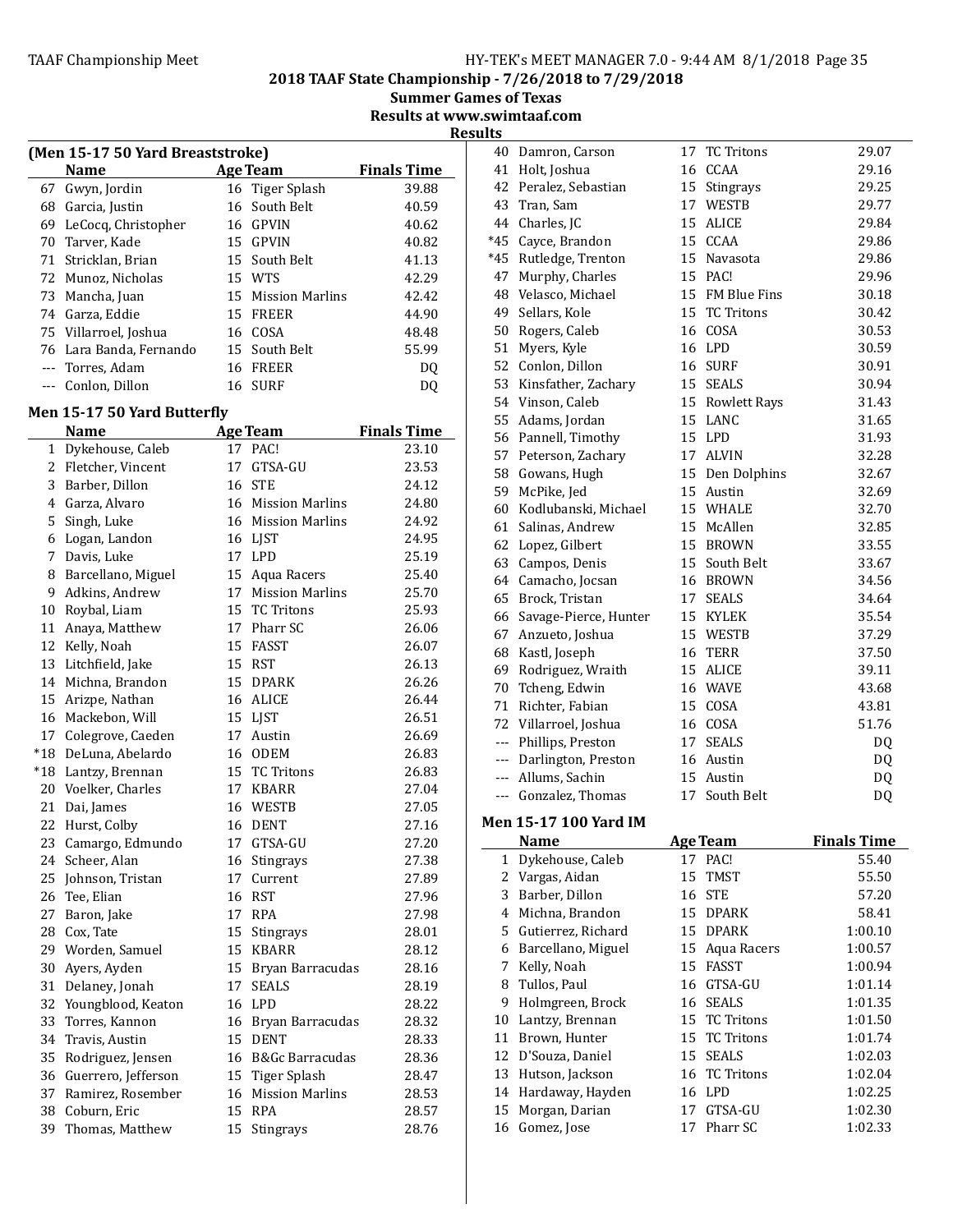2018 TAAF State Championship - 7/26/2018 to 7/29/2018

Summer Games of Texas

Results at www.swimtaaf.com

| <b>Finals Time</b><br><b>Name</b><br><b>Age Team</b><br>$---$<br>17 Voelker, Charles<br>17 KBARR<br>1:02.54<br>$---$<br>16 WESTB<br>1:02.59<br>Dai, James<br>$---$<br>18<br>17 TC Tritons<br>Mauer, Nico<br>1:03.39<br>19<br>$---$<br>15 Bryan Barracudas<br>Ayers, Ayden<br>1:03.53<br>20<br>21 Garner, Gage<br>15 El Campo<br>1:04.44<br>Griffin, Tanner<br>WHALE<br>22<br>1:04.66<br>16 | LeCocq, Christopher<br>16 GPVIN<br>Guerrero, Jefferson<br>Tiger Splash<br>15<br>15 McAllen<br>15 McAllen<br>15 Mission Marlins<br>Relay |
|--------------------------------------------------------------------------------------------------------------------------------------------------------------------------------------------------------------------------------------------------------------------------------------------------------------------------------------------------------------------------------------------|-----------------------------------------------------------------------------------------------------------------------------------------|
|                                                                                                                                                                                                                                                                                                                                                                                            |                                                                                                                                         |
| Chimely, Cody<br>--- De Leon, Julio                                                                                                                                                                                                                                                                                                                                                        |                                                                                                                                         |
| Salinas, Andrew                                                                                                                                                                                                                                                                                                                                                                            |                                                                                                                                         |
|                                                                                                                                                                                                                                                                                                                                                                                            |                                                                                                                                         |
| Men 15-17 200 Yard Freestyle Relay                                                                                                                                                                                                                                                                                                                                                         |                                                                                                                                         |
|                                                                                                                                                                                                                                                                                                                                                                                            |                                                                                                                                         |
|                                                                                                                                                                                                                                                                                                                                                                                            |                                                                                                                                         |
| <b>Team</b><br>23 Hale, Ben<br>Stingrays<br>1:05.11<br>16                                                                                                                                                                                                                                                                                                                                  |                                                                                                                                         |
| 1 Mission Marlins<br>Martin, Sean<br>15 RST<br>1:05.36<br>24                                                                                                                                                                                                                                                                                                                               |                                                                                                                                         |
| 2 TMST<br>15 FASST<br>Tran, Ethan<br>1:05.46                                                                                                                                                                                                                                                                                                                                               |                                                                                                                                         |
| 3 LJST<br>26 Colegrove, Caeden<br>1:05.50<br>17 Austin                                                                                                                                                                                                                                                                                                                                     |                                                                                                                                         |
| 4 TC Tritons<br>27 Davis, Merrick<br>1:05.76<br>15<br>Rowlett Rays                                                                                                                                                                                                                                                                                                                         |                                                                                                                                         |
| 5 SEALS<br><b>RST</b><br>Tee, Elian<br>16<br>1:05.79<br>28                                                                                                                                                                                                                                                                                                                                 |                                                                                                                                         |
| 6 Rowlett Rays<br>Youngblood, Keaton<br>16 LPD<br>1:05.85<br>29                                                                                                                                                                                                                                                                                                                            |                                                                                                                                         |
| 7 Pharr SC<br>Arizpe, Nathan<br>16 ALICE<br>1:05.94<br>30                                                                                                                                                                                                                                                                                                                                  | A                                                                                                                                       |
| 8<br>Stingrays<br>31 Bravo Jr., Jose<br>15 Pharr SC<br>1:06.06                                                                                                                                                                                                                                                                                                                             | A                                                                                                                                       |
| WESTB<br>9<br>16 GPVIN<br>32 Painter, Blake<br>1:06.27                                                                                                                                                                                                                                                                                                                                     | A                                                                                                                                       |
| <b>TC Tritons</b><br>10<br>Worden, Samuel<br>15 KBARR<br>1:06.28                                                                                                                                                                                                                                                                                                                           | B                                                                                                                                       |
| 33<br>11 VIC<br>34 Foster, Philip<br>17 MARL<br>1:06.32                                                                                                                                                                                                                                                                                                                                    | A                                                                                                                                       |
| 12<br>ALICE<br><b>TERR</b><br>Carrasco, Ivan<br>1:07.04<br>35<br>16                                                                                                                                                                                                                                                                                                                        | А                                                                                                                                       |
| 13<br><b>FM Blue Fins</b><br>Rivera Scott, Andrew<br>16 FM Blue Fins<br>1:07.31                                                                                                                                                                                                                                                                                                            | А                                                                                                                                       |
| 36<br>14 TC Tritons<br>37 Lavinsky, Max<br>1:07.34<br>17 Rowlett Rays                                                                                                                                                                                                                                                                                                                      | C                                                                                                                                       |
| <b>Mission Marlins</b><br>15<br>38<br>Perez, Angel<br>17 ALICE<br>1:07.43                                                                                                                                                                                                                                                                                                                  | B                                                                                                                                       |
| Austin<br>16<br>17 PAC!<br>Geldenhuys, Johan<br>1:07.48<br>39                                                                                                                                                                                                                                                                                                                              | A                                                                                                                                       |
| <b>TC Tritons</b><br>17<br><b>TC Tritons</b><br>Damron, Carson<br>1:07.65<br>40<br>17                                                                                                                                                                                                                                                                                                      | D                                                                                                                                       |
| 18<br>GTSA-GU<br>16 B&Gc Barracudas<br>Rodriguez, Jensen<br>1:08.07<br>41                                                                                                                                                                                                                                                                                                                  | А                                                                                                                                       |
| 19 ALVIN<br>Johnson, Tristan<br>17 Current<br>1:09.53<br>42                                                                                                                                                                                                                                                                                                                                | A                                                                                                                                       |
| 20<br>Stingrays<br><b>TERR</b><br>Theriot, Nicholas<br>1:09.74<br>43                                                                                                                                                                                                                                                                                                                       | A                                                                                                                                       |
| 16<br>21 WAVE<br>15 DENT<br>1:09.90                                                                                                                                                                                                                                                                                                                                                        | A                                                                                                                                       |
| Travis, Austin<br>44<br>22 TC Tritons<br>Barnes, Brodie<br>16 Rowlett Rays<br>1:10.28                                                                                                                                                                                                                                                                                                      | E                                                                                                                                       |
| 45<br><b>SEALS</b><br>23<br>17 SEALS<br>1:10.58                                                                                                                                                                                                                                                                                                                                            | А                                                                                                                                       |
| 46 Phillips, Preston<br>24<br>Tiger Splash<br>47 Peralez, Sebastian                                                                                                                                                                                                                                                                                                                        | А                                                                                                                                       |
| Stingrays<br>1:11.45<br>15<br>25<br>MARL                                                                                                                                                                                                                                                                                                                                                   | А                                                                                                                                       |
| Brown, Christopher<br>South Belt<br>1:11.48<br>48<br>16<br>South Belt<br>26<br>Allums, Sachin<br>15 Austin<br>1:12.68<br>49                                                                                                                                                                                                                                                                | B                                                                                                                                       |
| 27<br>South Belt<br>MARL<br>50                                                                                                                                                                                                                                                                                                                                                             | A                                                                                                                                       |
| Macias, David<br>15<br>1:13.00<br>Men 15-17 200 Yard Medley Relay<br>15 Mission Marlins                                                                                                                                                                                                                                                                                                    |                                                                                                                                         |
| Garza, Emmanuel<br>1:13.02<br>51                                                                                                                                                                                                                                                                                                                                                           |                                                                                                                                         |
| 52 Lopez, Andrew<br>South Belt<br>1:13.29<br>17<br><b>Team</b>                                                                                                                                                                                                                                                                                                                             | Relay                                                                                                                                   |
| 53 Chapa, Bernardo<br>15 Stingrays<br>1:13.63<br>1 Mission Marlins                                                                                                                                                                                                                                                                                                                         | A                                                                                                                                       |
| 54 Rodriguez, Rowan<br>1:13.78<br>16 Austin<br>2<br><b>TMST</b>                                                                                                                                                                                                                                                                                                                            | A                                                                                                                                       |
| Cayce, Brandon<br>15 CCAA<br>1:14.08<br>3 LPD<br>55                                                                                                                                                                                                                                                                                                                                        | А                                                                                                                                       |
| 56 Scott, Branden<br>15 MARL<br>1:14.26<br>4 GTSA-GU                                                                                                                                                                                                                                                                                                                                       | A                                                                                                                                       |
| Kodlubanski, Michael<br>15 WHALE<br>1:14.33<br>5 LJST<br>57                                                                                                                                                                                                                                                                                                                                | A                                                                                                                                       |
| Gowans, Hugh<br>1:15.28<br>Den Dolphins<br>58<br>15<br>6 DPARK                                                                                                                                                                                                                                                                                                                             | A                                                                                                                                       |
| Rusk, Joseph<br><b>TC Tritons</b><br>1:15.56<br>59<br>7 TC Tritons<br>15                                                                                                                                                                                                                                                                                                                   | A                                                                                                                                       |
| Sosa, Luis<br><b>Mission Marlins</b><br>1:16.88<br><b>Mission Marlins</b><br>60<br>16<br>8                                                                                                                                                                                                                                                                                                 | B                                                                                                                                       |
| Macias, Damien<br>15<br>MARL<br>1:17.29<br>Pharr SC<br>61<br>9                                                                                                                                                                                                                                                                                                                             | А                                                                                                                                       |
| 62 Rodriguez, Damian<br><b>Mission Marlins</b><br>1:17.56<br><b>TC Tritons</b><br>15<br>10                                                                                                                                                                                                                                                                                                 | B                                                                                                                                       |
| Stinson, Ian<br>Tiger Splash<br>1:18.02<br>63<br>15<br>11<br>Stingrays                                                                                                                                                                                                                                                                                                                     | A                                                                                                                                       |
| Camacho, Jocsan<br>16 BROWN<br>1:18.89<br>12 Rowlett Rays<br>64                                                                                                                                                                                                                                                                                                                            | A                                                                                                                                       |
| Savage-Pierce, Hunter<br>15 KYLEK<br>1:22.97<br>13 TC Tritons<br>65                                                                                                                                                                                                                                                                                                                        | D                                                                                                                                       |
| Stricklan, Brian<br>15 South Belt<br>1:25.53<br>14 TERR<br>66                                                                                                                                                                                                                                                                                                                              | A                                                                                                                                       |
| Oviedo, Frankie<br>15 MARL<br>1:27.45<br>67<br>15 ALVIN                                                                                                                                                                                                                                                                                                                                    | A                                                                                                                                       |
| Mendoza, Jesus<br>15 South Belt<br>1:33.61<br>16 VIC<br>68                                                                                                                                                                                                                                                                                                                                 | A                                                                                                                                       |
| Rodriguez, Wraith<br>15 ALICE<br>DQ<br>17 McAllen                                                                                                                                                                                                                                                                                                                                          | A                                                                                                                                       |
| Avila, Gerardo<br>15 DPARK<br>DQ                                                                                                                                                                                                                                                                                                                                                           |                                                                                                                                         |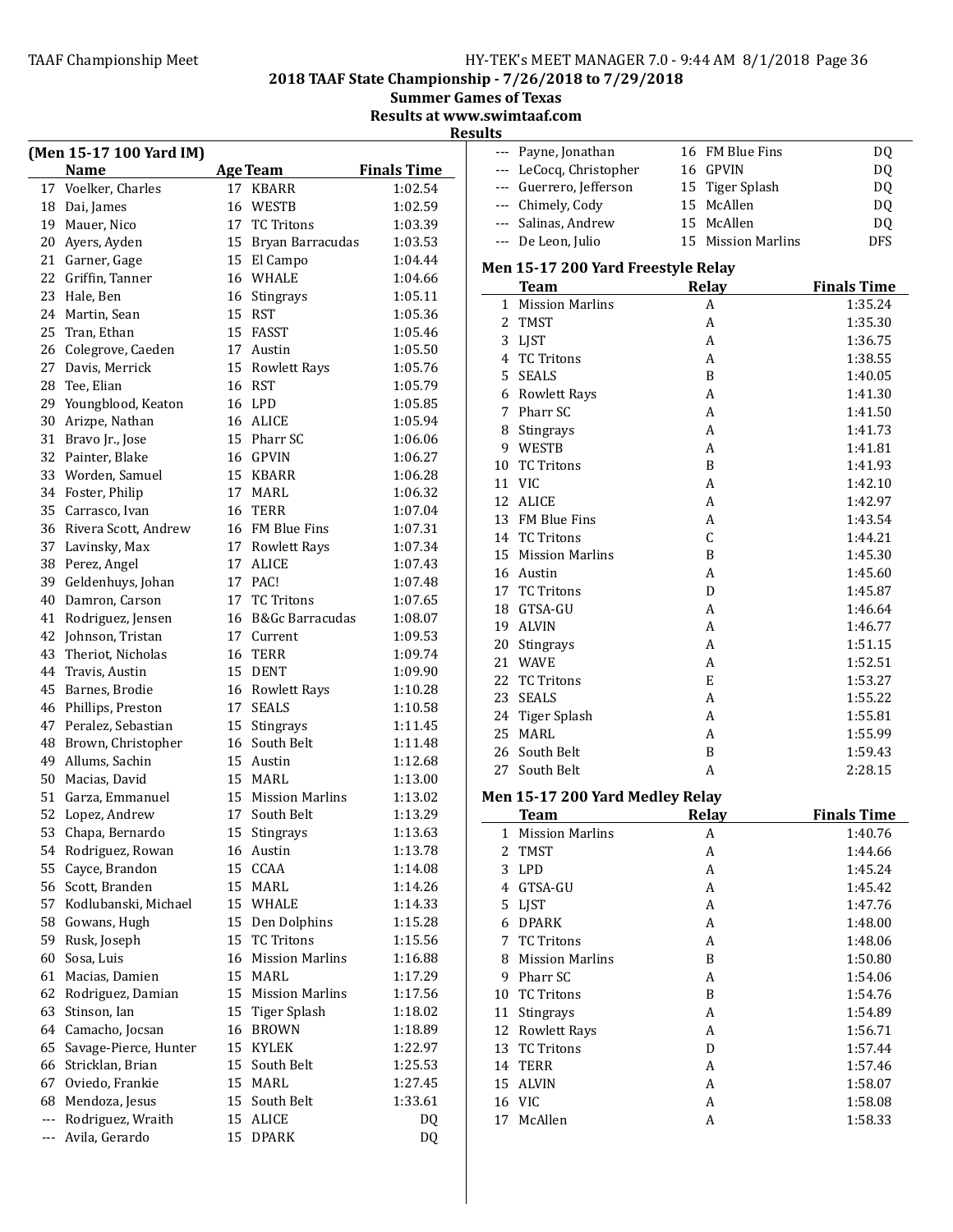2018 TAAF State Championship - 7/26/2018 to 7/29/2018

Summer Games of Texas

Results at www.swimtaaf.com

**Results** 

|    | u<br>(Men 15-17 200 Yard Medley Relay)                                     |       |                    |  |  |
|----|----------------------------------------------------------------------------|-------|--------------------|--|--|
|    | Team                                                                       | Relay | <b>Finals Time</b> |  |  |
|    | 18 TC Tritons                                                              | C     | 1:58.46            |  |  |
| 19 | <b>WESTB</b>                                                               | A     | 1:58.53            |  |  |
| 20 | <b>FM Blue Fins</b>                                                        | A     | 1:58.79            |  |  |
|    | 21 ALICE                                                                   | A     | 1:59.93            |  |  |
|    | 22 Austin                                                                  | A     | 2:03.63            |  |  |
|    | 23 TC Tritons                                                              | E     | 2:06.06            |  |  |
|    | 24 Tiger Splash                                                            | A     | 2:12.49            |  |  |
|    | 25 South Belt                                                              | B     | 2:14.92            |  |  |
|    | 26 South Belt                                                              | A     | 2:49.97            |  |  |
|    | Stingrays                                                                  | A     | DQ                 |  |  |
|    | <b>WAVE</b>                                                                | A     | DO                 |  |  |
|    | $\lambda$ $\sim$ $\lambda$ $\sim$ $\sim$ $\lambda$ $\sim$ $\lambda$<br>. . |       |                    |  |  |

# Men 18-24 50 Yard Freestyle

|              | <b>Name</b>         |    | <b>Age Team</b>        | <b>Finals Time</b> |
|--------------|---------------------|----|------------------------|--------------------|
| $\mathbf{1}$ | Brandon, Chad       | 22 | <b>FASST</b>           | 21.19              |
| 2            | Young, Michael      | 18 | Aquaducks              | 21.74              |
| 3            | Mejia, Juan         | 18 | Pharr SC               | 22.85              |
| 4            | Immenhauser, Willie |    | 18 VIC                 | 23.11              |
| 5.           | Peterson, Tommy     | 20 | FASST                  | 23.21              |
| 6            | Waterman, Jon       | 18 | FASST                  | 23.34              |
| 7            | Teng, Jason         | 19 | <b>KBARR</b>           | 23.36              |
| 8            | Burke, Jimmy        | 19 | <b>DPARK</b>           | 23.65              |
| 9            | Coppernoll, Joel    | 18 | Bryan Barracudas       | 23.69              |
| 10           | Ayers, Austin       | 21 | Bryan Barracudas       | 23.89              |
| 11           | Garza, Michael      | 18 | <b>Mission Marlins</b> | 24.17              |
| 12           | McCormick, Brandon  | 18 | <b>Mission Marlins</b> | 24.20              |
| 13           | Adcox, Jackson      | 18 | <b>GPVIN</b>           | 24.24              |
| 14           | Eng, Chan           | 19 | <b>RPA</b>             | 24.31              |
| 15           | Hutchinson, Matthew | 20 | Bryan Barracudas       | 24.56              |
| 16           | Brown, Payton       | 18 | <b>RPA</b>             | 24.87              |
| 17           | Ding, Xiaoyang      | 18 | WESTB                  | 25.06              |
| 18           | Lara, Matthew       | 18 | ALICE                  | 25.19              |
| 19           | Berry, Seaton       | 18 | <b>SEALS</b>           | 25.28              |
| 20           | Mounce, Nick        | 18 | <b>TC Tritons</b>      | 25.45              |
| 21           | Butler, Ryan        | 22 | WESTB                  | 26.16              |
| 22           | Ubl, Ryan           | 18 | <b>FASST</b>           | 26.29              |
| 23           | Robles, Ryan        | 18 | COSA                   | 27.60              |
| 24           | Rojas, Orlando      | 18 | <b>Mission Marlins</b> | 28.37              |
| 25           | Melo, Clayton       | 23 | South Belt             | 28.46              |
| 26           | Blanco, Francisco   | 23 | <b>WESTB</b>           | 29.19              |
| 27           | Williamson, Jake    | 21 | <b>TC Tritons</b>      | 29.80              |
| 28           | Ly, Kevin           | 18 | Splash                 | 30.81              |
| 29           | Jones, Vanarthur    | 23 | WESTB                  | 31.60              |

# Men 18-24 100 Yard Freestyle

|   | <b>Name</b>           |    | <b>Age Team</b>     | <b>Finals Time</b> |
|---|-----------------------|----|---------------------|--------------------|
|   | 1 Teng, Jason         |    | 19 KBARR            | 49.88              |
|   | 2 Burke, Jimmy        |    | 19 DPARK            | 50.24              |
|   | 3 Coppernoll, Joel    |    | 18 Bryan Barracudas | 50.97              |
|   | 4 Immenhauser, Willie |    | 18 VIC              | 52.08              |
|   | 5 Garza, Michael      |    | 18 Mission Marlins  | 53.79              |
|   | 6 Ayers, Austin       |    | 21 Bryan Barracudas | 54.45              |
|   | 7 Adcox, Jackson      | 18 | <b>GPVIN</b>        | 54.68              |
| 8 | Mounce, Nick          | 18 | <b>TC Tritons</b>   | 54.80              |

| 9  | Eng, Chan                      | 19 | <b>RPA</b>             | 55.24              |
|----|--------------------------------|----|------------------------|--------------------|
| 10 | Brown, Payton                  | 18 | <b>RPA</b>             | 56.50              |
| 11 | Berry, Seaton                  | 18 | <b>SEALS</b>           | 57.56              |
|    | 12 Ding, Xiaoyang              |    | 18 WESTB               | 59.36              |
|    | 13 Vasquez, Alfredo            |    | 18 South Belt          | 1:00.83            |
|    | 14 Rojas, Orlando              |    | 18 Mission Marlins     | 1:01.69            |
|    | 15 Unerfusser, James           |    | 18 Den Dolphins        | 1:02.44            |
|    | 16 Williamson, Jake            | 21 | <b>TC Tritons</b>      | 1:06.91            |
|    | 17 Ly, Kevin                   | 18 | Splash                 | 1:09.70            |
|    | Men 18-24 200 Yard Freestyle   |    |                        |                    |
|    | <b>Name</b>                    |    | <b>Age Team</b>        | <b>Finals Time</b> |
|    | 1 Young, Michael               |    | 18 Aquaducks           | 1:47.47            |
|    | 2 Coppernoll, Joel             | 18 | Bryan Barracudas       | 1:49.83            |
|    | 3 Burke, Jimmy                 | 19 | <b>DPARK</b>           | 1:54.45            |
|    | 4 Velasquez, Joshua            |    | 19 Pharr SC            | 2:03.33            |
|    | 5 Rojas, Orlando               | 18 | <b>Mission Marlins</b> | 2:21.54            |
|    | 6 Unerfusser, James            |    | 18 Den Dolphins        | 2:21.94            |
|    | 7 Mounce, Nick                 | 18 | <b>TC Tritons</b>      | 2:23.45            |
|    | 8 Ly, Kevin                    | 18 | Splash                 | 2:36.53            |
|    |                                |    |                        |                    |
|    | Men 18-24 50 Yard Backstroke   |    |                        |                    |
|    | Name                           |    | <b>Age Team</b>        | <b>Finals Time</b> |
|    | 1 Velasquez, Joshua            |    | 19 Pharr SC            | 25.06              |
|    | 2 Waterman, Jon                |    | 18 FASST               | 26.56              |
|    | 3 Peterson, Tommy              |    | 20 FASST               | 26.99              |
|    | 4 Coppernoll, Joel             | 18 | Bryan Barracudas       | 27.36              |
|    | 5 McCormick, Brandon           | 18 | <b>Mission Marlins</b> | 29.14              |
|    | 6 Berry, Seaton                | 18 | <b>SEALS</b>           | 29.35              |
|    | 7 Adcox, Jackson               |    | 18 GPVIN               | 30.20              |
|    | *8 Mounce, Nick                | 18 | <b>TC Tritons</b>      | 31.69              |
|    | *8 Immenhauser, Willie         |    | 18 VIC                 | 31.69              |
|    | 10 Williamson, Jake            |    | 21 TC Tritons          | 35.54              |
|    | --- Unerfusser, James          |    | 18 Den Dolphins        | DQ                 |
|    | --- Stevens, Skyler            |    | 20 WESTB               | DQ                 |
|    | --- Colby, Peter               |    | 18 RPA                 | DQ                 |
|    | Men 18-24 50 Yard Breaststroke |    |                        |                    |
|    | <b>Name</b>                    |    | <b>Age Team</b>        | <b>Finals Time</b> |
|    | 1 Brandon, Chad                |    | 22 FASST               | 25.96              |
| 2  | Peterson, Tommy                | 20 | FASST                  | 27.30              |
| 3  | Velasquez, Joseph              | 18 | Pharr SC               | 27.63              |
|    | 4 Waterman, Jon                | 18 | FASST                  | 28.37              |
| 5  | Alaniz, Anthony                | 20 | <b>TMST</b>            | 29.38              |
|    | 6 Fattig, Brendan              | 18 | LJST                   | 29.67              |
| 7  | Hutchinson, Matthew            | 20 | Bryan Barracudas       | 31.38              |
|    | 8 Brown, Payton                | 18 | <b>RPA</b>             | 31.94              |
|    | 9 Ding, Xiaoyang               |    | 18 WESTB               | 32.18              |
|    | 10 Hudzina, Jacob              |    | 20 WHALE               | 32.23              |
|    | 11 Garza, Michael              | 18 | <b>Mission Marlins</b> | 32.78              |
|    | 12 Lara, Matthew               |    | 18 ALICE               | 33.21              |
| 13 | Stinson, Grant                 | 18 | <b>Tiger Splash</b>    | 33.40              |
|    | 14 Adcox, Jackson              | 18 | <b>GPVIN</b>           | 34.51              |
| 15 | Ubl, Ryan                      | 18 | FASST                  | 35.58              |
| 16 | Mounce, Nick                   | 18 | <b>TC Tritons</b>      | 36.38              |
|    |                                |    |                        |                    |
| 17 | Melo, Clayton                  | 23 | South Belt             | 36.67              |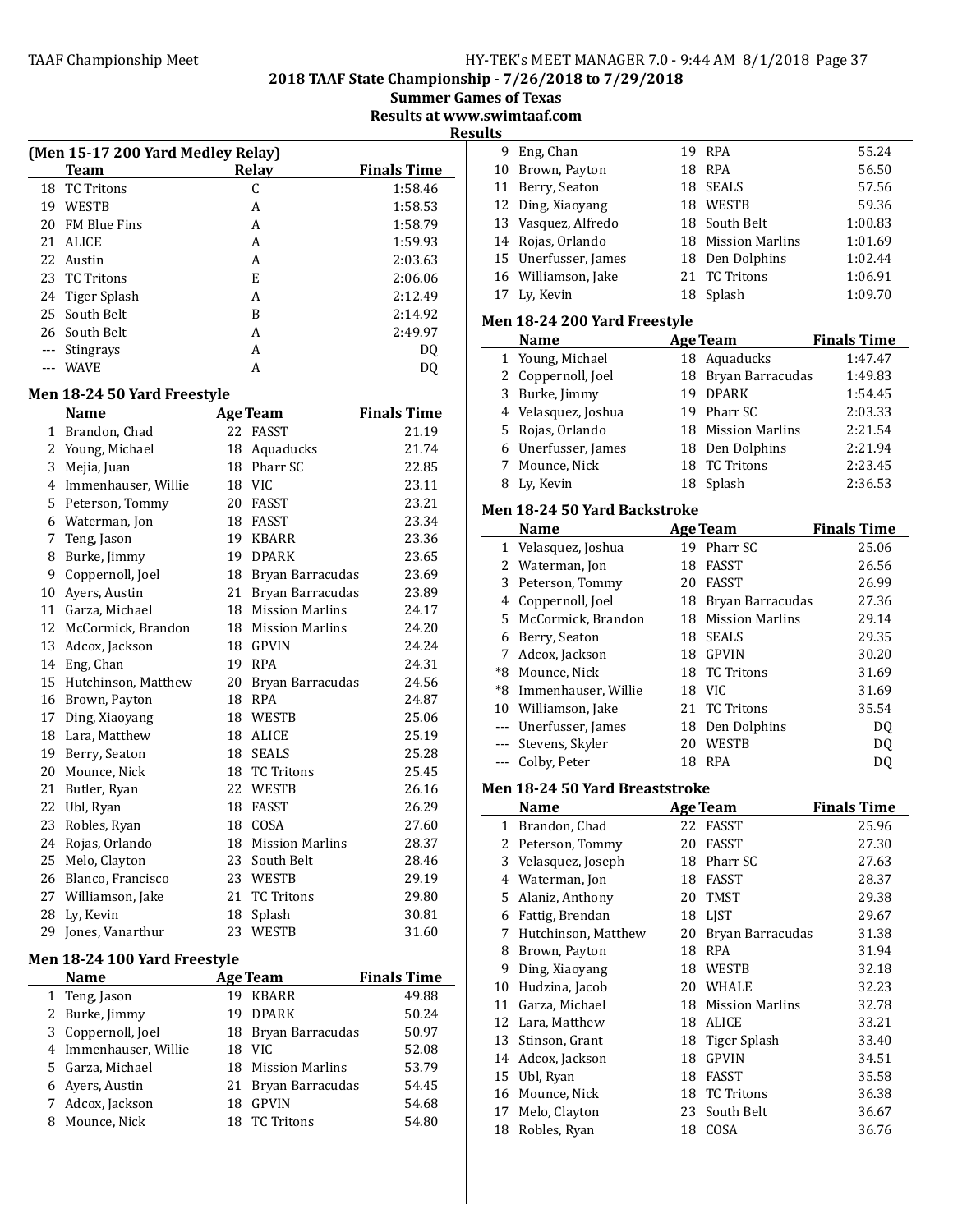2018 TAAF State Championship - 7/26/2018 to 7/29/2018

**Summer Games of Texas** 

Results at www.swimtaaf.com

# **Results**

| (Men 18-24 50 Yard Breaststroke) |                              |    |                     |                    |  |
|----------------------------------|------------------------------|----|---------------------|--------------------|--|
|                                  | <b>Name</b>                  |    | <b>Age Team</b>     | <b>Finals Time</b> |  |
|                                  | 19 Blanco, Francisco         |    | 23 WESTB            | 37.28              |  |
|                                  | 20 Ly, Kevin                 | 18 | Splash              | 39.73              |  |
|                                  | 21 Jones, Vanarthur          |    | 23 WESTB            | 40.44              |  |
|                                  | 22 Williamson, Jake          |    | 21 TC Tritons       | 44.56              |  |
|                                  | Men 18-24 50 Yard Butterfly  |    |                     |                    |  |
|                                  | Name                         |    | <b>Age Team</b>     | <b>Finals Time</b> |  |
| 1                                | Brandon, Chad                | 22 | <b>FASST</b>        | 23.12              |  |
|                                  | 2 Peterson, Tommy            | 20 | <b>FASST</b>        | 25.65              |  |
|                                  | 3 Waterman, Jon              |    | 18 FASST            | 25.86              |  |
|                                  | 4 Teng, Jason                |    | 19 KBARR            | 25.90              |  |
|                                  | 5 Coppernoll, Joel           |    | 18 Bryan Barracudas | 26.53              |  |
|                                  | 6 Eng, Chan                  |    | 19 RPA              | 26.56              |  |
|                                  | 7 Ayers, Austin              |    | 21 Bryan Barracudas | 26.57              |  |
|                                  | 8 Brown, Payton              |    | 18 RPA              | 27.68              |  |
|                                  | *9 Hutchinson, Matthew       |    | 20 Bryan Barracudas | 27.75              |  |
| *9                               | Vasquez, Alfredo             |    | 18 South Belt       | 27.75              |  |
|                                  | 11 Hudzina, Jacob            |    | 20 WHALE            | 28.25              |  |
|                                  | 12 Adcox, Jackson            |    | 18 GPVIN            | 28.35              |  |
|                                  | 13 Voth, Alexander           |    | 19 GTSA-GU          | 28.49              |  |
|                                  | 14 Mounce, Nick              | 18 | <b>TC Tritons</b>   | 28.92              |  |
|                                  | 15 Robles, Ryan              |    | 18 COSA             | 32.97              |  |
|                                  | 16 Blanco, Francisco         |    | 23 WESTB            | 34.14              |  |
| 17                               | Jones, Vanarthur             |    | 23 WESTB            | 38.23              |  |
| 18                               | Mejia, Mauricio              |    | 21 Pharr SC         | 42.31              |  |
|                                  | <b>Men 18-24 100 Yard IM</b> |    |                     |                    |  |
|                                  | <b>Name</b>                  |    | <b>Age Team</b>     | <b>Finals Time</b> |  |
|                                  | 1 Young, Michael             |    | 18 Aquaducks        | 56.75              |  |
|                                  | 2 Velasquez, Joseph          |    | 18 Pharr SC         | 57.52              |  |
| 3                                | Peterson, Tommy              |    | 20 FASST            | 58.83              |  |
| 4                                | Teng, Jason                  |    | 19 KBARR            | 1:01.56            |  |
| 5.                               | Ayers, Austin                |    | 21 Bryan Barracudas | 1:01.77            |  |
|                                  | 6 Alaniz, Anthony            | 20 | <b>TMST</b>         | 1:02.96            |  |
| 7                                | Adcox, Jackson               |    | 18 GPVIN            | 1:04.18            |  |
|                                  | 8 McCormick, Brandon         |    | 18 Mission Marlins  | 1:04.28            |  |
|                                  | 9 Fattig, Brendan            |    | 18 LJST             | 1:04.63            |  |
| 10                               | Vasquez, Alfredo             | 18 | South Belt          | 1:07.70            |  |
| 11                               | Mounce, Nick                 |    | 18 TC Tritons       | 1:09.23            |  |
| 12                               | Unerfusser, James            | 18 | Den Dolphins        | 1:10.94            |  |
| 13                               | Melo, Clayton                | 23 | South Belt          | 1:18.17            |  |
|                                  | Men 25-29 50 Yard Freestyle  |    |                     |                    |  |
|                                  | Name                         |    | <u>Age Team</u>     | <b>Finals Time</b> |  |
| $\mathbf{1}$                     | Edwards, Jonathon            |    | 25 WESTB            | 21.77              |  |
| $\mathbf{2}$                     | Moore, Andrew                | 28 | <b>TC Tritons</b>   | 23.09              |  |
| 3                                | Rourke, Michael              | 26 | <b>TC Tritons</b>   | 23.50              |  |

4 Hall, Stephen 26 WESTB 25.39 Castillo, Ray 25 SCSR 26.82 6 Smith, Rushed 27 WESTB 27.48 Teel, Keith 26 WESTB 29.11

8 Ortiz, Brian

| Men 25-29 100 Yard Freestyle                |                                       |                             |
|---------------------------------------------|---------------------------------------|-----------------------------|
| <b>Name</b>                                 | <b>Age Team</b>                       | <b>Finals Time</b>          |
| 1 Edwards, Jonathon                         | 25 WESTB                              | 47.98                       |
| 2 Rourke, Michael                           | 26 TC Tritons                         | 50.77                       |
| 3 Moore, Andrew                             | 28 TC Tritons                         | 52.44                       |
| 4 Hall, Stephen                             | 26 WESTB                              | 1:05.86                     |
| Men 25-29 200 Yard Freestyle                |                                       |                             |
| Name                                        | <b>Age Team</b>                       | <b>Finals Time</b>          |
| 1 Rourke, Michael                           | 26 TC Tritons                         | 2:23.33                     |
| 2 Moore, Andrew                             | 28 TC Tritons                         | 2:31.00                     |
| --- Pham, Minh                              | 27 WAVE                               | DQ                          |
| Men 25-29 50 Yard Backstroke                |                                       |                             |
| <b>Name</b>                                 | <b>Age Team</b>                       | <b>Finals Time</b>          |
| 1 Rourke, Michael                           | 26 TC Tritons                         | 27.41                       |
| 2 Moore, Andrew                             | 28 TC Tritons                         | 27.59                       |
| 3 Teel, Keith                               | 26 WESTB                              | 31.80                       |
| 4 Ortiz, Brian                              | 26 TMST                               | 35.21                       |
| Men 25-29 50 Yard Breaststroke              |                                       |                             |
| <b>Name</b><br>1 Pullano, Jason             | <b>Age Team</b><br>25 SEALS           | <b>Finals Time</b><br>28.36 |
|                                             | 28 TC Tritons                         | 29.53                       |
| 2 Moore, Andrew                             | 26 WESTB                              | 30.05                       |
| 3 Hall, Stephen<br>4 Rourke, Michael        | 26 TC Tritons                         | 31.37                       |
|                                             |                                       | 34.68                       |
| 5 Smith, Rushed<br>6 Pham, Minh             | 27 WESTB<br>27 WAVE                   |                             |
|                                             |                                       | 40.93                       |
| Men 25-29 50 Yard Butterfly                 |                                       |                             |
|                                             |                                       |                             |
| <b>Name</b>                                 | <b>Age Team</b>                       | <b>Finals Time</b>          |
| 1 Edwards, Jonathon                         | 25 WESTB                              | 23.46                       |
| 2 Rourke, Michael                           | 26 TC Tritons                         | 25.55                       |
| 3 Pullano, Jason                            | 25 SEALS                              | 26.00                       |
| 4 Castillo, Ray                             | 25 SCSR                               | 28.28                       |
| 5 Teel, Keith                               | 26 WESTB                              | 33.50                       |
| 6 Smith, Rushed                             | 27 WESTB                              | 34.03                       |
| 7 Pham, Minh                                | 27 WAVE                               | 35.79                       |
| Moore, Andrew                               | <b>TC Tritons</b><br>28               | DQ                          |
| <b>Men 25-29 100 Yard IM</b>                |                                       |                             |
| Name                                        | <b>Age Team</b>                       | <b>Finals Time</b>          |
| 1 Pullano, Jason                            | 25 SEALS                              | 58.43                       |
| 2 Moore, Andrew                             | TC Tritons<br>28                      | 59.03                       |
| 3 Rourke, Michael<br>4 Castillo, Ray        | 26<br>TC Tritons<br><b>SCSR</b><br>25 | 1:02.54<br>1:13.38          |
|                                             |                                       |                             |
| Men 30-34 50 Yard Freestyle<br><b>Name</b>  | <b>Age Team</b>                       | <b>Finals Time</b>          |
| 1 Ortiz, Edward                             | 32<br><b>TMST</b>                     | 22.96                       |
| 2 Haitz, Daniel                             | <b>TC Tritons</b><br>31               | 25.19                       |
| 3 Landero, Jonathan                         | Pharr SC<br>33                        | 25.98                       |
| 4 Campanaro, Richard                        | <b>GPVIN</b><br>33                    | 28.46                       |
| Men 30-34 100 Yard Freestyle                |                                       |                             |
| Name                                        | <b>Age Team</b>                       | <b>Finals Time</b>          |
| 1 Williams, Matthew<br>2 Campanaro, Richard | 30<br>WFORD                           | 58.53                       |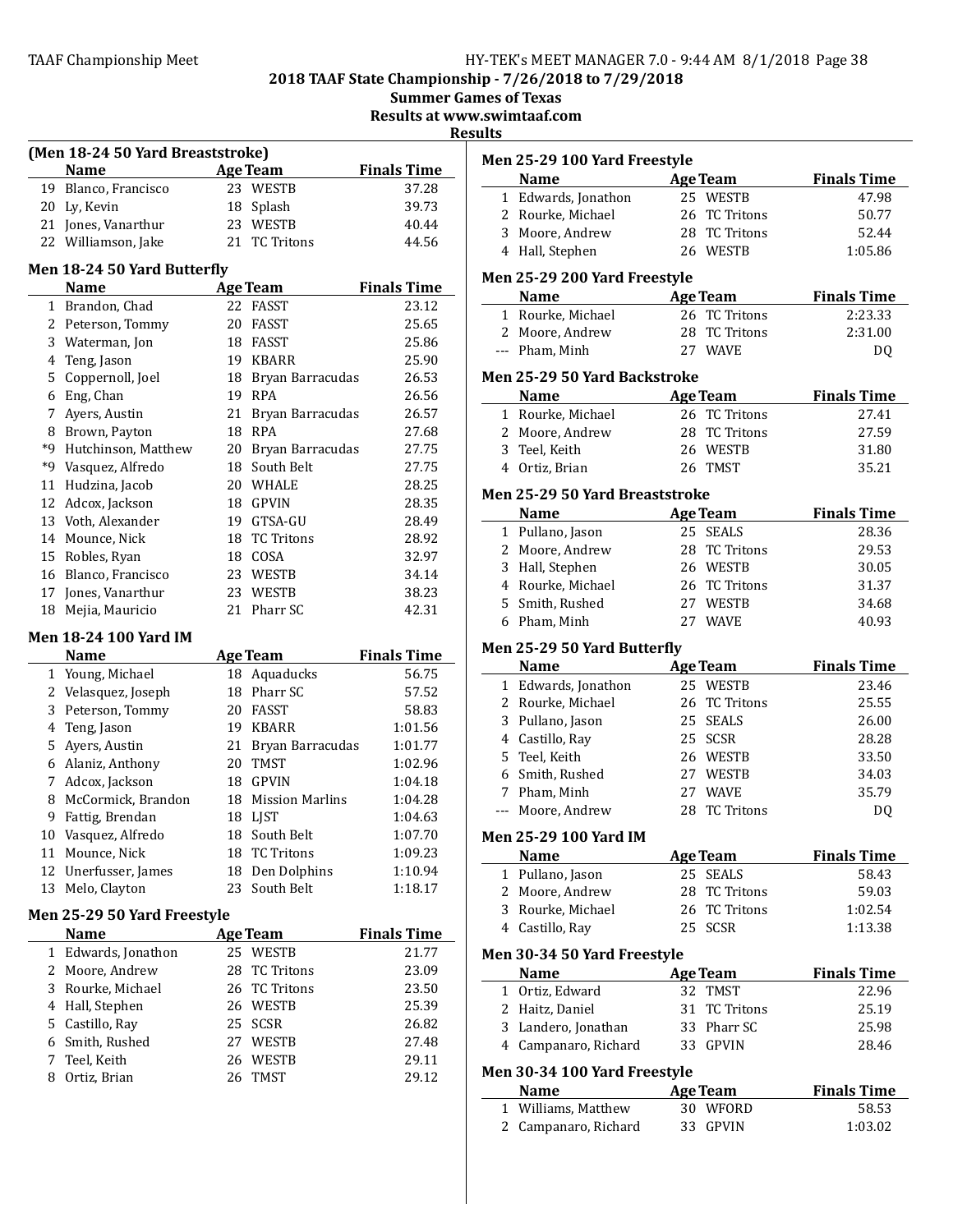# TAAF Championship Meet TAAF Championship Meet Factor MANAGER 7.0 - 9:44 AM 8/1/2018 Page 39

2018 TAAF State Championship - 7/26/2018 to 7/29/2018

Summer Games of Texas

Results at www.swimtaaf.com

|                       |                                     |                 |                 | kes                |
|-----------------------|-------------------------------------|-----------------|-----------------|--------------------|
|                       | (Men 30-34 100 Yard Freestyle)      |                 |                 |                    |
|                       | Name                                | <b>Age Team</b> |                 | <b>Finals Time</b> |
|                       | 3 Haitz, Daniel                     |                 | 31 TC Tritons   | 1:07.89            |
|                       | Men 30-34 200 Yard Freestyle        |                 |                 |                    |
|                       | <b>Name</b>                         | <b>Age Team</b> |                 | <b>Finals Time</b> |
|                       | 1 Rucker, Christopher               | 31 BORNE        |                 | 2:09.17            |
|                       | 2 Haitz, Daniel                     |                 | 31 TC Tritons   | 2:55.66            |
|                       | --- Hoodenpyle, Don                 | 32 Austin       |                 | 3:17.49            |
|                       | <b>Men 30-34 50 Yard Backstroke</b> |                 |                 |                    |
|                       | Name                                | <b>Age Team</b> |                 | <b>Finals Time</b> |
|                       | 1 Ortiz, Edward                     | 32 TMST         |                 | 28.42              |
|                       | 2 Rucker, Christopher               | 31 BORNE        |                 | 28.58              |
|                       | 3 Howard, Landon                    |                 | 30 South Belt   | 28.65              |
|                       | 4 Campanaro, Richard                | 33 GPVIN        |                 | 36.11              |
|                       | 5 Haitz, Daniel                     |                 | 31 TC Tritons   | 36.70              |
|                       | Men 30-34 50 Yard Breaststroke      |                 |                 |                    |
|                       | <b>Name</b>                         | Age Team        |                 | <b>Finals Time</b> |
|                       | 1 Haitz, Daniel                     |                 | 31 TC Tritons   | 31.41              |
|                       | 2 Campanaro, Richard                | 33 GPVIN        |                 | 32.93              |
|                       | 3 Williams, Matthew                 | 30 WFORD        |                 | 34.74              |
|                       | 4 Hoodenpyle, Don                   | 32 Austin       |                 | 41.42              |
|                       |                                     |                 |                 |                    |
|                       | Men 30-34 50 Yard Butterfly         |                 |                 |                    |
|                       | <b>Name</b>                         | <b>Age Team</b> |                 | <b>Finals Time</b> |
|                       | 1 Howard, Landon                    |                 | 30 South Belt   | 25.76              |
|                       | 2 Haitz, Daniel                     |                 | 31 TC Tritons   | 31.14              |
|                       | 3 Campanaro, Richard                | 33 GPVIN        |                 | 34.00              |
|                       | Men 30-34 100 Yard IM               |                 |                 |                    |
|                       | <b>Name</b>                         | <b>Age Team</b> |                 | <b>Finals Time</b> |
|                       | 1 Ortiz, Edward                     | 32 TMST         |                 | 1:00.41            |
|                       | 2 Howard, Landon                    |                 | 30 South Belt   | 1:02.63            |
|                       | 3 Williams, Matthew                 | 30 WFORD        |                 | 1:07.55            |
|                       | 4 Landero, Jonathan                 |                 | 33 Pharr SC     | 1:08.33            |
|                       | 5 Campanaro, Richard                | 33 GPVIN        |                 | 1:15.33            |
|                       | 6 Haitz, Daniel                     |                 | 31 TC Tritons   | 1:24.13            |
|                       | 7 Hoodenpyle, Don                   | 32 Austin       |                 | 1:30.52            |
|                       | Men 35-39 50 Yard Freestyle         |                 |                 |                    |
|                       | <b>Name</b>                         | <b>Age Team</b> |                 | <b>Finals Time</b> |
| $\mathbf{1}$          | Fike, James                         | 36 RPA          |                 | 21.35              |
| 2                     | Kulle, Dan                          | 35 WAVE         |                 | 24.13              |
| 3                     | Duncan, Paul                        |                 | 38 TC Tritons   | 24.38              |
| 4                     | Saavedra, Pedro                     |                 | 36 Pharr SC     | 24.89              |
|                       | 5 Barton, Jesse                     | 36 SURF         |                 | 26.20              |
|                       | 6 Williams, Kyle                    |                 | 39 TC Tritons   | 27.93              |
| 7                     | Rall, Travis                        | 39 RPA          |                 | 28.61              |
|                       | 8 Levine, Aaron                     | 39 Austin       |                 | 31.61              |
|                       | 9 Bensley, Jeremy                   |                 | 39 Den Dolphins | 31.77              |
|                       | 10 Chaney, Jake                     |                 | 35 FM Blue Fins | 32.03              |
|                       | <b>Men 35-39 100 Yard Freestyle</b> |                 |                 |                    |
|                       | <b>Name</b>                         | <b>Age Team</b> |                 | <b>Finals Time</b> |
| $\mathbf{1}$          | Fike, James                         | 36 RPA          |                 | 46.58              |
| $\mathbf{2}^{\prime}$ | Kulle, Dan                          | 35 WAVE         |                 | 52.74              |
|                       |                                     |                 |                 |                    |

|          | 3 Duncan, Paul                        |          | 38 TC Tritons      | 55.17              |
|----------|---------------------------------------|----------|--------------------|--------------------|
|          | 4 Fox, Kevin                          |          | 39 SEALS           | 58.77              |
|          | 5 Rall, Travis                        |          | 39 RPA             | 1:06.25            |
|          | 6 Williams, Kyle                      |          | 39 TC Tritons      | 1:09.78            |
|          |                                       |          |                    |                    |
|          | Men 35-39 200 Yard Freestyle<br>Name  |          |                    | <b>Finals Time</b> |
|          | <b>Age Team</b><br>1 Fike, James      |          | 36 RPA             | 1:47.88            |
|          |                                       |          |                    |                    |
|          | Men 35-39 50 Yard Backstroke          |          |                    |                    |
|          | <b>Name</b>                           |          | <b>Age Team</b>    | <b>Finals Time</b> |
|          | 1 Chaney, Jake                        |          | 35 FM Blue Fins    | 36.63              |
|          | 2 Bensley, Jeremy                     |          | 39 Den Dolphins    | 47.00              |
|          | 3 Todd, Michael                       |          | 38 GTSA-GU         | 49.33              |
|          | <b>Men 35-39 50 Yard Breaststroke</b> |          |                    |                    |
|          | Name                                  |          | Age Team           | <b>Finals Time</b> |
|          | 1 Fike, James                         |          | 36 RPA             | 25.62              |
|          | 2 Duncan, Paul                        |          | 38 TC Tritons      | 31.09              |
|          | 3 Barton, Jesse                       |          | 36 SURF            | 31.15              |
|          | 4 Saavedra, Pedro                     |          | 36 Pharr SC        | 32.03              |
|          | 5 Fox, Kevin                          |          | 39 SEALS           | 33.42              |
|          | 6 Rall, Travis                        |          | 39 RPA             | 35.58              |
|          | 7 Levine, Aaron                       |          | 39 Austin          | 39.04              |
|          | 8 Bensley, Jeremy                     |          | 39 Den Dolphins    | 45.61              |
|          | 9 Williams, Kyle                      |          | 39 TC Tritons      | 45.85              |
|          | Men 35-39 50 Yard Butterfly           |          |                    |                    |
|          | <b>Name</b>                           |          |                    | <b>Finals Time</b> |
|          |                                       |          |                    |                    |
|          |                                       |          | Age Team<br>36 RPA | 22.51              |
|          | 1 Fike, James<br>2 Kulle, Dan         |          | 35 WAVE            | 27.16              |
|          | 3 Fox, Kevin                          |          | 39 SEALS           | 28.98              |
|          |                                       |          |                    |                    |
|          | Men 35-39 100 Yard IM                 |          |                    |                    |
|          | <b>Name</b>                           |          | <b>Age Team</b>    | <b>Finals Time</b> |
|          | 1 Fike, James                         |          | 36 RPA             | 52.47              |
|          | 2 Saavedra, Pedro                     |          | 36 Pharr SC        | 1:04.06            |
|          | 3 Fox, Kevin                          |          | 39 SEALS           | 1:06.54            |
|          | Men 40-44 50 Yard Freestyle           |          |                    |                    |
|          | Name                                  |          | <b>Age Team</b>    | <b>Finals Time</b> |
|          | 1 Colligan, Michael                   |          | 41 RST             | 22.75              |
|          | 2 Hantla, Marcus                      |          | 42 Unattached      | 23.67              |
| 3        | Gulledge, Trey                        | 43       | FASST              | 25.38              |
|          | 4 Price, Steven                       |          | 42 TC Tritons      | 27.23              |
| 5.       | Brimage, Steven                       |          | 43 FM Blue Fins    | 27.66              |
|          | 6 Hovatter, Justin                    |          | 44 Tiger Splash    | 28.05              |
| 7        | Burrill, Austin                       | 41       | PAST               | 28.20              |
| 8        | Slimpin, Paul                         | 44       | LPD                | 29.65              |
| 9        | Lowack, Jay                           | 42       | <b>TC Tritons</b>  | 30.03              |
| 10       | MacNeil, Donnie                       | 44       | GTSA-GU            | 30.15              |
| 11       | Nielson, Chad                         |          | 43 WAVE            | 32.32              |
| 12       | Morgan, Jason                         | 41       | GTSA-GU            | 32.44              |
| 13<br>14 | Travis, Brian<br>Graterol Sr., Edgard | 43<br>41 | DENT<br>TC Tritons | 33.75<br>36.28     |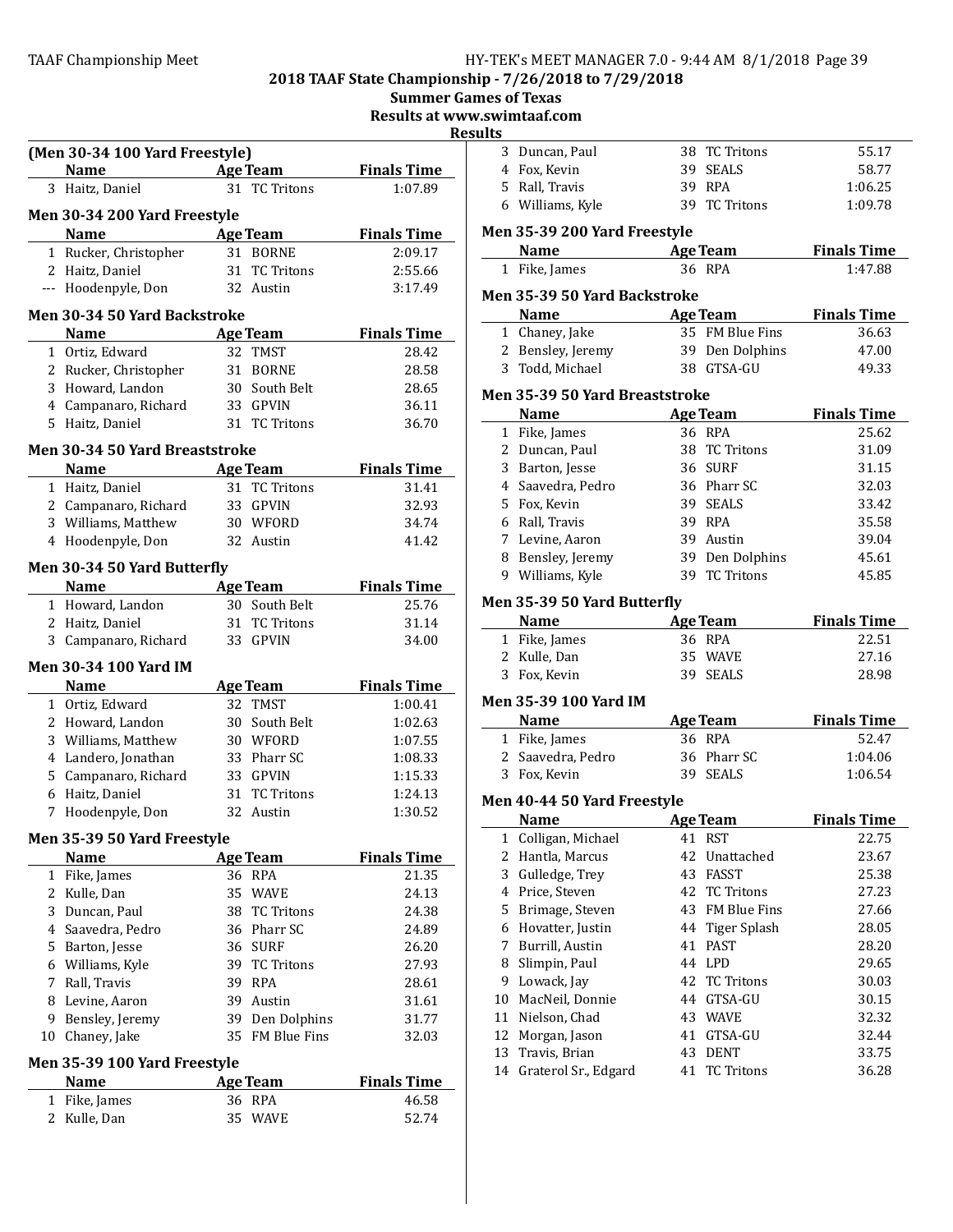2018 TAAF State Championship - 7/26/2018 to 7/29/2018

Summer Games of Texas

Results at www.swimtaaf.com

 $u$ lt

|   | Men 40-44 100 Yard Freestyle                  |                                     |                                                                           |
|---|-----------------------------------------------|-------------------------------------|---------------------------------------------------------------------------|
|   | Name                                          | Age Team                            | <b>Finals Time</b>                                                        |
|   | 1 Hantla, Marcus                              | 42 Unattached                       | 53.63                                                                     |
|   | 2 Gulledge, Trey                              | 43 FASST                            | 59.05                                                                     |
|   | 3 Lowack, Jay                                 | 42 TC Tritons                       | 1:04.02                                                                   |
|   | 4 Kennan, Jed                                 | 43 McAllen                          | 1:05.08                                                                   |
|   | 5 Brimage, Steven                             | 43 FM Blue Fins                     | 1:09.35                                                                   |
|   | 6 Slimpin, Paul                               | 44 LPD                              | 1:19.13                                                                   |
|   | Men 40-44 200 Yard Freestyle                  |                                     |                                                                           |
|   | <b>Name</b>                                   | <b>Age Team</b><br>42 TC Tritons    | <b>Finals Time</b><br>2:28.40                                             |
|   | 1 Lowack, Jay                                 | 43 McAllen                          |                                                                           |
|   | 2 Kennan, Jed                                 |                                     | 2:35.94                                                                   |
|   | Men 40-44 50 Yard Backstroke<br><b>Name</b>   |                                     |                                                                           |
|   |                                               | <b>Age Team</b><br>41 South Belt    | <b>Finals Time</b>                                                        |
|   | 1 Mauk, Derrick                               |                                     | 27.57                                                                     |
|   | 2 Price, Steven                               | 42 TC Tritons                       | 33.43                                                                     |
|   | 3 Hovatter, Justin                            | 44 Tiger Splash<br>42 TC Tritons    | 33.94                                                                     |
|   | 4 Lowack, Jay                                 |                                     | 39.18                                                                     |
|   | Men 40-44 50 Yard Breaststroke<br><b>Name</b> | <b>Age Team</b>                     | <b>Finals Time</b>                                                        |
|   | 1 Colligan, Michael                           | 41 RST                              | 29.45                                                                     |
|   | 2 Hantla, Marcus                              | 42 Unattached                       | 32.59                                                                     |
|   | 3 Price, Steven                               | 42 TC Tritons                       | 36.18                                                                     |
|   | 4 Burrill, Austin                             | 41 PAST                             | 36.58                                                                     |
|   | 5 Lowack, Jay                                 | 42 TC Tritons                       | 36.86                                                                     |
|   | 6 Travis, Brian                               | 43 DENT                             | 40.33                                                                     |
|   | 7 Graterol Sr., Edgard                        | 41 TC Tritons                       | 42.96                                                                     |
|   | 8 Nielson, Chad                               | 43 WAVE                             | 44.23                                                                     |
|   |                                               |                                     |                                                                           |
|   | Men 40-44 50 Yard Butterfly<br><b>Name</b>    | <b>Age Team</b>                     | <b>Finals Time</b>                                                        |
|   | 1 Colligan, Michael                           | 41 RST                              | 25.21                                                                     |
|   | 2 Mauk, Derrick                               | 41 South Belt                       | 26.45                                                                     |
|   | 3 Gulledge, Trey                              | 43 FASST                            | 30.95                                                                     |
|   | 4 Hovatter, Justin                            | 44 Tiger Splash                     | 32.11                                                                     |
|   | 5 Kennan, Jed                                 | 43 McAllen                          | 32.60                                                                     |
|   | 6 Lowack, Jay                                 | 42 TC Tritons                       | 35.54                                                                     |
|   |                                               |                                     | 38.01                                                                     |
|   |                                               |                                     |                                                                           |
|   | 7 MacNeil, Donnie                             | 44 GTSA-GU                          |                                                                           |
|   | 8 Graterol Sr., Edgard                        | <b>TC Tritons</b><br>41             | 38.51                                                                     |
|   | Men 40-44 100 Yard IM                         |                                     |                                                                           |
|   | Name<br>1 Mauk, Derrick                       | <b>Age Team</b><br>South Belt<br>41 |                                                                           |
|   |                                               | 41<br><b>RST</b>                    |                                                                           |
|   | 2 Colligan, Michael                           | Tsunami's<br>43                     |                                                                           |
|   | 3 Poage, Mark                                 |                                     |                                                                           |
|   | 4 Lowack, Jay<br>5 Travis, Brian              | 42 TC Tritons<br><b>DENT</b><br>43  |                                                                           |
|   |                                               |                                     | <b>Finals Time</b><br>1:03.00<br>1:04.11<br>1:18.58<br>1:20.65<br>1:33.33 |
|   | Men 45-49 50 Yard Freestyle<br><b>Name</b>    |                                     |                                                                           |
|   |                                               | <b>Age Team</b><br>48 ROCK          |                                                                           |
|   | 1 Kopp, Steve                                 | 49<br><b>SEALS</b>                  | <b>Finals Time</b><br>25.08                                               |
| 3 | 2 Brown, Russell<br>Richardson, SR, Brian     | 46 FM Blue Fins                     | 26.95<br>28.25                                                            |

| ults | .swiilitaal.com                                                          |    |                            |                               |
|------|--------------------------------------------------------------------------|----|----------------------------|-------------------------------|
|      | 5 Respondek, Todd                                                        |    | 47 El Campo                | 30.38                         |
|      | 6 Beaumont, Lee                                                          |    | 49 COSA                    | 32.31                         |
|      | 7 Brown, Scott                                                           |    | 47 South Belt              | 48.99                         |
|      |                                                                          |    |                            |                               |
|      | Men 45-49 100 Yard Freestyle<br><b>Name</b><br><b>Example 2</b> Age Team |    |                            | <b>Finals Time</b>            |
|      | 1 Zink, Scott                                                            |    | 46 RPA                     | 1:06.37                       |
|      | 2 Beaumont, Lee                                                          |    | 49 COSA                    | 1:10.28                       |
|      |                                                                          |    |                            |                               |
|      | Men 45-49 200 Yard Freestyle                                             |    |                            |                               |
|      | Name<br><b>Example 2</b> Age Team                                        |    | 49 COSA                    | <b>Finals Time</b><br>2:51.25 |
|      | 1 Beaumont, Lee                                                          |    |                            |                               |
|      | Men 45-49 50 Yard Backstroke                                             |    |                            |                               |
|      | <b>Name</b>                                                              |    | <b>Age Team</b>            | <b>Finals Time</b>            |
|      | 1 Brown, Russell                                                         |    | 49 SEALS                   | 31.76                         |
|      | 2 Zink, Scott                                                            |    | 46 RPA                     | 34.59                         |
|      | 3 Campbell, Greg                                                         |    | 48 SEALS                   | 43.33                         |
|      | 4 Brown, Scott                                                           |    | 47 South Belt              | 1:11.22                       |
|      | Men 45-49 50 Yard Breaststroke                                           |    |                            |                               |
|      | Name Age Team                                                            |    |                            | <b>Finals Time</b>            |
|      | 1 Brown, Russell                                                         |    | 49 SEALS                   | 36.24                         |
|      | 2 Richardson, SR, Brian                                                  |    | 46 FM Blue Fins            | 37.60                         |
|      | 3 Respondek, Todd                                                        |    | 47 El Campo                | 38.31                         |
|      | 4 Jackson, Jeremy                                                        |    | 45 FM Blue Fins            | 38.43                         |
|      | Men 45-49 50 Yard Butterfly                                              |    |                            |                               |
|      | <b>Name</b>                                                              |    | Age Team                   | <b>Finals Time</b>            |
|      | 1 Brown, Russell                                                         |    | 49 SEALS                   | 29.50                         |
|      | 2 Richardson, SR, Brian                                                  |    | 46 FM Blue Fins            | 33.01                         |
|      | 3 Respondek, Todd                                                        |    | 47 El Campo                | 35.83                         |
|      | --- Campbell, Greg                                                       |    | 48 SEALS                   | <b>DQ</b>                     |
|      | Men 45-49 100 Yard IM                                                    |    |                            |                               |
|      | <b>Name</b>                                                              |    | <b>Age Team</b>            | <b>Finals Time</b>            |
|      | 1 Kopp, Steve                                                            |    | 48 ROCK                    | 1:08.85                       |
|      | 2 Campbell, Greg                                                         |    | 48 SEALS                   | 1:32.86                       |
|      | Men 50-54 50 Yard Freestyle                                              |    |                            |                               |
|      | <b>Example 2</b> Age Team<br><b>Name</b>                                 |    |                            | <b>Finals Time</b>            |
| 1    | Magerkurth, Craig                                                        |    | 51 YMCA                    | 25.71                         |
| 2    | Lenz, David                                                              |    | 54 WAVE                    | 26.27                         |
| 3    | Johnson, Kenneth                                                         | 53 | <b>TC Tritons</b>          | 26.72                         |
|      | 4 Leslie, Kevin                                                          | 53 | <b>SEALS</b>               | 27.81                         |
|      | 5 Scheurich, Joachim                                                     | 51 | <b>FASST</b>               | 28.84                         |
|      | 6 Hutchinson, Richard                                                    |    | 51 Bryan Barracudas        | 29.34                         |
|      | 7 Fairleigh, Thom                                                        | 51 | YMCA                       | 30.41                         |
| 8    | Adkins, Doug                                                             | 51 | <b>TC Tritons</b>          | 30.70                         |
|      |                                                                          |    |                            |                               |
|      | Men 50-54 100 Yard Freestyle                                             |    |                            | <b>Finals Time</b>            |
|      | Name<br>1 Lenz, David                                                    |    | <u>Age Team</u><br>54 WAVE | 58.63                         |
|      | 2 Magerkurth, Craig                                                      | 51 | YMCA                       | 59.69                         |
|      | 3 Johnson, Kenneth                                                       | 53 | <b>TC Tritons</b>          | 59.73                         |
|      | 4 Leslie, Kevin                                                          | 53 | <b>SEALS</b>               | 1:03.34                       |
|      | 5 Scheurich, Joachim                                                     | 51 | FASST                      | 1:05.65                       |
|      | 6 Fairleigh, Thom                                                        | 51 | YMCA                       | 1:06.66                       |
| 7    | Adkins, Doug                                                             | 51 | <b>TC Tritons</b>          | 1:13.02                       |
|      |                                                                          |    |                            |                               |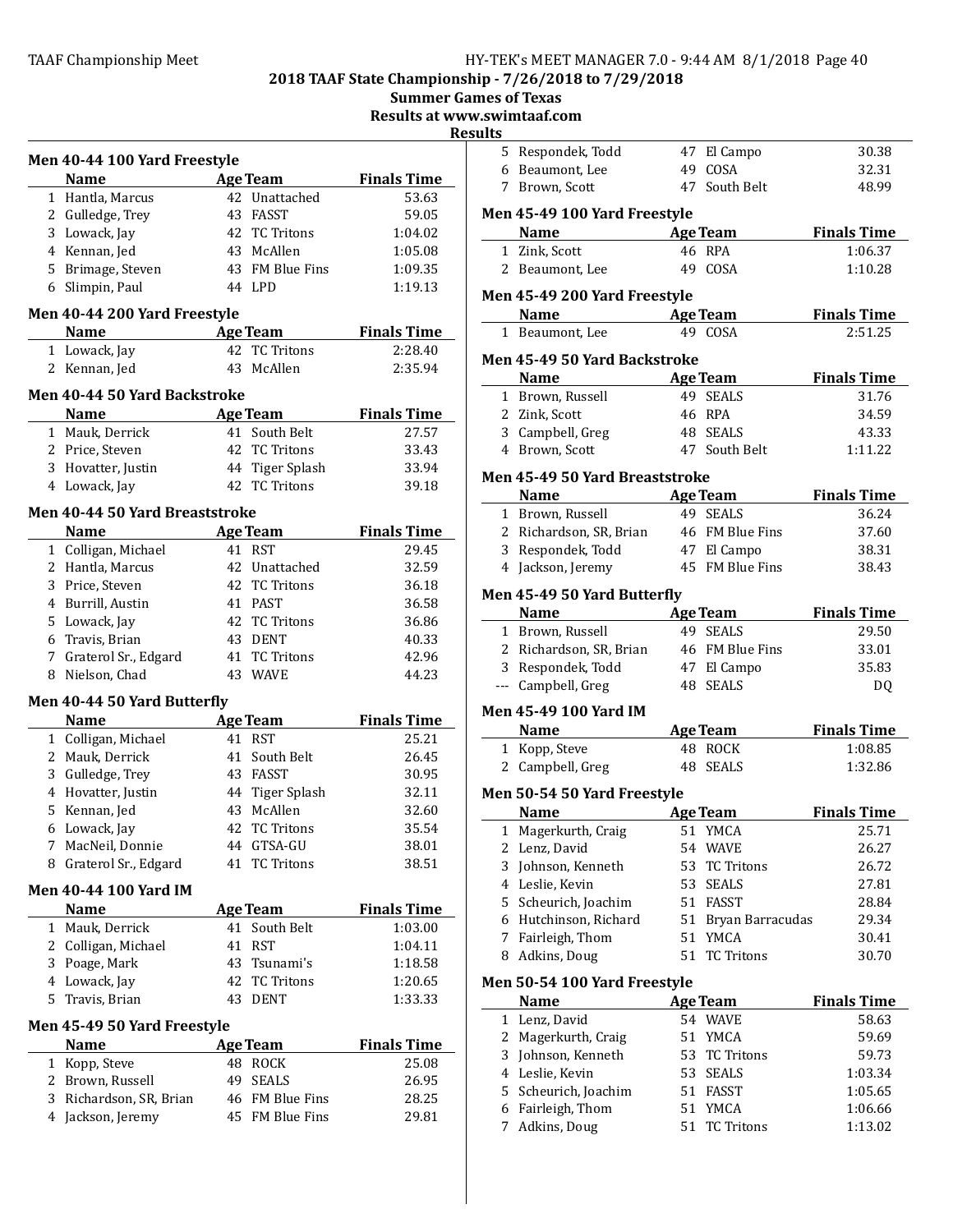2018 TAAF State Championship - 7/26/2018 to 7/29/2018

Summer Games of Texas

Results at www.swimtaaf.com

|              | Men 50-54 200 Yard Freestyle                |    |                     |                    |
|--------------|---------------------------------------------|----|---------------------|--------------------|
|              | <b>Name</b>                                 |    | Age Team            | <b>Finals Time</b> |
|              | 1 Leslie, Kevin                             | 53 | <b>SEALS</b>        | 2:29.74            |
|              | 2 Fairleigh, Thom                           |    | 51 YMCA             | 2:29.91            |
|              | 3 Adkins, Doug                              |    | 51 TC Tritons       | 3:12.21            |
|              | --- Johnson, Kenneth                        |    | 53 TC Tritons       | DQ                 |
|              | Men 50-54 50 Yard Backstroke                |    |                     |                    |
|              | <b>Name</b>                                 |    | <u>Age Team</u>     | <b>Finals Time</b> |
|              | 1 Magerkurth, Craig                         |    | 51 YMCA             | 30.55              |
|              | 2 Leslie, Kevin                             |    | 53 SEALS            | 31.76              |
|              | 3 Johnson, Kenneth                          |    | 53 TC Tritons       | 34.69              |
|              | 4 Adkins, Doug                              |    | 51 TC Tritons       | 44.79              |
|              | <b>Men 50-54 50 Yard Breaststroke</b>       |    |                     |                    |
|              | <b>Name</b>                                 |    | Age Team            | <b>Finals Time</b> |
|              | 1 Hutchinson, Richard                       |    | 51 Bryan Barracudas | 33.36              |
|              | 2 Johnson, Kenneth                          |    | 53 TC Tritons       | 34.43              |
|              | 3 Leslie, Kevin                             |    | 53 SEALS            | 36.46              |
|              | 4 Fairleigh, Thom                           |    | 51 YMCA             | 39.83              |
|              | 5 Adkins, Doug                              |    | 51 TC Tritons       | 48.45              |
|              | --- Scheurich, Joachim                      |    | 51 FASST            | DQ                 |
|              | Men 50-54 50 Yard Butterfly                 |    |                     |                    |
|              | <b>Name</b>                                 |    | <b>Age Team</b>     | <b>Finals Time</b> |
|              | 1 Johnson, Kenneth                          |    | 53 TC Tritons       | 28.74              |
|              | 2 Magerkurth, Craig                         |    | 51 YMCA             | 29.59              |
|              | 3 Leslie, Kevin                             |    | 53 SEALS            | 29.97              |
|              | 4 Hutchinson, Richard                       |    | 51 Bryan Barracudas | 31.07              |
|              | 5 Fairleigh, Thom                           |    | 51 YMCA             | 36.90              |
|              | 6 Adkins, Doug                              |    | 51 TC Tritons       | 43.78              |
|              | Men 50-54 100 Yard IM                       |    |                     |                    |
|              | <b>Name</b>                                 |    | <b>Age Team</b>     | <b>Finals Time</b> |
|              | 1 Magerkurth, Craig                         |    | 51 YMCA             | 1:11.30            |
|              | 2 Lenz, David                               |    | 54 WAVE             | 1:11.57            |
|              | 3 Johnson, Kenneth                          |    | 53 TC Tritons       | 1:12.87            |
|              | 4 Leslie, Kevin                             |    | 53 SEALS            | 1:13.31            |
|              | 5 Adkins, Doug                              |    | 51 TC Tritons       | 1:39.58            |
|              | <b>Men 55-59 50 Yard Freestyle</b>          |    |                     |                    |
|              | <b>Name</b>                                 |    | Age Team            | <b>Finals Time</b> |
| $\mathbf{1}$ | Wood, Steve                                 |    | 58 WFORD            | 23.51              |
| 2            | Bray, Bob                                   |    | 56 FASST            | 28.87              |
| 3            | Bludworth, Rocky                            | 58 | <b>SEALS</b>        | 31.41              |
|              |                                             |    |                     |                    |
|              | Men 55-59 100 Yard Freestyle<br>Name        |    | <b>Age Team</b>     | <b>Finals Time</b> |
|              | Wood, Steve                                 |    | 58 WFORD            | 52.37              |
|              | Bludworth, Rocky                            | 58 | <b>SEALS</b>        | 1:10.49            |
| 1            |                                             |    |                     |                    |
| 2            |                                             |    |                     |                    |
| 3            | Medigovich, Robert                          | 55 | <b>FASST</b>        | 1:25.41            |
|              | Men 55-59 200 Yard Freestyle<br><b>Name</b> |    | <u>Age Team</u>     | <b>Finals Time</b> |

|   | Men 55-59 50 Yard Backstroke                                                                                                                                                                                                  |                            |                    |
|---|-------------------------------------------------------------------------------------------------------------------------------------------------------------------------------------------------------------------------------|----------------------------|--------------------|
|   | Name and the same of the same of the same of the same of the same of the same of the same of the same of the same of the same of the same of the same of the same of the same of the same of the same of the same of the same | <b>Age Team</b>            | <b>Finals Time</b> |
|   | 1 Wood, Steve                                                                                                                                                                                                                 | 58 WFORD                   | 26.81              |
|   | 2 Bludworth, Rocky                                                                                                                                                                                                            | 58 SEALS                   | 40.94              |
|   | 3 Medigovich, Robert                                                                                                                                                                                                          | 55 FASST                   | 41.48              |
|   | 4 Butler, Richard                                                                                                                                                                                                             | 58 WESTB                   | 46.08              |
|   | Men 55-59 50 Yard Breaststroke                                                                                                                                                                                                |                            |                    |
|   | <b>Name</b>                                                                                                                                                                                                                   | <b>Age Team</b>            | <b>Finals Time</b> |
|   | 1 Wood, Steve                                                                                                                                                                                                                 | 58 WFORD                   | 30.68              |
|   | 2 Bray, Bob                                                                                                                                                                                                                   | 56 FASST                   | 35.87              |
|   | 3 Bludworth, Rocky                                                                                                                                                                                                            | 58 SEALS                   | 41.86              |
|   | 4 Butler, Richard                                                                                                                                                                                                             | 58 WESTB                   | 43.97              |
|   | 5 Medigovich, Robert                                                                                                                                                                                                          | 55 FASST                   | 44.57              |
|   | Men 55-59 50 Yard Butterfly                                                                                                                                                                                                   |                            |                    |
|   | Name                                                                                                                                                                                                                          | <b>Example 2 Age Team</b>  | <b>Finals Time</b> |
|   | 1 Wood, Steve                                                                                                                                                                                                                 | 58 WFORD                   | 25.26              |
|   | 2 Butler, Richard                                                                                                                                                                                                             | 58 WESTB                   | 41.43              |
|   | 3 Bludworth, Rocky                                                                                                                                                                                                            | 58 SEALS                   | 42.89              |
|   |                                                                                                                                                                                                                               |                            |                    |
|   | <b>Men 55-59 100 Yard IM</b>                                                                                                                                                                                                  |                            |                    |
|   | <b>Name</b>                                                                                                                                                                                                                   | <b>Age Team</b>            | <b>Finals Time</b> |
|   | 1 Wood, Steve                                                                                                                                                                                                                 | 58 WFORD                   | 59.17              |
|   | 2 Bludworth, Rocky                                                                                                                                                                                                            | 58 SEALS                   | 1:27.97            |
|   | Men 60-64 50 Yard Freestyle                                                                                                                                                                                                   |                            |                    |
|   | <b>Name</b>                                                                                                                                                                                                                   | <b>Example 2 Age Team</b>  | <b>Finals Time</b> |
|   | 1 Kelly, Robert                                                                                                                                                                                                               | 64 South Belt              | 49.20              |
|   | Men 60-64 100 Yard Freestyle                                                                                                                                                                                                  |                            |                    |
|   | Name Age Team                                                                                                                                                                                                                 |                            | <b>Finals Time</b> |
|   | 1 Kelly, Robert                                                                                                                                                                                                               | 64 South Belt              | 1:41.70            |
|   |                                                                                                                                                                                                                               |                            |                    |
|   | Men 60-64 50 Yard Breaststroke                                                                                                                                                                                                |                            |                    |
|   | Name Age Team                                                                                                                                                                                                                 |                            | <b>Finals Time</b> |
|   | 1 Kelly, Robert                                                                                                                                                                                                               | 64 South Belt              | 49.10              |
|   | Men 65-69 50 Yard Freestyle                                                                                                                                                                                                   |                            |                    |
|   | <b>Name</b>                                                                                                                                                                                                                   | <b>Example 2</b> Age Team  | <b>Finals Time</b> |
|   | 1 Cole, James                                                                                                                                                                                                                 | 67 YMCA                    | 34.24              |
|   | Men 65-69 50 Yard Breaststroke                                                                                                                                                                                                |                            |                    |
|   | <b>Name</b>                                                                                                                                                                                                                   | <b>Age Team</b>            | <b>Finals Time</b> |
| 1 | Cole, James                                                                                                                                                                                                                   | 67 YMCA                    | 52.58              |
|   | Men 65-69 100 Yard IM                                                                                                                                                                                                         |                            |                    |
|   | Name                                                                                                                                                                                                                          |                            | <b>Finals Time</b> |
|   | 1 Cole, James                                                                                                                                                                                                                 | <b>Age Team</b><br>67 YMCA | 1:38.16            |
|   |                                                                                                                                                                                                                               |                            |                    |
|   | Men 70-74 50 Yard Freestyle                                                                                                                                                                                                   |                            |                    |
|   | <b>Name</b>                                                                                                                                                                                                                   | <u>Age Team</u>            | <b>Finals Time</b> |
|   | 1 Thatcher, Sanford                                                                                                                                                                                                           | 74 FASST                   | 44.03              |
|   | Men 70-74 100 Yard Freestyle                                                                                                                                                                                                  |                            |                    |
|   | <b>Name</b>                                                                                                                                                                                                                   | <b>Age Team</b>            | <b>Finals Time</b> |
|   | 1 Thatcher, Sanford                                                                                                                                                                                                           | 74 FASST                   | 1:40.52            |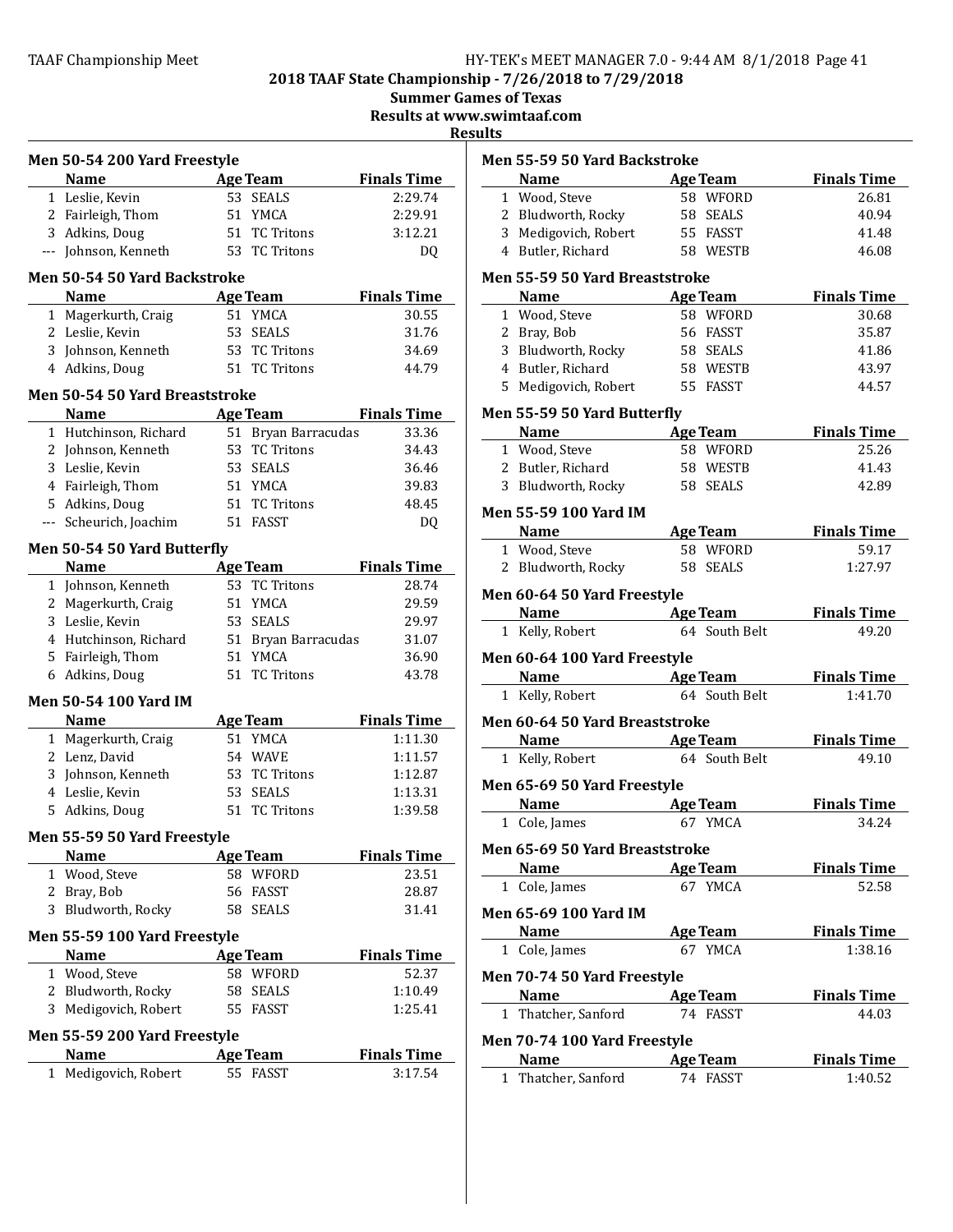#### TAAF Championship Meet The Manual HY-TEK's MEET MANAGER 7.0 - 9:44 AM 8/1/2018 Page 42

2018 TAAF State Championship - 7/26/2018 to 7/29/2018

**Summer Games of Texas** Results at www.swimtaaf.com Resul Men 70-74 200 Yard Freestyle Name Age Team Finals Time 1 Thatcher, Sanford 74 FASST 3:51.86 Men 70-74 50 Yard Backstroke Name Age Team Finals Time 1 Thatcher, Sanford 74 FASST 48.55 Men 70-74 50 Yard Breaststroke Name Age Team Finals Time 1 Thatcher, Sanford 74 FASST 56.50 Men 70-74 50 Yard Butterfly Name Age Team Finals Time<br>Thatcher, Sanford 74 FASST 59.93 1 Thatcher, Sanford Men 70-74 100 Yard IM Name Age Team Finals Time 1 Thatcher, Sanford 74 FASST 1:51.08 Men 18 & Over 200 Yard Freestyle Relay Team Relay Finals Time 1 FASST A 1:31.88 2 Pharr SC 4 1:33.30 3 TC Tritons A 1:35.32 4 WESTB A 1:36.11 5 RPA 1:38.29 6 Bryan Barracudas A 1:41.05 7 South Belt **A** 1:44.98 8 TC Tritons B 1:50.48 9 SEALS A 1:52.16 10 WAVE A 1:53.16 11 WESTB B 1:55.54 12 FASST B 2:01.96 13 TC Tritons C 2:05.19 Men 18 & Over 200 Yard Medley Relay **Team Relay Finals Time**<br>FASST A 1:42.05 1 FASST A 1:42.05 2 Pharr SC A 1:42.79 3 TC Tritons A 1:46.26 4 WESTB A 1:47.87 5 RPA A 1:49.02 6 Bryan Barracudas A 1:52.58 7 SEALS A 1:55.40 8 South Belt **A** 1:59.93 9 TC Tritons B 2:06.78 10 WAVE A 2:13.78 11 WESTB B 2:16.44 12 FASST B 2:23.88 --- TC Tritons C DQ Mixed 15-17 100 Yard Freestyle Relay Team Relay Finals Time 1 DPARK A 45.35 2 TMST A 45.92 3 DPARK B 46.29 4 TC Tritons A 46.79

| <u>ts</u> |                     |   |         |
|-----------|---------------------|---|---------|
| 5         | <b>RST</b>          | A | 46.82   |
| 6         | <b>FASST</b>        | A | 47.10   |
| 7         | <b>TC Tritons</b>   | B | 47.63   |
| 8         | Stingrays           | A | 48.14   |
| 9         | <b>SEALS</b>        | D | 48.17   |
| 10        | Aqua Racers         | A | 48.38   |
| 11        | <b>ALVIN</b>        | A | 49.70   |
| 12        | <b>SEALS</b>        | C | 50.01   |
| 13        | El Campo            | A | 50.18   |
| *14       | <b>Rowlett Rays</b> | A | 50.97   |
| $*14$     | <b>TC Tritons</b>   | C | 50.97   |
| 16        | <b>FM Blue Fins</b> | A | 51.09   |
| 17        | <b>GPVIN</b>        | A | 51.38   |
| 18        | Austin              | A | 51.58   |
| 19        | Bryan Barracudas    | A | 51.72   |
| 20        | <b>LIST</b>         | A | 51.89   |
| 21        | Tiger Splash        | A | 52.84   |
| 22        | Den Dolphins        | A | 53.93   |
| 23        | <b>SEALS</b>        | A | 55.75   |
| 2.4       | <b>GPVIN</b>        | B | 57.58   |
| 25        | South Belt          | A | 1:01.81 |
| ---       | Stingrays           | B | DQ      |

# Mixed 15-17 200 Yard Freestyle Relay

|     | <b>Team</b>            | Relay          | <b>Finals Time</b> |  |  |
|-----|------------------------|----------------|--------------------|--|--|
| 1   | <b>DPARK</b>           | A              | 1:37.95            |  |  |
| 2   | LPD                    | A              | 1:38.71            |  |  |
| 3   | <b>TC Tritons</b>      | A              | 1:39.41            |  |  |
| 4   | <b>DPARK</b>           | B              | 1:41.38            |  |  |
| 5.  | <b>Mission Marlins</b> | A              | 1:42.61            |  |  |
| 6   | <b>SEALS</b>           | B              | 1:42.67            |  |  |
| 7   | <b>TC Tritons</b>      | B              | 1:43.59            |  |  |
| 8   | <b>FASST</b>           | A              | 1:43.62            |  |  |
| 9   | <b>DENT</b>            | A              | 1:44.39            |  |  |
| 10  | <b>RST</b>             | A              | 1:44.76            |  |  |
| 11  | LPD                    | B              | 1:44.82            |  |  |
|     | 12 Aqua Racers         | A              | 1:47.03            |  |  |
| 13  | <b>ALVIN</b>           | A              | 1:47.71            |  |  |
| 14  | McAllen                | A              | 1:48.47            |  |  |
|     | 15 Pharr SC            | A              | 1:48.57            |  |  |
|     | 16 Rowlett Rays        | A              | 1:49.95            |  |  |
| 17  | <b>SEALS</b>           | A              | 1:51.28            |  |  |
| 18  | El Campo               | A              | 1:51.48            |  |  |
| 19  | Austin                 | A              | 1:52.30            |  |  |
| 20  | Tsunami's              | A              | 1:52.31            |  |  |
| 21  | <b>FM Blue Fins</b>    | A              | 1:53.20            |  |  |
|     | 22 CCAA                | A              | 1:54.17            |  |  |
| 23  | <b>Mission Marlins</b> | B              | 1:54.54            |  |  |
| 24  | <b>WHALE</b>           | A              | 1:54.58            |  |  |
| 25  | Austin                 | $\overline{B}$ | 1:55.38            |  |  |
| 26  | South Belt             | A              | 1:55.79            |  |  |
| 27  | <b>Tiger Splash</b>    | A              | 1:56.05            |  |  |
| 28  | Den Dolphins           | A              | 1:58.45            |  |  |
| 29  | <b>GPVIN</b>           | A              | 2:01.11            |  |  |
| 30  | <b>MARL</b>            | B              | 2:10.03            |  |  |
| --- | Austin                 | C              | DQ                 |  |  |
|     |                        |                |                    |  |  |